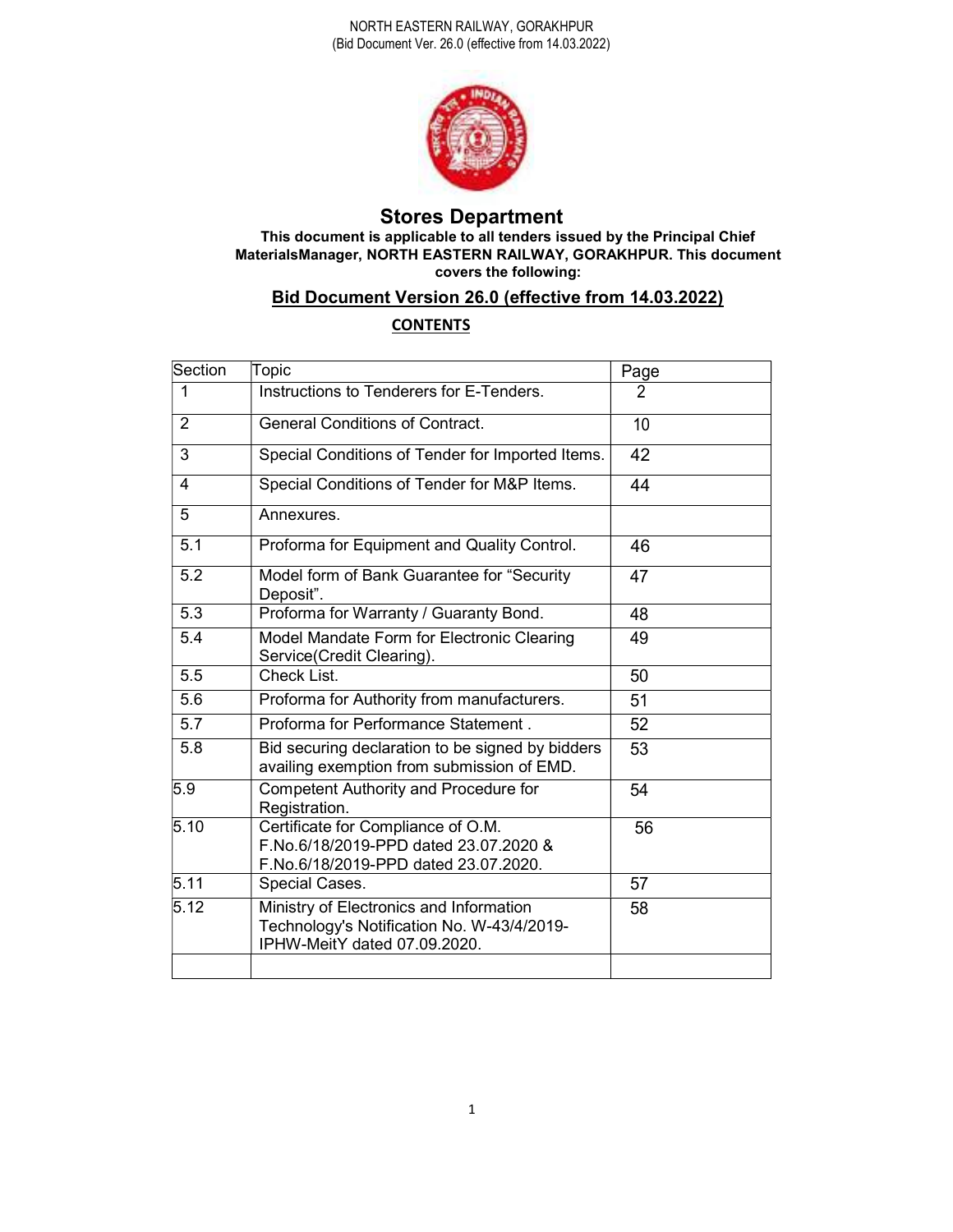#### Office of the Principal Chief Materials Manager, NORTH EASTERN RAILWAY, GORAKHPUR Section 1 Instructions to Tenderers for E-Tenders

#### 1. Before filling up the tender form, please read the

- (A) Instruction to Tenderers for E-Tenders,
- (B) General Conditions of Contract<br>(C) Special Conditions of Contract
- (C) Special Conditions of Contract<br>(D) IRS Conditions of Contract (As
- IRS Conditions of Contract (As Applicable).
- (E) Schedule of Requirement
- (F) Notice Inviting Tender

THESE ARE AVAILABLE ON THE WEB PAGE OF NORTH EASTERN RAILWAY, GORAKHPUR (www.ner.indianrailways.gov.in) AS ALSO ON THE IREPS WEB PAGE www.ireps.gov.in. THE CONTRACT WILL BE GOVERNED BY THESE CONDITIONS. YOUR DIGITAL SIGNATURE ON THE E-TENDER FORM WILL BE INDICATIVE THAT YOU HAVE READ AND ACCEPTED ALL THE CONDITIONS AND UNDERTAKE TO ABIDE BY THESE CONDITIONS UNLESS SPECIFICALLY DENIED / MENTIONED BY YOU IN YOUR OFFER.

- 1.1. On behalf of the President of India, Principal chief Material Manager, North-Eastern Railway (Gorakhpur), (hereinafter referred to as the 'Purchaser' or 'NER' or 'Railways') invites electronic tenders for the supply of items as set forth in the "Notice Inviting Tender" and "Item Details" page attached with "Financial Rate Page screen" of each electronic tender. The Contract, placed on successful tenderer(s), shall be governed by (i) the latest version of IRS Conditions of Contract, (ii) Instructions to tenderers for e-tenders (iii) General Conditions of Contract and (iv) Special Conditions of contract.
- 1.2. It will be presumed that the firms who have submitted the e-bid, have gone through and accepted all the terms and conditions of tender, until and unless firms specify the deviations from those conditions and so indicated specifically under the headings – "Technical Deviation Statement" and "Commercial Deviation Statements".
- 1.3. E-Tender Document: E-Tender documents consist of:
	- (A) Instruction to Tenderers for E-Tenders,<br>(B) General Conditions of Contract
	- **General Conditions of Contract**
	- (C) Special Conditions of Contract
	- (D) IRS Conditions of Contract (As Applicable).
	- (E) Schedule of Requirement
	- (F) Notice Inviting Tender<br>(G) Techno-commercial of
	- Techno-commercial offer form including attachments (if any)
	- (H) Financial Offer Form
- 1.4. Manual offers shall NOT be accepted against E-Tenders. All such manual offers shall be considered as invalid offers and shall be rejected summarily without any consideration.

#### 1.5.1 Payment through ECS / EFT:

- 1.5.1. The tenderer should give consent in a mandate form for receipt of payment through ECS / EFT (Annexure 5.4).
- 1.5.2. Tenderer should provide the details of Bank Account in line with RBI guidelines for the same. These details will include Bank's Name, Branch Name & Address, supplier's Account Type, supplier's Bank Account Number, and Bank & Branch Code (IFSC) as appearing on MICR cheque issued by bank.
- 1.5.3. Tenderer should attach certificate from their bank certifying the correctness of all above-mentioned information.
- 1.5.4. In case of non-payment through ECS/ EFT or where ECS / EFT facility is not available; payment may be released through cheque, depending upon merit. However, payment through ECS is preferable.
- 1.5.5. The bidder shall furnish following details in their offer to be incorporated in the purchase order;
	- Supplier's Account no. (Type)
	- (ii) Bank Name & Code.
	- (iii) Branch name & Address. IFSC
	- (iv) Whether payment is through ECS / EFT or Cheque.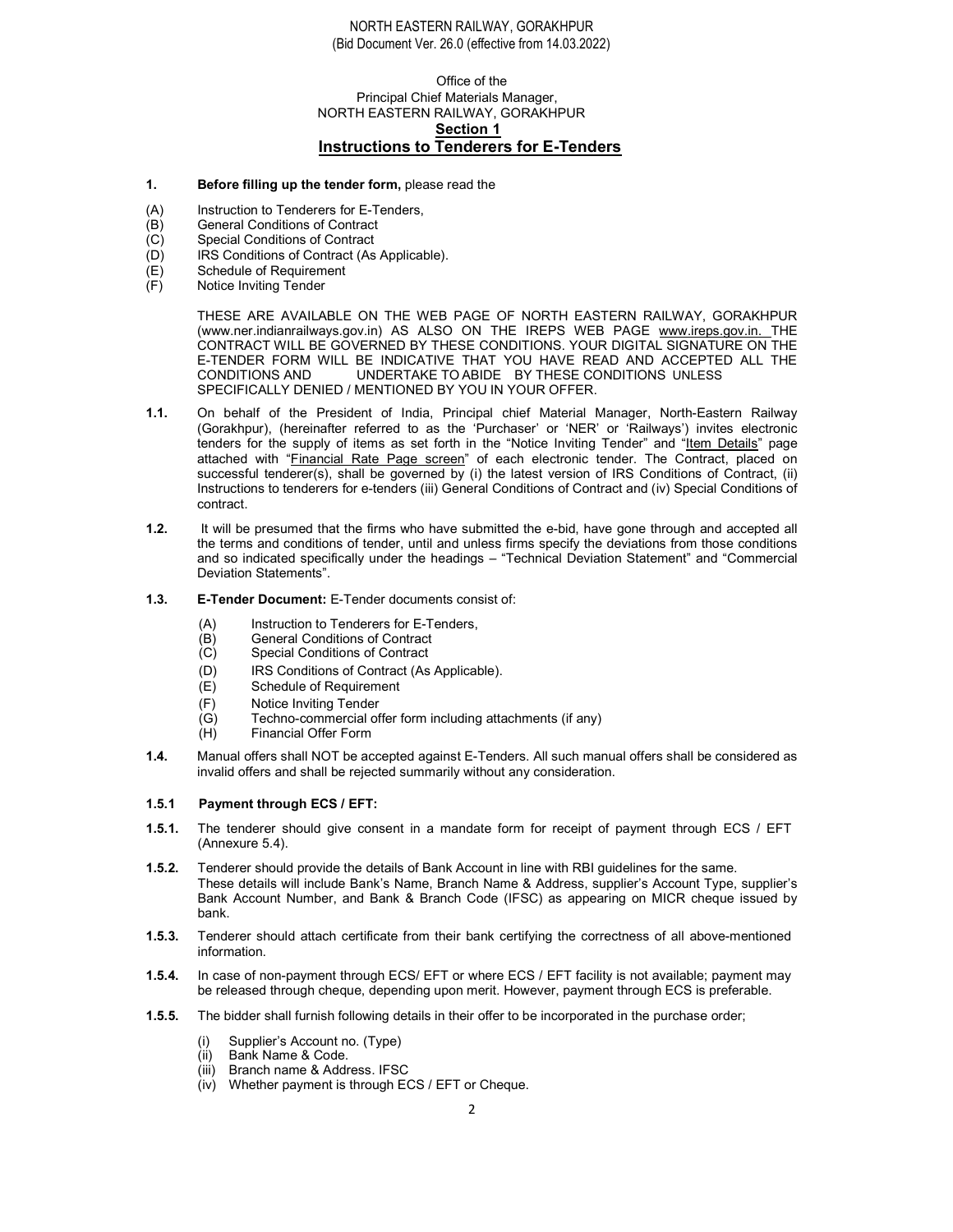#### 1.6. Important conditions, deviation to which shall lead to summary rejection of offers

- 1.6.1. Price Variation Clause (PVC): Tenderers are advised to quote as per specific Price Variation (PV) formulae and base date for RawMaterial prices given in the schedule of requirement. Offers with deviation in the PV formula and/or base date of price(s) of input raw material(s) other than as specified in the tender schedule, will be summarily rejected. Offers from bidders quoting with fixed price where tender incorporates predefined PVC will also be summarily rejected.
- 1.6.2. In case no PVC has been incorporated in the schedule of requirement, bidders must quote on fixed price basis only. Offers with PVC in such cases will be summarily rejected.
- 1.6.3. Validity of offers: Unless otherwise specified, offers should be valid for 60 days for Limited and Bulletin Tenders and 90 days for Advertised Tenders after closing date of tender. Any offer having lesser validity shall be deemed as commercially unresponsive and will be summarily rejected.

#### 1.6.4. DELETED

1.6.5 "offer received in other than Indian currency (INR) against indigenous tender will be summarily rejected "

#### 1.7 Bidder should invariably indicate GSTIN Number and HSN Code of the offered stores duly enclosing the documentary evidence.

1.8 Procurement of raw material must be done by the supplier as per the specified base dimensions only without taking any advantage of tolerance limit. The procurement document of the raw material must be produced by the supplier whenever asked by the inspecting agency.

#### 1.9 Filling of E-Tender Form:

- 1.9.1. Tenders should be duly filled in (on the assigned spaces), duly signed with the digital signature and submitted online. All mandatory fields marked with (\*) have to be filled by the tenderers.
- 1.9.2. Tenderers must fill-in the techno-commercial offer form (consisting of eligibility criteria, terms and conditions, performance statement, deviation statement, checklist & special conditions etc.), financial offer form and attach scanned copies of necessary documents. The tenderers must note that they will be considered fully responsible for scanned copies of documents submitted by them under their digital signature and as per IT Act they will not be allowed to disown any submissions under the said digital signature.
- 1.9.3. All the mandatory fields of the Techno-commercial offer form and financial offer form (i.e. Ratepage) including basic rate, all taxes and duties or any other taxes/duties which may become applicable during the currency of the contract, freight upto destination and any other charges have to be filled up by the vendor. The unit of rate shall be as indicated in the tender schedule and cannot be altered by the vendor. All-inclusive rates on FOR destination basis shall be automatically calculated by the system and shown to the vendor through a Pop-up window before final submission of offer.
- 1.9.4. Tenderers should show discount, if any, at the specified place in the rate schedule only, instead of anywhere else in the offer. Discounts not shown at designated place will be summarily ignored for assigning inter-se ranking of offers. Further, conditional discount(s) linked with quantity, payment, Inspection agency, destination, delivery place etc. will not be considered while adjudging the inter-se position of offers received.

Purchaser, however reserves the right to avail any such conditional discount for placement of contract(s) and/or for counter-offering to the successful tenderers where considered warranted.

#### 1.9.5 DELETED

- 1.9.6. Mode of Delivery: Deliveries are preferably to be made by Road transport.
- 1.9.7. Manufacturer's name and address and Brand of the stores offered must be stated, if and wherever required as per drawing/ specification. Otherwise offers are liable to be rejected.
- 1.9.8. Corrigendum: Purchaser reserves the right to issue any corrigendum to the tender up to five days prior to the due date of opening of the tender, excluding the date of opening. Tenderers are also advised, in their own interest, to regularly check, till the opening of the tender, the website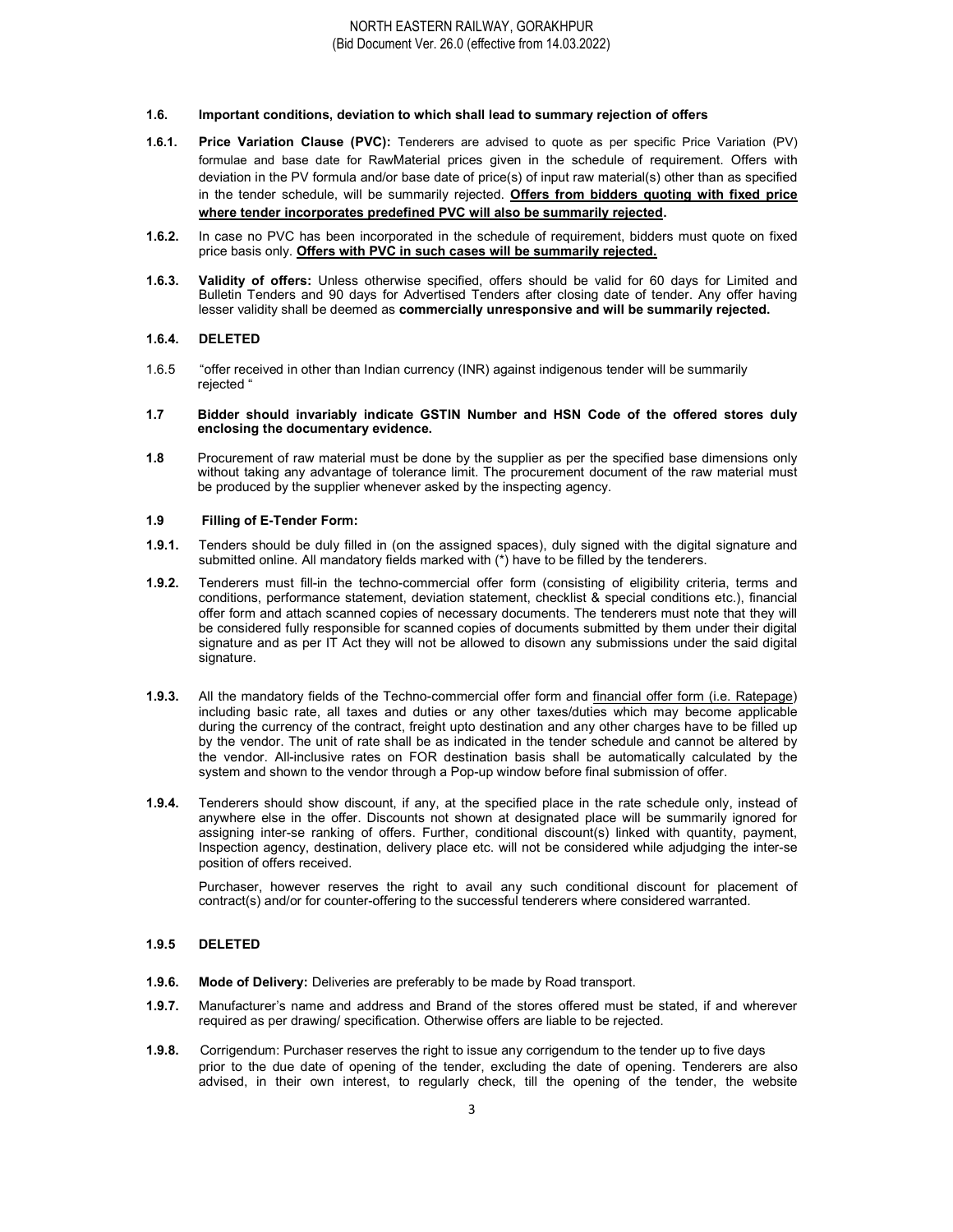www.ireps.gov.in to see whether any such corrigendum to the tender has been issued or not and for submitting their e-bids or revising their e-bids.

1.9.9. The Tenderers are required to quote their rates in the tendered units (e.g. Nos./Kgs./Sets/Mtrs/Kmtrs etc.) as per the tender schedule.

#### 1.10. Original offer, Alternate Offer and Revised Offer:

- 1.10.1. The vendors can submit a revised commercial offer any time before the stipulated date and time of submission of bid and in such a case, the last revised offer submitted shall be considered valid. Tenderers must note that only last Revised offer, which is deemed to supersede all previous offers shall be tabulated.
- 1.10.2. The tenderers can also submit "Alternate Offer". An Alternate offer will be so considered by the system, tabulated and placed at its appropriate position in the tabulation statement.

#### 1.11. Purchase Preference And Other Benefits To Micro And Small Enterprises MSE:

In supersession of earlier policy of price preference and other benefits to the small scale and in keeping with the "Public Procurement for Micro and Small Enterprises (MSEs) order, 2012" issued by the Ministry of Micro Small and Medium Enterprises, Government of India, benefits/preference will be extended to the registered Micro and Small Scale Enterprises as follows: -

- 1.11.1. MSEs registered for the tendered item(s) with any of the following shall be eligible for exemption from payment of Earnest Money
	- i) District Industries Centre
	- ii) Khadi and Village Industries Commission
	- iii) Khadi Village Industries Board
	- iv) Coir Board
	- v) National Small Industries Corporation
	- vi) Directorate of Handicraft and Handloom
	- vii) Any other body specified by Ministry of MSME
- 1.11.2. In tenders, participating and registered MSEs quoting price within price band of (L<sub>1</sub>+15%) shall be allowed to supply of portion of the requirement by bringing down their price to  $L_1$  price in a situation where L<sub>1</sub> price is from Tender other than an MSE.
	- (a) Quantity reserved for ordering on MSE Vendors under the MSMED Act 2006 has been enhanced to 25% against the existing 20%.
	- (b) The sub-target for procurement from MSEs owned by SC/ST shall remain at 4% and for MSEs owned by women the sub-target shall be 3%, out of the total 25%. (In terms of Railway Board letter No.2010/RS(G)/363/1 dated 13.02.2019)
- 1.11.3. MSEs interested in availing themselves of these benefits must enclose, along with their offer, a copy of proof of their registration with any of the above mentioned agencies and also indicate the terminal validity date of their registration.

The registration certificate should also include information about the status in regard to their Category i.e. the ownership MSE pertains to SC/ST/Other category clearly. Absence of any such information in the registration certificate would be taken as MSE failing in the category as "others".

- 1.11.4. Failing submission of certificate as per Para 1.11.1 above, such offer will not be eligible for consideration of benefits detailed in MSE notification of Government of India dated 23.09.2012.
- 1.11.5. In terms of Railway Board letter no 2010/RS(G)/363/1 dated 04.07.17, (http://www.indianrailways.gov.in/railwayboard/uploads/directorate/stores/downloads/circular/RS%20G /Relaxation\_Norms\_Startup210717.pdf) while considering orders on startup and micro & small enterprises, criterion of prior turnover and prior experience is relaxed, subject to their meeting of quality and technical specification.

#### 1.12. Drawings and Specifications:

1.12.1. If any tenderer happens to quote with his own Drawing No / Part No/ Specification, then, he shallhave to necessarily submit all the requisite documents and information in support of his offer being in conformity with the tendered Drawing / Specification. Furthermore, such drawings / specifications / catalogue are also to be uploaded, failing which the offer will be liable to be rejected. Tenderers should further note that in the event of their quoting as per their own drawing and/or specification, they should necessarily indicate the deviations in their drawing vis-a-vis tendered drawing in the form of "technical deviation" failing which the offer will be deemed as incomplete and will be dealt on its merits.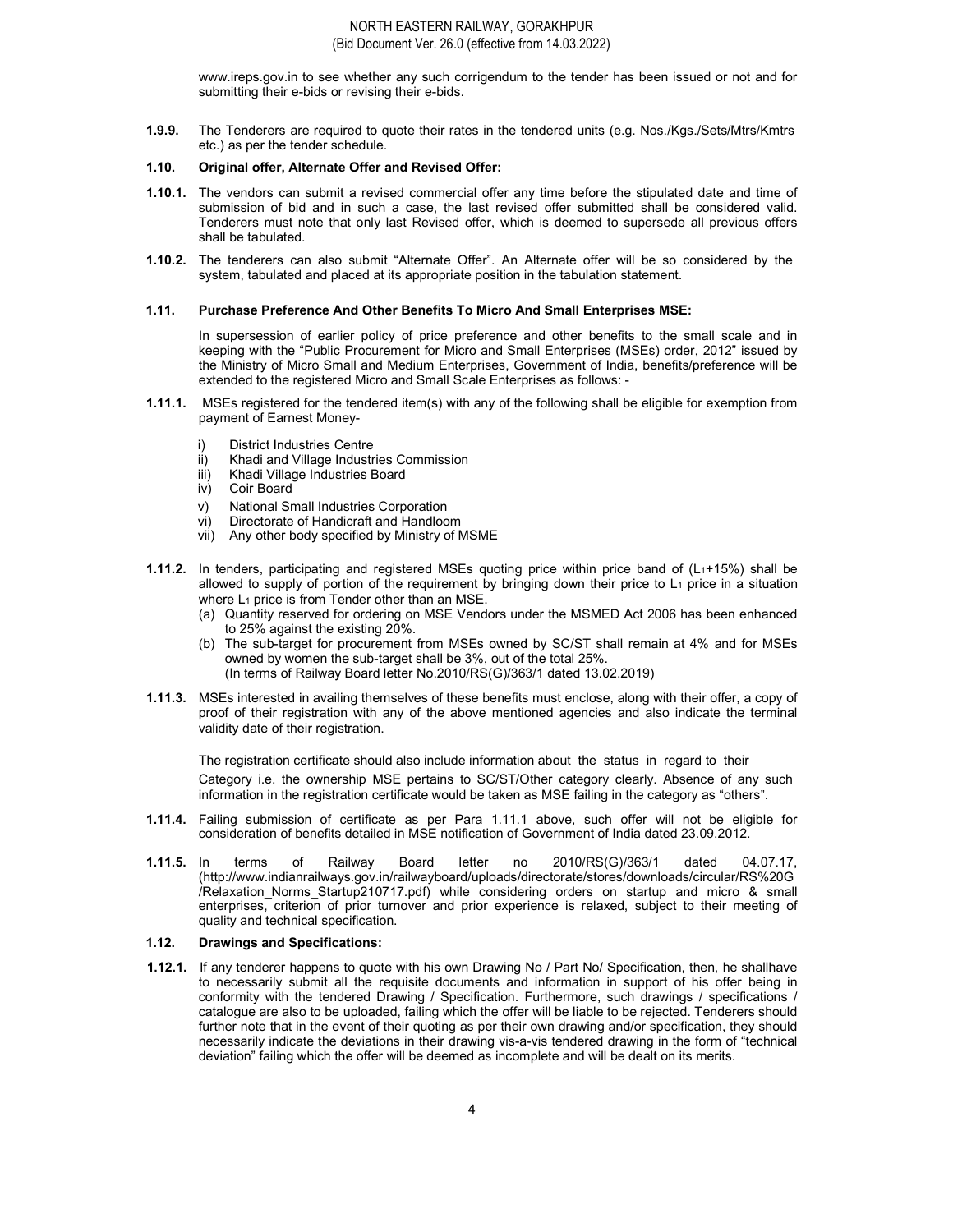1.12.2 All parameters/Clauses of specification should either be complied with or commented upon.

Deviation(s) in respect of those parameters/clauses, which are part of the technical specification, would be treated as technical deviation (s). Bidders are advised to bring those deviation(s) clearly in the technical deviation statement. In case, these deviations are not indicated in the technical deviation statement, it will be presumed that offer is as per the tendered specification in all respect. Any ambiguity shall be to the disadvantage of the bidder.

#### 1.13. Documents to be attached / uploaded along with e-Bid:

Scanned/soft copies of the following documents should be uploaded along with the e-Bid:

- 1.13.1. Performance statement against Railways' orders for supply of same or similar items in the prescribed proforma. Supporting documents in support of supply of material such as Supply/purchase orders, inspection certificates, Receipt Notes/Receipt Order etc. to substantiate their past performance are required to be uploaded.
- 1.13.2. Tenderers own drawing/specification, if applicable.
- 1.13.3. Details of Machinery and Plant, other equipments, testing facilities, quality management / control systems and details of technical manpower available.
- 1.13.4. Letter of approval from RDSO / Railways indicating current validity and approval of their QAP by RDSO, wherever applicable.
- 1.13.5. Tenderers should also indicate their registration number with the concerned railway with monetary limit, trade groups for which registered, and validity date of registration,
- 1.13.6. Current and Valid NSIC/DIC Certificate, if registered with NSIC/DIC for the tendered item.
- 1.14. Check Sheet for Vendors: Vendors are advised to complete the "Check Sheet" as it appears as Part-'G' in Techno-Commercial offer form of IREPS.

#### 1.15. Bid Submission:

- 1.16.1. E-bid along with the relevant documents must be uploaded and digitally signed with the digital signature of the pre-authorized personnel of the tenderer already registered with the IREPS web site. Digital signature used must be "Class IIIB with Company Name" obtained from an Authority approved by the Controller of Certifying Agency, Ministry of Information Technology, Government of India.
- 1.16.2. Tenderers must look out for NIT as soon as it is available in IREPS website and upload their offer well in advance without waiting for closing date and time, to avoid last minute hassles in their own computer system or communication line. NORTH EASTERN RAILWAY, GORAKHPUR shall not be responsible for non-participation of vendors due to any technical problems on the day of tender closing time..
- 1.16.3. The e-procurement system does not permit submission of any offer after the closing date and time of that e-Tender. Hence there is no scope of any Late / Delayed offers in the online bidding process.
- 1.16.4. Firms are advised to ensure that address furnished by them for getting digital signature from accredited agencies are same as that furnished to and available with the centralized source/vendor approving authorities such as RDSO/CLW/DLW/ICF etc. They are further advised that while registering themselves in the IREPS website for participation in E-procurement system, the same address as above is filled up, to avoid any vitiation of information and consequent impairment in their credentials.

#### 1.17. Tender Opening:

- 1.17.1. Electronic tender boxes will be opened only after stipulated date and time of the tender as shown on the IREPS Website.
- **1.17.2.** After opening of the tender The icon  $\boxtimes$  will turn  $\boxtimes$ .
- 1.17.3. All the participating vendors who have submitted valid electronic offers can view their own offer details as well as the tender tabulation statement, after tender is opened, using internet access by visiting the web site www.ireps.gov.in instantly by clicking on the  $\boxtimes$  icon.
	-
- 1.17.4. Railway does not guarantee opening of the tenders at specified date and time due to reasonsbeyond its control and hence tenders can be opened after the due date and time also. Vendors, however, cannot submit/modify any offer or attach any file to it after the closing date and time for submission of bid as stipulated in the tender notice as System does not permit the same after closure of the virtual tender box regardless of the fact whether tender has been opened or not.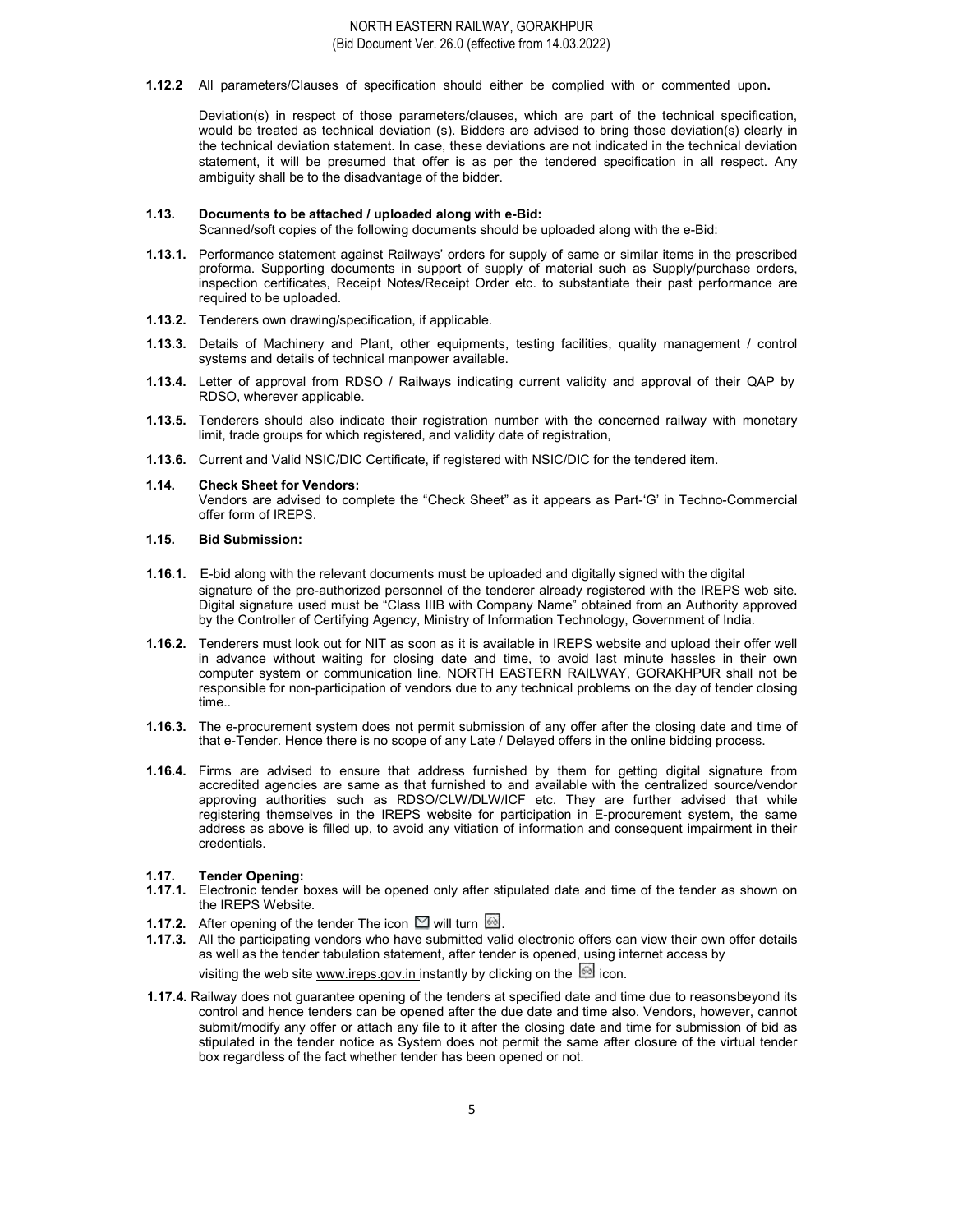#### 1.18. Earnest Money Deposit (EMD) for Stores Tenders: ( As per Railway Board's L/No. 2004/RS(G)/779/11/Pt. dated 23.12.2019).

- 1.18.1. EMD amount shall be mentioned in all tenders irrespective of the nature of the tender as per the EMD amount mentioned in clause 1.18.3 below or as decided by the purchaser under the policy. There shall be no exemption from submission of EMD for any tender or by any tenderer, subject to provisions under clause 1.19.8 below except following :
	- (a) (i) EMD shall normally not be called against limited tenders with estimated value upto Rs. 25 laks( including single tenders, global limited tenders).

 (ii) If considered necessary, authority competent to issue tender may incoporate the condition to call for EMD even in such limited tenders, on case to case basis.

- (b) Micro and Small Enterprises (MSEs) registered for the tendered item in terms of Railway Board's letter No. 2010/RS/(G)/363/1 dated 05.07.2012.
- (c) Other Railways and Government Department in terms of Railway Board's letter No. 2004/RS/(G)/779/11 dated 24.07.2007.
- (d) Indian Ordinance Factories in terms of Railway Board's letter No. 92/RSS/(G)/363/1 dated 08.04.1993.
- (e) PSUs owned by Ministry of Railways and PSUs for the group of items that are manufactured by them in terms of Railway Board's letter No. 2003/RS/(G)/779/5 dated 10.09.2004.
- Vendors registered with Railways for the trade group of the item tendered.
- (g) Vendors appearing on the approved vendor lists of RDSO/PUs/CORE, subject to approval status being valid on the date of tender closing.
- (h) Vendors registered with Railways for supply of medicine , medical equipments and consumables shall be exempted from submission of EMD for these items.
- (i) In tenders issued against PAC, OEM in whose favour PAC has been issued shall be exempted from submitting from EMD. KVIC and ACASH shall be exempted from EMD for items supplied by them.
- 1.18.2 All vendors exempted from submitting EMD as per para 1.18.1 above, irrespective of type of tender i.e. single, limited or open, shall be required to sign a bid securing declaration as per Annexure 5.8.
- 1.18.3 Offer submitted without EMD shall be summarily rejected.

#### 1.18.4Amount of EMD:

| Estimated value of tender  | EMD (rounded off to nearest higher Rs. 10 (ten)          |  |
|----------------------------|----------------------------------------------------------|--|
| Above Rs. 25 lakh and upto | @2% of the estimated value of the tender subject to Max. |  |
| Rs. 50 cr.                 | Rs. 20 lakh.                                             |  |
| Above Rs. 50 cr.           | Rs. 50 lakh.                                             |  |

#### 1.18.5 Deleted

- 1.18.6 In order to digitize the tendering process in Indian Railways, it has been decided that for all indigenous offers, the tender cost, EMD, BSV will be accepted only via the online system as available on IREPS. (In terms of Railway Board letter No.2016/RS(M)/Payment Gateway dated 26.07.2016)
- **1.18.7 Validity of EMD:** EMD should remain valid for a period of 45 days beyond the final bid validity period,which should also be extended whenever bid validity is extended. No interest will be allowed on EMD.
- 1.18.8 Automatic release of EMD wherever due:
- 1.18.8.1 EMD shall be refunded when only one of the following conditions is satisfied.
	- (a) After finalization of tender the bidder is an unsuccessful bidder.
	- (b) Validity of offer expires and validity extension is not sought.
	- (c) Validity of offer expires and bidder refuses to extend validity of offer.
	- (d) After finalization of the tender successful bidder submits required SD.
- 1.18.8.2 EMD of bidders or tenderers shall be released immediately after it is due for release as per above criterion. The Purchaser may initiate the process of release just after the EMD is due for release.
- 1.18.8.3 System for online release of EMD has been rolled out by CRIS. Automatic release of EMD of unsuccessful tenders should be ensured.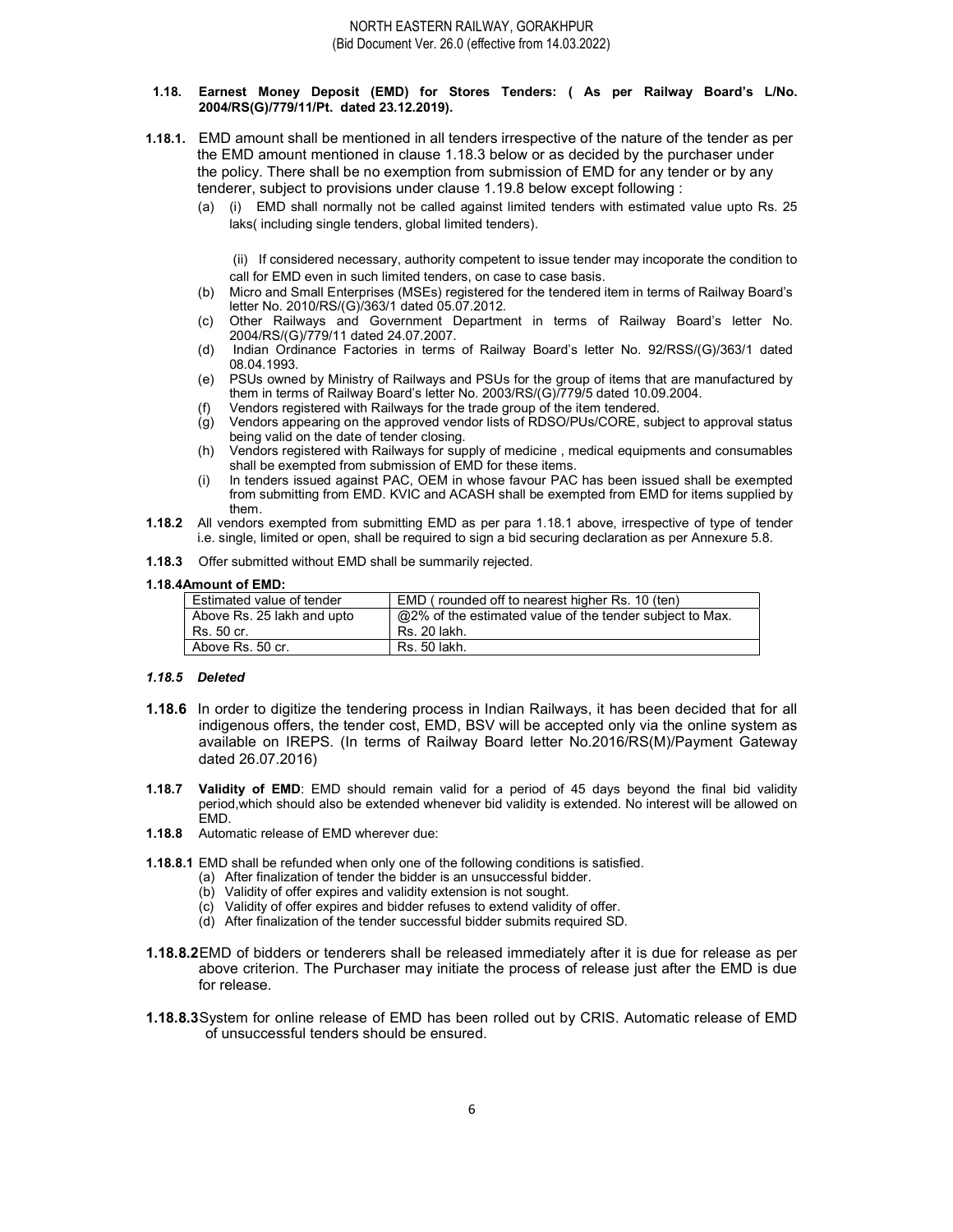- **1.18.8.4 Forfeiture of EMD:** When a tenderper undertakes to keep the offers valid for a certain period buteither withdraws the offer or revises the same within validity, the purchaser gets a right to forfeit the EMD.
- 1.18.9 The offers not accompanied by requisite EMD will be ignored summarily, unless falling in exempted category. The firm claiming exemption from EMD should clearly indicate valid reasons for such claim duly attaching scanned copies of relevant documents with their eoffers. The tenderers request for adjustment of EMD relating to their earlier tenders will not be considered. They will have to deposit EMD afresh.
- 1.19. Security Deposit (SD)/Performance Security for Stores Contracts except M&P : ( As per Railway Board's L/No. 2004/RS(G)/779/11/Pt. dated 23.12.2019).
- 1.19.1. There shall be no exemption from submission of Security Deposit (SD) for any tender or by any tenderer except the following:
	- (a) The Store contract cases of value upto Rs. 25 ( twenty five ) lakh.
	- (b) Other Railways and Government Departments in terms of Railway Board's letter No. 2004/RS/(G)/779/11 dated 24.07.2007.
	- (c) Indian Ordinance Factories in terms of Railway Board's letter No. 92/RSS/(G)/363/1 dated 08.04.1993
	- (d) PSUs owned by Ministry of Railway and PSUs for the group items that are manufactured by them in terms of Railway Board's letter No. 2003/RS/(G)/779/5 dated 10.09.2004.
		- (e) In tenders issued against PAC, OEM in whose favour PAC has been issued shall be exempted from submitting from SD. KVIC and ACASH shall be exempted from SD for items supplied by them.
	- (f) Vendors registered with Railways for the trade group of the item tendered shall be exempted from SD for orders value upto their monetary limit of registration.
	- (g) Vendors appearing on the approved vendor lists of RDSO/PUs/CORE, subject to approval status being valid on the date of tender closing.
	- (h) Vendors registered with Railways for supply of medicine , medical equipments and consumables shall be exempted from submission of SD for these items.
- Note : Apart from claiming damages from vendors, in case of failure to comply with contractual obligation, Railways shall record poor performance of the vendors for taking suitable action as per extent instruction.

1.19.2. Amount of S.D:

| Contract value             | SD (rounded off to nearest higher Rs. 10 (ten)    |
|----------------------------|---------------------------------------------------|
| Above Rs. 25 lakh and upto | @ 5% of the contract value subject to Max. Rs. 50 |
| Rs. 50 cr.                 | lakh.                                             |
| Above Rs. 50 cr.           | Rs. 1 cr.                                         |

- 1.19.3. Railway are permitted to raise the upper ceiling of SD, upto 10% of the contract value in high value cases.
- 1.19.4. Security Deposit (SD) shall remain valid for a period of 60 days, beyond the date of completion of all contractual obligations.
- 1.19.5. The successful Tenderers will be required to deposit Security Deposit with PFA, North-Eastern Railway, Gorakhpur as required by the Administration for proper fulfillment of the contract. The Security Deposit may be made in any of the following manners:
	- a. Deposit in Cash
	- b. Government Securities to be valued at 5% below the market value.
	- c. Deposit receipt of any nationalized Bank.
	- d. Guarantee Bonds executed by any nationalized Bank or Scheduled Bankas per Annexure 5.2.
	- e. Demand Draft of any nationalized Bank.
	- f. A deposit in Post Office Savings Bank.
	- g. National Savings Certificate.
	- h. National Defense Bond

#### 1.19.6. Time for deposit of SD :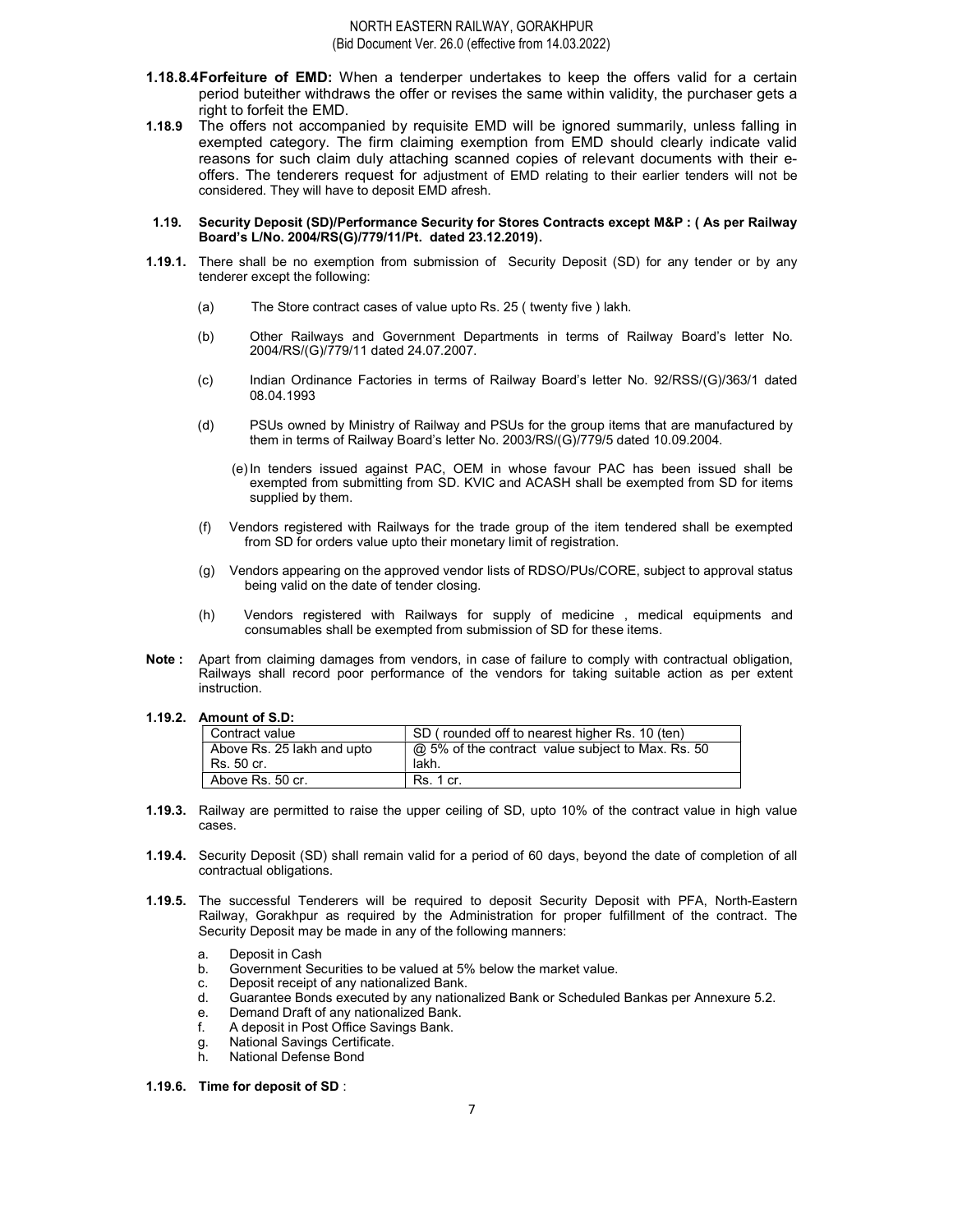- (i) SD from successful tenderer should be received in purchase office within 21 days from the date of communication of acceptance with respect to the purchaser.
- (ii) Authority competent to condone delay in submission of SD shall be SAG for cases upto acceptance power of SAG. PHOD/CHOD shall have full power for such condonation. Condonation shall be on case to case basis.
- 1.19.7 In the event of successful tender(s) failing to deposit/ submit SD in acceptable form within the prescribed period as aforesaid, the EMD submitted by the successful tenerer(s) shall be automatically adjusted towards SD in view of the fact that in most of the cases, EMD amount would be adequate to meet the SD amount. In case where available EMD amount is less than required SD and the successful tenderer does not deposit the balance SD amount within stipulated time, then EMD shall be forfeited and case be dealt with as that of withdrawal of offer by the tenderer as per extant instruction. This will resolve the problem faced by purchaser to great extent due to intentional delay in submission of SD by successful tenderer(s).
- 1.19.8 (i) All vendors, exempted from submitting EMD, as per para 1.18.1 above, irrespective of type of tender, i.e. single, limited or open shall be required to sign a bid securing declaration as Annexure 5.8 .
	- (ii) There shall be no exemption to such bidders from submitting EMD and SD for all tenders published during the period of time they are so disqualified as per declaration signed by them.
	- (iii) Authority competent to approve the disqualification shall be the tender accepting authority not below the level of SAG including SAG officers in the field units namely CMM, ADRM, CWM. CAO, CPM, subject to PHOD/CHOD having full power to approve disqualification.
	- (iv) The disqualification procedure and all correspondence thereof shall be online and digital. Updation on IREPS shall be done by minimum JAG level officer dealing with vendor registration in the Railway.
	- (v) This Para shall not be applicable for Govt. Department/ ordnance factories/ other Railways / Railway PSUs / KVIC/ ACASH and matter shall be taken up with them departmentally/ administratively.
- **1.19.9** Wherever SD had been exempted, for any reason, and the supplier fails to supply goods as per condition of contract, as amended from time to time, Purchaser shall have right to levy damages from the supplier for failing to comply with the contractual condition, not by way of penalty, an amount equal to SD amount, as would have been applicable if the contract was with non-exempted vendor. These damage shall be treated as recoveries outstanding against the vendor and dealt with accordingly. A suitable tender condition to be incorporated in the tender document.
- 1.19.10 Purchaser should ensure that the contracts are awarded so as to conclude severable contracts for each lot, in case of failure of contractor to meet deliveries for any lot, Railway may cancel the contract for defaulted part by forfeiting SD commensurate to that lot. Authority available to Consignee/ Depot Officer vide Para 27 & 28 of Railway Board's letter No. 88/RS(G)/779/14 Pt. dated 06.01.2017 shall continue.
- 1.19.11 Risk Purchase clause shall not be applicable.

#### 1.19.12 Deleted

- 1.20 Deleted
- 1.20 a Temporary provision of Security Deposit (SD)for stores tender as per Railway Board Letter No- 2020/RS(G)/779/16. Dt- 31.12.21.
- 1.20.1 Deleted
- 1.20.2 All tenders/ contracts issued /conclude till 31.03.2023 shall have performance security as per existing instructions or 3 % whichever is lower.
- 1.20.3 In case of any conflict between earlier provision of EMD & SD mentioned in Para 1.18 &1.19 and newly inserted temporary provision of SD mentioned in Para 1.20,Later shall prevail
- 1.20.4 In all contract where Performance Security has been reduced to 3% in view of above stipulations, the Reduced percentage of performance security shall continue for the entire duration of the contract and there should be no subsequent increase of performance security even beyond 31/03/23.Similarly , in all contracts entered into with the reduced percentage of performance security of 3%,there will be no subsequent increase in performance security even beyond 31/03/23.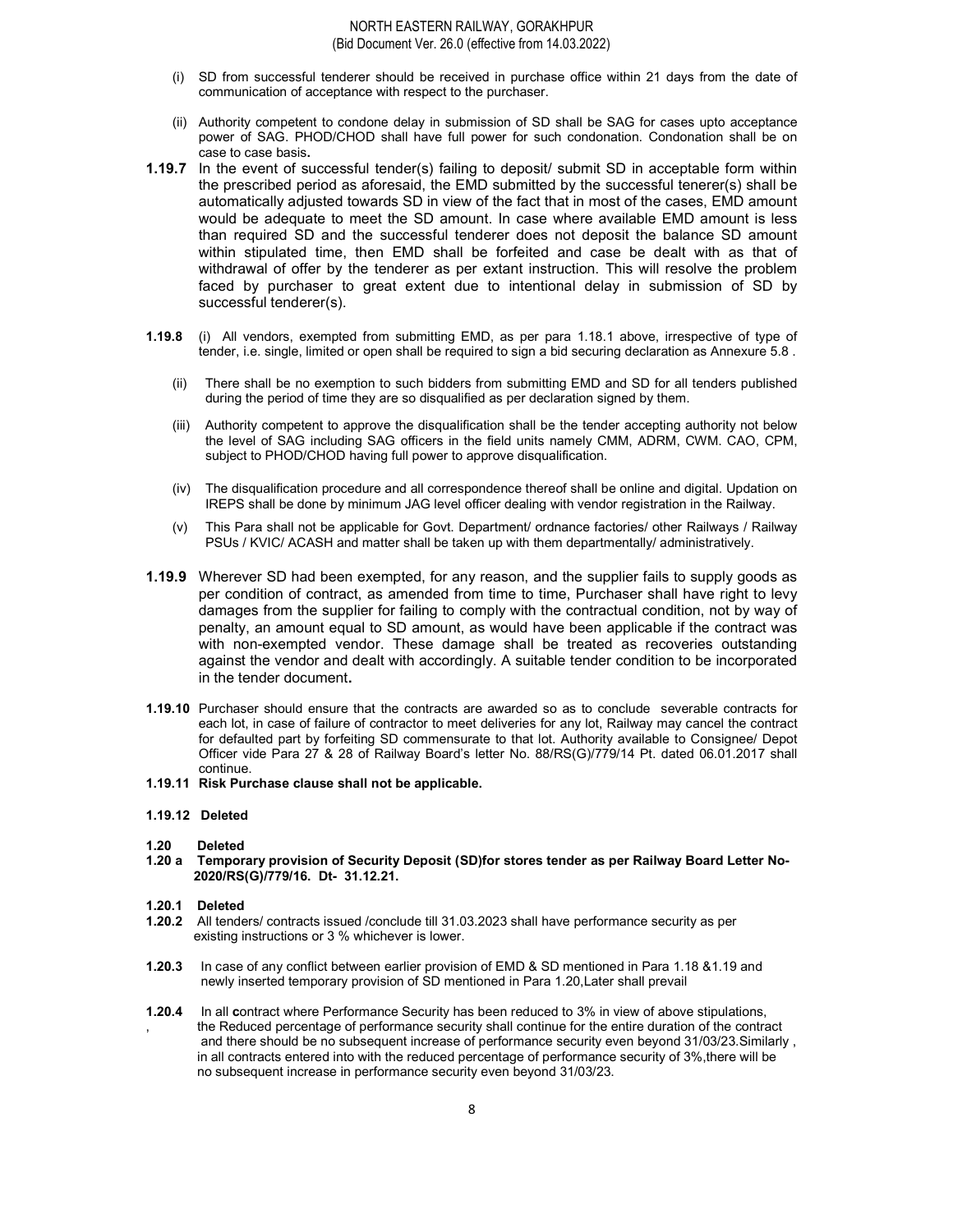#### 1.21 Traceability details of coach items for warranty claims:

All the manufacturer/suppliers shall indelibly mark the manufacturing details comprising of Manufacturer name, month & year of manufacture at a inconspicuous location on each of the items. Absence of proper traceability details will be considered as rejectable defect.

#### 1.22 Advance Acceptance/Counter offer & Delivery Period;

# (j) Deleted

(ii) The delivery period in store Procurement cases shall be reckoned from the date of issue of Advance PO/ Letter of Advance Acceptance/ Letter of Acceptance ( As per Railway Board's L/No. 2004/RS(G)/779/11/Pt. dated 23.12.2019).

# 1.23 Liquidated Damage (LD) on delayed Supply:

Recovery of Liquidated Damage (LD) shall be levied @ 1/2% (half percent) of the price of the store per week or part of the week during which delivery is accepted and the upper limit for recovery of LD in supply contracts is 10% (ten percent) of the value of contract irrespective of delays, unless otherwise provided, specifically in the contract.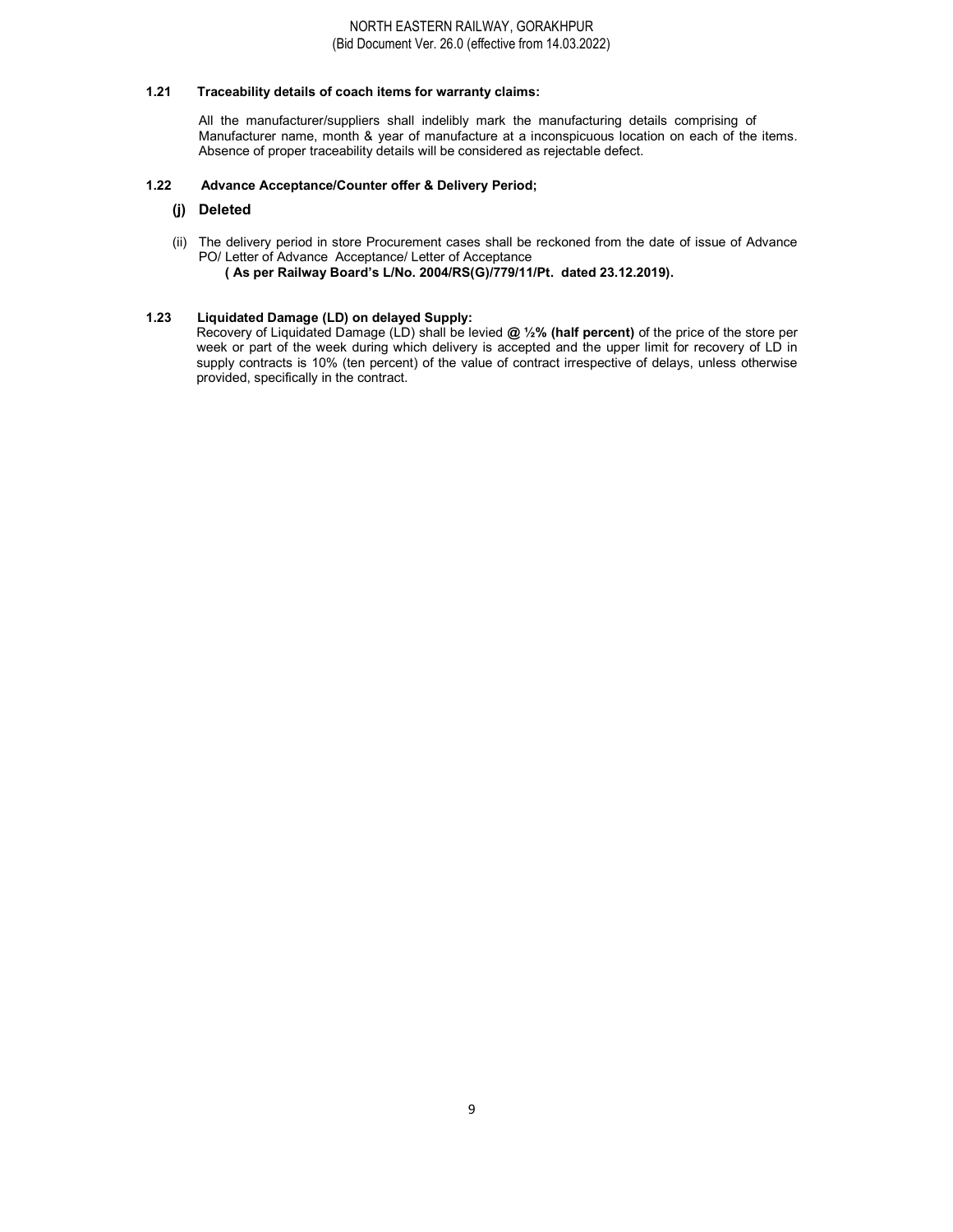# Office of the Principal Chief Materials Manager, NORTH EASTERN RAILWAY, GORAKHPUR Section 2

# General Conditions of Contract

#### 2.2. Cartel Formation:

- 2.2.1. The Tenderers are expected to quote most competitive prices.
- 2.2.2. Wherever all or most of the approved firms quote equal rates and cartel formation is suspected, the purchaser reserves the right to place order on one or more firms with exclusion of the rest, without assigning any reasons thereof.
- 2.2.3. Firms are expected to quote for a quantity not less than 50% of the tendered quantity. Offers for quantity less than 50% of tendered quantity will be considered unresponsive and liable to be rejected in case Cartel Formation is suspected. Railways however reserve the right to order on one or more firms for any quantity.
- 2.2.4. The firms who quote in cartel are warned that their names may be deleted from list of approved sources in addition of referring the matter to The Competition Commission of India (CCI)
- 2.2.5. Whenever tender is floated with purchase restrictions from sources approved by nominated authorities and there exists a suspected cartel situation by approved sources or the rates available from approved source/sources are adjudged unreasonably high, despite fair efforts as permissible, the purchaser reserves the right to place orders on firms outside the approved vendor list, without any restrictions.(as per RB letter No 2001/RS(G)/779/7 Dated 29.06.2017) (http://www.indianrailways.gov.in/railwayboard/uploads/directorate/stores/downloads/circular/2017/ Ordering\_approved\_sources\_Vendor\_approval\_290617.pdf )

#### 2.3. Inspection of Stores:

- 2.3.1. Stores are to be inspected by an Inspecting Agency indicated in the tender, only at the manufacturer's works before dispatch. Firms are expected not to offer/seek any deviation from the Inspecting Agency indicated in the tender/contract.
- 2.3.2. In case the firm fails to offer the material for inspection against inspection call issued to inspecting agency or if the material have to be re-inspected due to rejection of the material at firm's premises by inspecting agency or due to non dispatch of material within validity of inspection certificate, then the inspection charges applicable for the offered quantity and actual test charges incurred will be paid by the supplier to inspecting agency.
- 2.3.3. In case, the purchase orders are placed on traders / agents for the items, which are peculiar to the Railways, traders / agents should indicate the source of supply and inspection to be carried out at their manufacturer's premises rather than traders'/agents' premises, to ensure genuineness of quality of the materials. Above conditions will not be applicable for the items where inspection is being carried out against WTC/MTC/GC or by the Consignee in view of urgency.
- 2.3.4. Test Certificates: In case tests are prescribed in the specification, it is obligatory for the successful tenderer to furnish the manufacturer's Test Certificate or any other Test Certificate specified in the specification along with the supply of stores. In the event of their inability to furnish the Test Certificate, the cost of the test to be carried out will be to the tenderer's account.
- 2.3.5. An approved firm has to note that, unless stated otherwise in a purchase order, pre-dispatch inspection shall be carried out at their work's address indicated in the approval certificate.

#### 2.4 Payment Terms:

2.4.1. Normal payment term of Railway is 100% payment after receipt and acceptance of material by consignee. Payment for the full stores or each consignment thereof will be made to the contractor on submission of bill accompanied by the prescribed documents mentioned in the contract.

#### 2.4.2. Payment terms of 95% + 5%:

2.4.2.1. Payment of 95% for the stores or each consignment thereof will be made against Inspection Certificate and proof of dispatch. For dispatch of material by road, it is the challan of the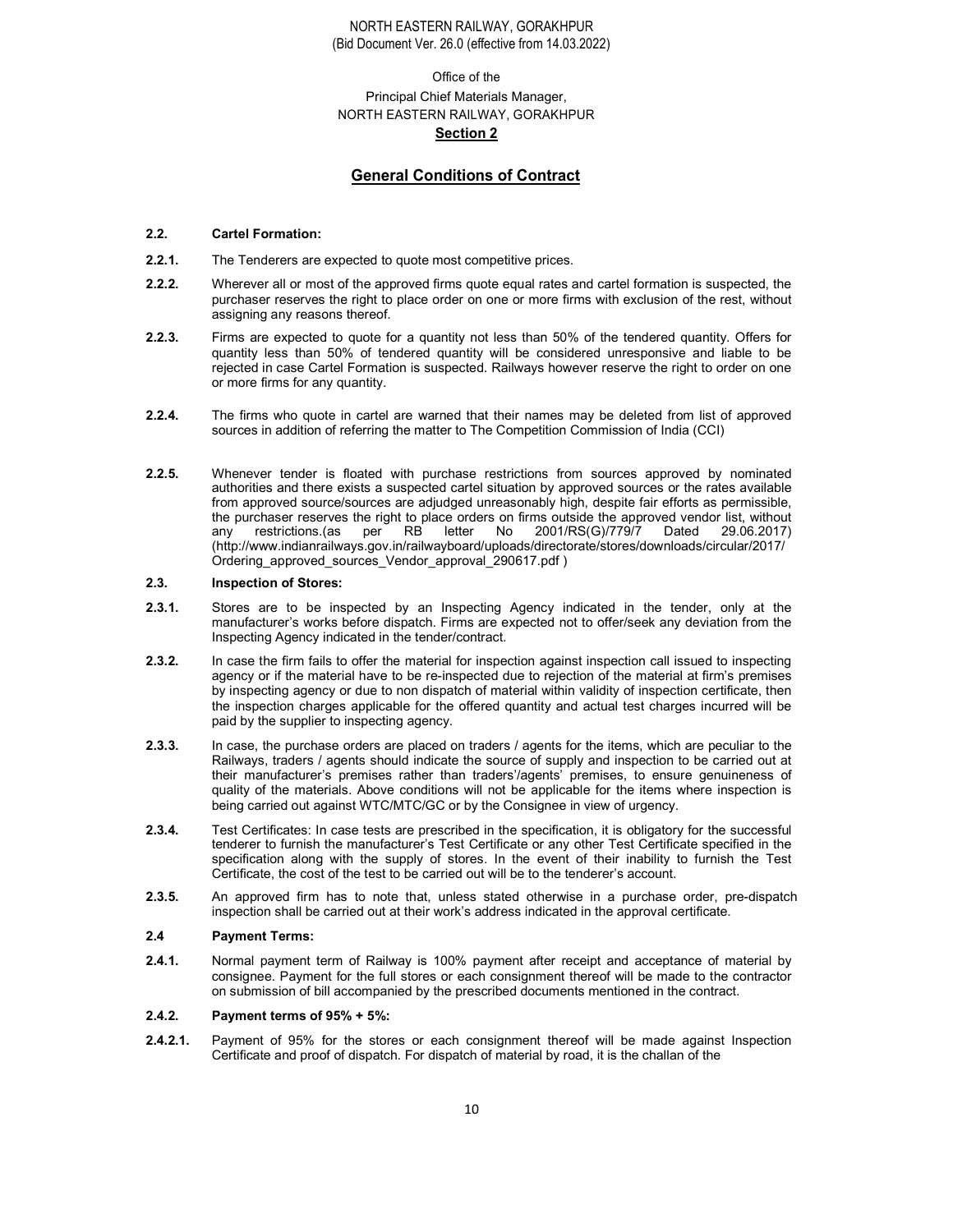supplier duly certified by the consignee Gazetted Officer towards receipt of material at consignee's end will constitute the proof of dispatch for the purpose of payment. For rail dispatch, clear and unqualified RR / PWB may be considered as the proof of dispatch.

- 2.4.2.2. Balance 5%, payment will be made on receipt and acceptance of stores by the consignee, signified by granting of Receipt Note. In other words, balance 5% payment shall be made against Receipt Note.
- 2.4.3. However, for orders valuing up to Rs. 5 Lakhs, 100% payment against receipt and acceptance of the material by the consignee i.e., against Receipt Note shall be preferred.

#### 2.5. Time Preference Clause:

It should be noted that if a contract is placed on a higher tenderer as a result of invitation of tender, in preference to a lower acceptable offer, in consideration of offer of earlier delivery, the contractor will be liable to pay the Railway (the purchaser) the difference between the contract rateand that of the lowest acceptable tender on the basis of final price F.O.R. destination including all elements of freight, taxes and duties and other incidentals, in case of failure to complete supplies in terms of such contract within the date of delivery specified in tender and incorporated in the contract. This is in addition and without prejudice to other legal rights available to the purchaser under the terms of contract.

#### 2.6. Terms of Delivery:

- 2.6.1. Mode of dispatch should be preferably by road / personal courier service, directly to the respective consignee.
- 2.6.2. Suppliers should clearly quote the FOR Conditions whether station of dispatch or destination. If firm's offer is not FOR Destination, then applicable freight charges should invariably be indicated under the 'Freight' column in the rate page. In the event, any Tenderer does not specifically indicate anything about the place of delivery in his offer, it will be assumed that the offer is for delivery at the destination and the Tenderer will bear the freight. This assumption will be final and binding on the Tenderer and will not be subject to any legal dispute or arbitration in future.

#### 2.7. Evaluation Criteria:

2.7.1. Rates:

Rate, taxes, duties, freight, un-conditional discount etc having financial implications must be quoted on the financial rate page only (refer to instructions to tenderers for e-tenders). Remarks having financial implications indicated elsewhere will not be considered for evaluation of offer. Tenderers must note that financial offer made by them at the 'Rate page' of the e-tender form is complete and final and it cannot be revised, qualified or supplemented by any qualifying remarks elsewhere in their offer.

- 2.7.2. Evaluation criteria for multi-consignee / multi-items tenders
	- (a) Unless otherwise specified, the evaluation of tender will be done item wise and consignee wise.
	- (b) For multi consignee items, the rate should be quoted by firm on FOR Destination basis for each consignee separately. The inter-se ranking of the offers will be decided for each consignee separately.
	- (c) In tenders where schedule of requirement consists of several items, the inter-se ranking will be decided for each item separately. The firms are required to quote the rate for each item separately.
	- (d) In tenders where several items are grouped in a "KIT" or "SET" and the tendered quantity is in sets, the firm should quote single rate for the tendered kit/set of items. In such cases, the inter-se ranking shall be decided on the rate quoted by the firm for "Kit" or "Set" of items.

#### 2.8 QUALIFYING REQUIREMENTS OF TENDERERS

2.8.1 The tenderer shall clearly indicate whether he is registered with PCMM/NORTH EASTERN Railway for supplying the quoted item, and if so, he must mention his registration number along with monetary limit, if any, under remarks column in the 'Financial Rate Page for Supply' form. If the tenderer is registered with NSIC, he must also attach in the Attach Documents template on 'Techno Commercial Bid Details' form a scanned copy in PDF format, of valid NSIC certificate showing monetary limit and the items for which registered. In case the tenderer is approved by RCF/CLW/DLW/ICF/RDSO/CORE/DMW etc. for the quoted item, he must attach in the Attach Documents template on 'Techno Commercial Bid Details' form a scanned copy in PDF format of the registration/approval certificate.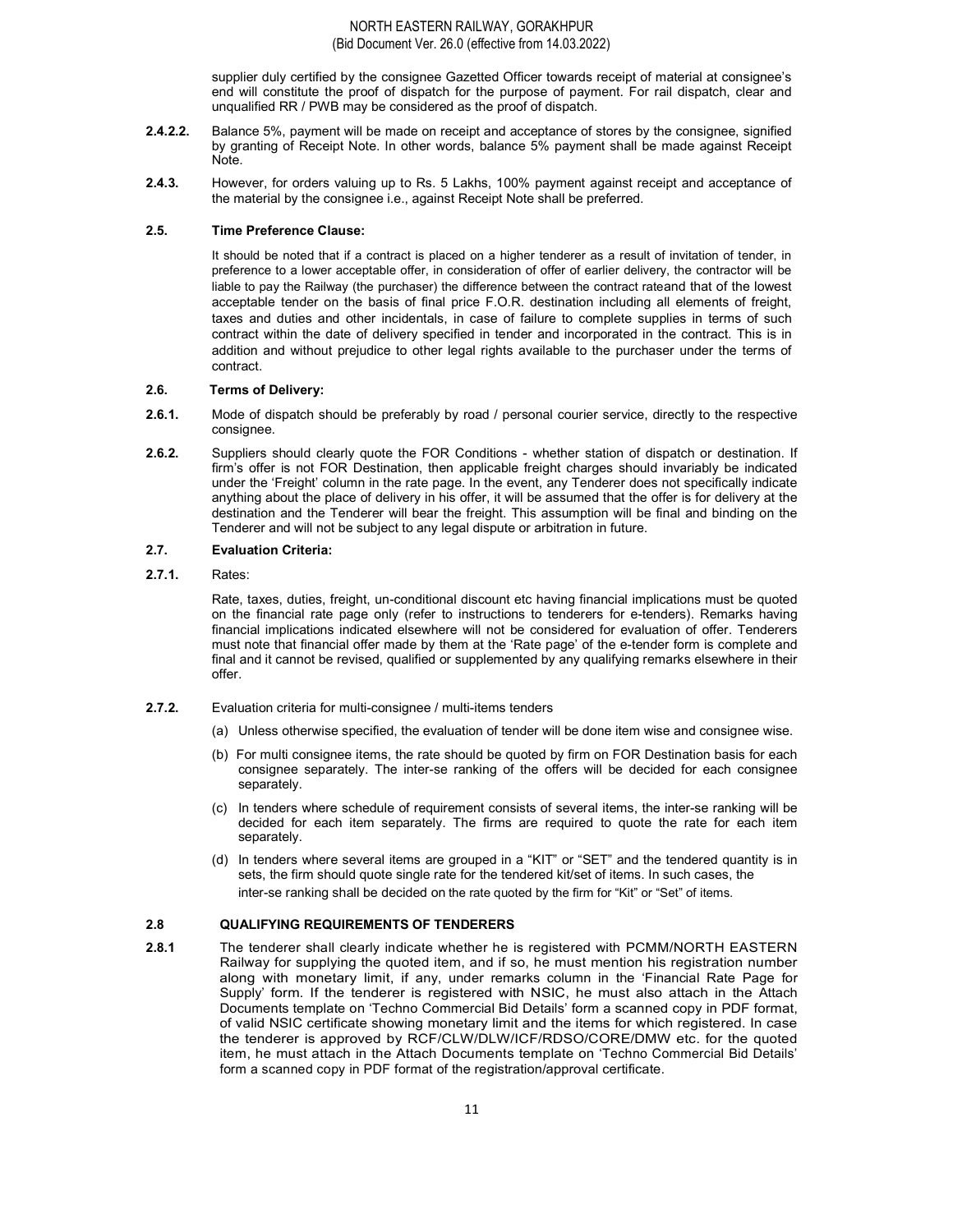- 2.8.2 If the tenderer is not registered with NORTH EASTERN Railwayor NSIC, or is not an approved source for the tendered item with RDSO/DLW/CLW/ICF/RCF/CORE/DMW etc., he shall provide a satisfactory evidence acceptable to the Purchaser by attaching scanned copies of such documents in PDF format in the Attach Documents template on 'Technocommercial Bid Details' form to show that:-
- **a.** he is an established manufacturer, who regularly manufactures the items offered and has adequate Capacity cum capability, technical knowledge and past supply experience;
- **b.** he has adequate financial stability and status to meet the obligations under the contract for which he is required to submit a copy of the report from a recognized bank or a financial institution;
- c. he has adequate plant and manufacturing capacity to manufacture the items offered and supply within the delivery schedule offered by him;
- d. he has established quality control system and organization to ensure that there is adequate quality control at all stages of the manufacturing process.
- 2.8.2.1 if the tenderer himself is not the manufacturer of the item offered by him, he shall be duly authorized by the manufacturer of such item. Such tenderers must enclose with their offer a certificate of authorization from the manufacturer, as per proforma given in Annexure- 5.6 of this document, to participate in the specific electronic tender being submitted
- 2.8.2.2 The OEM/Authorized Dealers/Agents must comply the following conditions, failing which their offer(s) will be ignored:
- (a) In a tender, either the authorized agent/dealer on behalf of the principal /OEM or the Principal/OEM itself can bid but both cannot bid simultaneously for the same item in the same tender.
- (b) If an authorized agent/dealer submits bid on behalf of the Principal/OEM, the same agent/dealer shall not submit a bid on behalf of another Principal/ OEM in same tender for the same item/product.
- 2.8.3 For the purpose of Para 2.8.2 the tenderer should additionally attach:-
- (a) A performance statement in the Performance Statement template on 'Techno-commercial Bid Details' form by entering a list of major supplies effected in the recent past, of the items offered by him, giving details of the purchaser's name and address, order no. and date, quantity supplied and whether the supply was made within the delivery schedule. Alternatively tenderers can also create such performance statement in PDF format separately as per the format given in Annexure-5.7, which can be attached in the Attach Documents template of 'Techno-commercial Bid Details' form.
- (b) A statement in PDF format indicating details of equipment, staff employed and quality control measures, as per the format given in Annexure-5.1 of this document, attached in the Attach Documents template of 'Techno-commercial Bid Details' form.
- 2.8.4 Tenderers not furnishing the requisite information may note that their offer is liable to be ignored.

#### 2.8.5 Procurement of Items reserved to be procured from approved sources -

#### 2.8.5.1 Sources approved by RDSO:

- [a] Purchaser reserves the right to procure Bulk or Entire quantity from RDSO approved vendors for tendered item.
- [b] Offers received from tenderers appearing in the RDSO Vendor list as 'Vendors for Developmental Orders' shall be considered eligible for Developmental Orders up to 20 percent of net procurable quantity (NPQ) in regular tenders.
- [c] If the tendering firm(s) is not approved by RDSO as approved Vendor and also not appearing in the Vendor directory as 'Vendors for Developmental orders, they must submit their credential details i.e. Machinery and plant, testing facilities, QAP, Performance report, Technical Manpower, etc. as an attachment to their E-bid. In case the Railway is prima facie satisfied that they are capable of executing the order, then after confirmation of their capacities/capabilities by RDSO, offers from such firms may be considered for developmental order. Failure to furnish and attach such requisite credentials as mentioned above will make their offer liable to be ignored.
- [d] Total quantity ordering in developmental category considering para [b] and [c] above shall not exceed 20 percent of the net procurable quantity (NPQ)
- . [e] Where there are not more than three Indian suppliers categorized as Approved Vendor for a particular item, developmental vendors can be considered for placement of bulk order without any quantity restrictions. However, while considering such vendors, factors including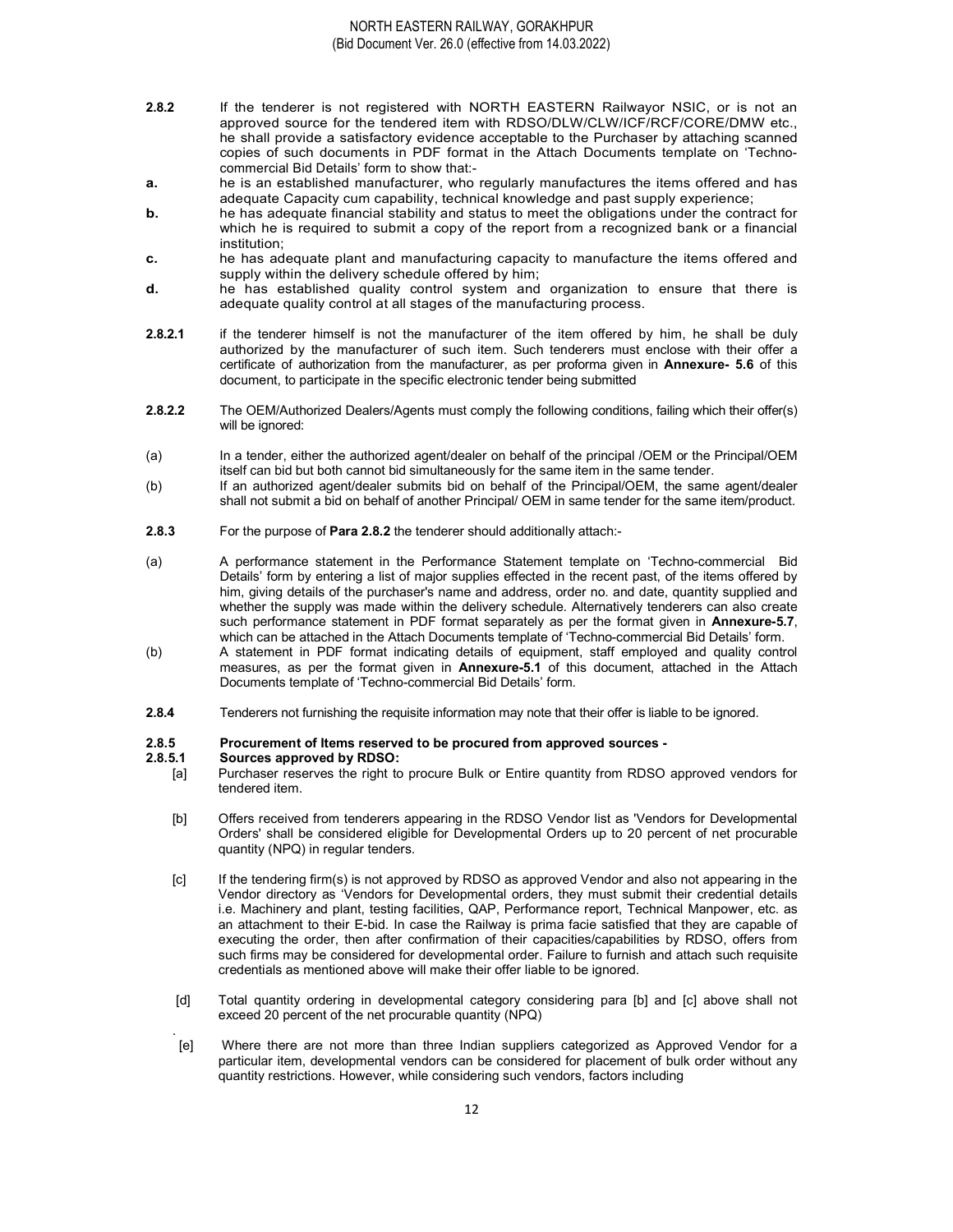past performance, capacity, delivery requirements, quantity under procurement, nature of item, outstanding order load etc. shall be considered in a transparent manner, subject to rates being reasonable. Quantity allocation among eligible vendors shall be based on pre decided tender criteria as per Para 2.13.2 of General Conditions of Contract. Such orders shall be treated as bulk orders.

Indian Supplier shall be defined as follows;

.

.

 A supplier or bidder shall be considered to be from India if (i) the entity is incorporated in India, or ii) a majority of its shareholding or effective control of the entity is exercised from India, or iii) more than 50% of the value of the item being supplied has been added in India

 [f] All vendors appearing in the approved vendor list of multiple vendor approving agencies for same item shall be considered as approved source for all the railways and PUs.

Authority;- Railway Board letter No. 2001/RS(G)/779/7/Pt.4 Dt.06.10.2020.

**NOTE:** The status of the vendor (i.e. approved or developmental vendor of RDSO) shall be reckoned as on the date of tender opening and not thereafter. However, cases of downgrading/removal/ suspension/ banning etc., after opening of tender, shall be taken into account while considering the offers.

# 2.8.5.2 Sources approved by DLW/CLW/ICF/CORE/RCF etc:

- [a] The Railway reserves the right to procure bulk or entire quantity from the approved sources for the tendered item.
- [b] Offers received from tenderers appearing in the Source Approving Authority Vendor list as 'Vendors for Developmental Orders' shall be considered eligible for Developmental Orders of up to 20 percent of net procurable quantity (NPQ) in regular tenders.
- [c] If the tendering firm(s) is not approved by Source Approving Authority as approved Vendor and also not appearing in the Vendor directory as 'Vendors for Developmental orders, they must submit their credential details i.e. Machinery and plant, testing facilities, QAP, Performance report, Technical Manpower, etc. as an attachment to their E-bid. In case the Railway is prima facie satisfied that they are capable of executing the order, then after confirmation of their capacities/capabilities by Source Approving Authority, offers from such firms may be considered for developmental order. Failure to furnish and attach such requisite credentials as mentioned above will make their offer liable to be ignored.
- [d] Total quantity ordering in developmental category considering para [b] and [c] above shall not exceed 20 percent of the net procurable quantity (NPQ).
- [e] Where there is no "DLW/CLW/ICF/CORE/RCF" or any other vendor approving Railway unit approved vendor for an item and all the vendors appearing in "DLW/CLW/ICF/CORE/RCF" or any other vendor approving Railway unit Vendor list as 'Vendors for Developmental Orders' even such vendors can be considered for placement of bulk order without any quantity restrictions. In such cases, the purchaser reserves the right to split the order quantity between one or more firms and Para 2.13.2 of General Conditions of Contract shall be applicable
- [f] All vendors appearing in the approved vendor list of multiple vendor approving agencies for same item shall be considered as approved source for all the railways and PUs.

Authority;- Railway Board letter No. 2001/RS(G)/779/7/Pt.4 Dt.06.10.2020.

NOTE: The status of the vendor (i.e. approved or developmental vendor of "DLW/CLW/ICF/CORE/RCF" or any other vendor approving Railway unit) shall be reckoned as on the date of tender opening and not thereafter. However, cases of downgrading/removal/ suspension/ banning etc., after opening of tender, shall be taken into account while considering the offers.

#### 2.8.5.3 Items for which no approved vendor list has beenissued:

In such cases, for being eligible for a regular/bulk order(s), the tenderer must have "Relevant Past Performance" with any Zonal Railways / Production Unit as defined in the following para 2.8.5.3.1 below. Further, up to 20% of the NPQ may be ordered on new sources also, as developmental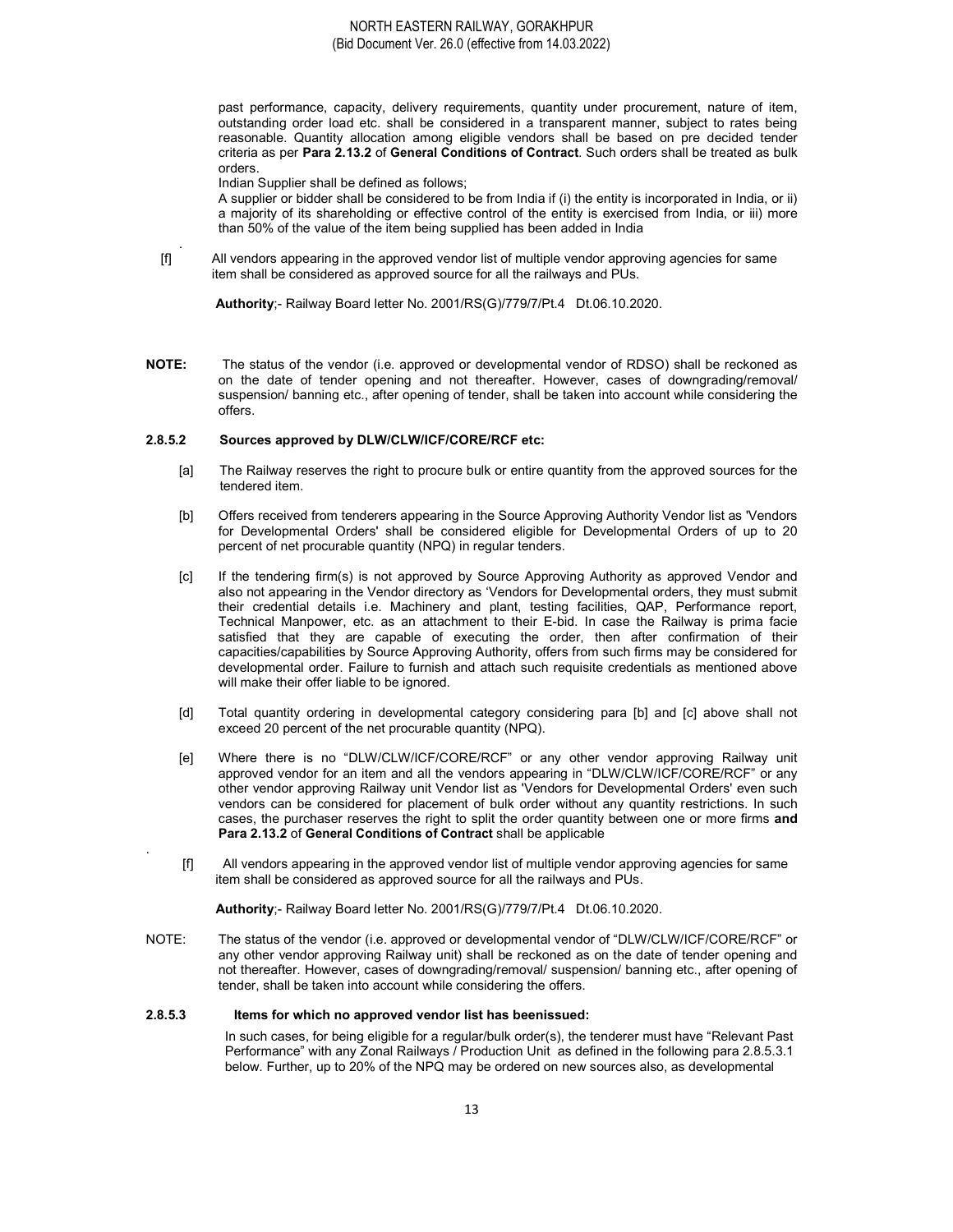order(s), on the basis of "Capacity-cum-Capability" of the source as defined in para2.8.5.3.2 below.

# 2.8.5.3. 1Relevant Past performance for Regular orders:

[A] Bulk Order: Bulk order will be placed on the manufacturer or its authorized agent having proven performance. The manufacturer firm must have satisfactorily executed at least one single purchase order of Zonal Railways/ PUS/CORE for the tendered item [ OR for the items having same description, but of different sizes / ratings /capacities] for a minimum of 20 percent of total tendered quantity during three year. This period of three years shall be counted with respect to tender opening.

 [B] The onus of submission of requisite documents in support of supply { [i] Receipt Notes/Proof of acceptance of material by consignee OR [ii] Inspection Certificate with self declaration by the bidder that supply has been accepted by consignee. Furnishing of false

declaration shall render termination of contract and further action as per terms and conditions of contract} lies with tenderers. In case the tenderers do not submit the requisite documents as detailed above along with their offer, the tender will be decided on the basis of their past supply performance records as available with NER [ if any] and no back reference shall be made in this regard.

[C] In case tenderer participates as an authorized agent, then the performance as required above shall be that of Principal authorizing the agent. It may so happen that the agent has credentials of past supply for a different Principal but this will not be considered as performance for placing bulk order in case of change of Principal.

[D] In case none of the firms who have participated in the tender, fulfill the criteria specified in para [A] above, then the purchaser reserve the right to procure bulk quantity from the tenders who have participated based on other credential submitted by them in support of their offer.

#### 2.8.5.3.2 "Capacity-cum-Capability" for Developmental order:

For consideration of developmental orders upto 20% of NPQ, the tenderes must be able to demonstrate their Capacity-cum-Capability to manufacture the tendered item. For this purpose they should submit alongwith their offer, documented past performance reports of same or similar items of equivalent rating or equivalent performance parameters, details of M&P, testing facilities, QAP (if available), technical manpower available with them, registration for same/similar item(s) with other Government agencies or PSUs etc. or any other details as may be warranted as per the technical specification and drawing. Such tenderers are to note that non submission of such documents as per Annexure 5.1 shall be taken as their not having any such past performance and/or capacity, and their offer shall be considered further as per extant rules and no back reference in this regard will be made to them.

#### 2.9 Material to be procured from OEM or their authorized dealers / distributors:

- (a) Wherever so specified, the Railways reserve the right to place orders for either entire or bulk quantity on OEMs or their authorized dealers.
- (b) Any firm quoting on behalf of OEM must submit tender specific authorization certificate along with their offer and agree for inspection by the nominated agency (as the case may be) at the premises of their principals, failing which their offer shall be liable to be rejected.
- (c) The following would be preferred in such cases:
	- Inspection by RITES/RDSO/Nominated agency at the manufacturing premises of the relevant manufacturer. RITES/RDSO/Nominated agency shall categorically confirm in the Inspection Certificate, that inspection of the material has been actually made in the manufacturing premises of the manufacturers and not in the warehouse/Godown/Shop of the dealer
	- (ii) Direct dispatch from the premises of the manufacturer to the Railways consignee after inspection and acceptance by RITES/ RDSO.
	- (iii) Submission of Manufacturer's Test and Guarantee Certificate with each lot of supply.
- (d) The OEM / Authorized dealers / agents must comply the following conditions, failing which their offer(s) will be ignored: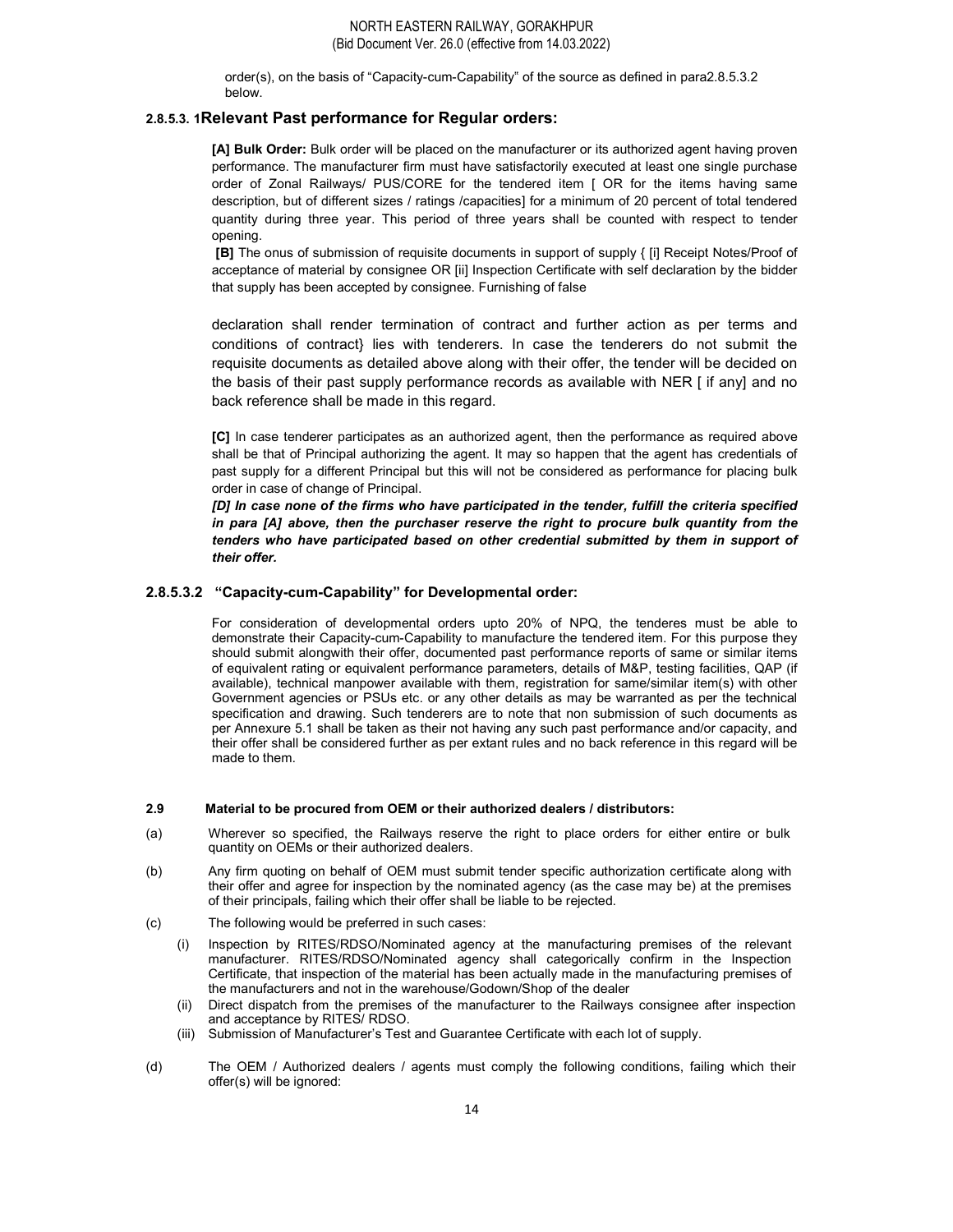- (i) In a tender, either the Indian Agent on behalf of the Principal/OEM or Principal/OEM itself can bid but both cannot bid simultaneously for the same item/product in the same tender.
- (ii) If an agent submits bid on behalf of the Principal/OEM, the same agent shall not submit a bid on behalf of another Principal/OEM in the same tender for the same item/product.

#### 2.10. Option Clause:

Unless otherwise indicated Railway reserves the right to cancel the tender for full or part tendered quantity without assigning any reason. However, purchaser will have discretion to accept an offer for quantities which are up to 30% higher than the tendered quantity. The rates quoted by the tenderers for the full quantity would be taken as valid.

Purchaser also reserves the right to increase the ordered quantity, after giving reasonable notice, by a maximum of 30% after the placement of order during the currency of the contract. valuing minimum of Rs 1.5 Crores for fixed quantity contracts. The increase in quantity, however, is subject to keeping the overall quantity increase on all the successful tenderers within 30% of the bid quantity.

For running contracts ,Para 3800 of IRS Conditions of Contract on contractual quantity variations will apply.

However ,the provision of – (minus) 30% option clause shall not be applicable.

Authority;- Railway Board letter No.2021/RS(G)779/5 Dt. 04.03.2022

#### $2.10.1.$ **Deleted**

2.10.1 (A) Option Clause can be exercised anytime within the Delivery period or extended Delivery period ,by giving reasonable notice .

#### 2.10.2. Deleted

- 2.10.2 (B) 'Reasonable notice' as mentioned above is only for the purpose of allowing the contractor suitable time to make necessary arrangements for the supplies and not for seeking any consent from the contractor towards exercise of the contractual option clause. To this end , a reasonable delivery schedule for the enhanced ordered quantity stipulated in the relevant modification advice to the contract will suffice.
- 2.10.3. Deleted
- 2.10.3.(C) Deleted
- 2.10.4. Deleted
- 2.10.4.(D) In a contract that provides for quantity option clause , in case Delivery Period is extended either for the full ordered quantity or a pert quantity which remained unsupplied on the date or expiry of original delivery period, then during the extended delivery period also ,quantity variations can be made on the total ordered quantities.

#### 2.11. Pilot Sample:

- 2.11.1. Whenever, in terms of the contract, firm is required to submit pilot sample, they will be required to submit minimum three samples for approval, if not specified otherwise. Out of that, one sample, if found suitable after testing, will be returned to the firm for reference purpose and for the guidance of the Inspection Agency, if required. One sample duly approved shall be retained by the Depot officer. The  $3^{rd}$  sample, if get destroyed during the testing, shall be accounted for by the Depot officer, provided same gets passed and found suitable during testing.
- 2.11.2. In the event of a pilot sample failing the inspection/tests, all the samples whether intact or broken during a destructive test as the case may be, shall be returned to the supplier along with the inspection report, if any, provided by the inspecting/testing agency.
- 2.11.3. Submission and collection of the sample shall be sole responsibility of the supplier.

#### 2.12. Quantity to be ordered:

2.12.1. Railways reserves the right to cancel the tender for full or part quantity tendered without assigning any reason. The rates quoted by the tenderers for the full quantity would be taken as valid even for part quantity.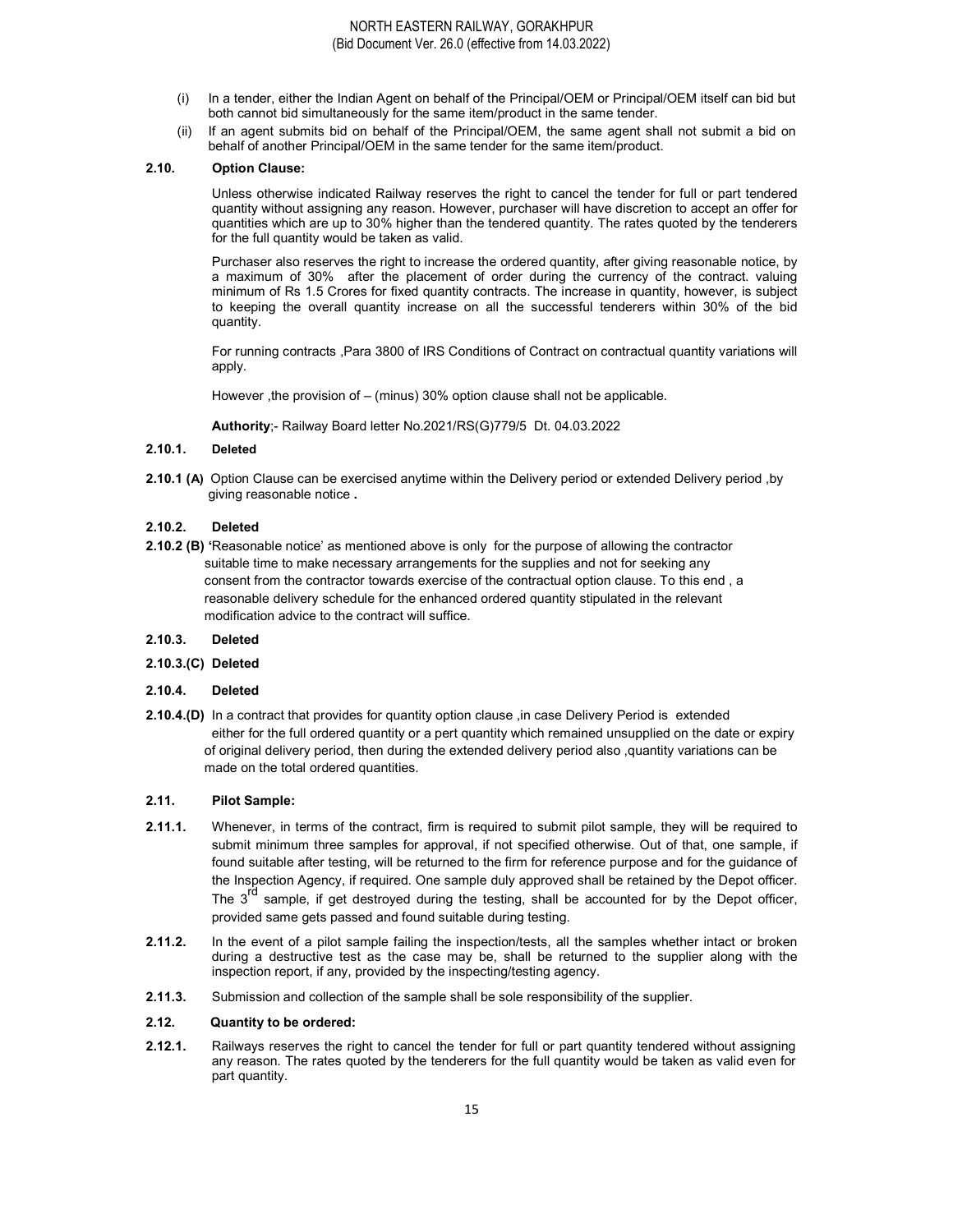- 2.12.2. Wherever considered necessary by the purchaser, the quantity to be ordered can be split amongst two or more sources for ensuring better availability of material keeping in view the vital / critical nature of item, quantity to be procured, delivery requirements, capacity of the firms and past performance of the firms, in fair, transparent and equitable manner. In such cases the provisions of para 2.13 shall be normally applicable
- 2.12.3. The Controller of Stores or any officer authorized on behalf of President of India acting through, General Manager is not bound to accept the lowest or any offer nor to assign any reason for doing so and reserves the right to accept any offer in respect of the whole or any portion of the item specified in the tender and contractor shall be required to supply at the rate quoted.

#### 2.13 Splitting of tendered quantity

- 2.13.1 Case of no prior decision to split the order
- 2.13.1.1 Normally full order should be placed on L-1 firm. However, if after due processing, it is discovered that the quantity to be ordered is more than what L-1 alone is capable of supplying and there was no prior decision to split the quantities , then this aspect should be decided by the purchaser. The quantity being finally ordered will be distributed among the other bidders in a manner that will be fair, transparent and equitable. The manner of splitting will take specific note of the following parameters: :
	- i) Past performance of bidders
	- ii) Capacity of bidders
	- iii) Delivery requirements in the tender
	- iv) Quantity under procurement
	- v) Vital/safety nature of items
- 2.13.1.2 In the absence of any differentiation on the above parameters, the manner of splitting will be based on the stipulation given in para 2.13.2 below.

#### 2.13.2 Case of pre-decided split ordering:-

- 2.13.2.1 Railway may decide in advance to have more than one source of supply on account of deliveryrequirement in tender, past performance and capability of bidders, quantity under procurement and vital/safety nature of items.
- 2.13.2.2 Following provisions {2.13.2.2 (A) to 2.13.2.B(ii) shall be applicable in all such cases of pre-decided split ordering:-
	- A) The purchaser reserves the right to distribute the procurable quantity on one or more than of the eligible tenderers. Zone of consideration of such eligible tenderers will be the right of the Purchaser. The zone of consideration will be a dynamic mix of inter-se position of firms, supply performance of the firms, quantity being procured, criticality of and lead time of supply of the item, number of established suppliers, their capacity etc.
	- B) Whenever such splitting of the procurable quantity is made, the quantity distribution will depend (in an inverse manner) upon the differential of rates quoted by the tenderers (other aspects i.e. adequate capacity-cum-capability, satisfactory past performance of the tenderers, outstanding order load for the Railway making the procurement, quoted delivery schedule vis-à-vis the delivery schedule incorporated in the tender schedule incorporated in the tender enquiry etc. being same/similar) in the manner detailed in the table below:

| Price differential between L1 & L2 | Quantity distribution ration between L1 and L2         |
|------------------------------------|--------------------------------------------------------|
| Upto $3\%$                         | 60:40                                                  |
| More than 3% and upto 5%           | 65:35                                                  |
| More than 5%                       | At least 65% on the L1 tendrer. For the quantity to be |
|                                    | ordered on the L2 tenderer, TC/TAA shall decide        |

In the phrase'differential rates quoted by the tenderers, the quoted rate would mean :

- i) When no price negotiation has been called for, the original rates as obtained at the time of tender opening. However, the rate of the highest eligible tenderer within the zone of consideration has to be per se reasonable.
- ii) When price negotiation has been called for, the reference L1 rate for assessment of ratio will be the original rate of L1 firm (suitable for bulk quantity)- say firm "A"- as obtained at the time of tender opening.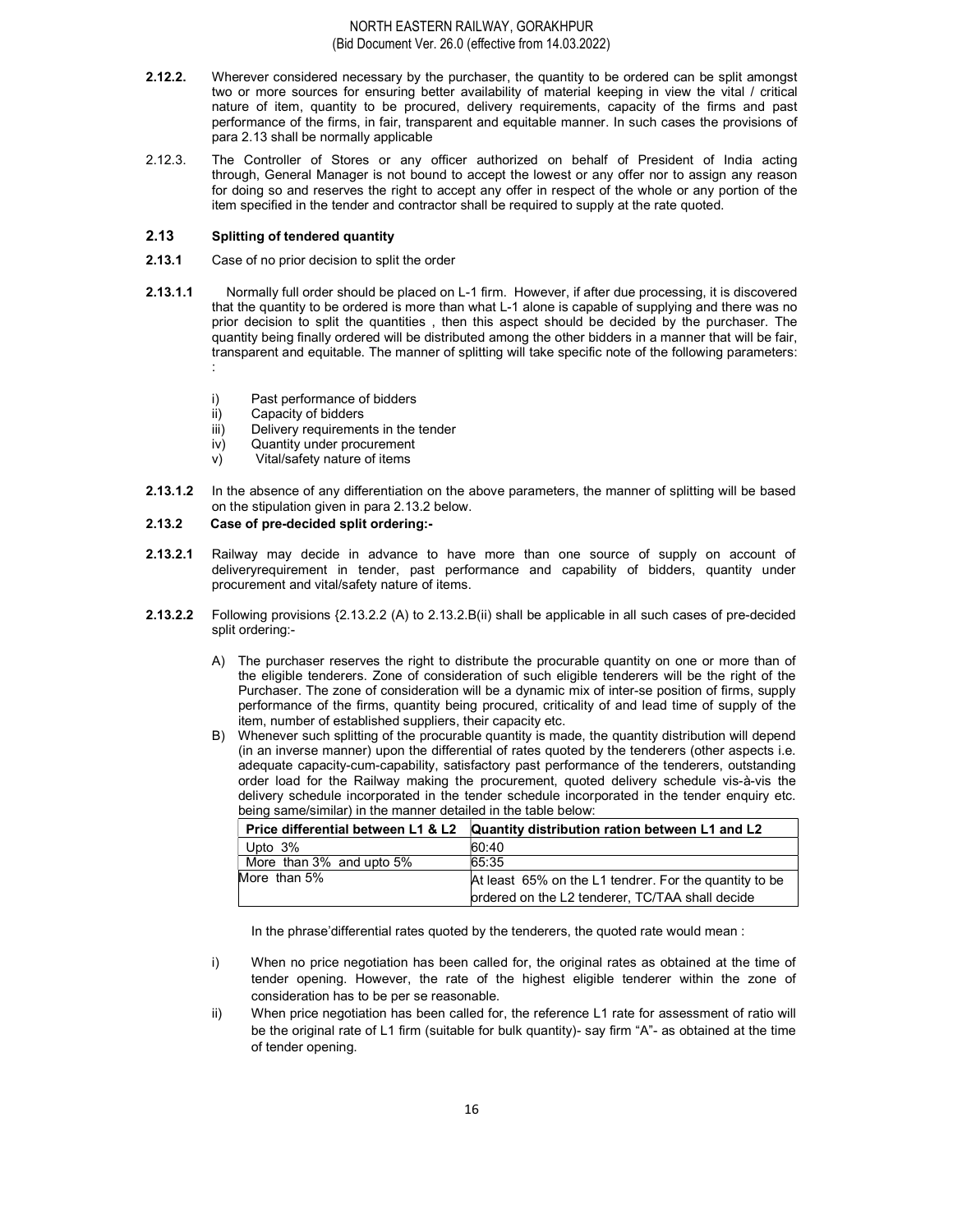- B (I) If splitting of quantity is required to be done by ordering on tenderers higher than the L2 tenderer, then the quantity distribution proportion amongst the tenderers will be decided by transparent/logical/equity based extrapolation of the model as indicated in the above para.
- B (II) There could be a situation when between the lowest firm considered suitable for bulk Qty. (L1 firm 'A') and another firm considered suitable for bulk quantity order, there are firms who are considered suitable only for developmental order. For example, say L1 firm 'A' is approved vendor, L4 is approved vendor (and both considered suitable for bulk quantity order) and splitting is to be done between these two approved vendors. But there are two developmental vendors in between who are suitable for part quantity. In such cases, L1 should be given its proportion based on its rate differential with respect to L4,( say by this, L1 gets 65% of NPQ). The balance Qty. (say 35% of NPQ) is to be distributed among other firms. The balance quantity is to be distributed as follows:
	- (a) Allocate the developmental vendor L2 and developmental vendor L3 within the overall ceiling of 20% (of 35% of NPQ)
	- (b) Allocate the balance quantity to L4 firm.

Since the developmental vendors are being given the order in relation to its lower position w.r.t. L4 (approved vendor), it will not attract the provision of 'order on developmental vendor should not be at higher rate than approved vendor as the reference rate for comparison of L2 developmental vendor and L3 developmental vendor rate is the L4 approved vendor rate.

- 2.13.2.3Notwithstanding the above, there can be exceptional situations where Purchaser may come to a conclusion that splitting is neither possible nor feasible and/or not desirable in the administrative interest. In such exceptional situations, Purchaser reserves the right not to split the quantity despite pre-decided splitting clause in the tender condition.
- 2.13.2.4For cases where the Rlys./PUs had entered into Tot/JV agreements, the following clause should be stipulated as tender conditions:

As the Rly. has entered into Tot/JV agreement with ……………………….. no. of firms, they reserve the right to place orders on all such ToT/JV agreements partners. However, for ratio/proportion o quantity distribution among such agreement partners, conditions as detailed in para 2.13.2.2 (B) shall apply with the exception that the aspect of 'per-se responsibility.

2.13.2.5In the cases of inadequate capacity-cum-capability, dissatisfactory past performance, large quantity of outstanding orders (liquidation of which will take very long time) etc., the purchaser shall have the right to distribute the procurable quantity amongst tenderers with due consideration to these constraints and in such a manner that would ensure timely supply of material in requisite quantity to meet the needs of operation, maintenance, safety etc. of the Railways, regardless of inter-se ranking of the tenderers and in a fair and transparent manner with due conformity to the Principles of Natural Justice and Equity.

#### 2.14. Warranty/Guarantee:

2.14.1. Warranty period mentioned in specification/MDTS is applicable. If warranty period is notmentioned in respective specification/MDTS, standard warranty period as mentioned in IRS conditions is applicable.

In case, there is a discrepancy regarding warranty period mentioned in specification/MDTS and standard warranty clause, then warranty period mentioned in specification/MDTS shall prevail.

Tenderers should further note that if the Guarantee/Warranty is a part of the tendered specification and/or tender schedule, then any deviation on this count, shall be treated as a technical deviation, which may render their offer technically unsuitable. Bidders are advised tobring such deviation(s) clearly in the technical deviation statement. In case, this deviation is not indicated in the technical deviation statement, it will be presumed that offer is as per the tendered specification in all respect. Any ambiguity in this regard or any other respect shall be to the disadvantage of the bidder.

Further, Suppliers shall ensure that the materials are invariably stamped with manufacturers name and month & year of manufacture as may be detailed in drawing/specification of material to enable correct reckoning of warranty.

#### 2.14.2. Bank Guarantee towards Warranty obligation:

For items like machinery and Plant, Costly equipment, capital spares, the tenderer, wherever called upon to do so, shall furnish a Bank Guarantee of 10% of Material value to cover their warranty obligation. The model proforma of the Warranty/Guarantee bond is annexed as Annexure 5.3. It would be the responsibility of the contractor to ensure that Bank Guarantee (BG) required to be submitted by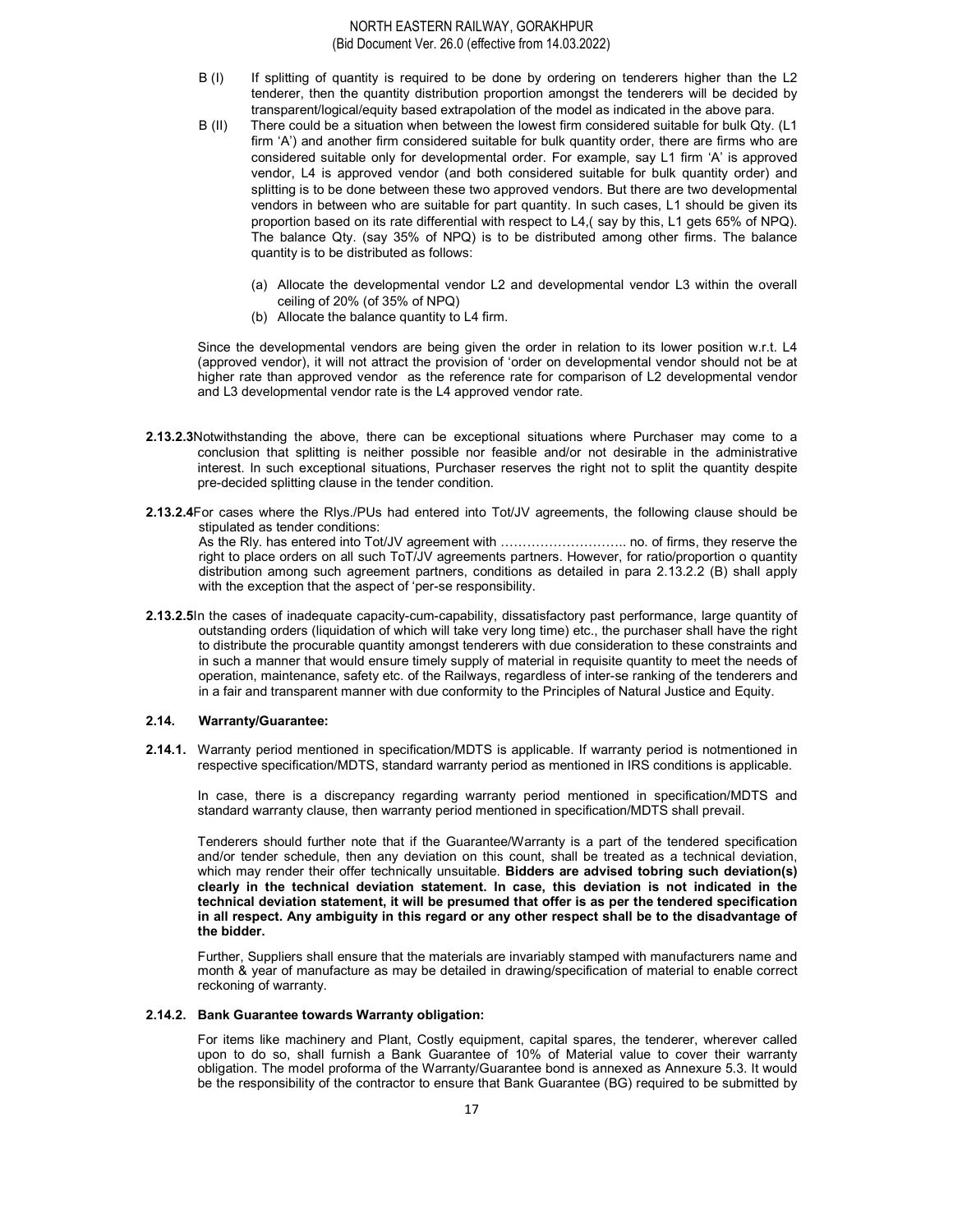them, should be sent directly by the issuing Bank under registered Post to the concerned Purchasing Authority and, in no case should be brought by the tenderer. That is to say, the firm shall not involve themselves in transmission of the BG between the issuing bank and the purchaser.

#### 2.15. Deleted

2.16. Time for Making Risk Purchase: Whereas Risk Purchase will be governed by the relevant clauses of IRSConditions of Contract, such Risk Purchase shall be normally made within 9 months from the date of breach of Contract.

# 2.17. Arbitration Clause:

2.17.1. In the event of any dispute or difference of opinion between the North-Eastern Railway administration and Contractor(s) as to respective right and obligation of the parties hereunder or of onus to the true intent and meaning of these present and of any articles of conditions thereof such dispute of difference of opinion (except the matter regarding which the decision has been specifically provided for in the terms of the contact) shall be referred to the sole arbitration as per para 2900 of IRS Conditions of Contract.

# 2.17.2. Pre- Arbitration Meetings:

To avoid the cumbersome &time consuming process of arbitration, pre-arbitration meeting with the contractors can be held for settlement of claim of contractors. However such meeting/discussions shall be without prejudice to the Railway's interest in the matter. If an understanding is reached between the administration and the contractor, discussions will be recorded indicating the claim admitted to the extent and the claim not admitted and the contractor's no claim certificate taken on that basis. In either case subsequent action shall be proceeded and the residual disputes if any, shall be referred to arbitration in terms of clause/Para 2.17.1 above.

#### 2.18. Jurisdiction of courts:

The Courts of the place from where the acceptance of tender has beenissued shall alone have jurisdiction to decide any dispute arising out of or in respect of the contract.

2.19. Compliance of provisions contained in Contract Labour (Regulation and Abolition) Act, 1970 shall be ensured by the Supplier wherever applicable in fulfilling the contractual obligations as per the scope of supply within the supply contract.

#### 2.20. Conditions for Installation and Commissioning of items other than M&P:

In cases, where the installation and commissioning of stores supplied is to be done by the supplier, the following conditions will also apply:

- (i) The installation and commissioning charges should be shown separately. Firm must quote these charges separately in their offer in appropriate column.
- (ii) The payment for installation and commissioning will be done after the successful installation and commissioning by the firm.
- (iii) Firm should emboss/put permanent sticker/engraving showing date of manufacturing for each of the component requiring installation and commissioning.
- (iv) Call for installation and commissioning will be given by shop officers against specific PO with a copy to Depot Officers.
- (v) Firm shall depute the staff for installation and commissioning within 15 days of call, failing which LD  $@$  1/2% (half percent) per week or part of the week of value of goods subject to maximum of 10% will be6 recovered.
- (vi) Bills for installation and commissioning will be submitted to the Depot Officers along with installation and commissioning certificate issued by shop officers.
- (vii) Depot Officers will have to submit the bills to Accounts Department. for payment and will maintain record of payment of installation and commissioning charges against various POs in each case.

# 2.21. Conditions for Fabrication Contracts:

a. The raw material shall be issued to the contractor against bank guarantee. The contractor shall submit a bank guarantee equivalent to the cost of raw material (to be advised by the consignee) within 07 days of the placement of order failing which a penalty of Rs.1000/-per day shall be imposed.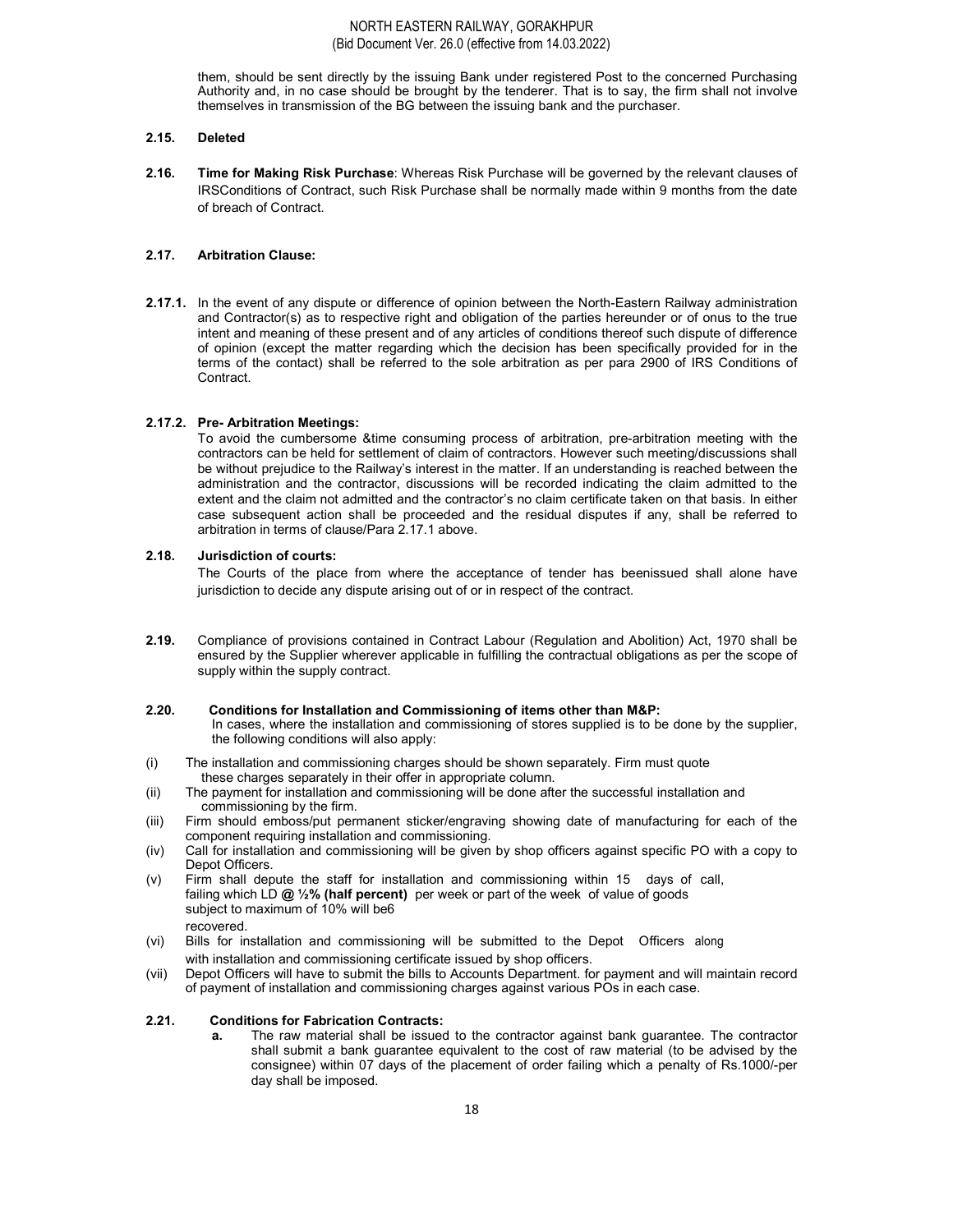- b. The contractor shall lift the raw material within three days of the demand placed by Depot Officer or his authorised representative.
- c. Any intimation by telephone, telex or fax by Depot Officer or his authorised representative for lifting of material shall also be deemed to valid demand.
- d. Any delay in lifting the raw material by contractor beyond 03 days of demand, shall attract a penalty  $\omega$  % per day of fabrication value of material for which raw material has been offered to contractor per day.
- e. Any delay in returning the fabricated material beyond the delivery period shall attract a penalty of  $@$  ¼ % per day of fabrication value of the material for which raw material has been given to the contractor.

#### 2.22. Migration to GST regime-Special Tender Conditions :

#### 2.22.1. The GST has been implemented with effect from 01.07.2017 : For the tenders opening after roll out GST- All the bidders/tenderers should ensure that they are GST compliant and their quoted tax structure/rates are as per GST LAW.

- 2.22.2. The successful tenderer who is liable to be registered under CGST/IGST/UTGST/SGST act shall submit GSTIN along with other details required under CGST/IGST/UTGST/SGST act to railway. The contractor shall be responsible for deposition of applicable GST to the concerned authority.
- 2.22.3. In case of successful tenderer is not liable to be registered under CGST/IGST/UTGST/SGST act, the railway shall deduct the applicable GST from his/their bills under Reverse Charge Mechanism (RCM) and deposit the same to the concerned tax authorities.
- 2.22.4. Tenderer will examine the various provisions of the Central Goods and Service Tax Act 2017(CGST)/ Integrated Goods and Service Tax Act, 2017(IGST)/ Union Territory Goods and Services Tax Act, 2017(UTGST) / respective state" State Goods and Services Tax Act (SGST)also, as notified by Central/State Govt. and amended from time to time and applicable taxes before bidding. Tenderers will ensure that full benefit of Input Tax Credit (ITC) likely to be availed by them is duly considered while quoting rates.
- 2.22.5. As the GST regime has been implemented from 01.07.2017 against the previous regime of ED, ST, VAT and Entry Tax etc., therefore, the tenderers shall submit their bill while claiming payment regarding their registration with GST regime for availing Input Tax Credit (ITC). If they are availing ITC, they shall take in to account the entire credit on inputs available under GST regime while claiming payment and furnish a declaration to this effect along with confirmation that any further benefit available in future on account of ITC will be passed on to the purchaser.
- 2.22.6. The offers shall be evaluated based on the GST rate as quoted by each bidder and same will be used for determining the inter-se ranking. While submitting offer, it shall be the responsibility of the bidder to ensure that they quote correct GST rate and HSN number.
- 2.22.7. Purchaser shall not be responsible for any misclassification of HSN number or incorrect GST rate if quoted by the bidder.
- 2.22.8. Wherever the successful bidder (s) invoice (s) the goods at GST rate or HSN number which is different from that incorporated in the purchase order, payment shall be made as per GST rate which is lower of the GST rate incorporated in the purchase order or billed.
- 2.22.9. Vendor (s) is/are informed that they would be required to adjust their basic price to the extent required by higher tax billed as per invoice to match the all inclusive price as mentioned in the purchase order (s).
- 2.22.10. Any amendment to GST rate or HSN number in the contract shall be as per the contractual conditions and statutory amendments in the quoted GST rate and HSN number, under SVC.

#### 2.23 Preference to Domestically Manufactured Electronic Products:-

2.23.1 The purchaser reserves the right for providing preference to Domestically Manufactured Electronic Products (DMEP) in terms of the extant policy of the Government which can be downloaded from DietY Website, i.e. URL http://meity.gov.in/esdm/pma. Purchase preference for domestic manufacturer, methodology of its implementation, value addition to be achieved by domestic manufacturers, self certification and compliance and monitoring shall be as per the aforesaid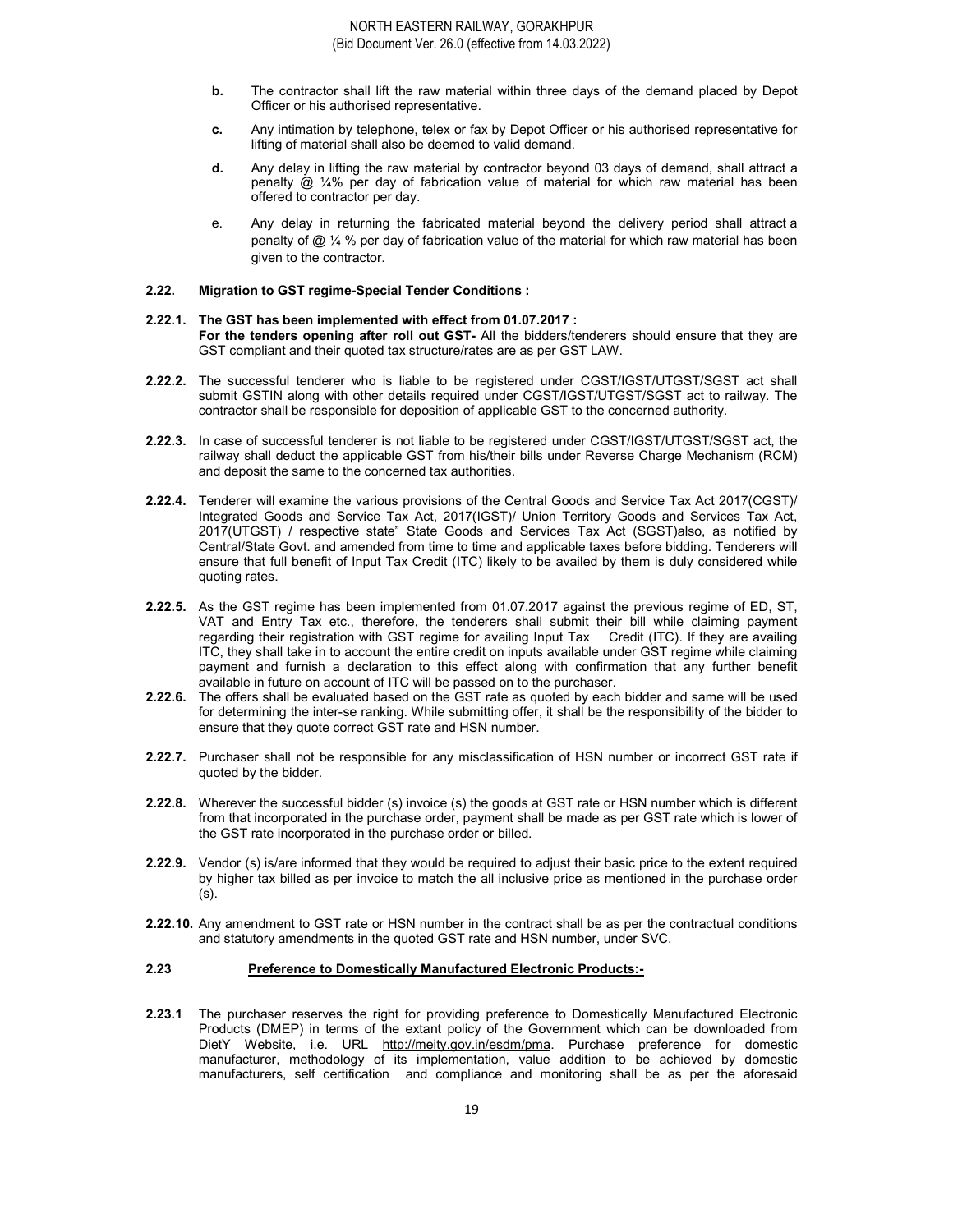guidelines/notifications. The guidelines/notifications on the subject will be treated as an integral part of the tender documents.

- 2.23.2 Briefly, the preference for Domestically Manufactured Electronic Products (DMEPs) shall be operated as follows subject to status of the policy applicable as on date of tender opening and subject to the bidder complying with all other requirements specified in the tender document:
	- i) As per extant policy of the Government of India, the electronic products for which preference will be provided to domestic manufacturers are as notified by the Concerned Ministry/Department which are as under as on 23.08.2017

| <b>SN</b>      | <b>Product Name</b>                 | Notifying Ministry/ Department                 | Notification No. and date    |
|----------------|-------------------------------------|------------------------------------------------|------------------------------|
| $\mathbf{1}$ . | <b>Telecom Products</b>             | Department of Telecom                          | 18.07/2010-IP dt. 05.10.2012 |
|                |                                     |                                                | read with notification dated |
|                |                                     |                                                | 11.01.2017                   |
| 2.             | Desktop PCs<br>Dot<br>and           | Department of Electronics and Information      | F.No. 33(3)/2013-IPHW dt.    |
|                | <b>Matrix Printers</b>              | technologies, Ministry of Communication and IT | 22.05.2014                   |
| 3.             | Laptop PC                           | Department of Electronics and Information      | F.No. 33(3)/2013-IPHW dt.    |
|                |                                     | technologies, Ministry of Communication and IT | 22.05.2014                   |
| $\overline{4}$ | <b>Tablet PC</b>                    | Department of Electronics and Information      | F.No. 33(3)/2013-IPHW dt.    |
|                |                                     | technologies, Ministry of Communication and IT | 22.05.2014                   |
| 5.             | Smart Card                          | Department of Electronics and Information      | F.No. 33(3)/2013-IPHW dt.    |
|                |                                     | technologies, Ministry of Communication and IT | 22.05.2014                   |
| 6.             | <b>LED Products</b>                 | Department of Electronics and Information      | F.No. 33(3)/2013-IPHW dt.    |
|                |                                     | technologies, Ministry of Communication and IT | 22.05.2014                   |
| 7 <sub>1</sub> | <b>Biometric IRIS sensors</b>       | Department of Electronics and Information      | F.No. 33(3)/2013-IPHW dt.    |
|                |                                     | technologies, Ministry of Communication and IT | 22.05.2014                   |
| 8.             | Biometric Access Control/           | Department of Electronics and Information      | F.No. 33(3)/2013-IPHW dt.    |
|                | Authentication devices              | technologies, Ministry of Communication and IT | 01.10.2014                   |
| 9              | <b>Biometric</b><br>finger<br>print | Department of Electronics and Information      | F.No. 33(3)/2013-IPHW dt.    |
|                | sensors                             | technologies, Ministry of Communication and IT | 01.10.2014                   |

ii) Copies of all the notifications can be downloaded from http://meity.gov.in/esdm/pma.

- iii) The quantity of procurement for which the preference will be provided to domestic manufacturers shall be percentage of the net procurable quantity as specified in the relevant notifications issued by Concerned Ministry/Department indicated in sub para (i) above and can be downloaded from the websites of respective ministries/departments.
- iv) Percentage of domestic value addition which qualifies the electronic product to be classified as domestically manufactured shall also be as specified in the relevant notifications issued by Concerned Ministry/Department indicated in sub para (i) above and can be downloaded from the websites of respective ministries/departments.
- 2.23.3 In terms of above referred guidelines, domestic manufacturers are required to upload the domestic value addition in terms of Bill of Materials (BOM) for the quoted product alongwith their offer in the following format, failing which their offer will not be eligible for purchase preference under this policy:-

| Item No. | <b>Item Description</b> | Domestic value addition in percentage |
|----------|-------------------------|---------------------------------------|
|          |                         |                                       |
|          |                         |                                       |

- 2.23.4 The tenderers, claiming to bid in the status of domestic manufacturer must also give and upload an undertaking in the format as given as 'Form 1' of the guidelines, copy at Annexure-II. Furnishing of false information on this account shall attract pen provisions as per relevant guidelines/notifications.
- 2.23.5 Procedure for award of contracts involving procurement of specified electronic products from domestic manufacturers shall be as under:

 "For each electronic product proposed to be procured, among all technically qualified offers, the lowest quoted price will be termed as L1 and rest of the offers shall be ranked in ascending order of price quoted as L2,L3,L4 and so on. If L1 offer is of a domestic manufacturer, the said tenderer will be awarded full value of the order. If L1 offer is not from a domestic manufacturer, the value of the order awarded to L1 tenderer will be the balance of procurement value after reserving specified percentage of the total value of the order for the eligible domestic manufacturer. Therefore, the lowest tenderer among the domestic manufacturers, whether L2, L3, L4 or higher, will be invited to match L1 offer in order to secure the procurement value of the order earmarked for the domestic manufacturer. In case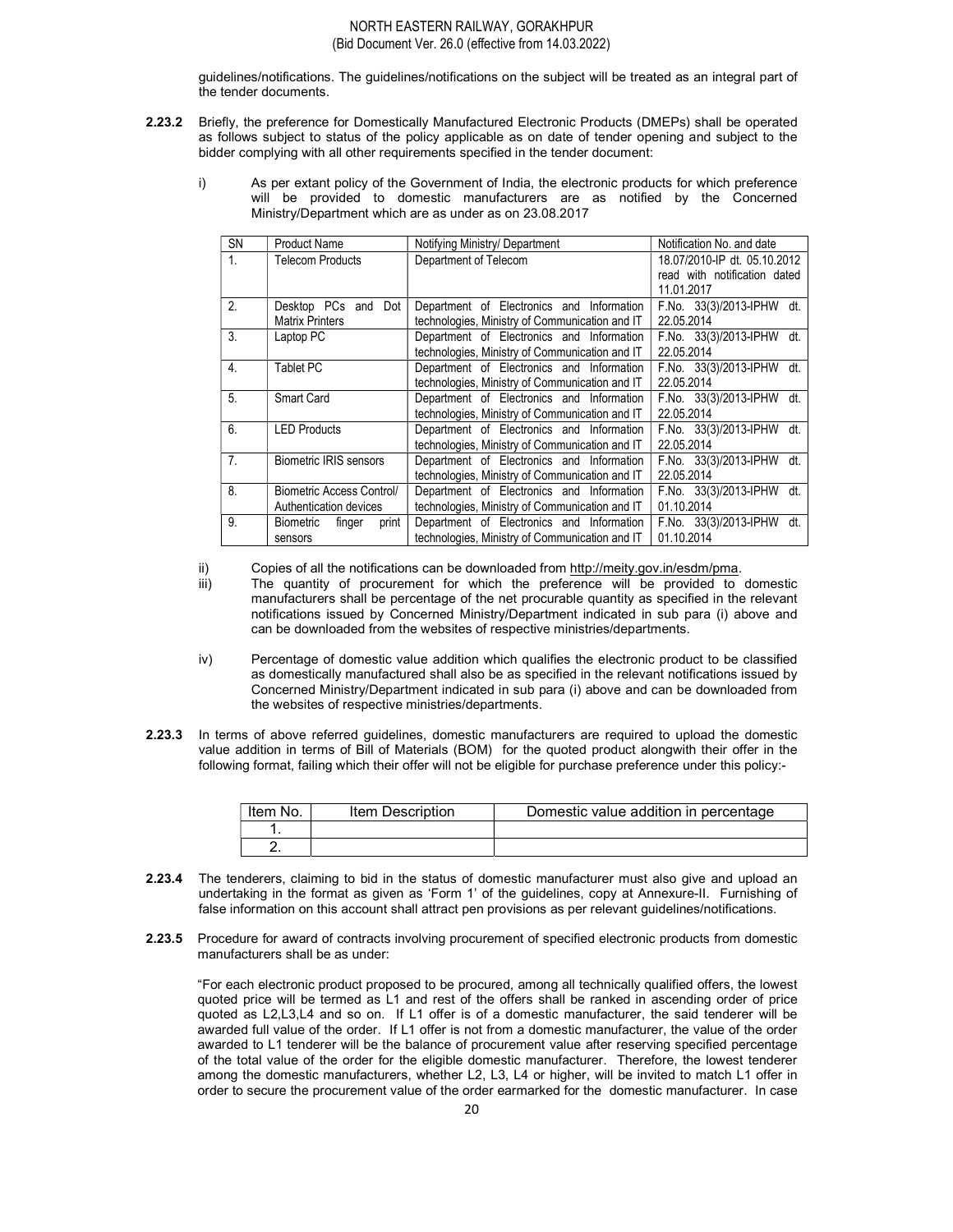first eligible tenderer (i.e. domestic manufacturer) fails to match L1 offer, the tenderer (i.e. domestic manufacturer) with next higher offer will be invited to match L1 offer and so on. However, Railway may choose to divide the order among more than one successful tenderer as long as all such tenderer match L1 and the criteria for allocating the tender quantity amongst a number of successful tenderer is clearly articulated in the tender document itself. In case, all eligible domestic manufacturers fail to match the L1 offer, the actual tenderer holding L1 offer will secure the order for full procurement value. Only those domestic manufacturers whose offers are within 20% of the L1 offer would be allowed an opportunity to match L1 offer".

- 2.23.6 In case of turnkey/system integration projects, eligibility of a tenderer as a domestic manufacturer would be determined on the domestic value addition calculated only for the value of notified DMSPs forming part of the turnkey/system integration projects and not on the value of whole project.
- 2.23.7 Mechanism for calculating for local content for certain electronics products mentioned in the notification dated 07.09.2020 of Ministry of Electronics and Information Technology's (MeitY) shall be as per Ministry of Electronics and Information Technology's notification No. W/43/4/2019-IPHW MeitY dated 07.09.2020 communicated by Railway Board vide letter no. 2020/RS (G)/779/2 Pt.1 dated 21.12.2020 same is enclosed as Annexure 5.12.

Other condition mentioned in other notification shall also be applicable.

#### 2.24 Revised Public Procurement (Preference to Make in India), Order -2017: ( Railway Board's L/No. 2020/RS(G)/779/2dated 12-06-2020 and Northern Railway Modification )

 Now, following provisions will be applicable for items to be procured under Public Procurement (Preference to Make in India)

2.24.1 This Order is issued pursuant to Rule 153 (iii) of the General Financial Rules 2017.

#### 2.24.2 Definitions: For the purposes of this Order:

'Local content' means the amount of value added in India which shall, unless otherwise prescribed by the Nodal Ministry, be the total value of the item procured (excluding net domestic indirect taxes) minus the value of imported content in the item (including all customs duties) as a proportion of the total value, in percent.

'Class-I local supplier' means a supplier or service provider, whose goods, services or works offered for procurement, has local content equal to or more than 50%, as defined under this Order.

'Class-II local supplier' means a supplier or service provider, whose goods, services or works offered for procurement, has local content more than 20% but less than 50%, as defined under this Order.

'Non - Local supplier' means a supplier or service provider, whose goods, services or works offered for procurement, has local content less than or equal to 20%, as defined under this Order

'L1' means the lowest tender or lowest bid or the lowest quotation received in a tender, bidding process or other procurement solicitation as adjudged in the evaluation process as per the tender or other procurement solicitation.

'Margin of purchase preference' means the maximum extent to which the price quoted by

a. "Class-I local supplier" may be above the L1 for the purpose of purchase preference.

'Nodal Ministry' means the Ministry or Department identified pursuant to this order in respect of a particular item of goods or services or works.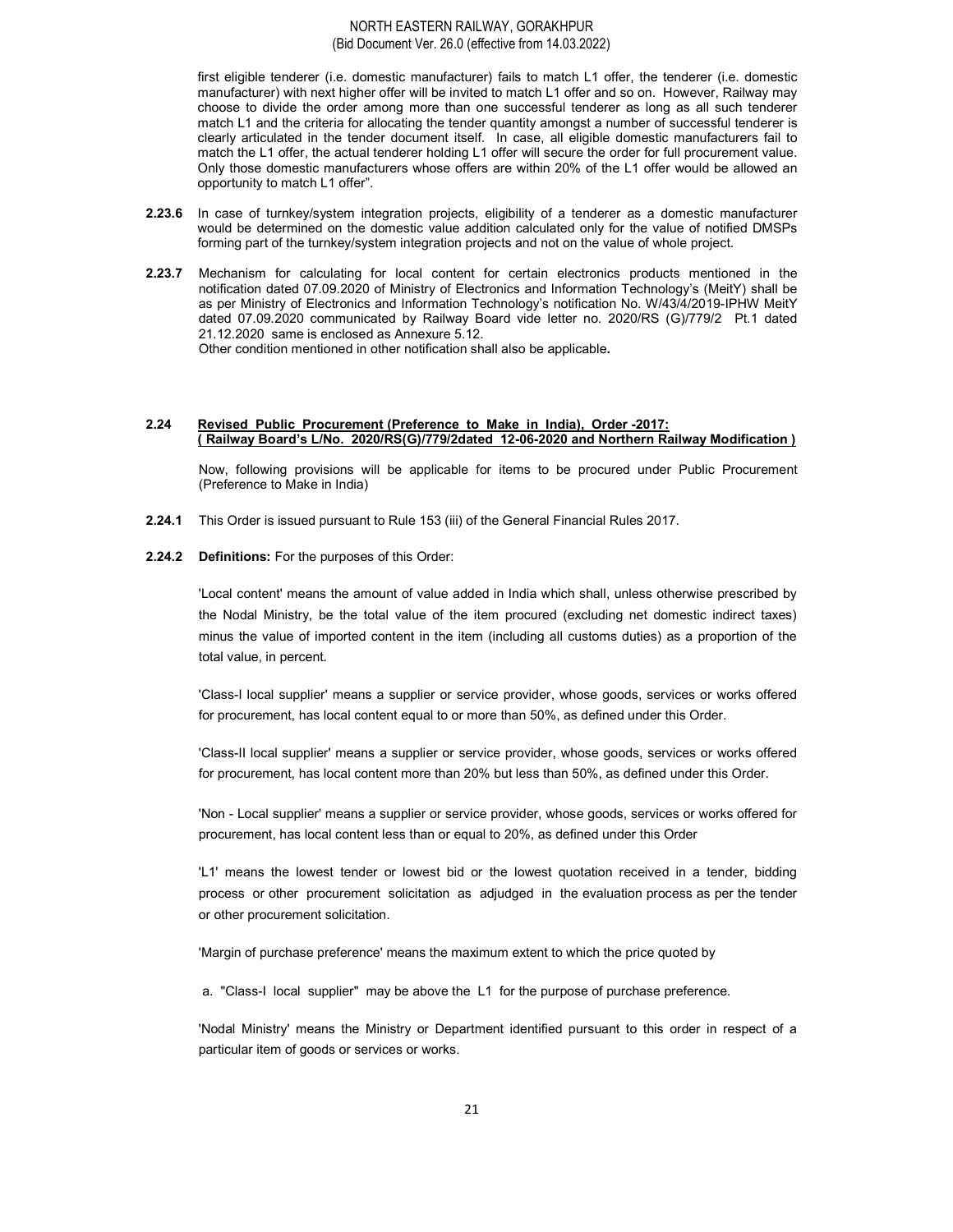'Procuring entity' means a Ministry or department or attached or subordinate office of, or autonomous body controlled by, the Government of India and includes Government companies as defined in the Companies Act

'Works' means all works as per Rule 130 of GFR- 2017, and will also include 'turnkey works'.

2.24.3Eligibility of 'Class-I local supplier'/ 'Class-II local supplier'! Non-local suppliers' for different types of procurement

- (a) In procurement of all goods, services or works in respect of which the Nodal Ministry I Department has communicated that there is sufficient local capacity and local competition, only 'Class-I local supplier', as defined under the Order, shall be eligible to bid irrespective of purchase value.
- (b) In procurement of all goods, services or works, not covered by sub- para 2.24.3(a) above, and with estimated value of purchases less than Rs. 200 Crore, in accordance with Rule 161 (iv) of GFR, 2017, Global tender enquiry shall not be issued except with the approval of competent authority as designated by Department of Expenditure. Only 'Class-I local supplier' and 'Class-Il local supplier', as defined under the Order, shall be eligible to bid in procurements undertaken by procuring entities, except when Global tender enquiry has been issued. In global tender enquiries. 'Non-local suppliers' shall also be eligible to bid along with 'Class-I local suppliers' and 'Class-II local suppliers'.
- (c) For the purpose of this Order, works includes Engineering, Procurement and Construction (EPC) contracts and services include System Integrator (SI) contracts.
- (d) Railway Board vide Letter No.2020/ Rs (L)/779 a/1 Dated –03.05.2021 has advised to

Incorporate:

Ministry of Finance (Department of Expenditure), vide O.M. dated 05-04-2021 (ref.vi above), has Issued following clarification on the subject :

 "It is clarified that this office OM No.12/17/2019-PPD dated 15/05/2020 does not apply to procurement By Indian Mission and by offices of government agencies/undertaking located outside India Further,OM dated 15/05/2020 is also not applicable where the place , at which goods, services or works are to be supplied, is outside India."

Authority Ministry of Finance (OM) No F:4/1/2021-PPD Dated-05.04.21

(e)Not with standing any provision stated above,The administrative Department undertaking the procurement (includingprocurement by any entity under its administrative control ) may exempt the procurement of supplier required forcontainment of COVID -19 global pandemic from the applicability of this Order/any provisionthereof ,after written approval of Secretary of the Department concerned or any Authority havingbeen assigned power by the Secretary of Department concernedThe aforesaidexemption shall be applicable only till 30-09-2021.

Authority :-Rly Board letter No.2020/RS(G)779/2 Part-1 Dated-10.06.2021 andMinistry of Commerce&IndustriesVide No-P-45021/2/2017-P-P(Be-II) Dated 13 May 2021

#### 2.24.3A.Purchase Preference

- (a) Subject to the provisions of this Order and to any specific instructions issued by the Nodal Ministry or in pursuance of this Order, purchase preference shall be given to 'Class-I local supplier' in procurements undertaken by procuring entities in the manner specified here under.
- (b) In the procurement of goods or works, which are covered by para 2.24.3 (b) above and which are divisible in nature, 'Class-I local supplier' shall get purchase preference over 'Class-II local supplier' as well as 'Non-local supplier', as per the following procedure.
- (i) Among all qualified bids, the lowest bid will be termed as L1. If L1 is 'Class-I local supplier', the contract for full quantity will be awarded to L1.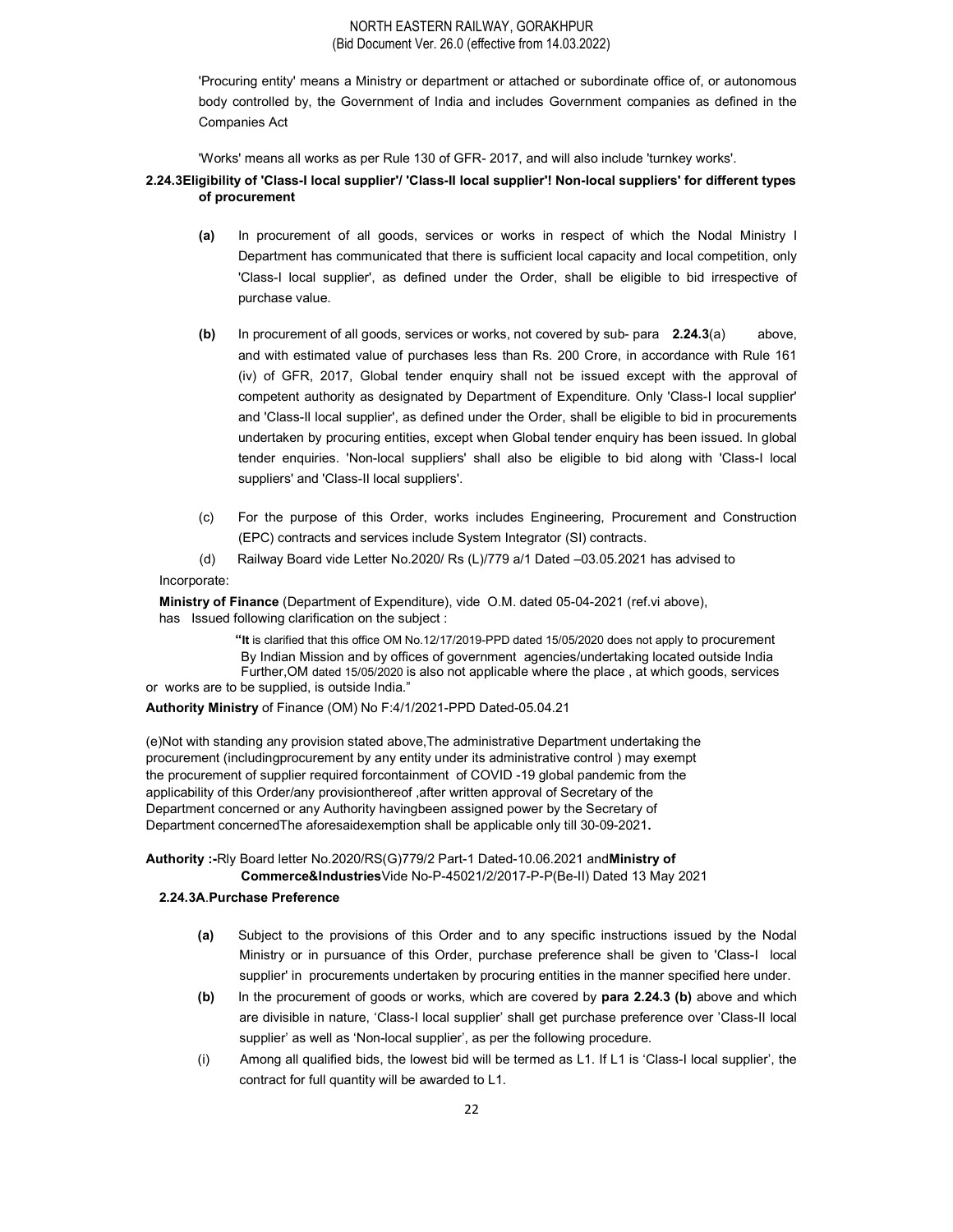- (ii) If L1 bid is not a 'Class-I local supplier', 50% of the order quantity shall be awarded to L1. Thereafter, the lowest bidder among the 'Class-I local supplier' will be invited to match the L1 price for the remaining 50% quantity subject to the Class-I local supplier's quoted price falling within the margin of purchase preference, and contract for that quantity shall be awarded to such 'Class-I local supplier' subject to matching the L1 price. In case such lowest eligible 'Class-I local supplier' fails to match the L1 price or accepts less than the offered quantity, the next higher 'Class-I local supplier' within the margin of purchase preference shall be invited to match the L1 price for remaining quantity and so on, and contract shall be awarded accordingly. In case some quantity is still left uncovered on Class-I local suppliers, then such balance quantity may also be ordered on the L1 bidder.
- (c) In the procurements of goods or works, which are covered by para2.24.3 (b) above and which are not divisible in nature, and in procurement of services where the bid is evaluated on price alone, the 'Class-I local supplier' shall get purchase preference over 'Class-II local supplier' as well as 'Non-local supplier', as per following procedure:
- i. Among all qualified bids, the lowest bid will be termed as L1. If L1 is 'Class-I local supplier', the contract will be awarded to L1.
- ii. If L1 is not 'Class-I local supplier', the lowest bidder among the 'Class-I local supplier', will be invited to match the L1 price subject to Class-I local supplier's quoted price falling within the margin of purchase preference, and the contract shall be awarded to such 'Class-I local supplier' subject to matching the L1 price
- iii. In case such lowest eligible 'Class-I local supplier' fails to match the L1 price, the 'Class-I local supplier' with the next higher bid within the margin of purchase preference shall be invited to match the L 1 price and so on and contract shall be awarded accordingly. In case none of the 'Class-I local supplier' within the margin of purchase preference matches the L1 price, the contract may be awarded to the L1 bidder.
- (d) "Class-II local supplier" will not get purchase preference in any procurement, undertaken by procuring entities.
- 2.24.4Exemption of small purchases: Notwithstanding anything contained in paragraph procurements where the estimated value to be procured is less than Rs. 5 lakhs shall be exempt from this Order. However, it shall be ensured by procuring entities that procurement is not split for the purpose of avoiding the provisions of this Order.
- 2.24.5 Minimum local content: The local content requirement to categorize a supplier as 'Class-I local supplier'/ 'Class-II local supplier'/ 'Non-local supplier' shall be as defined in the **Para "2.24.2**" of the Order. No change is permissible on this account..
- 2.24.6 Margin of Purchase Preference: The margin of purchase preference shall be 20%.
- 2.24.7 Requirement for specification in advance: The minimum local content, the margin of purchase preference and the procedure for preference to Make in India shall be specified in the notice inviting tenders or other form of procurement solicitation and shall not be varied during a particular procurement transaction.

#### 2.24.8 Verification of local content:

- a. The 'Class-I local supplier'/ 'Class-II local supplier' at the time of tender, bidding or solicitation shall be required to indicate percentage of local content and provide self-certification that the item offered meets the local content requirement for 'Class-I local
- supplier'/ 'Class-II local supplier', as the case may be. They shall also give details of the location(s) at which the local value addition is made.
- b. In cases of procurement for a value in excess of Rs. 10 crores, the 'Class-I local supplier'/ 'Class-II local supplier' shall be required to provide a certificate from the statutory auditor or cost auditor of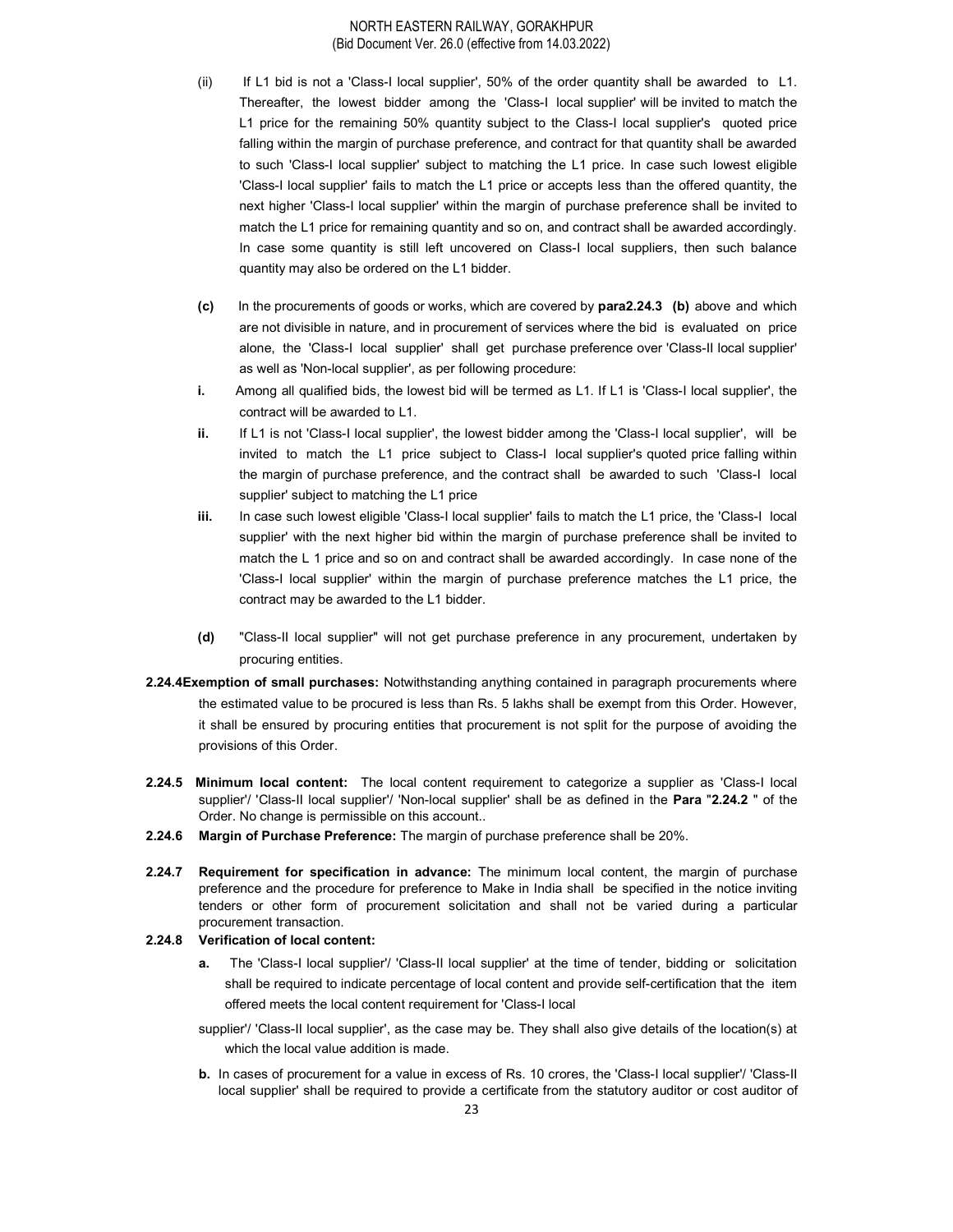the company (in the case of companies) or from a practicing cost accountant or practicing chartered accountant (in respect of suppliers other than companies) giving the percentage of local content.

- c. Decisions on complaints relating to implementation of this Order shall be taken by the competent authority which is empowered to look into procurement-related complaints relating to the procuring entity.
- d. Nodal Ministries may constitute committees with internal and external experts for independent verification of self-declarations and auditor's/ accountant's certificates on random basis and in the case of complaints.
- e. Nodal Ministries and procuring entities may prescribe fees for such complaints.
- f. False declarations will be in breach of the Code of Integrity under Rule 175 (1) (i)(h) of the General Financial Rules for which a bidder or its successors can be debarred for up to two years as per Rule 151 (iii) of the General Financial Rules along with such other actions as may be permissible under law.
- g. A supplier who has been debarred by any procuring entity for violation of this Order shall not be eligible for preference under this Order for procurement by any other procuring entity for the duration of the debarment. The debarment for such other procuring entities shall take effect prospectively from the date on which it comes to the notice of other procurement entities, in the manner prescribed under paragraph 2.24.8 h below.
- h. The Department of Expenditure shall issue suitable instructions for the effective and smooth operation of this process, so that:
- i. The fact and duration of debarment for violation of this Order by any procuring entity are promptly brought to the notice of the Member-Convener of the Standing Committee and the Department of Expenditure through the concerned Ministry /Department or in some other manner;
- ii. On a periodical basis such cases are consolidated and a centralized list or decentralized lists of such suppliers with the period of debarment is maintained and displayed on website(s);
- iii. in respect of procuring entities other than the one which has carried out the debarment, the debarment takes effect prospectively from the date of uploading on the website(s) in the such a manner that ongoing procurements are not disrupted.

#### 2.24.9. Other procurement solicitations:

- i) If a Nodal Ministry is satisfied that Indian suppliers of an item are not allowed to participate and/or compete in procurement by any foreign government, it may, if it deems appropriate, restrict or exclude bidders from that country from eligibility for procurement of that item and /or other items relating to that Nodal Ministry. A copy of every instruction or decision taken in this regard shall be sent to the Chairman of the Standing Committee.
- ii) For the purpose of sub-paragraph 2.24.9 (i) above, a supplier or bidder shall be considered to be from a country if (a) the entity is incorporated in that country, or (b) a majority of its shareholding or effective control of the entity is exercised from that country; or (c) more than 50% of the value of the item being supplied has been added in that country. Indian suppliers shall mea those entities which meet any of these tests with respect to India."

# 2.24.10 Implementation of Public procurement (preference to Make in India) Order, 2017.(Railway Board's L/No. 2015/RS(G)779`/5(VOI.III) dated 22.06.2020)

para-3(a) of the public procurement (preference to Make in India )Order,2017 as amended issued vide reference ii above, stipulates as under – vide para 2.24.3 (a) above.

In procurement of all goods ,services or works in respect of which the nodal ministry/department has communicated that there is sufficient local capacity and local competition, only" Class-1 local supplier as defined under the order ,shall be eligible to bid irrespective of purchase value and the vendors who do not qualify to be Class I local suppliers should not quote in the tender as their offers shall not be considered for any ordering .In case any vendor who does not qualify to be a Class I local supplier for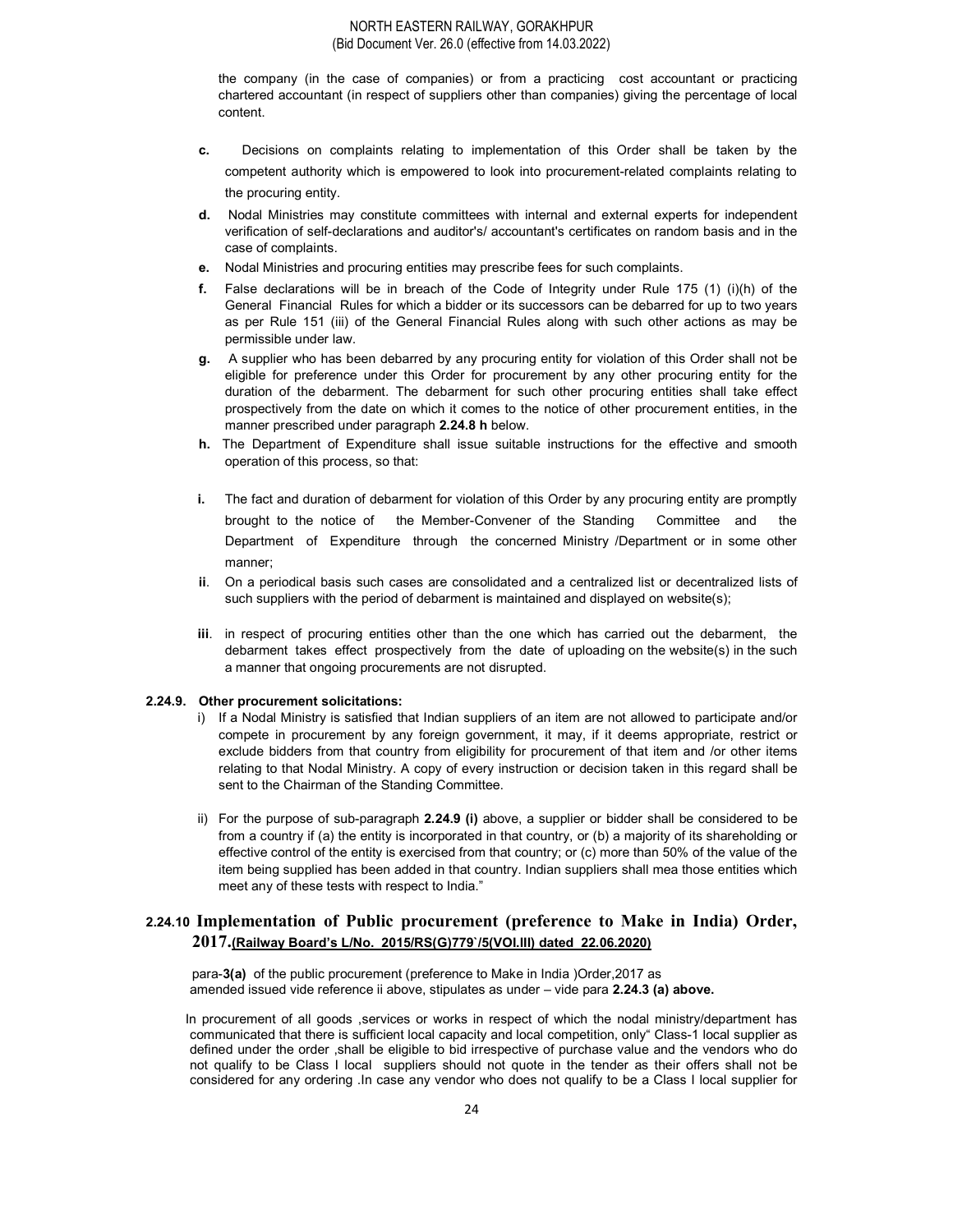the tendered item participates in the tender it does so at its own risk and cost and Railway shall not be liable for any loss or damage caused to the vendor .

Govt. has desired that Ministries/Departments shall expeditiously issue notification for the items where there is sufficient local capacity and competition and where public procurement shall be done only from 'Class-l local suppliers' under clause 3(a) of PPP-Mll, Order ,04/06/2020.

(1) Accordingly, the matter has been reviewed and it has been decided that in respect of following items(List A and List B),For which sufficient local capacity and local competition exists, only class l local suppliers shall be eligible to bid for supply of these items irrespective of the purchase value:-

| <b>SN</b>       | Item                                                                                                                                                               | Reference |
|-----------------|--------------------------------------------------------------------------------------------------------------------------------------------------------------------|-----------|
|                 | Point Machine                                                                                                                                                      | D.5       |
| 2               | Signal Unit                                                                                                                                                        | C.1       |
| 3               | <b>Shunt Signal-Position Light Type</b>                                                                                                                            | C.2       |
| 4               | Electric Point & Lock Detector                                                                                                                                     | D.2       |
| 5               | <b>Electric Key Transmitter</b>                                                                                                                                    | D.3       |
| 6               | Double Line Block Instrument                                                                                                                                       | A.4       |
| 7               | Single line Token Block Instrument (Handle Type)                                                                                                                   | A.5       |
| 8               | Single line Neal's Ball Token Block Instrument                                                                                                                     | A.6       |
| 9               | Nylon Insulted joints                                                                                                                                              | H.8       |
| 10 <sup>1</sup> | <b>Electric lifting Barrier</b>                                                                                                                                    | J.1       |
|                 | Above References/S. Nos. are from DOC No.QS-M-8.2.1-1Version1. 0. issued by<br>RDSO i.e. VENDOR DIRECTORY (SIGNAL &TELECOM) (Validity 01.01.2019 to 30-<br>06-2019 |           |

List B

| <b>SN</b>       | <b>Item</b>                                                                                                                                       | <b>Reference</b> |
|-----------------|---------------------------------------------------------------------------------------------------------------------------------------------------|------------------|
| 1               | <b>Cable(All Types)</b>                                                                                                                           | в                |
| $\overline{2}$  | <b>LED Signal-Lighting Units for Railway Signaling</b>                                                                                            | $C-7$            |
| 3               | LED Signal Lamps for Main Color light Signal for Railway Signaling                                                                                | $C-8$            |
| 4               | <b>Electric Point Machine (Non-Trainable Type)</b>                                                                                                | $D-5$            |
| 5               | <b>Motors for Electric Signal Machine</b>                                                                                                         | $D-6$            |
| 6               | ARA Terminal Blocks and Fuse Blocks- Made PBT/polycarbonate                                                                                       | $E-2$            |
| $\overline{7}$  | <b>Battery Charger for Railway S&amp;T Installations</b>                                                                                          | $F-1$            |
| 8               | <b>Track Feed Battery Charger</b>                                                                                                                 | $F-2$            |
| 9               | 'SITEL' Primary Cells (Dry, Lachlanche Type) for Railway S&T Installations                                                                        | $F-7$            |
| 10              | Low Maintenance Lead Acid Stationary Secondary Cell for S&T Installations                                                                         | $F-8$            |
| 11              | Solar photo-Voltaic Module                                                                                                                        | $F-10$           |
| 12 <sup>2</sup> | RELAYS - Universal Plug -in type AC Lamp Proving Relay (M to C Contact) for LED                                                                   | $G-1$            |
|                 | <b>Signal Lamp</b>                                                                                                                                |                  |
| 13              | Relays - 'Q' Series Neutral Line (ACI & Non-ACI)                                                                                                  | $G-3$            |
| 14              | RELAYS-Plug-in type, Track Relay 9&4Ohm 9(ACI and Non -ACI                                                                                        | $G-4$            |
| 15              | <b>Relays-Special Type (Metal to Carbon)</b>                                                                                                      | $G-5$            |
| 16              | Choke Coil For Single Rail Track Circuits on 25 KV 50 Hz AC electrified sections                                                                  |                  |
| 17              | Thermoplastic poly Urethane Insulators for Railway Signaling                                                                                      |                  |
| 18              | Fail Safe Electronic Time Delay Device for Railway Signaling                                                                                      | $-3$             |
|                 | Above Reference/S. Nos. are From DOC No. Qs-M-8.2.1-2 issued by RDSO i.e. VENDOR<br>DIRECTORY(SIGNAL &TELECOM)(Validity 01.01.2020 to 31.06.2020) |                  |

#### (2) Wagons and items required for manufacture and maintenance of wagons (Railway Board's L/No. 2015/RS(G)779/5(VOI.III) dated 12.07.2020)

 Further to above, a similar review of wagons and items required for manufacture and maintenance of wagons has been conducted. Accordingly, it has been decided that, in view of sufficient local capacity and local competition, all types of wagons and all spares and components required for manufacture and maintenance of wagons, including hardware and consumables, shall be procured, irrespective of the purchase value, from Class I Local Suppliers only, except for the following items, in procurement of which this restriction shall not apply.

SN | Item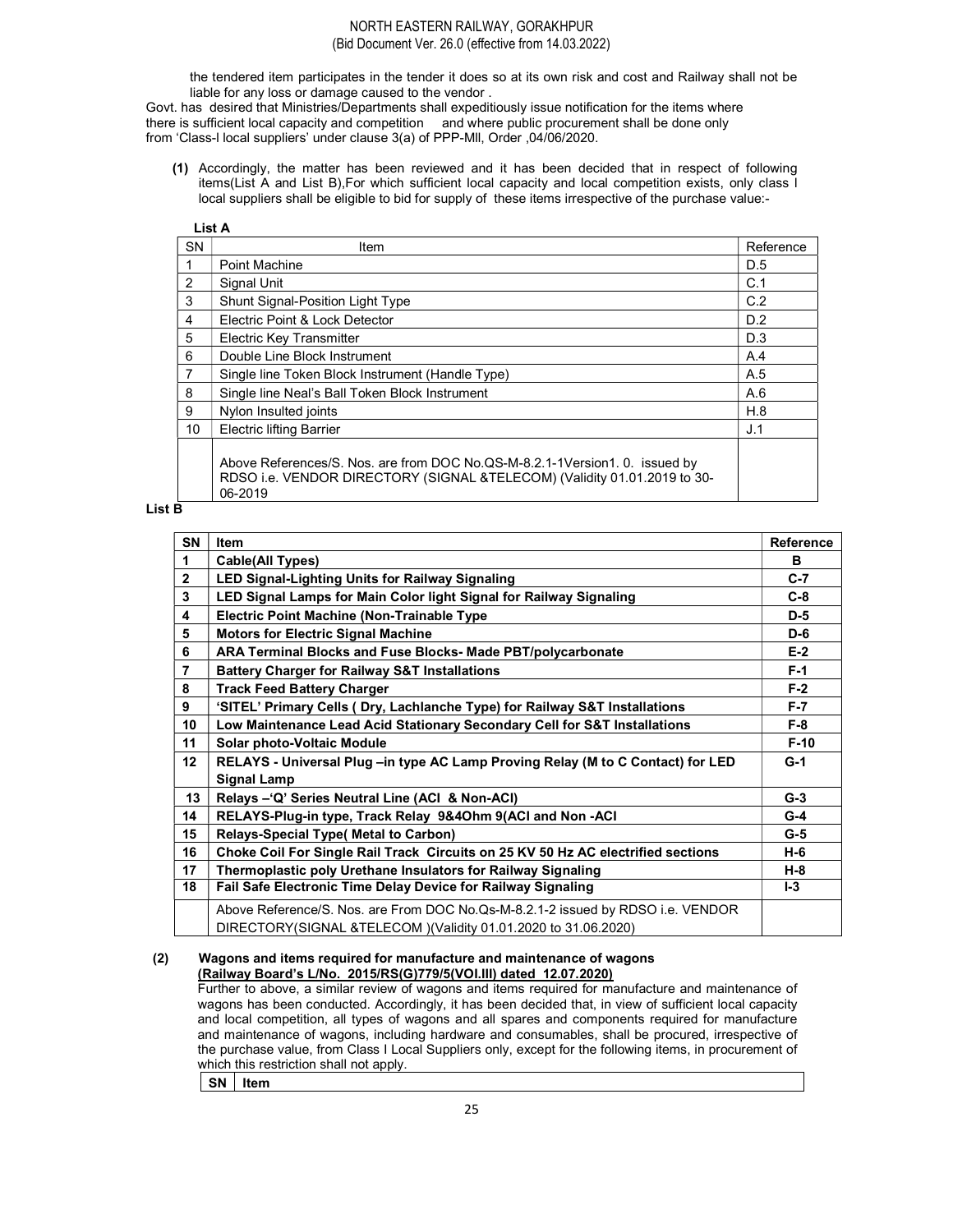# NORTH EASTERN RAILWAY, GORAKHPUR

(Bid Document Ver. 26.0 (effective from 14.03.2022)

|               | Automatic Twist Lock to RDSO Document No. CONTR-01-MSG-ATL-2011 and envelope drg              |
|---------------|-----------------------------------------------------------------------------------------------|
|               | no. CONTR-9405/S/21.                                                                          |
| $\mathcal{P}$ | Grease for CTRB Class E & Class K to RDSO specification No. WD-24-MISC-2003.                  |
| 3             | Steel: For procurement of Steel the notification of Ministry of Steel on Policy for providing |
|               | preference to domestically manufactured Iron & Steel Products in Government procurement       |
|               | (Ministry of Steel Gazette notification dated 29.05.2019, latest amended) shall apply.        |
| 4             | Grease seal to RDSO Specification No.WD-63-MISC -2020 of Low Torque Grease                    |
|               | seal for AAR standard upgraded class 'E' (6"x11") Cartridge Tapered Roller Bearings           |
|               | Used in Freight Stock) (Railway Board Letter No:2015/RS(G)779/5(Vol.III) Dated 07.07.2021)    |

3.0 Further to above, a similar review of LHB coaches and items required for their manufacture and maintenance has been conducted. Accordingly, it has been decided that, in view of sufficient local capacity and local competition all spares and components required for manufacture and maintenance of LHB Coaches, including hardware and Consumables, shall be procured, irrespective of the purchase value, from Class I Local suppliers only, EXCEPT for the following items, in procurement of which this restriction shall not apply :

| SN           | <b>Item</b>                                                                                                                                             |  |  |
|--------------|---------------------------------------------------------------------------------------------------------------------------------------------------------|--|--|
| 1            | Automatic sliding Door/Automatic Entrance plug Door                                                                                                     |  |  |
| $\mathbf{2}$ | Sealed Gangway/Dust sealed inter Car Gangway                                                                                                            |  |  |
| 3            | <b>CCTV Cameras</b>                                                                                                                                     |  |  |
| 4            | UIC-130 pre-sealed pre-set and pre-lubricated Cartridge Tapered Roller Bearing for use on<br>Coaches of LHB design.                                     |  |  |
| 5            | Axle Mounted Disc Brake System (LHB) as per RDSO spec. RDSO/2011/CG-04(Rev.01) with<br>amendment-01                                                     |  |  |
| 6            | Non-Asbestos based Organic Brake Pads for LHB type coaches equipped with Disc Brake<br>system as per RDSO spec. No. RDSO/2013/CG-01 with amendment -01) |  |  |
| 7            | Air spring assemblies - 120 kN capacity as per RDSO/2020/CG-01                                                                                          |  |  |
| 8            | Direct Mounted double row self-aligning Spherical Roller Bearing (ICF) as per RDSO<br>spec. No. C-8527 (Rev. 01) with amendment no. 4                   |  |  |
| 9            | Forged Axles and wheels for LHB Coaches.                                                                                                                |  |  |

(4) Railway Board has reviewed and considered that sufficient local capacity and local competition exist for the following item:

 "Design, development manufacture, supply, integration, testing and commissioning of IGBT based 3-phase propulsion, control and other equipments including transformers, lightning arrestors, converters, motors, train control and management systems (TCMS), speed indicating cum recording system, brake interface unit, load weighing system with associated equipments, bogie assembly, event recorder, voice communication system, passenger information system, onboard infotainment system, passenger announcement and passenger information system (including CCTVs, speakers), fire detection system , driver cabin with all equipments, passenger car surveillance system, batteries with accessories, cables, cable harnesses, cable jumpers, cable accessories, inter vehicular couples (Power and control) with coach jumper assembly, pantograph with concomitant accessories, APC receivers, electrically operated wiper system, interface equipments with laptops, special tools for assembly/disassembly of various assemblies, supervision of installation, training, brake controller, circuit breakers, lighting system, Air conditioning systems auxiliary power system and comprehensive annual maintenance for some or all of the systems/subsystems for train sets suitable for operation of 25 KV AC OHE system conforming to applicable RDSO and other specification"

 It has, therefore, been decided that in respect of above item only Class I local suppliers shall be eligible to bid and supply, irrespective of the purchase value. .It has been further decided that the minimum local content for the local supplier, of the above item, to be categorized as Class-I local suppliers shall be 75%.

(5) Railway Board has reviewed and considered that sufficient local capacity and local competition exists for the following item (s) -

#### Item-1

" Design, development, manufacture, supply, testing and commissioning of microprocessor controlled IGBT based 3-phase propulsion equipment including transformers, lighting arrestors, converts, motors, train controlled and management system (TCMS) pneumatic systems compressing of air compressor, circuit breakers, pantograph with concomitant accessories, cables, driver disk with all equipments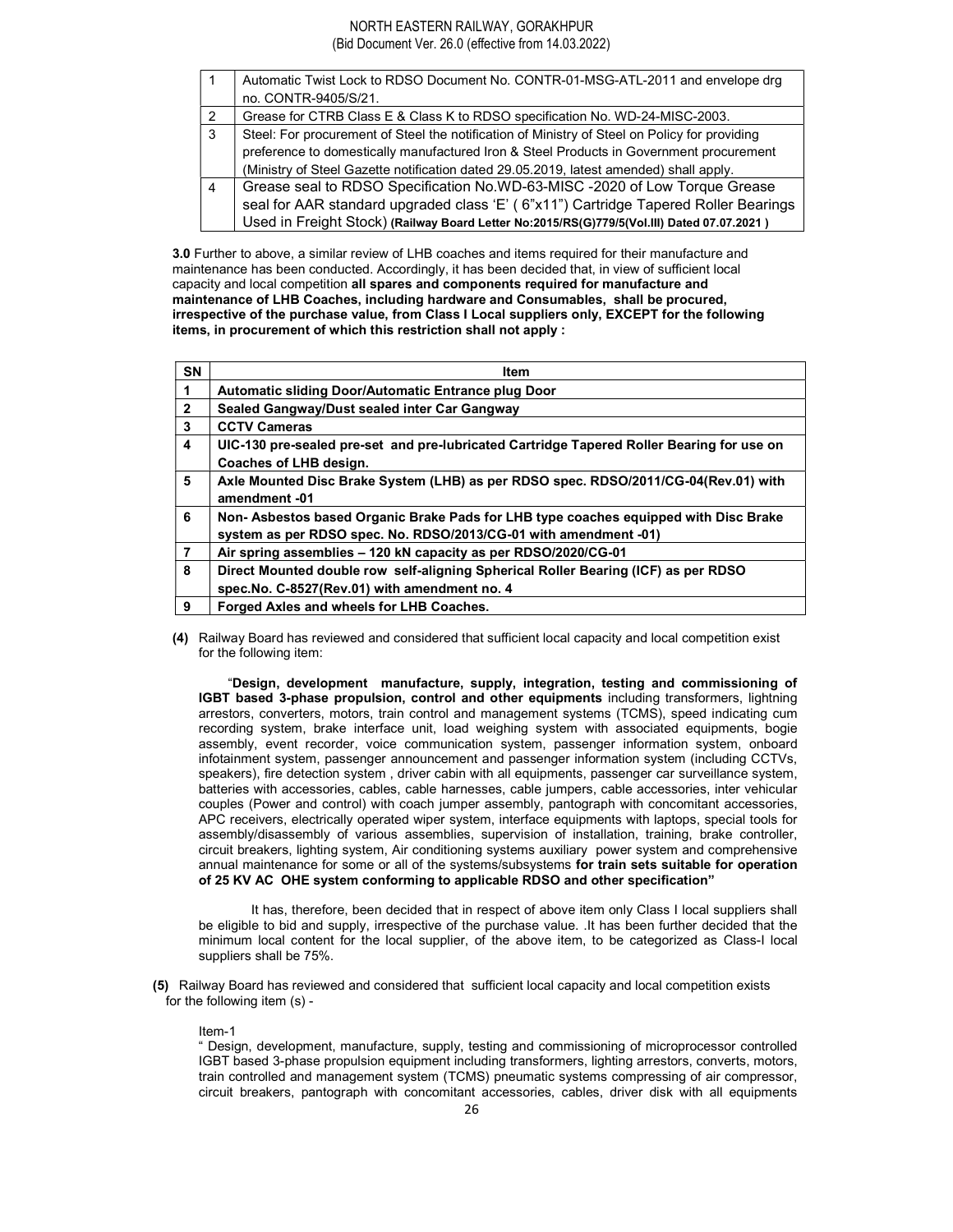lighting system including fans, circuit breakers, parking break equipments, Break binding, Load weighing sensors, passenger information and communication system inter-vehicular couplers, speed indicating cum recording system, cab air-conditioning unit, networking system including CCTV cameras, cable transit system, cable trays, HT room filters, earthling switches , coach display unit, inter face equipments with laptops, special tool for assembly/disassembly of various assemblies supervision of installation and training of MEMU (On Board) confirming to applicable RDSO and other specification"

#### Item-2

" Design, development, manufacture, supply, testing and commissioning of microprocessor controlled IGBT based 3-phase propulsion equipment including transformers, lighting arrestors, converts, motors, train controlled and management system (TCMS), oil pumps and oil cooling blowers, pneumatic systems compressing of air compressor, circuit breakers, pantograph with concomitant accessories, cables, driver disk with all equipments shunting desk with all equipments, lighting system including fans, circuit breakers, parking break equipments, APC receiver, Break binding, Load weighing sensors, passenger information and communication system inter-vehicular couplers, speed indicating cum recording system, air filter, cab air-conditioning unit, networking system including CCTV cameras, cable transit system, cable trays, earthling switches, coach display unit, inter face equipments with laptops, special tool for assembly/disassembly of various assemblies supervision of installation and training of EMU (On Board) confirming to applicable RDSO and other specification".

It has therefore, been decided that in respect of item mentioned in Para 2.24.10(5) only class I local suppliers shall be eligible to bid and supply, irrespective of the purchase value. It has been further decided that the minimum local content for the local supplier, of the item mentioned in Para 2.24.10(5)to be categorized as "Class-I local supplier" shall be 60%.

#### (6)RE items under para-3(a) of PPP-MII Order.

Further to above as per Railway Board ' Letter No. 2015/RS(G)/779/5(Vol.III) Dated:19.02.2021,there is Sufficient Local Capacity and local competition exist for all the material/items used inRailway Electrification as they are indigenously manufactured and supplied except short neutralsection assembly which is an RDSO approved item. Hence in respect of these items only Class I local suppliers shall be eligible to bid and supply ,irrespective of the purchase value. It has been further decided that the minimum local content for the local supplier, of the above item, to be categorized as 'Class-I Localsupplier' shall be 50%.Other term and condition regarding preference to Make in Indiais applicable as per previous Railway Board Make in India letter.

#### (7) Deleted

#### (8) Revision regarding Public Procurement (Preference to Make in India) Order , 2017

#### (1) Railway Board's Letter No.2020/RS(G)779/2 / Pt.1 Dated:25.09.2020

 (2) Office Memorandum No:P-45021/2/2017-PP(BE-II) Dated 16.09.2020 issues by Ministry ofCommerce and Industry Department for Promotion of Industry and Internal Trade(PublicProcurement Section) In reference to the above, the revised 'Public Procurement(Preference to Make in India)Order,2017' has been issued by the Ministry of Commerce and Industry (Department forPromotion of Industry and Internal Trade)vide their Order No.P-45021/2/2017-PP(BE-II)dated16.09.2020,which is reproduced as under for guidance and implementation/compliance .

Whereas it is the policy of the Government of India to encourage 'Make in India' and promote manufacturing and production of goods and services in India with a view to enhancing income and employment, and

Whereas procurement by the Government is substantial in amount and can contribute towards this policy objective, and

Whereas local content can be increased through partnerships, cooperation with local companies, establishing production units in India or Joint Ventures (JV) with Indian suppliers, increasing the participation of local employees in services and training them,

# Now therefore the following Order is issued:

1. This Order is issued pursuant to Rule 153 (iii) of the General Financial Rules 2017.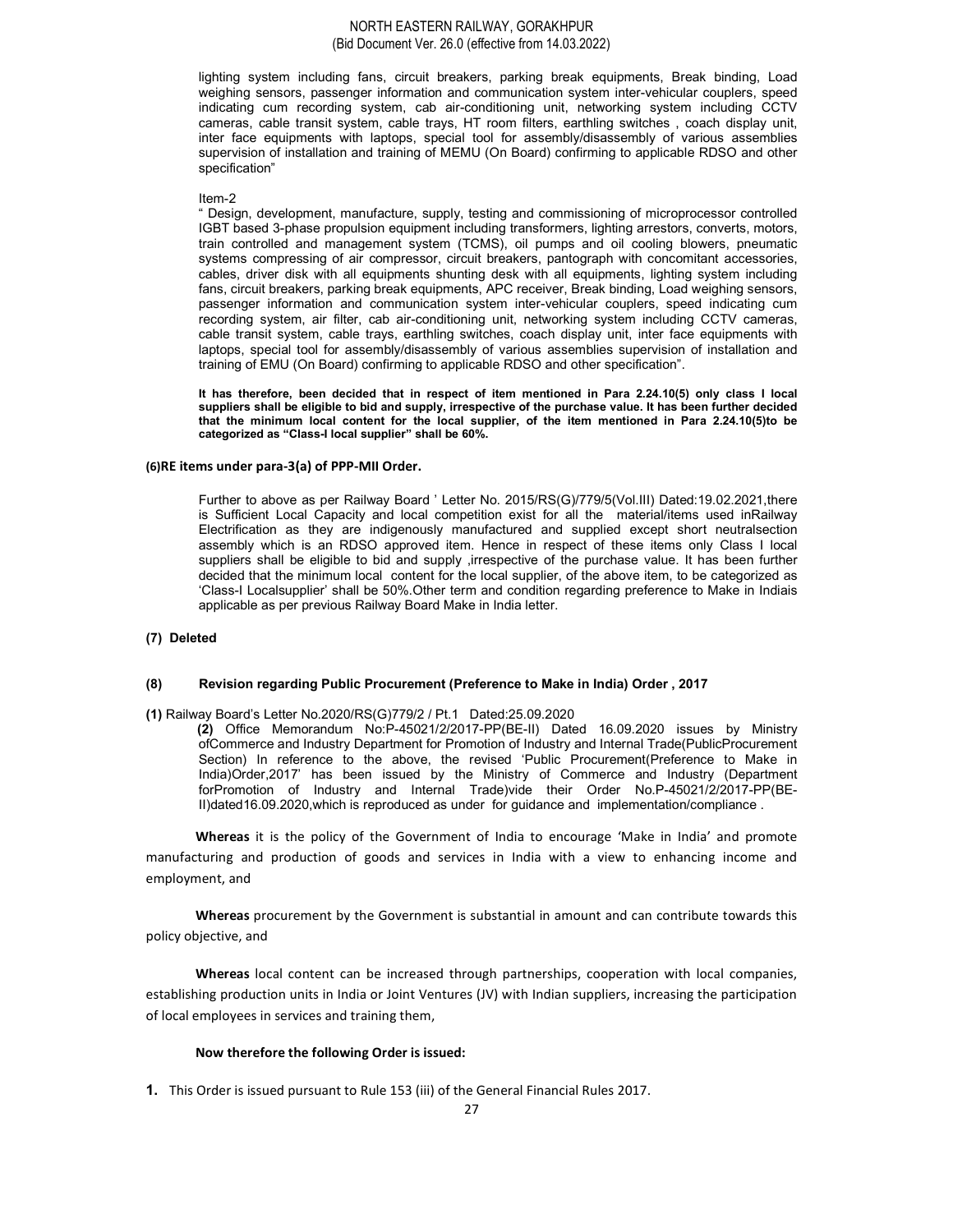# 2. Definitions: For the purposes of this Order:

'Local content' means the amount of value added in India which shall, unless otherwise prescribed by the Nodal Ministry, be the total value of the item procured (excluding net domestic indirect taxes) minus the value of imported content in the item (including all customs duties) as a proportion of the total value, in percent.

'Class-1 local supplier' means a supplier or service provider, whose goods, services or works offered for procurement, meets the minimum local content as prescribed for 'Class-1 local supplier' under this Order.

Class-ll local supplier' means a supplier or service provider, whose goods, services or works offered for procurement, meets the minimum local content as prescribed for 'Class-ll local supplier' but less than that prescribed for 'Class-1 local supplier' under this Order.

'Non - Local supplier' means a supplier or service provider, whose goods, services or works offered for procurement, has local content less than that prescribed for 'Class-ll local supplier' under this Order.

'L1 ' means the lowest tender or lowest bid or the lowest quotation received in a tender, bidding process or other procurement solicitation as adjudged in the evaluation process as per the tender or other procurement solicitation.

'Margin of purchase preference' means the maximum extent to which the price quoted by a "Class-1 local supplier" may be above the L1 for the purpose of purchase preference.

'Nodal Ministry' means the Ministry or Department identified pursuant to this order in respect of a particular item of goods or services or works.

'Procuring entity' means a Ministry or department or attached or subordinate office of, or autonomous body controlled by, the Government of India and includes Government companies as defined in the Companies Act.

'Works' means all works as per Rule 130 of GFR- 2017, and will also include 'turnkey works'.

# 3. Eligibility of 'Class-I local supplier'/ 'Class-ll local supplier'/ 'Non-local suppliers' for different types of procurement

(a) In procurement of all goods, services or works in respect of which the Nodal Ministry / Department has communicated that there is sufficient local capacity and local competition, only 'Class-I local supplier', as defined under the Order, shall be eligible to bid irrespective of purchase value.

(b) Only 'Class-I local supplier' and 'Class-ll local supplier', as defined under the Order, shall be eligible to bid in procurements undertaken by procuring entities, except when Global tender enquiry has been issued. In global tender enquiries, 'Non-local suppliers' shall also be eligible to bid along with 'Class-I local suppliers' and 'Class-ll local suppliers'. In procurement of all goods, services or works, not covered by subpara 3(a) above, and with estimated value of purchases less than Rs. 200 Crore, in accordance with Rule 161 (iv) of GFR, 2017, Global tender enquiry shall not be issued except with the approval of competent authority as designated by Department of Expenditure.

(c) For the purpose of this Order, works includes Engineering, Procurement and Construction (EPC) contracts and services include System Integrator (SI) contracts.

# 3A. Purchase Preference

(a) Subject to the provisions of this Order and to any specific instructions issued by the Nodal Ministry or in pursuance of this Order, purchase preference shall be given to 'Class-I local supplier' in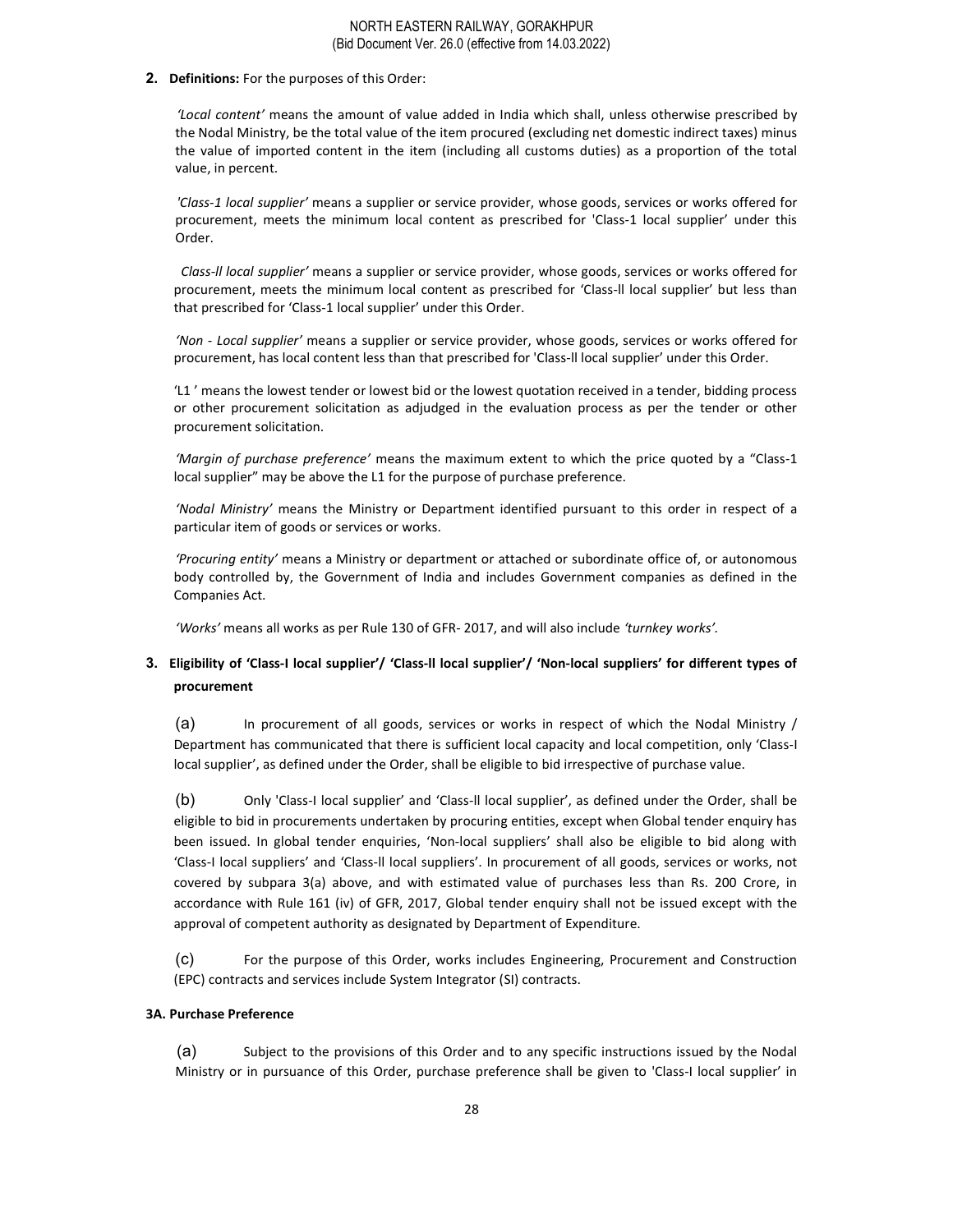procurements undertaken by procuring entities in the manner specified here under.

(b) In the procurements of goods or works, which are covered by para

3(b) above and which are divisible in nature, the 'Class-I local supplier' shall get purchase preference over 'Class-ll local supplier' as well as 'Non-local supplier', as per following procedure:

- i. Among all qualified bids, the lowest bid will be termed as L1. If L1 is 'Class-I local supplier', the contract for full quantity will be awarded to L1.
- ii. If L1 bid is not a 'Class-I local supplier', 50% of the order quantity shall be awarded to L1. Thereafter, the lowest bidder among the 'Class-I local supplier' will be invited to match the L1 price for the remaining 50% quantity subject to the Class-I local supplier's quoted price falling within the margin of purchase preference, and contract for that quantity shall be awarded to such 'Class-I local supplier' subject to matching the L1 price. In case such lowest eligible 'Class-I local supplier' fails to match the L1 price or accepts less than the offered quantity, the next higher 'Class-I local supplier' within the margin of purchase preference shall be invited to match the L1 price for remaining quantity and so on, and contract shall be awarded accordingly. In case some quantity is still left uncovered on Class-I local suppliers, then such balance quantity may also be ordered on the L1 bidder.

(c) In the procurements of goods or works, which are covered by para 3(b) above and which are not divisible in nature, and in procurement of services where the bid is evaluated on price alone, the 'Class-I local supplier' shall get purchase preference over 'Class-ll local supplier' as well as 'Non-local supplier', as per following procedure:

- i. Among all qualified bids, the lowest bid will be termed as L1. If L1 is 'Class-I local supplier', the contract will be awarded to L1.
- ii. If L1 is not 'Class-I local supplier', the lowest bidder among the 'Class-I local supplier', will be invited to match the L1 price subject to Class-I local supplier's quoted price falling within the margin of purchase preference, and the contract shall be awarded to such 'Class-I local supplier' subject to matching the L1 price.
- iii. In case such lowest eligible 'Class-I local supplier' fails to match the L1 price, the 'Class-I local supplier' with the next higher bid within the margin of purchase preference shall be invited to match the L1 price and so on and contract shall be awarded accordingly. In case none of the 'Class-I local supplier' within the margin of purchase preference matches the L1 price, the contract may be awarded to the L1 bidder.

(d) "Class-ll local supplier" will not get purchase preference in any procurement, undertaken by procuring entities.

3B. Applicability in tenders where contract is to be awarded to multiple bidders - In tenders where contract is awarded to multiple bidders subject to matching of L1 rates or otherwise, the 'Class-I local supplier' shall get purchase preference over 'Class-ll local supplier' as well as 'Non-local supplier', as per following procedure:

a) In case there is sufficient local capacity and competition for the item to be procured, as notified by the nodal Ministry, only Class I local suppliers shall be eligible to bid. As such, the multiple suppliers, who would be awarded the contract, should be all and only 'Class I Local suppliers'.

b) In other cases, 'Class II local suppliers' and 'Non local suppliers' may also participate in the bidding process along with 'Class I Local suppliers' as per provisions of this Order.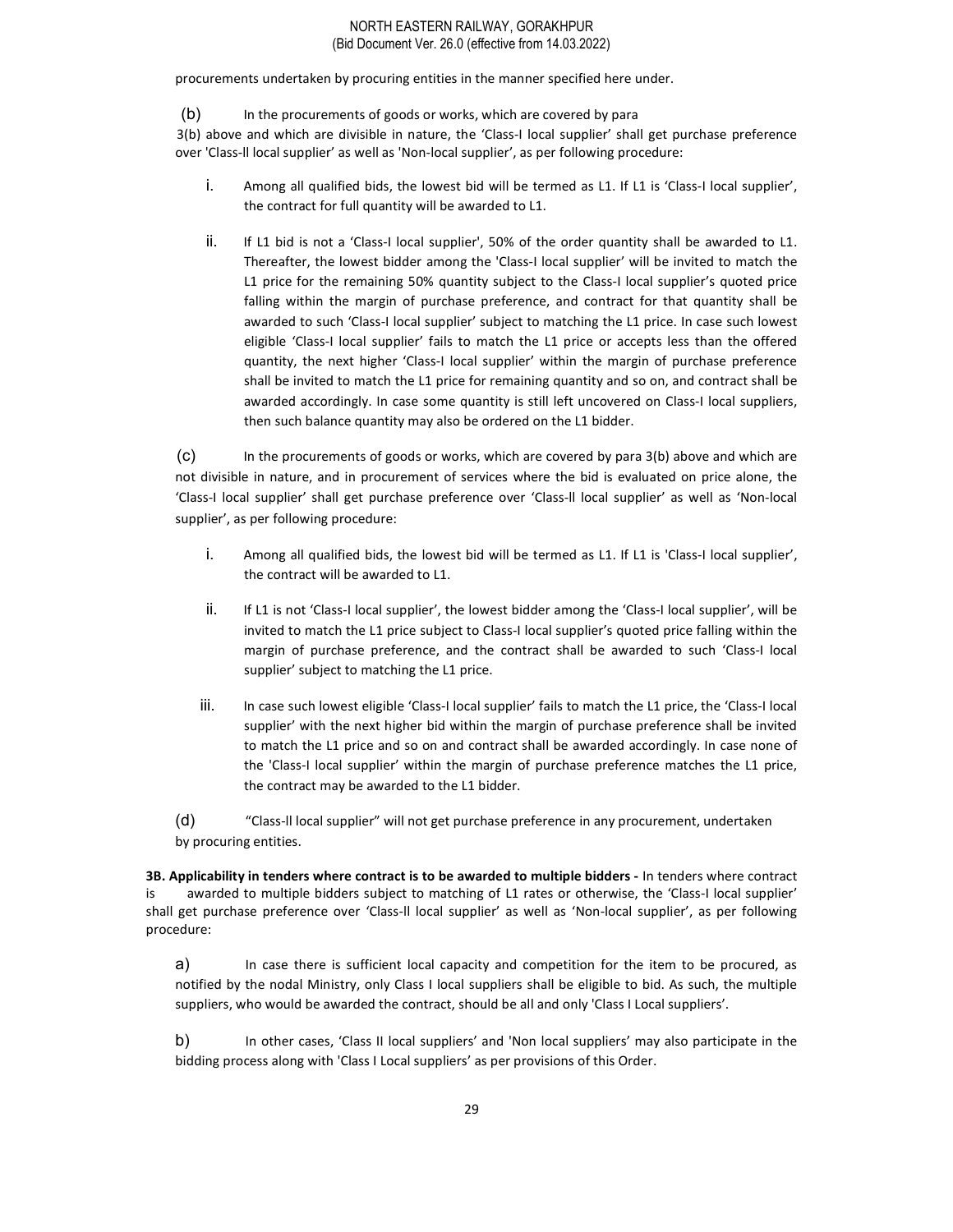c) If 'Class I Local suppliers' qualify for award of contract for at least 50% of the tendered quantity in any tender, the contract may be awarded to all the qualified bidders as per award criteria stipulated in the bid documents. However, in case 'Class I Local suppliers' do not qualify for award of contract for at least 50% of the tendered quantity, purchase preference should be given to the 'Class I local supplier' over 'Class II local suppliers'/ 'Non local suppliers' provided that their quoted rate falls within 20% margin of purchase preference of the highest quoted bidder considered for award of contract so as to ensure that the 'Class I Local suppliers' taken in totality are considered for award of contract for at least 50% of the tendered quantity.

d) First purchase preference has to be given to the lowest quoting 'Class-I local supplier', whose quoted rates fall within 20% margin of purchase preference, subject to its meeting the prescribed criteria for award of contract as also the constraint of maximum quantity that can be sourced from any single supplier. If the lowest quoting 'Class-I local supplier', does not qualify for purchase preference because of aforesaid constraints or does not accept the offered quantity, an opportunity may be given to next higher 'Class-I local supplier', falling within 20% margin of purchase preference, and so on.

e) To avoid any ambiguity during bid evaluation process, the procuring entities may stipulate its own tender specific criteria for award of contract amongst different bidders including the procedure for purchase preference to 'Class-I local supplier' within the broad policy guidelines stipulated in subparas above.

- 4. Exemption of small purchases: Notwithstanding anything contained in paragraph 3, procurements where the estimated value to be procured is less than Rs. 5 lakhs shall be exempt from this Order. However, it shall be ensured by procuring entities that procurement is not split for the purpose of avoiding the provisions of this Order.
- 5. Minimum local content: The 'local content' requirement to categorize a supplier as 'Class-I local supplier' is minimum 50%. For 'Class-ll local supplier', the 'local content' requirement is minimum 20%. Nodal Ministry/ Department may prescribe only a higher percentage of minimum local content requirement to categorize a supplier as 'Class-1 local supplier'/ 'Class-ll local supplier'. For the items, for which Nodal Ministry/ Department has not prescribed higher minimum local content notification under the Order, it shall be 50% and 20% for 'Class-1 local supplier'/ 'Class-ll local supplier' respectively.
- 6. Margin of Purchase Preference: The margin of purchase preference shall be 20%.
- 7. Requirement for specification in advance The minimum local content, the margin of purchase preference and the procedure for preference to Make in India shall be specified in the notice inviting tenders or other form of procurement solicitation and shall not be varied during a particular procurement transaction.
- 8. Government E-marketplace: In respect of procurement through the Government E- marketplace (GeM) shall, as far as possible, specifically mark the items which meet the minimum local content while registering the item for display, and shall, wherever feasible, make provision for automated comparison with purchase preference and without purchase preference and for obtaining consent of the local supplier in those cases where purchase preference is to be exercised.

# 9. Verification of local content:

a. The 'Class-1 local supplier'/ 'Class-ll local supplier' at the time of tender, bidding or solicitation shall be required to indicate percentage of local content and provide self-certification that the item offered meets the local content requirement for 'Class-1 local supplier'/ 'Class-ll local supplier', as the case may be. They shall also give details of the location(s) at which the local value addition is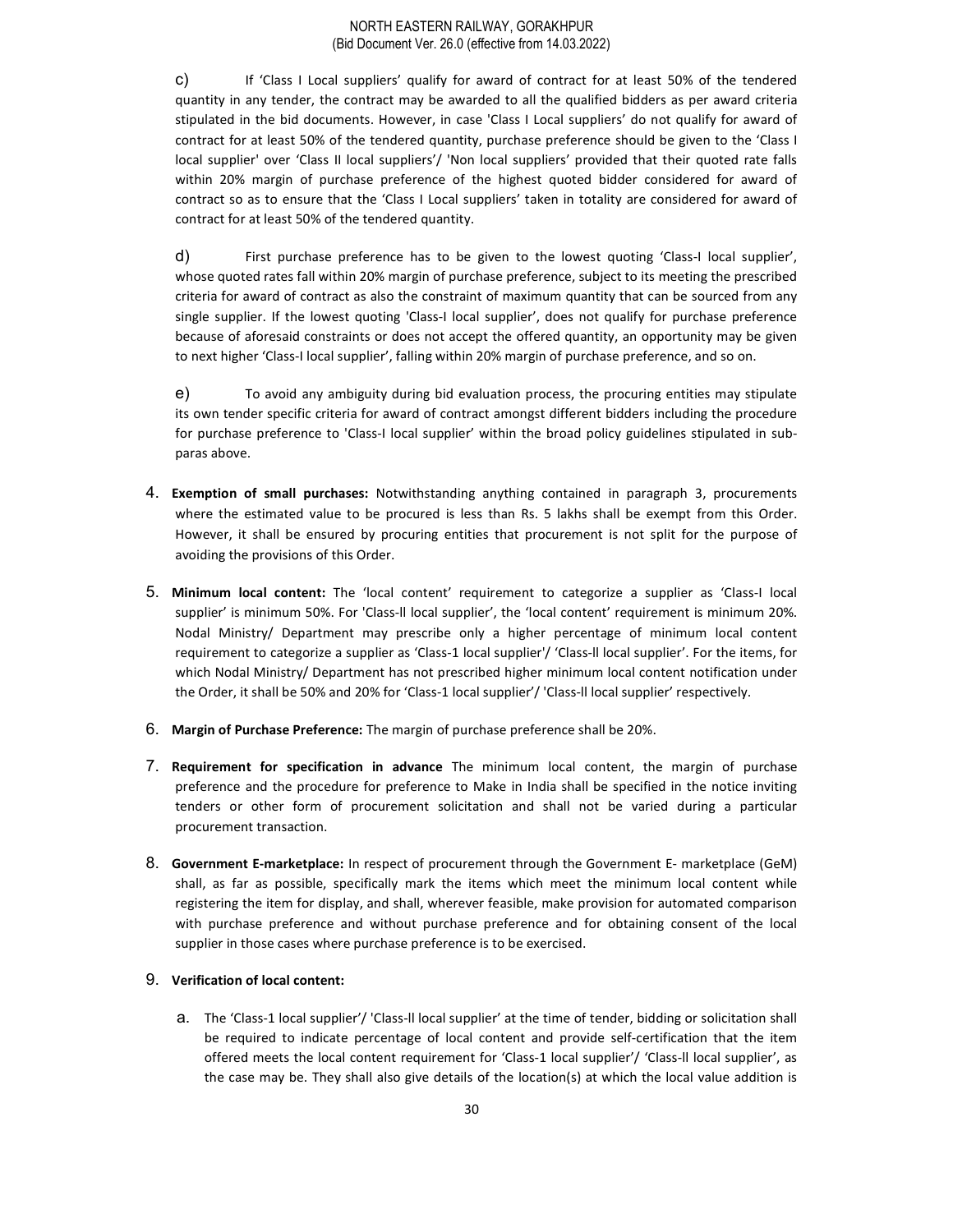made.

- b. In cases of procurement for a value in excess of Rs. 10 crores, the 'Class-I local supplier'/ 'Class-ll local supplier' shall be required to provide a certificate from the statutory auditor or cost auditor of the company (in the case of companies) or from a practicing cost accountant or practicing chartered accountant (in respect of suppliers other than companies) giving the percentage of local content.
- c. Decisions on complaints relating to implementation of this Order shall be taken by the competent authority which is empowered to look into procurement-related complaints relating to the procuring entity.
- d. Nodal Ministries may constitute committees with internal and external experts for independent verification of self-declarations and auditor's/ accountant's certificates on random basis and in the case of complaints.
- e. Nodal Ministries and procuring entities may prescribe fees for such complaints.
- f. False declarations will be in breach of the Code of Integrity under Rule 175(1 )(i)(h) of the General Financial Rules for which a bidder or its successors can be debarred for up to two years as per Rule 151 (iii) of the General Financial Rules along with such other actions as may be permissible under law.
- g. A supplier who has been debarred by any procuring entity for violation of this Order shall not be eligible for preference under this Order for procurement by any other procuring entity for the duration of the debarment. The debarment for such other procuring entities shall take effect prospectively from the date on which it comes to the notice of other procurement entities, in the manner prescribed under paragraph 9h below.
- h. The Department of Expenditure shall issue suitable instructions for the effective and smooth operation of this process, so that:
	- i. The fact and duration of debarment for violation of this Order by any procuring entity are promptly brought to the notice of the Member-Convenor of the Standing Committee and the Department of Expenditure through the concerned Ministry /Department or in some other manner;
	- j. . on a periodical basis such cases are consolidated and a centralized list or decentralized lists of such suppliers with the period of debarment is maintained and displayed on website(s);
	- k. i. in respect of procuring entities other than the one which has carried out the debarment, the debarment takes effect prospectively from the date of uploading on the website(s) in the such a manner that ongoing procurements are not disrupted.

#### 10. Specifications in Tenders and other procurement solicitations:

- a. Every procuring entity shall ensure that the eligibility conditions in respect of previous experience fixed in any tender or solicitation do not require proof of supply in other countries or proof of exports.
- b. Procuring entities shall endeavour to see that eligibility conditions, including on matters like turnover, production capability and financial strength do not result in unreasonable exclusion of 'Class-I local supplier'/ 'Class-ll local supplier' who would otherwise be eligible, beyond what is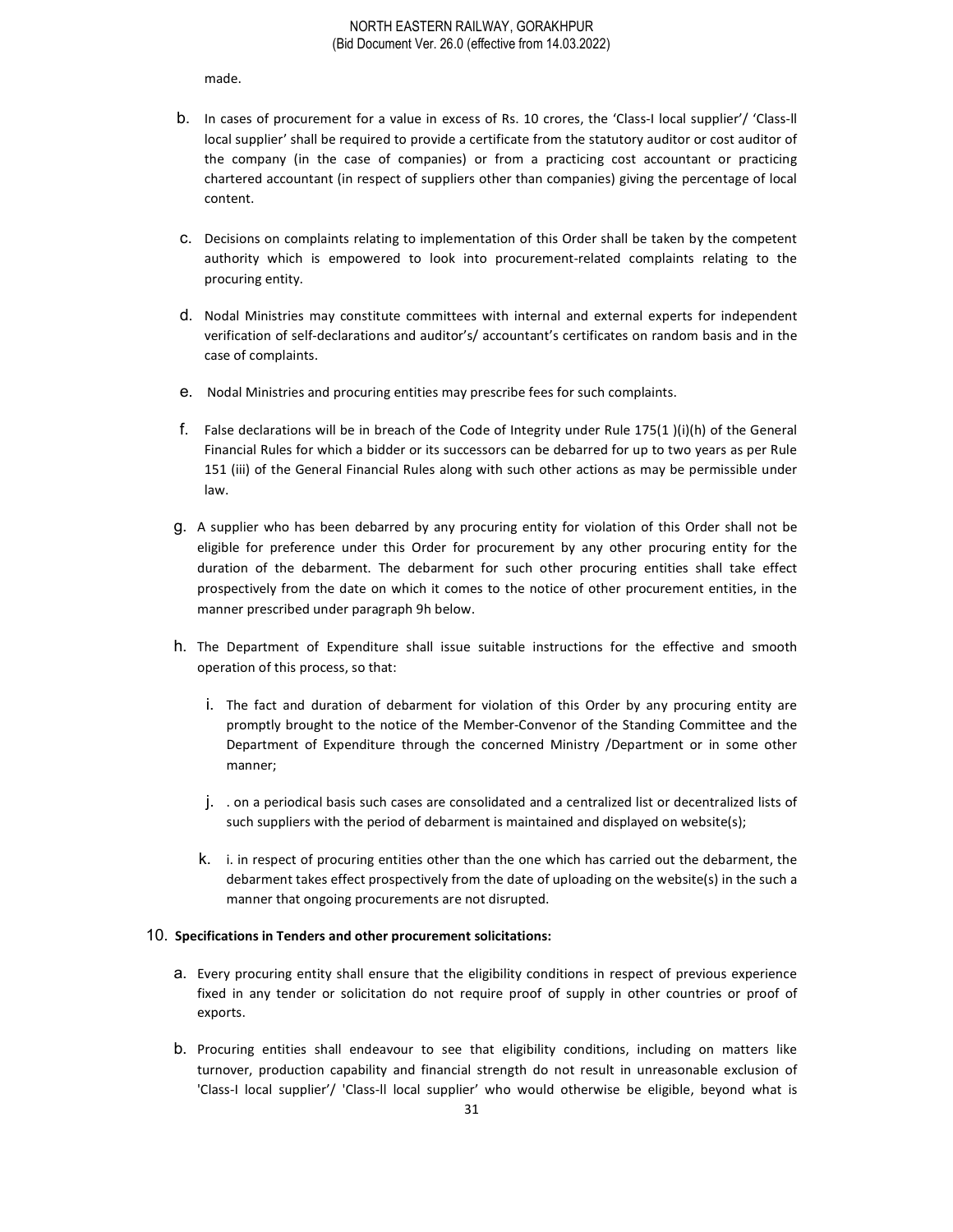essential for ensuring quality or creditworthiness of the supplier.

c. Procuring entities shall, within 2 months of the issue of this Order review all existing eligibility norms and conditions with reference to sub-paragraphs a' and 'b' above.

# d. Reciprocity Clause

- i. When a Nodal Ministry/Department identifies that Indian suppliers of an item are not allowed to participate and/ or compete in procurement by any foreign government, due to restrictive tender conditions which have direct or indirect effect of barring Indian companies such as registration in the procuring country, execution of projects of specific value in the procuring country etc., it shall provide such details to all its procuring entities including CMDs/CEOs of PSEs/PSUs, State Governments and other procurement agencies under their administrative control and GeM for appropriate reciprocal action.
- ii. Entities of countries which have been identified by the nodal Ministry/Department as not allowing Indian companies to participate in their Government procurement for any item related to that nodal Ministry shall not be allowed to participate in Government procurement in India for all items related to that nodal Ministry/ Department, except for the list of items published by the Ministry/ Department permitting their participation.
- iii. The stipulation in (ii) above shall be part of all tenders invited by the Central Government procuring entities stated in (i) above. All purchases on GeM shall also necessarily have the above provisions for items identified by nodal Ministry/ Department.
- iv. State Governments should be encouraged to incorporate similar provisions in their respective tenders.
- v. The term 'entity' of a country shall have the same meaning as under the FDI Policy of DPI IT as amended from time to time.
- e. Specifying foreign certifications/ unreasonable technical specifications/ brands/ models in the bid document is restrictive and discriminatory practice against local suppliers. If foreign certification is required to be stipulated because of nonavailability of Indian Standards and/or for any other reason, the same shall be done only after written approval of Secretary of the Department concerned or any other Authority having been designated such power by the Secretary of the Department concerned.
- f. "All administrative Ministries/Departments whose procurement exceeds Rs. 1000 Crore per annum shall notify/ update their procurement projections every year, including those of the PSEs/PSUs, for the next 5 years on their respective website."
- 10A. Action for non-compliance of the Provisions of the Order: In case restrictive or discriminatory conditions against domestic suppliers are included in bid documents, an inquiry shall be conducted by the Administrative Department undertaking the procurement (including procurement by any entity under its administrative control) to fix responsibility for the same. Thereafter, appropriate action, administrative or otherwise, shall be taken against erring officials of procurement entities under relevant provisions. Intimation on all such actions shall be sent to the Standing Committee.
- 11. Assessment of supply base by Nodal Ministries: The Nodal Ministry shall keep in view the domestic manufacturing I supply base and assess the available capacity and the extent of local competition while identifying items and prescribing the higher minimum local content or the manner of its calculation, with a view to avoiding cost increase from the operation of this Order.
- 12. Increase in minimum local content: The Nodal Ministry may annually review the local content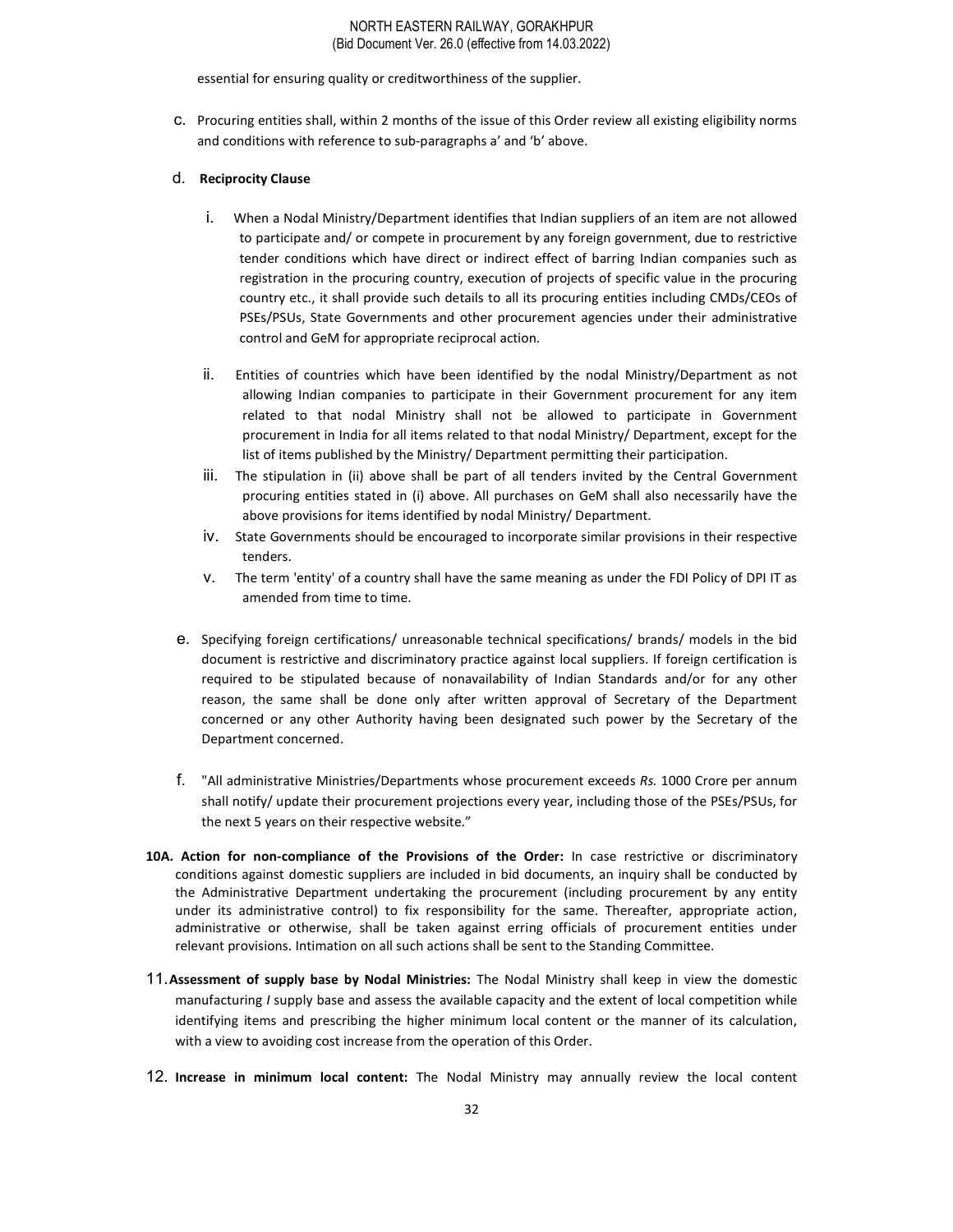requirements with a view to increasing them, subject to availability of sufficient local competition with adequate quality.

- 13. Manufacture under license/ technology collaboration agreements with phased indigenization: While notifying the minimum local content, Nodal Ministries may make special provisions for exempting suppliers from meeting the stipulated local content if the product is being manufactured in India under a license from a foreign manufacturer who holds intellectual property rights and where there is a technology collaboration agreement / transfer of technology agreement for indigenous manufacture of a product developed abroad with clear phasing of increase in local content.
- 13A. In procurement of all goods, services or works in respect of which there is substantial quantity of public procurement and for which the nodal ministry has not notified that there is sufficient local capacity and local competition, the concerned nodal ministry shall notify an upper threshold value of procurement beyond which foreign companies shall enter into a joint venture with an Indian company to participate in the tender. Procuring entities, while procuring such items beyond the notified threshold value, shall prescribe in their respective tenders that foreign companies may enter into a joint venture with an Indian company to participate in the tender. The procuring Ministries/Departments shall also make special provisions for exempting such joint ventures from meeting the stipulated minimum local content requirement, which shall be increased in a phased manner.
- 14. Powers to grant exemption and to reduce minimum local content: The administrative Department undertaking the procurement (including procurement by any entity under its administrative control), with the approval of their Minister-in-charge, may by written order, for reasons to be recorded in writing,
	- a. reduce the minimum local content below the prescribed level; or
	- b. reduce the margin of purchase preference below 20%; or
	- c. exempt any particular item or supplying entities from the operation of this Order or any part of the Order.

A copy of every such order shall be provided to the Standing Committee and concerned Nodal Ministry / Department. The Nodal Ministry I Department concerned will continue to have the power to vary its notification on Minimum Local Content.

- 15. Directions to Government companies: In respect of Government companies and other procuring entities not governed by the General Financial Rules, the administrative Ministry or Department shall issue policy directions requiring compliance with this Order.
- 16. Standing Committee: A standing committee is hereby constituted with the following membership:

Secretary, Department for Promotion of Industry and Internal Trade—Chairman Secretary, Commerce—Member

Secretary, Ministry of Electronics and Information Technology—Member Joint Secretary (Public Procurement), Department of Expenditure—Member Joint Secretary (DPIIT)—Member-ConvenorThe Secretary of the Department concerned with a particular item shall be a member in respect of issues relating to such item. The Chairman of the Committee may co-opt technical experts as relevant to any issue or class of issues under its consideration.

- 17. Functions of the Standing Committee: The Standing Committee shall meet as often as necessary, but not less than once in six months. The Committee
	- a. shall oversee the implementation of this order and issues arising therefrom, and make recommendations to Nodal Ministries and procuring entities.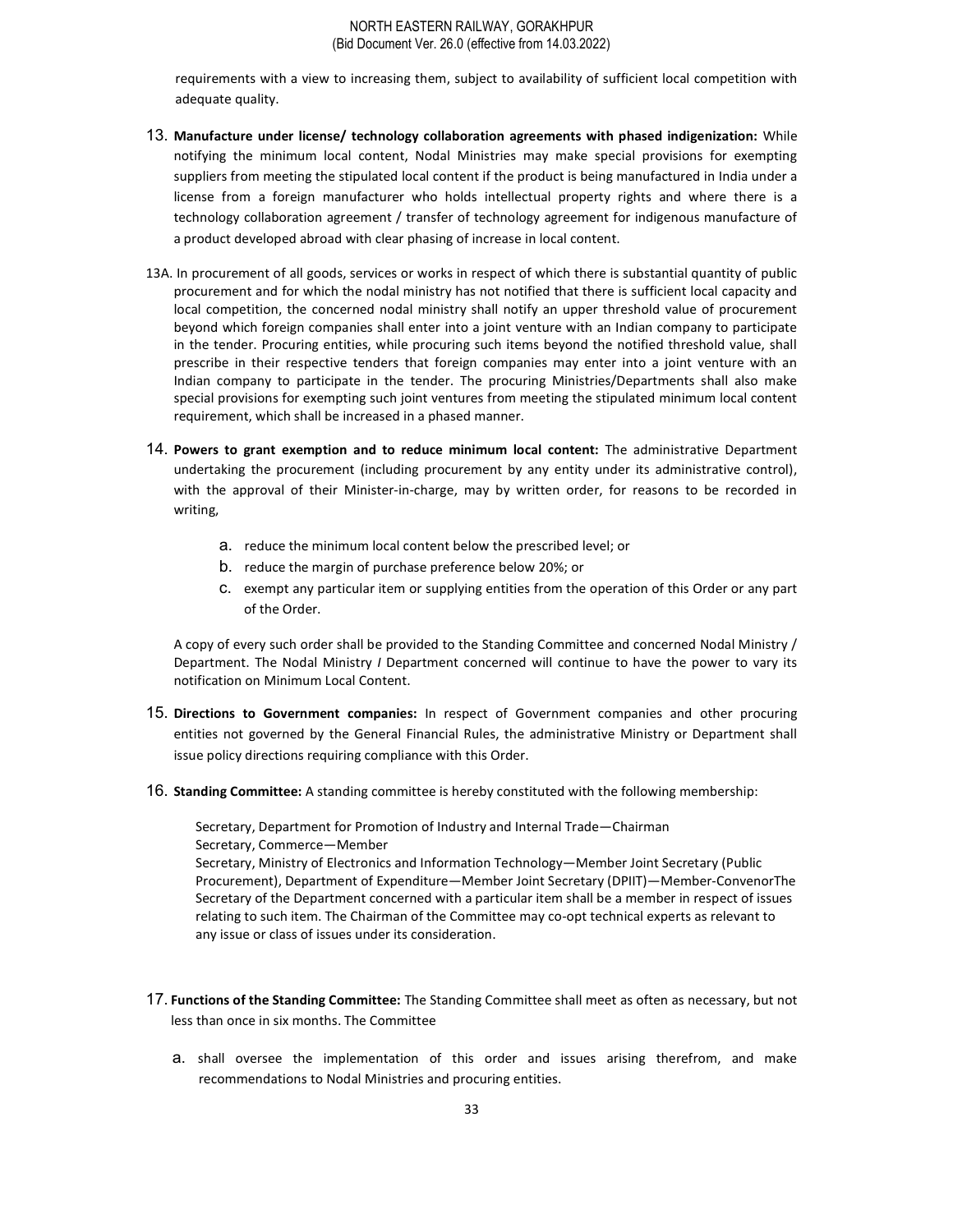- b. shall annually assess and periodically monitor compliance with this Order
- c. shall identify Nodal Ministries and the allocation of items among them for issue of notifications on minimum local content
- d. may require furnishing of details or returns regarding compliance with this Order and related matters
- e. may, during the annual review or otherwise, assess issues, if any, where it is felt that the manner of implementation of the order results in any restrictive practices, cartelization or increase in public expenditure and suggest remedial measures
- f. may examine cases covered by paragraph 13 above relating to manufacture under license/ technology transfer agreements with a view to satisfying itself that adequate mechanisms exist for enforcement of such agreements and for attaining the underlying objective of progressive indigenization
- g. may consider any other issue relating to this Order which may arise.
- 18. Removal of difficulties: Ministries /Departments and the Boards of Directors of Government companies may issue such clarifications and instructions as may be necessary for the removal of any difficulties arising in the implementation of this Order.
- 19. Ministries having existing policies: Where any Ministry or Department has its own policy for preference to local content approved by the Cabinet after  $1<sup>st</sup>$  January 2015, such policies will prevail over the provisions of this Order. All other existing orders on preference to local content shall be reviewed by the Nodal Ministries and revised as needed to conform to this Order, within two months of the issue of this Order.
- 20. Transitional provision: This Order shall not apply to any tender or procurement for which notice inviting tender or other form of procurement solicitation has been issued before the issue of this Order.

#### 2.25 Guidelines for Electronic Reverse Auction

#### 2.25.1 Selection Criteria for tender cases of stores proposed through Reverse Auction (e-RA) Route:-

- a) In the first phase following method of purchase through Reverse Auction shall be preferred method for procurement for Stores tenders valued more than Rs.5 Cr. in each case and for Works and Services for tenders valued more than Rs.50 Cr. in each case.
	- b) The process of procurement through Reverse Auction shall be followed only in case of tenders where there are at least three approved vendors or at least three proven/likely competitive sources, prima facie competent for execution of work/provision of service/bulk ordering.
	- c) Financial Bids in single currency/parameters only shall be allowed.

#### 2.25.2 Procedure for award of contracts through Reverse Auction

- a) The procedure discussed herein shall be fully implemented through IREPS. Any reference to Reverse Auction in these instructions shall imply e-RA.
- b) Conduct and reporting of Reverse Auction shall be as per Annexure I to this letter.
- c) Each tender should clearly specify essential technical and commercial parameters in a transparent manner. No deviation to such essential Technical & Commercial conditions shall be permitted to the vendors in the electronic bid form.

#### 2.25.2.1 Technical Bid and Initial Price Offer:

- a) In case Stores Tenders procuring authority shall decide the bid evaluation criteria in the tender itself, i.e. whether the evaluation shall be item wise, consignee wise or overall tender value wise.
- b) Bidders shall be simultaneously required to electronically submit a Technical & Commercial Bid and Initial Price Offer, offers found eligible for bulk order shall be categorised as Qualified for Bulk Order for the purpose of RA and offers found eligible for Developmental order shall be categorised as Qualified for Developmental Order for the purpose of RA.
- c) Offers not complying with essential technical & commercial requirements of the tender shall be declared as Ineligible for award of contract.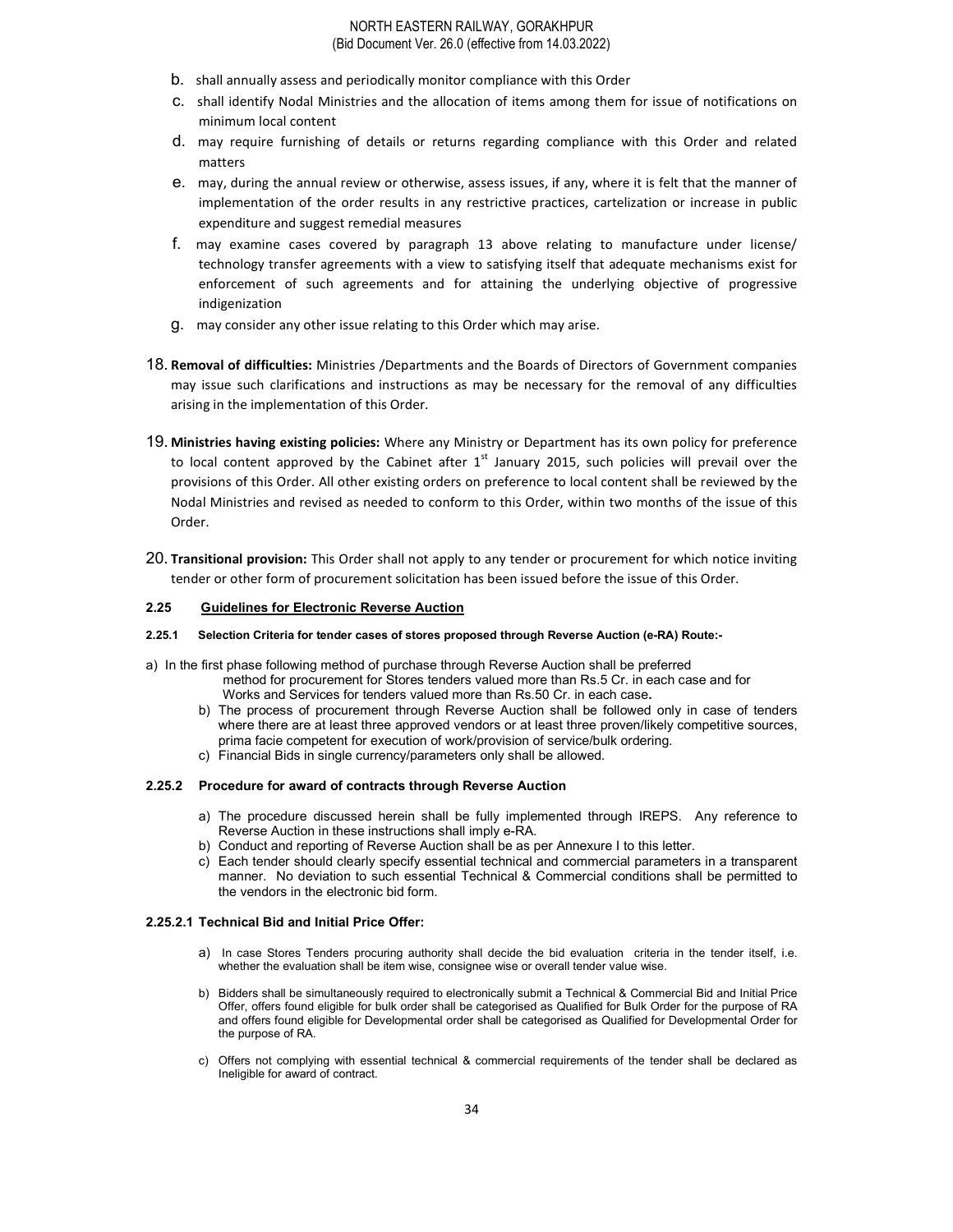- d) Technical & Commercial evaluation of bids shall be done by a Tender Committee, as per extant guidelines, delegation and the estimated value of tender. Recommendations of Tender Committee shall be considered by Tender Accepting Authority, as per existing guidelines.
- e) Initial Price Offer of only those bidders categorised as Qualified for Award of Contract in case of Works and Services Tenders shall be opened and tabulated by system separately. In case of Stores tenders Initial Price Offer of only those bidders categorised as Qualified for Developmental Order or Qualified for Bulk Order, shall be opened and tabulated by system separately, category wise, Extant instruction for electronic tabulations shall apply for tabulation of Initial Price Offers.

#### 2.25.2.2 Financial Bid:

Financial Bid shall comprise of Final Price Offer obtained through Reverse Auction. Following conditions and procedure shall be followed in selection of bidders for conduct of Reverse Auction:-

#### a. Selection of vendors for Reverse Auction for award of Contract in Works and Services tenders and bulk ordering in Stores Tenders:-

| Number of tenderers<br><b>Qualified for Award of</b><br><b>Contract/Bulk Order</b> | <b>Number of Tenders to</b><br>be selected for Reverse<br><b>Auction</b>                               | <b>Remarks</b>                                                                                                                                                                                                                                                              |
|------------------------------------------------------------------------------------|--------------------------------------------------------------------------------------------------------|-----------------------------------------------------------------------------------------------------------------------------------------------------------------------------------------------------------------------------------------------------------------------------|
| $\leq 3$                                                                           | $Nil^*$                                                                                                | The bids disallowed from participating in                                                                                                                                                                                                                                   |
| $3$ to $6$                                                                         |                                                                                                        | the Reverse Auction shall be the highest                                                                                                                                                                                                                                    |
| More than 6                                                                        | 50% of Vendor Qualified<br>for Bulk Order/award of<br>contract (rounded off to<br>next higher integer) | bidder(s) in the tabulation of Initial Price<br>Offer. In case the highest bidders quote<br>the same rate, the Initial Price Offer<br>received last, as per time log of IREPS,<br>shall be removed first, on the principle of<br>last in first out, by IREPS system itself. |

#### Note:

- (i) \*If the number of tenderers qualified for Bulk Order/Award of Contract in less than three, RA shall not be done and tender may be decided on the basis of Initial Price Offer(s).
- (ii) In case of Stores Tenders, selection of vendors for Reverse Auction for Developmental ordering: Offers Qualified for Development Order, with initial price offer lower than the highest price offer of a vendor Qualified for Bulk Order and selected for Reverse Auction after elimination, shall be allowed to participate in RA. ( As per Rly Bd's L/No. RS(M)/2011/EPS/01 Pt. dated 18-10-2019).
- (iii) MSE Criteria (Not applicable for Works): All MSEs (Micro & Small Enterprises) found Qualified for Bulk/Development Order/Award of Contract but could not be selected for Reverse Auction as per criteria stipulated in Para 2.25.2.2 a and Para 2.25.2.2 a Note (ii) above, but are within the range of 15% of lowest Initial Price Offer of the bidders qualified for bulk order shall be permitted to participate in the Reverse Auction, irrespective of their inter-se ranking on the basis of Initial Price Offer. Such MSEs shall be over and above the number of vendors selected for Reverse Auction, as per Para 2.25.2.2 a and Para 2.25.2.2 a Note (ii) above. In case of Stores Tenders, lowest initial price bid shall mean lowest initial price bid of vendor qualified for bulk order. However, in case all the bidders qualifying for bulk as well as for developmental order (before applying elimination criteria) are within MSE category, this clause shall not apply.( As per Rly Bd's L/No. RS(M)/2011/EPS/01 Pt. dated 18-10-2019).
	- (iv) Make in India Criteria: All bidders eligible for benefits under Public Procurement (Preference to Make in India) Order-2017, found Qualified for Bulk / Developmental Order/Award of Contract and are within the specified range of price preference, under the Make in India Policy, of lowest Initial Price offer of the vendor qualified for bulk order shall be permitted to participate in the Reverse Auction, irrespective of their inter-se ranking on the basis of Initial Price offer. Such bidders shall be over and above the number of vendors selected for Reverse Auction, as per Para 2.25.2.2 a and Para 2.25.2.2 a Note (ii) above. However, if all the bids qualified for bulk order as well as for developmental order (before applying elimination criteria) also qualifiy under "Make in India Order,-2017" criteria, this clause shall not apply.( As per Rly Bd's L/No. RS(M)/2011/EPS/01 Pt. dated 18-10-2019).
	- b. During Reverse Auction process, bidders shall not be allowed to bid a rate higher than the lowest Initial Price Offer.
- 2.25.2.3 (i) Reverse Auction among bids categorised as Qualified for award of contract in case of Works and Services Tenders shall be conducted on IREPS/Suitable Platform. Bidders shall be able to see the auction screens.
	- (ii) Reverse Auction among bidders categorised as Qualified for Developmental Order and Qualified for Bulk Order shall be conducted concurrently on IREPS/Suitable Platform in Stores tenders. Qualified Bidders shall be able to see both the auction screens i.e. auction screen of Reverse Auction amongst bidders qualified for bulk order and auction screen of Reverse Auction amongst bidders qualified for developmental order.. However, bidders shall only be permitted to bid on the respective screens relevant to them as per their qualification. Purchaser shall not be permitted to see any of the auction screens. Purchaser should only be initiated on website about the status of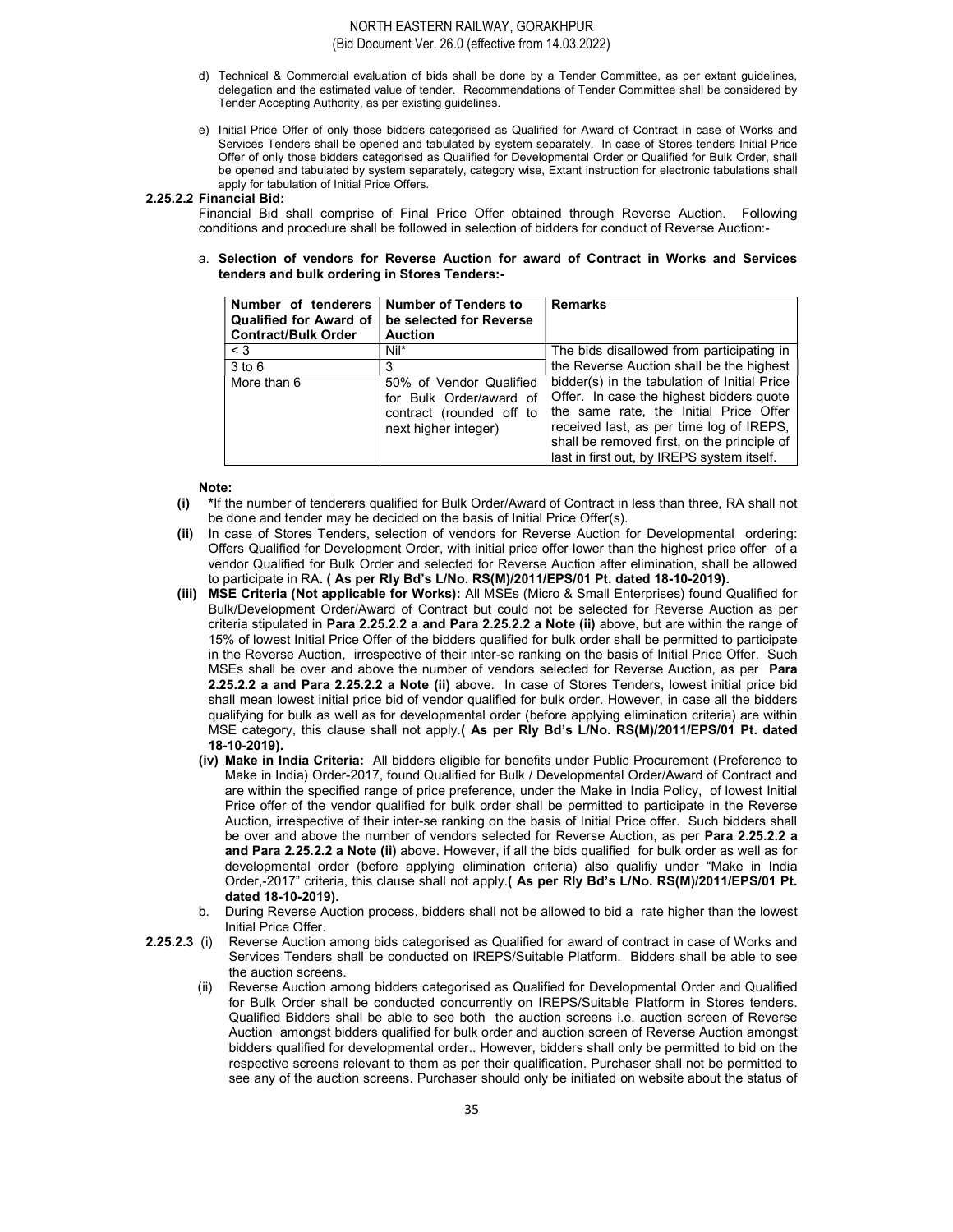Reverse Auction, i.e. when the auction will start/ had started, whether the auction is live or whether the auction has closed.( As per Rly Bd's L/No. RS(M)/2011/EPS/01 Pt. dated 18-10-2019).

2.25.2.4 In case of Stores Tenders, quantity to be covered on developmental orders shall be limited to 20% of net procurable quantity. Developmental Orders shall be placed in terms of Railway Board Letter No. 99/RS(G)/709/1/Pt. Dated 13.01.2015.

(http://www.indianrailways.gov.in/railwayboard/uploads/directorate/stores/downloads/circular/2015/D evelopment\_130115.pdf )

- The quantity covered on developmental orders may be within or outside NPQ, which may be decided by TC/TAA, before conduct of Reverse Auction.
- 2.25.2.5 After obtaining the final price offers through Reverse Auction, the lowest bid of only those bidders who had participated in the Reverse Auction shall be considered for ordering. The offers of bidders which were eliminated from Reverse Auction in the terms of Para 2.25.2.2 shall be tabulated separately and shall not be considered for any ordering. All the relevant policies of Government of India at the relevant time shall be applicable. ( As per Rly Bd's L/No. RS(M)/2011/EPS/01 Pt. dated 18-10- 2019)
- 2.25.2.6The level of Tender Committee to consider the Final Price Offers shall be determined on the basis of lowest Initial Price Offer of bid Qualified for award of contract in case of Works and services tenders and qualified for Bulk Order in case of Stores tenders, as opened prior to Reverse Auction. In case the level of Tender Committee which evaluated technical & commercial bids as per Para 2.1(d) was higher than the level of TC competent to consider lowest Initial Price Offer on bid Qualified for award of contract/Bulk Order, the higher level TC shall continue to finalize such tender cases.

#### 2.25.3 Other Instructions :

a) Two Packet Single Stage System of tendering may normally be followed for Stores tenders Through e-R.A. Tenders above Rs 5 crore provided there are at least three approved vendors or at least three proven/likely competitive sources, prima facie competent for execution of contract.

b) MSME Criteria of considering offers from MSEs quoting within L-1 + 15% for 25% of NPQ is to be followed for all Gods and Services Tenders. The sub-target for procurement from MSEs owned by SC/ST shall remain at 4% and for MSEs owned by women the sub-target shall be 3%, out of the total 25%.

c) Make in India Preference order is to be followed for all Goods, Services and Works tenders wherever applicable as per guidelines/ Copies RB letter No. 2015/RS(G)/779/5 dt. 27.12.2017. (http://www.indianrailways.gov.in/railwayboard/uploads/directorate/stores/downloads/circular/2017/Public \_Procurement\_Order\_Make\_in\_India.pdf )

#### iii) Deleted

#### 2.25.4 Procedure for Conduct and Reporting of R.A. :

- 1. The tendering authority shall solicit bids through an invitation to the electronic Reverse Auction to be published or communicated in accordance with the provisions similar to e-procurement.
- 2. Convener of the tender committee shall fix the following, on case to case basis, depending upon the nature of item/work/service and complexity of case on hand. These shall be indicated in the tender for e-RA itself.
- a. Initial e-RA period: This shall be the initial time interval for e-RA, e-RA shall be opened for this duration.
- b. Auto extension period: In case any offer is received in the time period equal to auto extension period before close of initial e-RA period, the e-RA shall be extended for time equal to auto extension period from the time of last bid. There shall be no upper limit on number of auto extensions. Where no offer is received in the last auto extension period, e-RA shall close.
- c. Minimum decrement in percentage of value of the last successful bid.
- 3. Date and time for start of e-RA shall be communicated to qualified tenderers by the convener after evaluation of the Technical Bids.
- 4. After submission of Initial Price Bid, tenderers will not be allowed to revise the taxes and other levies.
- 5. During auction period, identities of the participating tenderers will be kept hidden.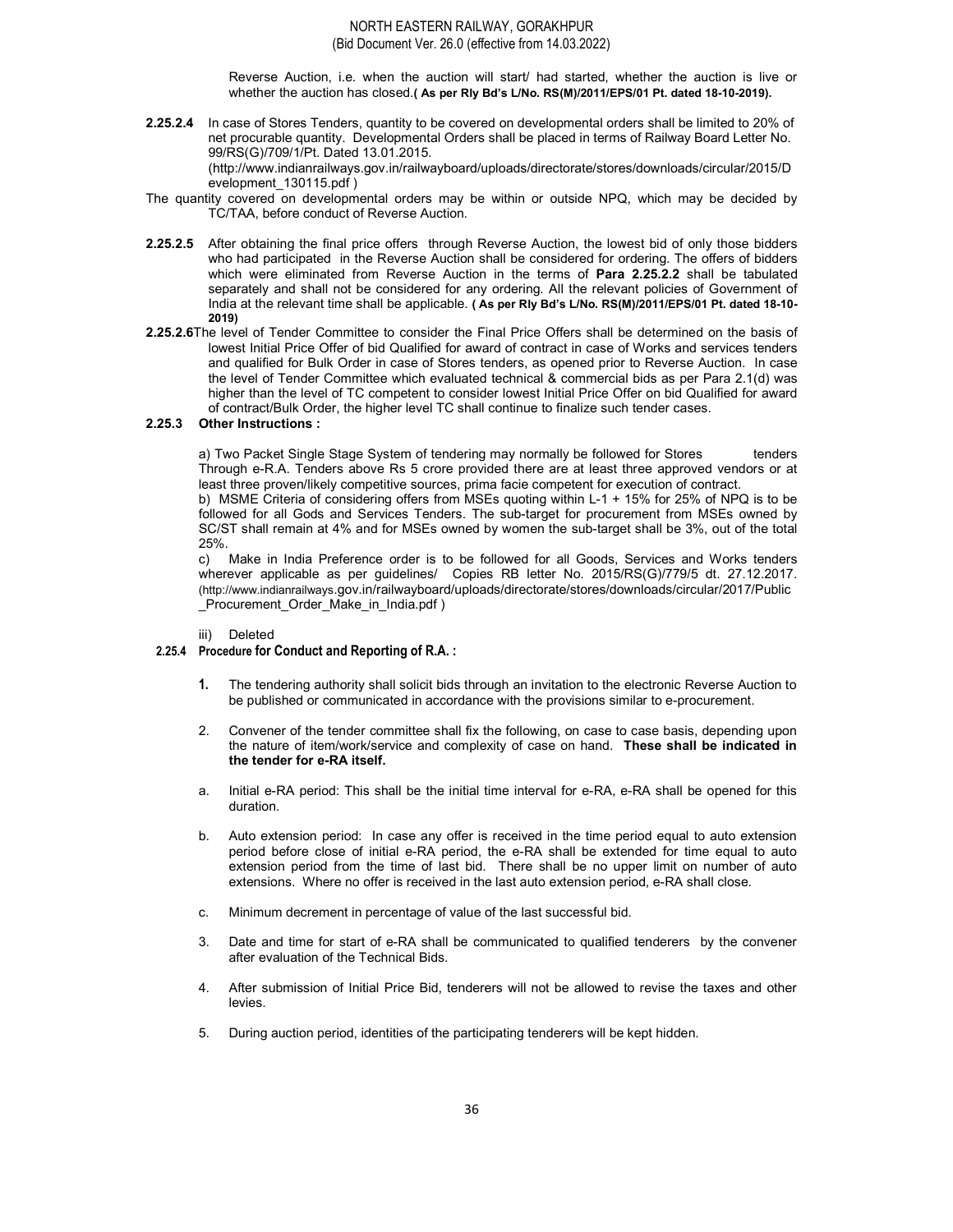- 6. Minimum admissible bid value will be last bid value minus minimum decrement as specified by the tendering authority before starting of reverse auction. Starting point for reverse auction shall be the lowest Initial Price Bid of the tenderer eligible for award of contract.
- 7. After close of RA, tabulation of last (minimum) bids received from the tenderers will be generated and made visible to Railways and participating tenderers.
- 8. Railway users can also view the bidding history in chronological order.
- 9. Bidders not be allowed to withdraw their last offer.
- 10. L-1 will be defined as the lowest bid obtained after the closure of R.A. session for Goods, Works and Services tenders.

#### 2.26 Handling of rejection of pre-inspected item and warranty rejections :

- 1. As per CVC guidelines, following steps are required to streamline the existing procedure to deal with handling of rejection in pre-inspected items and warranty rejections.
	- 1.1 Two kinds of rejection occur in case of pre-inspected supplies made by vendors.
		- A. Pre-inspected material rejected by consignee at the time of receipt
		- B. Material rejected in warranty.

The methodology of handling these rejections are dealt with below: A. Pre-inspected material rejected by consignee at the time of receipt

- (i) In case of rejection of pre-inspected goods at consignee end, the material rejection advice/memo should be sent by consignee to all concerned i.e. firm, purchaser, preinspecting agency, paying authority as per the contract etc. without fail.
- (ii) Financial recovery: In case payment has been made to the firm for the material, the concerned paying authority as per contract should note the rejection advice details in its recovery register for effecting recovery of payments made, as the case may be.
- (iii) joint inspection of rejected material will be held with pre-inspecting agency and the firm. In case of failure of either of the two parties to associate with joint inspection, the joint inspection should be held by the consignee with whichever of the two parties comes for joint inspection. Irrespective of whether the party(ies) attend joint inspection or not, the modality of joint inspection etc will have to be completed within 21 days of communication of rejection advices to the supplier (in line with IRS Conditions of Contract clause 703). For imported material, the time limit will be 45 days.
- (iv) Firm may be permitted to collect the rejected goods only after joint inspection( in case it is pre-inspected) and the firm has also deposited the payments already made by Railway (if any) to the firm or equivalent amount has been recovered for this purpose.
- (v) In case of replacement supply against the rejected goods, the same should be preinspected by same pre-inspecting agency who passed the material earlier. In line with IRS conditions of Contract clause 703, no inspection charge will be paid by Railway to the inspection agency for the replacement supply.
- (vi) However, in case of component level rejection in an pre-inspected item (which is an assembly) the replacement supply of that component can be accepted based on firm's internal inspection certificate/guarantee certificate and final inspection by consignee.
- B. Material rejected in warranty:-
	- 1. Material are rejected in warranty in the following situations:-
	- a) The material rejected was issued to the user(shop/shed etc) from its associate stores depot.
	- b) The material rejected was received by the from a PU or from a stores depot which is not the associate stores depot of the user.

Cat. B.1(a): For warranty failure in shop/shed of material issued from its associate stores depot: All warranty claims will be lodged by the associate depot officer after getting the warranty rejected material from user under advice note of return stores with reasons of warranty rejection indicated therein. Before lodging the warranty claim the associate depot officer will satisfy himself about the correctness of PO and ensure that other details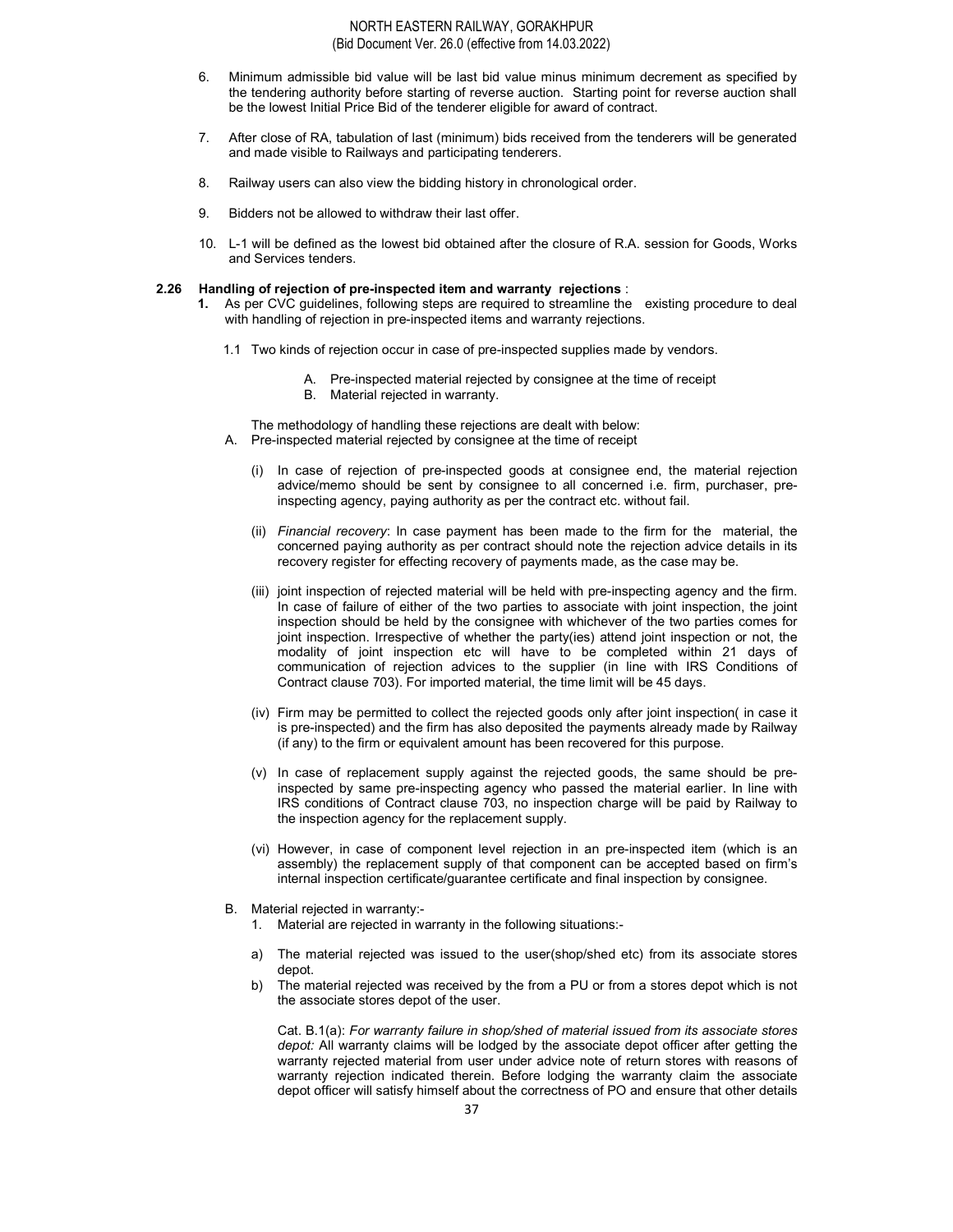including reason(s) of warranty rejection are available with the advice note of return stores. The warranty claim will be processed following the procedure indicated in subpara A(i), (ii), (iii) and (iv) of para 1.1A above except for the following changes: The 'rejection advice' mentioned in para 1.1A(i) will be replaced by the 'warranty rejection advice'. The time which can be taken for the completion of modalilty of joint inspection as per para 1.1A(iii) will be 45 days (instead of 21 days) from the date of communication of rejection advice to the supplier. More time is being given for joint inspection because this is a case wherein supplies have already been taken into the usage system of Railways. Thus, either the pre-inspection agency or the firm or the railways may like to have a more detailed understanding of the failure:

Cat BI(b): For warranty failure in shop/shed of material received from PU (either under sale issue note or as a purchased component of rolling stock manufactured at the PU) Or from a stores depot (under inter depot transfer/sale issue note) which is not the associate stores depot of the end user:

- (i) In such cases it may not be convenient for the end user to return the material to the stores depot (against which the original supply was made by the vendor to railway). Thus in all such cases, the warranty rejected material will be kept in safe custody by the end user and the stores depot (which received the original supply) will be advised by the end user about the warranty rejection duly indicating the reason(s) of rejection with a confirmation that the rejected material is under end user's custody.
- (ii) The stores depot (which received the original supply) will raise warranty claim on the firm. Before lodging the warranty claim, the depot officer will satisfy himself about the correctness of PO and ensure that other details including reason(s) of warranty rejection are available from the end user. The warranty claim will be processed following procedure indicated in sub-para A (i), (ii), (iii) and (iv) of para 1.1A above except for the following changes. The 'rejection advice' mentioned in para 1.1A(i) will be replaced by the 'warranty rejection advice'. The time which can be taken for the completion of modality of joint inspection as per para 1.1A(iii) will be 45 days (instead of 21 days) from the date of communication of rejection advice to the supplier. More time is being given for joint inspection because this is a case wherein supplies have already been taken into the usage system of Railways. Thus, either the pre-inspection agency of the firm or the railways may like to have a more detailed understanding of the failure.

For imported material, the time limit in Cat I(a) and Cat I(b) will be 90 days.

II. Warranty quantity replacement: The warranty quantity replacement will be accounted under warranty R-note by the depot officer (which raised the warranty claim as in sub-para B.I (a) above).

 Financial recovery (if any made) against the warranty failure will be refunded to the firm on warranty quantity replacement.

- III. Inspection of the replacement supply against warranty rejection:
	- (A) For cases of replacement supply against warranty failure falling in the category BI (a) above, the replacement supply should normally be inspected by the same inspection agency which inspected and passed original supply. Thus for B.I.(a), any change in inspecting authority for the warranty replacement will necessitate a formal amendment in contract.
	- (B) In case of warranty rejection of item of the category B.I (b) above, it may in some cases be difficult to re-use the services of inspecting agency which passed the original supply. Similarly for some items, the end user/consignee may not have the requisite inspection facility/expertise.

Thus for warranty rejection falling in the category B.I (b) above:-

(i) The replacement supply can be inspected by the same inspecting agency which inspected and passed the original supply. Payment of inspection charges will be borne by supplier.

OR

The replacement supply can be inspected by authorised representative of consignee. **OR OR** 

The replacement supply can be made by firms own internal inspection certificate.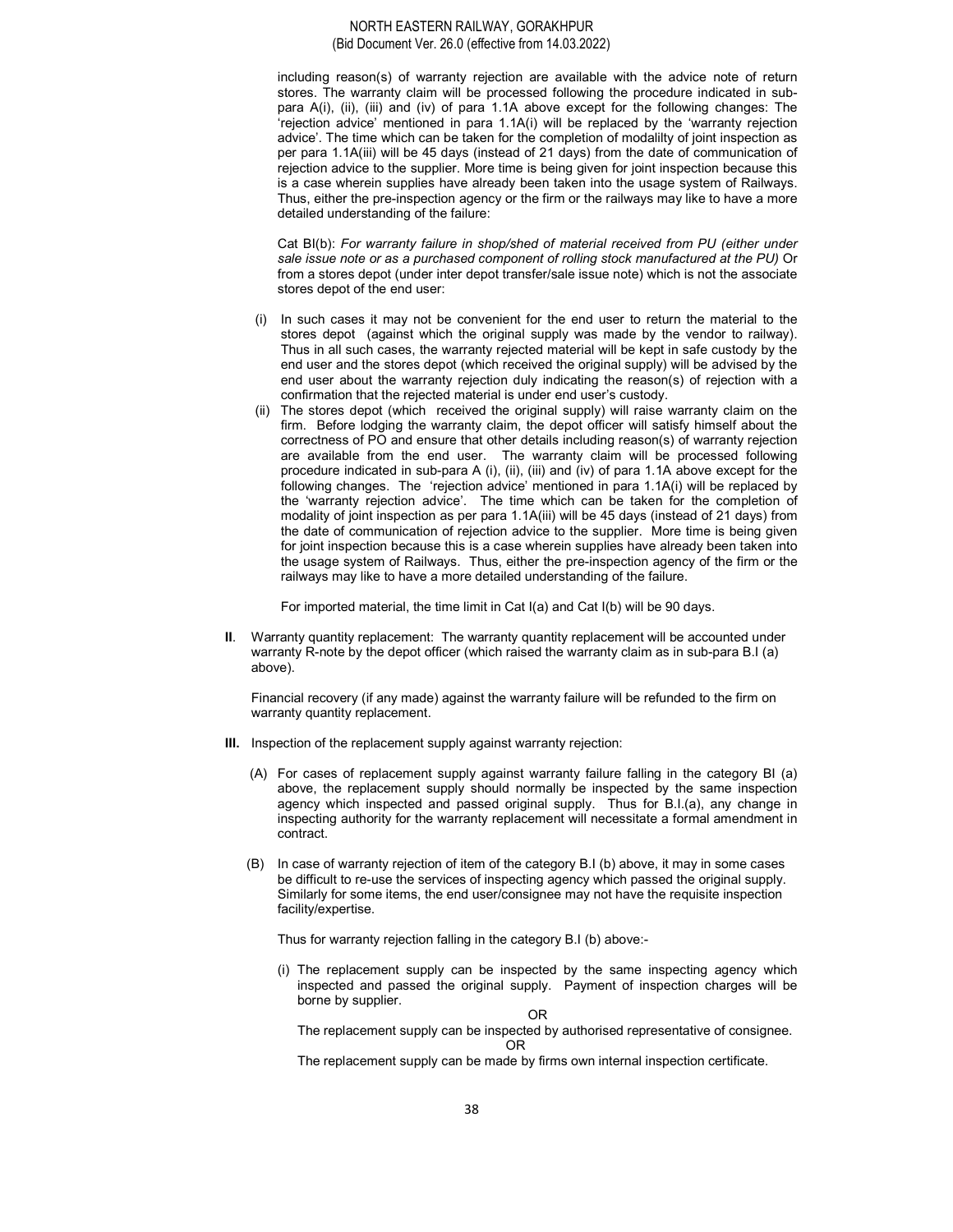- (ii) The decision on the above will rest with the depot officer who raised the warranty claim and will be indicated in the warranty claim notice.
- (C) However in case the warranty failure is of a component of an assembly supplied, the component can be accepted on firm's own Guarantee Certificate/internal inspection certificate and consignee's final inspection for both the categories {cat B.1(a) and Cat B 1 (b)} of warranty failure.
- (IV) Place of warranty replacement:- For warranty replacement of category B.I (a), in order to ensure correct accountal of warranty replacement, the place of warranty replacement will be the depot which received the original supply. For warranty replacement of failure falling in category B.I (b) above, an exemption can be made and the place of replacement supply can be indicated by the depot officer (at his option) in the warranty claim notice to the firm to be the end-user's place.
- (V) For warranty replacement of category B.I (b), due care will be taken by the end user to ensure that accountal of replacement supply etc, are properly taken care of After settlement of warranty claim the rejected material will be handed over by the end user to the firm's representative. The end user will also inform the depot officer who raised warranty claim about the replacement.
- 2. At the option of the depot officer/end user, rectification of the material rejected {under category 1.1 (A) and 1.1 (B)} may be permitted within Railway premises by the firm only after the firm has refunded the payment (if already made by Railway) or equivalent amount has been withheld for this purpose. However, form the date of communication of rejection advice, the rectification activity has to be completed within 21/45 days for indigenous/Imported material respectively for the rejection of the category 1.1 (B). If more time is taken beyond this, applicable ground rent will be levied on the firm.

# 2.27 Failure & Termination-

If the contractor fails to deliver the Stores or any installment thereof within the period fixed for such delivery in the contract or as extended or at any time repudiates the contract before expiry of such period, purchaser would be entitled for action as per clause 0702 of IRS conditions of contract. However where risk purchase as per clause 0702(b) could not be resorted to, due to any reason, the purchaser would be entitled to claim from the contractor general damages & cancel the contract with levy of general damages.

The Purchaser shall be entitled to recover from the Contractor as compensation to the Railway, a sum to extent of 10% of the cancelled value of the contractin individual cases by imposing GD @ 1 0 % o f outstanding value of contract. Further to the extent SD has been taken {say of value 'A' (which is less than 10% value of contract), in such cases, the GD will be leviable only for the difference amount i.e. GD leviable (say 'B') will be equal to 10% of outstanding value of contract minus the value of SD submitted (A). In such cases, SD amount 'A' shall be forfeited and the 'GD' amount 'B' shall be recovered from the firm.

## 2.28 Mode of payment through Letter of Credit (LC)

North Eastern Railway has introduced an additional mode of payment through Letter of Credit (LC) for all tenders invited for supplies (including all service and maintenance contracts) having estimated value of Rs 10 lakhs and above. The bidder, at the time of bidding itself, shall exercise an option, in favour of taking payment due against the said tender, through LC arrangement. The option so exercised, shall be an integral part of the bidder's offer.

> In case the bidder opts for payment through LC, the instructions for tenderers for LC mode of payment would be as per para 2.28.1 below-

- 2.28.1 Scheme of Letter of Credit for Domestic Supplies (including all service and maintenance contracts) tenders would be as under:
	- a. All Tenders invited by North Eastern Railway, having estimated value of Rs 10 lakhs and above, shall have an option for the supplier/contractor to take payment from Railways through a letter of credit (LC) arrangement.
	- b. The LC will be a sight LC.
	- c. The bidder, at the time of bidding itself, shall exercise an option, in favour of taking payment due against the said tender, through LC arrangement. The option so exercised, shall be an integral part of the bidder's offer.
	- d. Option once exercised shall be final and no change shall be permitted, thereafter, during execution of contract.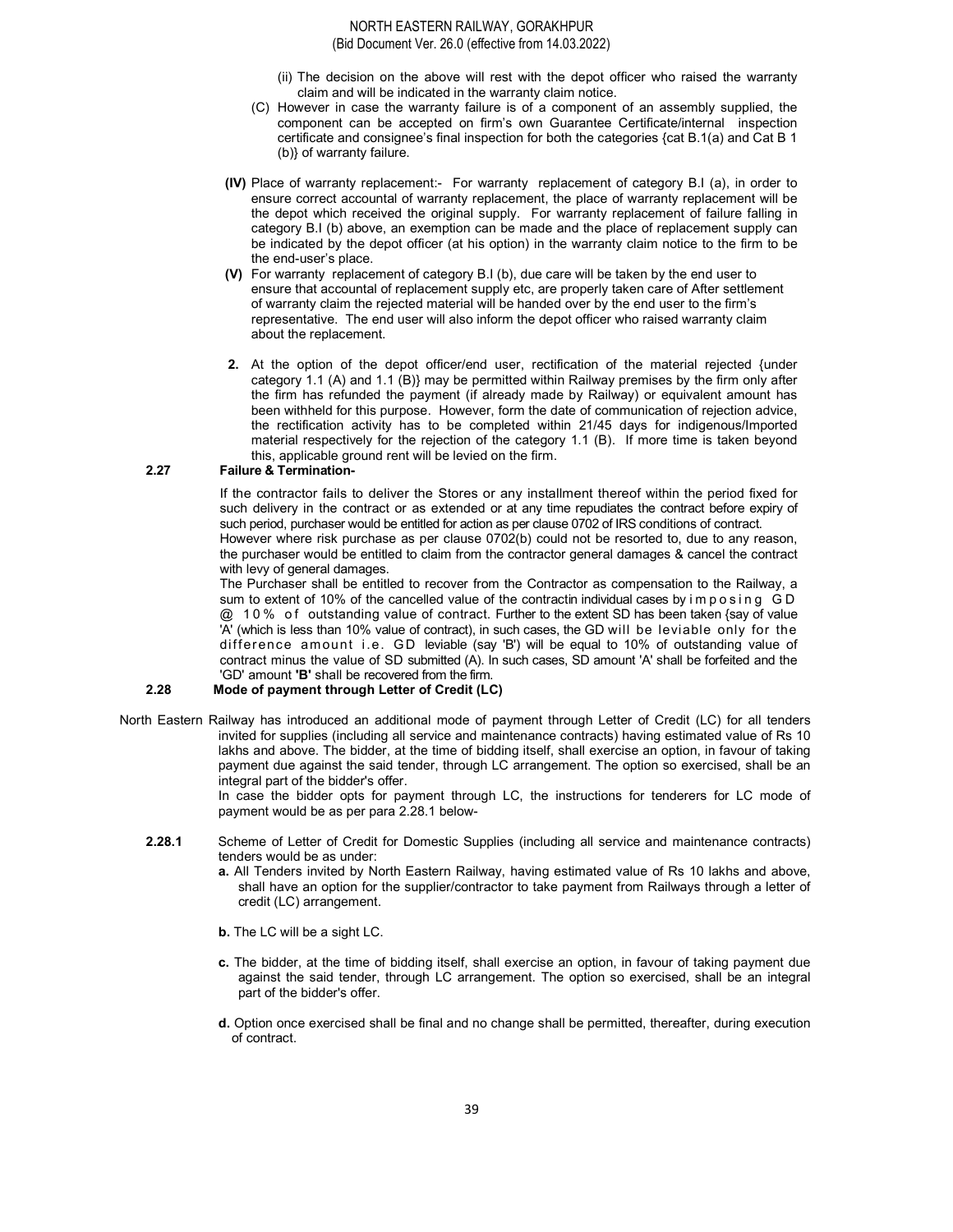- e. The incidental cost @ 0.023% of LC value, towards issue of LC and operation thereof shall be borne by the supplier/contractor and shall be recovered from their bills.( As per Rly Bd's L/No. 2019/AC-II/9/17 dated 30-01-2020)
- f. State Bank of India through its branches shall be the Banker for Railways for opening domestic letters of credit for ensuing year. The arrangement would cover all such contracts finalized against tender issued during the said period and shall extend till final execution of these contracts.
- g. The schedule of payment liability arising in the contract shall be established by the Railways based on the prescribed delivery schedule/stages of supply.
- h. The acceptable, agreed upon document for payments to be released under the LC so opened, shall be a Document of Authorization.
- i. The supplier/ contractor shall submit their bills for completed supply to the bill processing authority mentioned in supply/ contract agreement to issue Document of Authorization to enable supplier/ contractor to claim the authorized amount from their Banker.
- j. Accounts Officer responsible for passing the claim will issue the Document of Authorization.
- k. The supplier/ contractor shall take print out of the Document of Authorization available on IREPS portal and present his claim to his banker (advising bank) for necessary payments as per LC terms and condition. The claim shall comprise LC Document of Authorization, Bill of Exchange and Invoice.
- l. The bank shall also recover any amount as may be advised by railway against the contractor/ supplier.
- m. The Contractor/Vendor shall indemnify and save harmless the Railway from and against all losses, claims and demands of every nature and description brought or recovered against the Railways by reason of any act or omission of the Contractor/Vendor, his agents or employees, in relation to the Letter of Credit (LC). All sums payable/borne by Railways on this account shall be considered as reasonable compensation and paid by Contractor/Vendor.

## 2.29 . Force Majeure Clause:

- 2.29.1 If at any time during the continuance of the contract, the performance in whole or in part by either party of any obligation under this contract shall be prevented or delayed by the reasons of any war, hostility, acts of the public enemy, civil commotion, sabotage, fires, floods, explosion, epidemics, quarantine restrictions, strikes, lockouts or act of God (hereinafter referred to as such acts) provided notice in writing of happening of any such event is given by either party to the other within 21 days from the date of occurrence thereof, neither party shall by reasons of such event, be entitled to terminate this contract nor shall either party have any claim for damages against the other in respect of such non-performance or the delay in performance, and deliveries under the contract shall be resumed as soon as practicable after such event has come to an end or ceased to exist, and the decision of the Purchaser as to whether the deliveries have been so resumed or not, shall be final and conclusive, PROVIDED FURTHER that if the performance in whole or part of any obligation under this contract is prevented or delayed by reason of any such event for a period exceeding 60 days, either party may at its option terminate the contract provided also that the purchaser shall be at liberty to take over from the Contractor at a price to be fixed by Purchaser, which shall be final, all unused, undamaged and accepted material, bought out components and stores in course of manufacture in the possession of the Contractor at the time of such termination or such portion thereof as the Purchaser may deem fit excepting such materials, bought out components and stores as the contractor may with the concurrence of the Purchaser elect to retain.
- 2.29.2 Force Majeure Clause will not be used by any party to effectively escape liability for bad performance and Contractor shall seek all reasonable alternative means for performance not prevented by Force majeure events. There may be a Force Majeure situation affecting the Railway Organization and in such a situation, Force Majeure Clause shall be available and applicable to the Railway also and Purchaser shall be entitled to cancel the contract.
- 2.30. Special Conditions related to Restrictions under Rule 144 (xi) of the General Financial Rules (GFRs), 2017 in compliance to Rly Bd's L/No. 2020/RS(G)/779/2 dated 06-08-2020 and O.M. F.No.6/18/2019-PPD dated 23.07.2020 & F.No.6/18/2019-PPD dated 23.07.2020 issued by Public Procurement Division of Department of Expenditure under Ministry of Finance.
- 2.30.1 Requirement of registration: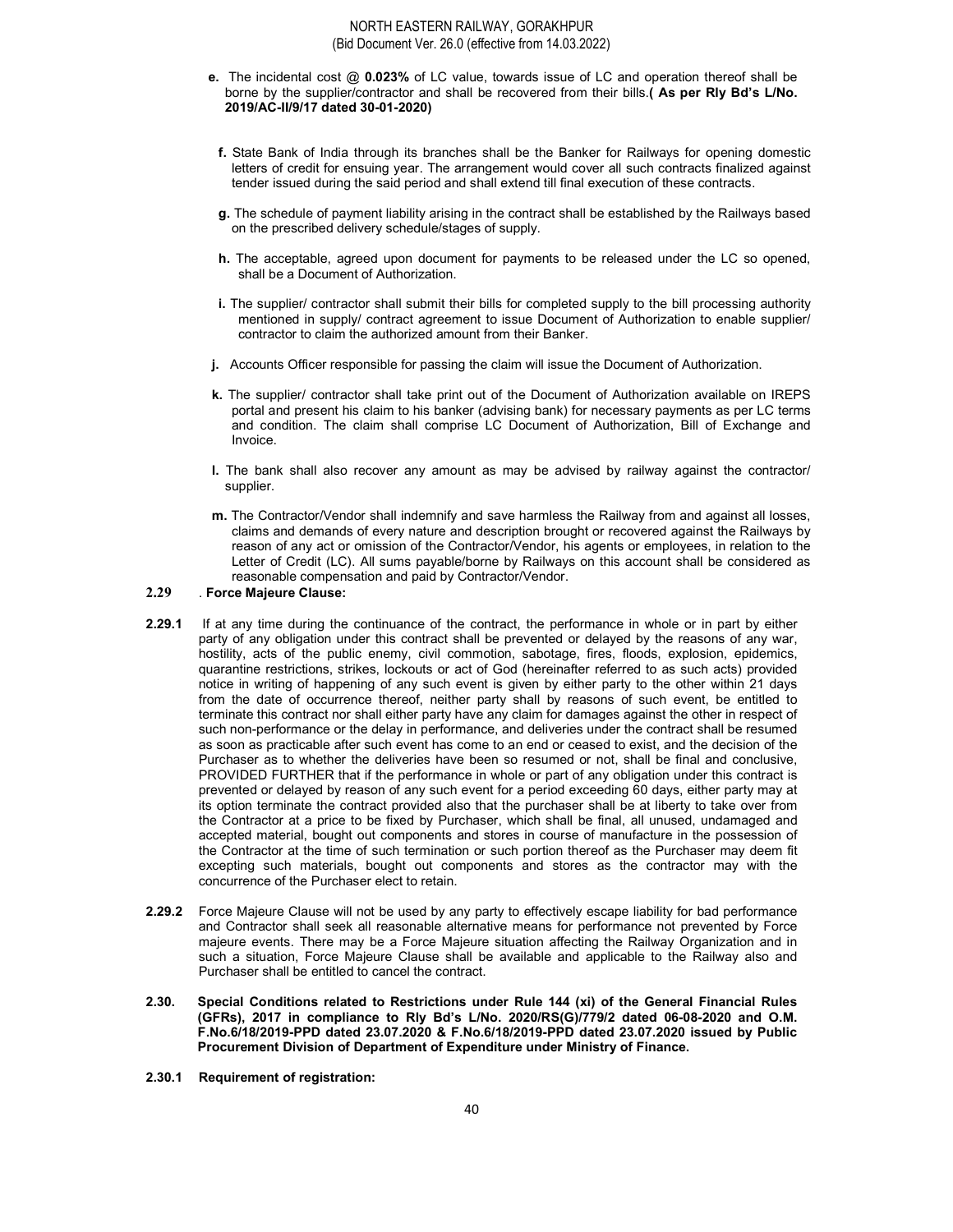Any bidder from a country which shares a land border with India will be eligible to bid in any procurement whether of goods, services (including consultancy services and non-consultancy services) or works (including turnkey projects) only if the bidder is registered with the Competent Authority, specified in Annexure- 5.9

## 2.30.2 Definitions:

- i) "Bidder" for the purpose of this Order (including the term 'tenderer', 'consultant 'vendor' or 'service provider' in certain contexts) means any person or firm or company, including any member of a consortium or joint venture (that is an association of several persons, or firms or companies), every artificial juridical person not falling in any of the descriptions of bidders stated hereinbefore, including any agency, branch or office controlled by such person, participating in a procurement process.
- ii) . "Bidder from a country which shares a land border with India" for the purpose of this Order means
- a) An entity incorporated, established or registered in such a country; or
- b) A subsidiary of an entity incorporated, established or registered in such a country; or
- c) An entity substantially controlled through entities incorporated, established or registered in such a country; or
- d) An entity whose beneficial owner is situated in such a country; or
- e) An Indian (or other agent of such an entity; or
- f) A natural person who is a citizen of such a country; or
- g) A consortium or joint venture where any member of the consortium or joint venture falls under any of the above

2.30.3. "Beneficial owner" for the purpose of paragraph 8 above will be as under:

- In case of a company or Limited Liability Partnership, the beneficial owner is the natural person(s), who, whether acting alone or together, or through one or more juridical person(s), has a controlling ownership interest or who exercises control through other means. Explanation:-
- a. "Controlling ownership interest" means ownership of, or entitlement to, more than twenty-five per cent of shares or capital or profits of the company;
- b. "Control" shall include the right to appoint the majority of the directors or to control the management or policy decisions, including by virtue of their shareholding or management rights or shareholders agreements or voting agreements;
	- (ii) In case of a partnership firm, the beneficial owner is the natural person(s) who, whether acting alone or together, or through one or more juridical person, has ownership of entitlement to more than fifteen percent of capital or profits of the partnership;
	- (iii) In case of an unincorporated association or body of individuals, the beneficial owner is the natural person(s), who, whether acting alone or together, or through one or more juridical person, has ownership of or entitlement to more than fifteen percent of the property or capital or profits of such association or body of individuals;
	- (iv) Where no natural person is identified under (i) or (ii) or (iii) above, the beneficial owner is the relevant natural person who holds the position of senior managing official;
	- (v) In case of a trust, the identification of beneficial owner(s) shall include identification of the author of the trust, the trustee, the beneficiaries with fifteen percent or more interest in the trust and any other natural person exercising ultimate effective control over the trust through a chain of control or ownership.
- 2.30.4. "Agent" for the purpose of this Order is a person employed to do any act for another, or to represent another in dealings with third persons.
- 2.30.5.Sub-contracting in works contracts :The successful bidder shall not be allowed to sub-contract works to any contractor from a country which shares a land border with India unless such contractor is registered with the Competent Authority.
- 2.30.6. Certificate regarding compliance : Biddermust submit a certificate as per **Annexure- 5.10** along with the bid for a compliance of Public Procurement Division, Department of Expenditure, Ministry of Finance Order dated 23-07-2020. If such certificate given by a bidder whose bid is accepted is found to be false, this would be a ground for immediate termination and further legal action in accordance with law. Non- submission of Certificate may lead to summarily rejection of offer.
- 2.30.7. Validity of registration: In respect of tenders, registration should be valid at the time of submission of bids and at the time of acceptance of bids. In respect of supply otherwise than by tender, registration should be valid at the time of placement of order. If the bidder was validly registered at the time of acceptance / placement of order, registration shall not be a relevant consideration during contract execution.
- 2.30.8 Notwithstanding anything contained therein, it is hereby clarified that the above provisions will not apply to bidders from those countries (even if sharing a land border with India) to which the Government of India has extended lines of credit or in which the Government of India is engaged in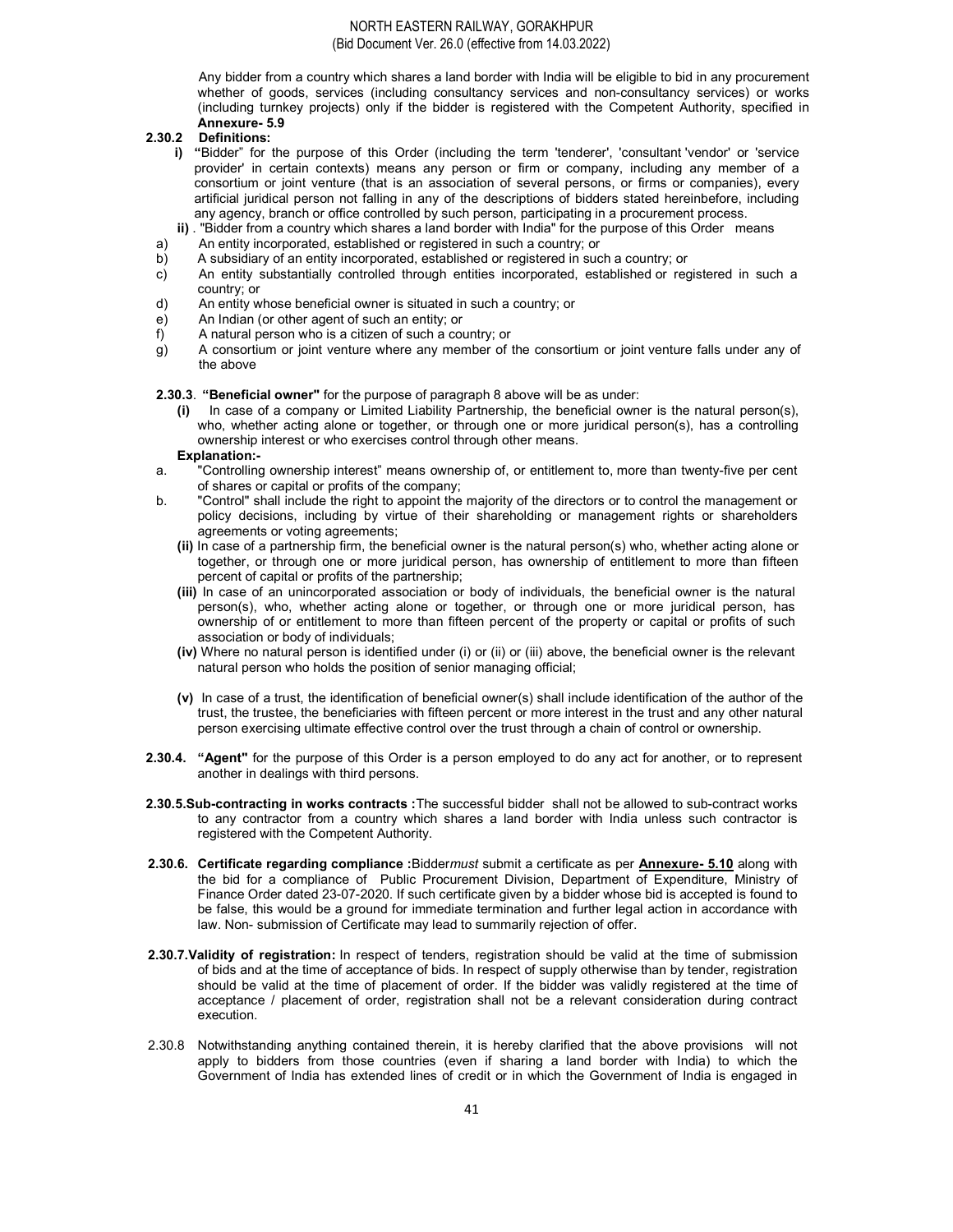development projects. Updated lists of countries to which lines of credit have been extended or in which development projects are undertaken are given in the website of the Ministry of External Affairs.

2.30.9 The above provisions shall also not apply to special cases mentioned in under Annex 5.11

# Office of the Principal Chief Materials Manager NORTH EASTERN RAILWAY, GORAKHPUR Section 3

## Special Conditions of Tenders for Imported Items

#### 3. Imported Items:

NER Invites OEMs or the Overseas Manufacturers to quote directly, without intersession of an agent, against NER's tender enquiries and, therefore, they are advised to quote directly. However, past experience shows that offers in respect of Imported items fall within one of the following: -

- a) Overseas OEM/Manufacturer quoting against NER's tender
- b) Overseas OEM/Manufacturer quoting directly against NER's tender involving Indian Agent.
- c) An Indian Agent quoting in Indian Rupees (INR) on behalf of their foreign principals or OEM/Manufacturer.
- 3.1. Overseas OEM/Manufacturer quoting against NER's tender: Overseas OEM/Manufacturerquoting against NER's tender have to comply with the tender conditions contained in the Bid Documents.
- 3.2. Overseas OEM/Manufacturer quoting directly against NER's tender involving Indian Agent: Where an overseas OEM/Manufacturer quotes directly involving an Indian Agent, following provisions must be adhered to: -
	- 3.2.1 An 'Agency Agreement' between them and their agent should be submitted along with their offer, which is mandatory, and non submission of the same shall cause summary rejection of the offer. Therefore it is advised that the overseas OEMs or principals ensure existence of a legallytenable 'Agency Agreement' before the offer is submitted for consideration and the same is submitted.
	- 3.2.2. The 'Agency Agreement' should, inter-alia contain the following:
		- a) The precise relationship between the foreign manufacturer or the principals and their Indian Agents;
		- b) The mutual interest which the manufacturer/principal and the Indian Agents have in the business of each other,
		- c) Any payment which the Agent receives in India or abroad from the manufacturer/Principal whether as a commission for the contract or as a general retainer fee,
		- d) All services to be rendered by the Agent whether of general nature or in relation to the particular contract and the facilities/infrastructure available with them for the same,
		- e) Indian Agent's Income-Tax Permanent Account number.
	- 3.2.3. Tenderer are to note that in case any of the requirements in the above para is/are not included in the Agency agreement between the Agent and the Principal, the same should be separately indicated.
	- 3.2.4. The foreign bidder shall disclose Amount of commission and/or remuneration included in the quoted price(s) for such agent/representative in India.
	- 3.2.5. The foreign bidder should confirm to agree that the commission or remuneration or payment of any amount on any other ground or in any other name, included in the quoted price(s) and payable to their Indian Agent shall be paid by NER in India in equivalent, Non-convertible Indian Rupees, after satisfactory execution of the contact.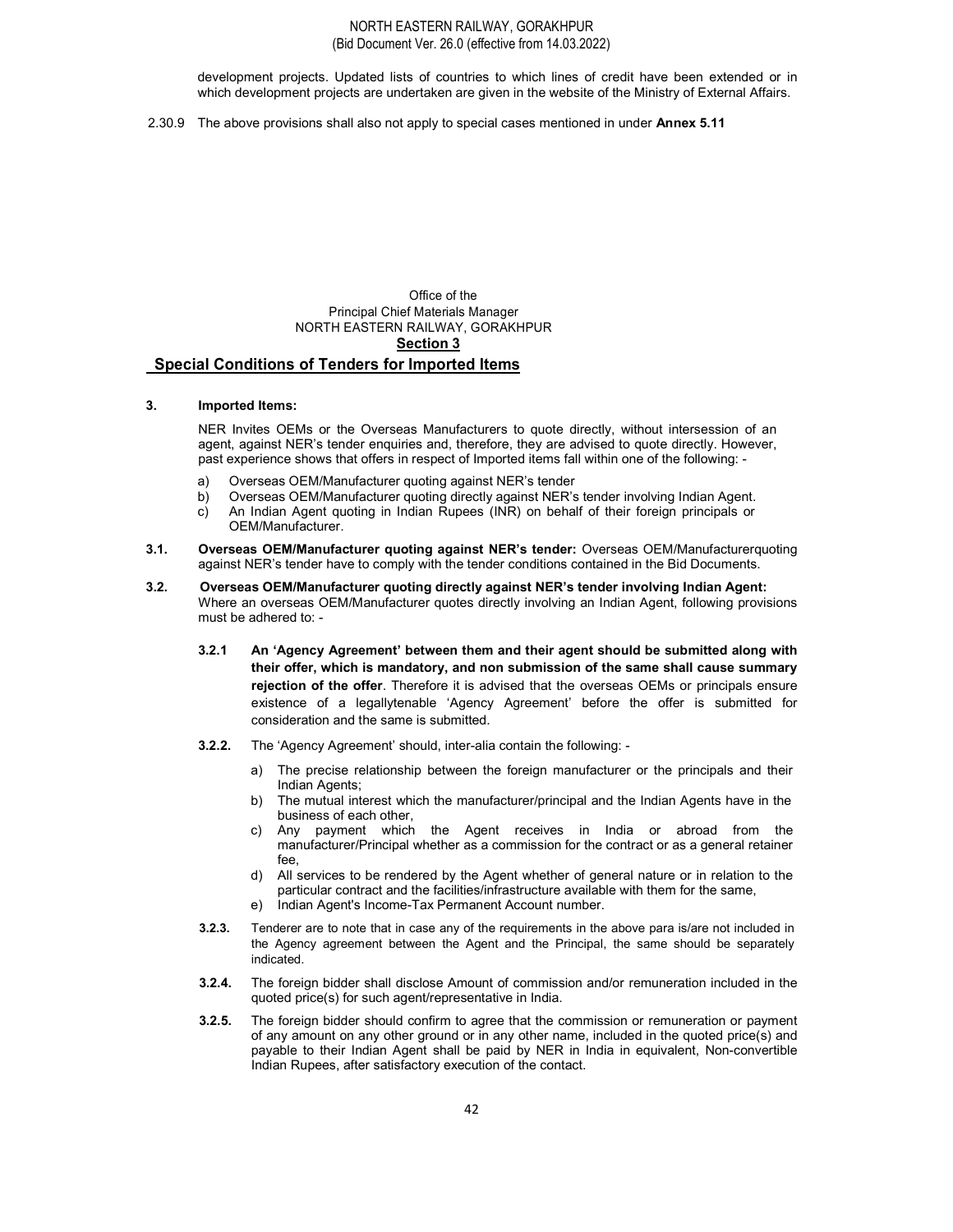- 3.3. An Indian Agent quoting in Indian Rupees (INR) on behalf of their Foreign principals or OEM/Manufacturer: Where an Indian Agent submits offer for imported goods, in Indian Rupees(INR) on behalf of their foreign principals or OEM/Manufacturer, the following conditions shall be fulfilled: -
	- 3.3.1. Indian agent should submit 'Pro-forma Invoice' from their foreign principals along with their offer.
	- 3.3.2. Submission of an 'Agency Agreement' along with their offer is mandatory and non submission of the same shall render the offer to be summarily rejected. Therefore it is advised that the overseas OEM or principal ensure existence of a legally tenable Agency Agreement before the offer is submitted for consideration and the same is submitted in due time.
	- 3.3.3. The 'Agency Agreement' should, inter-alia contain the following:
		- a) The precise relationship between the foreign manufacturer or principals and their Indian Agents,
		- b) The mutual interest which the manufacturer/principal and the Indian Agents have in the business of each other,
		- c) Any payment which the Agent receives in India or abroad from the manufacturer/Principal whether as a commission for the contract or as a general retainer fee,
		- All services to be rendered by the Agent whether of general nature or in relation to the particular contract and the facilities/infrastructure available with them for the same,
		- e) Indian Agent's Income-Tax Permanent Account number.
	- 3.3.4. Tenderer are to note that in case any of the requirements in the above para is/are not included in the Agency agreement between the Agent and the Principal, the same should be separately indicated.
- 3.4. In a tender, either the Indian agent on behalf the Principal/OEM or Principal/OEM itself can bid but both cannot bid simultaneously for the same item/product in the same tender.
- 3.5. If an agent submits bid on behalf of the Principal OEM, the same agent shall not submit a bid on behalf of another Principal/OEM in the same tender for the same item/product.
- 3.6. The agent is official representative of Manufacturer/Principal/Bidder. Accordingly Manufacturer/ Principal/Bidder shall be fully responsible for the conduct of their appointed agent. This may please be noted.
- 3.7. The Indian agent will be required to submit a certificate, along with their Agency Commission Bill, confirming that the amount claimed as Agency Commission in the bill has been spent/will be spent strictly to render services to the foreign principal, in terms of Agency Agreement. The purchaser or their authorized agencies and/or any other authority of Government of India shall have rights to examine the books of the Indian Agent and defect or misrepresentation in respect of the afore indicated confirmation coming to light during such examinations will make the foreign principal (i.e. the contractor) and their Indian Agent liable to be banned/suspended from having business dealings with Indian Railways, following laid down procedure of such banning/suspension of business dealings.
- 3.8. The amount of agency commission payable to the Indian agent will not be more than what isspecified in the Agency agreement between the tenderer (i.e the foreign principal) and the Indian agent. A certified photocopy of the Agency commission agreement must be submitted along with the offer.
- 3.9. The Indian agent will be required to submit a certificate, along with their Agency Commission Bill,confirming that the amount claimed as Agency Commission in the bill has been spent/will be spent strictly to render services to the foreign principal, i.e. M/s… (i.e. the contractor) in terms of agency agreement. The purchaser or their authorized agencies and/or any other authority of Government of India shall have rights to examine the books of the Indian Agent and defect or misrepresentation in respect of the afore indicated confirmation coming to light during such examinations will make the foreign principal (i.e. the contractor ) and their Indian Agent liable to be banned/suspended from having business dealings with Indian Railways, following laid down procedure of such banning/suspension of business dealings. (ref No.89/RS(G)/779/6 dt 22.1.09)
- 3.10 The tenderers are advised to fill the check sheet included as annexure 5.5 with the section 5 of the tender documents.
- 3.11 OEMs or their Indian agent(s), as the case may be, will also furnish import documents including the bill of Entry or bill of lading alongwith supplies, Suppliers must note that any figure e.g rate of import (invoice value), freight, insurance or any tax etc. should not be made illegible.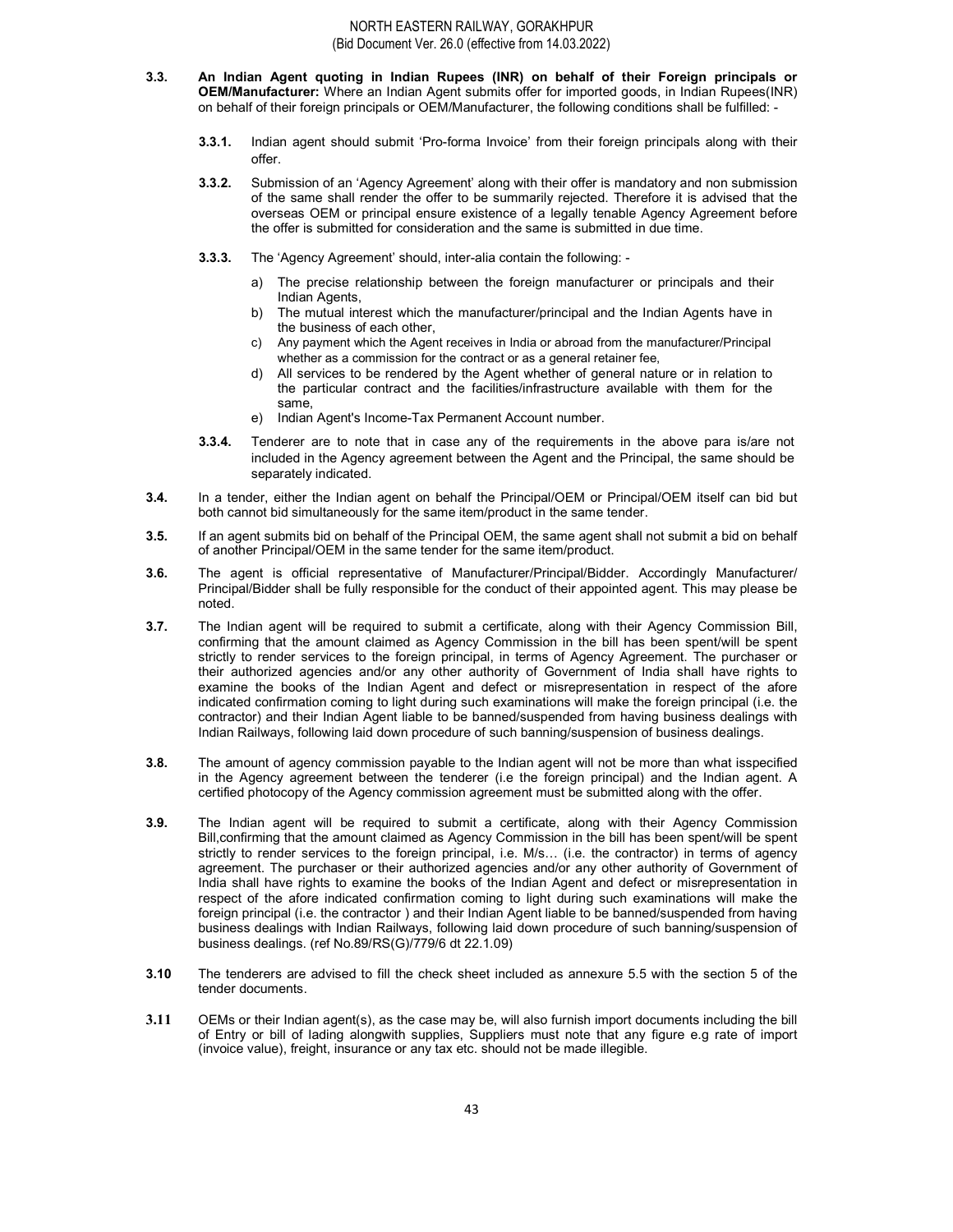Office of the

 Principal Chief Materials Manager NORTH EASTERN RAILWAY, GORAKHPUR

# Section 4

# Special Conditions of Tenders for Machinery & Plants Items

## 4. Technical Compliance:

The tenderers should give para-wise comments on the technical specification to indicate whether the equipment offered fully meets the tender specifications. The offer should be accompanied with complete details of technical parameters.

## 4.1. Authorisation Letter:

In case the tenderer is an agent of the manufacturer, he should clearly indicate the same and also enclose current and valid authorization certificate from the manufacturer to this effect and also mention the place where the equipment will be offered for pre-inspection before dispatch.

## 4.2. Validity:

The offer should be kept valid for 150 days from the date of opening of the tender.

## 4.3. After Sales Service:

The tenderers should confirm that they will render quick after sales service during the warranty period of the machine and advise details of their after sales net-work/office which will render the said service.

## 4.4. Annual Maintenance Contract (AMC):

- 4.4.1. Tenderers shall also quote charges on an annual basis, separately for the proper upkeep and maintenance of the tendered equipment. The offers will be loaded with quoted AMC charges for comparative evaluation of bids. Railways reserve the right for entering into Annual Maintenance Contract (AMC) on the basis of rates quoted by the firm in their tender against AMC charges.
- 4.4.2. Tenderers along with their offers shall also quote charges on an annual basis, separately for post warranty annual maintenance for a period of 5 years after expiry of warranty period, for the proper upkeep and maintenance of the tendered equipment. Railways reserve the right for entering into Annual Maintenance Contract (AMC) on the basis of rates quoted by the firm in their tender against AMC charges.
- 4.4.3. Tenderers are required to mention such AMC schedule of such Annual periodic maintenance along with offers giving the charges for AMC maintenance schedule and other details of items to be used in such preventive maintenance. The terms & conditions of AMC must clearly specify the maximum down time and maximum response time.
- 4.4.4. The charges of Annual preventive maintenance schedule for five years alongwith the cost of items to be used in preventive maintenance schedule during these five years as payable to supplier and sum total of these charges would be included in the FOR destination price quoted for M&P for the purpose of comparative evaluation of offer.
- 4.4.5. Tenderers are required to quote the cost of essential spares and service charges for each items of work of repair of M&P outside preventive maintenance contact. These charges will not be included in the price of M&P for the purpose of comparative evaluation of offers.
- 4.4.6. Tenderers who are OEM, must give undertaking for supply of spare parts for a period of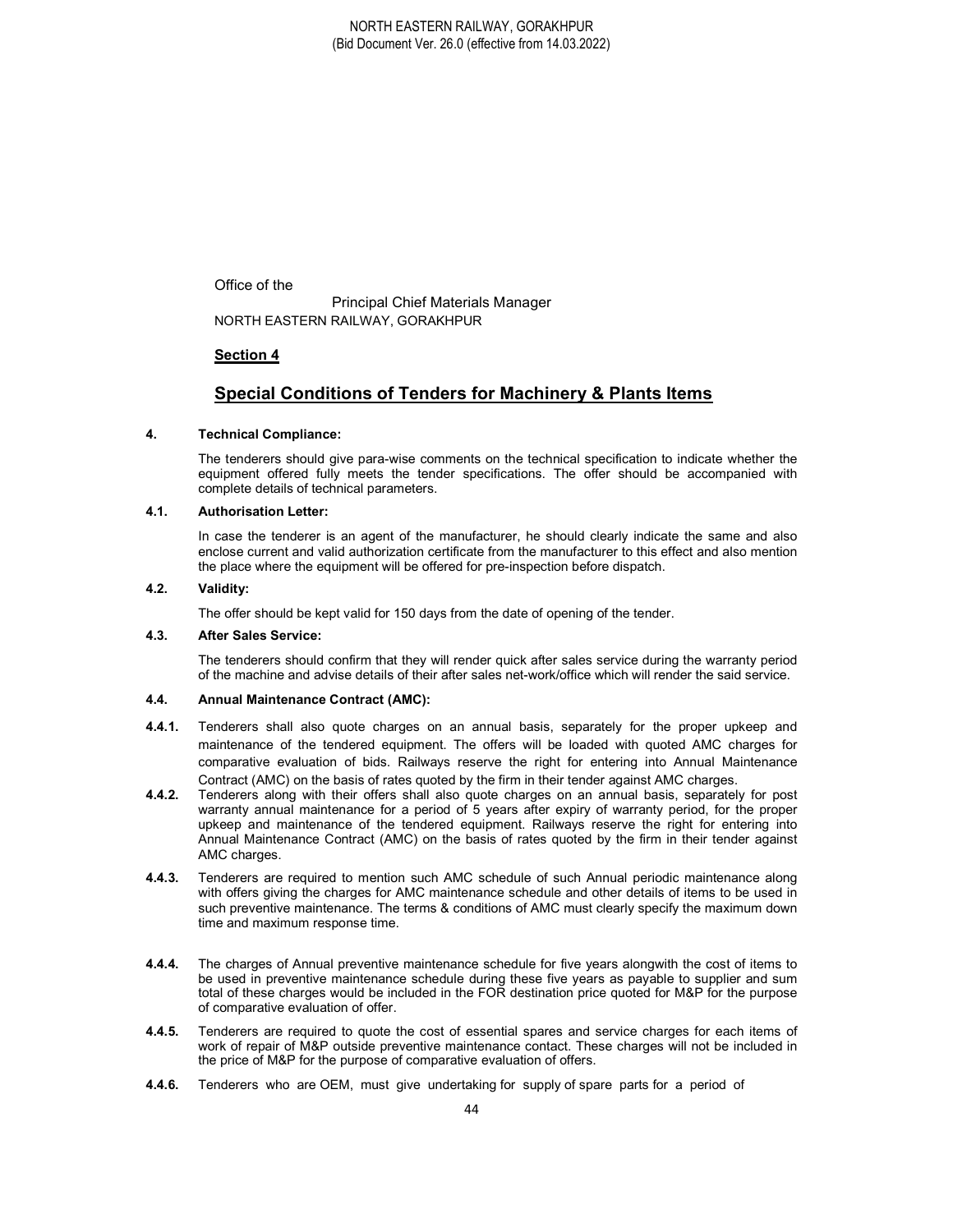expected life of the machine/equipment. Other tenderers must submit undertaking from OEM for supply of spare parts for a period of expected life of the machine/equipment.

## 4.5. Commissioning & Proving Out Test:

- 4.5.1. The contractor shall arrange commissioning of the equipment at the consignee's premises. The tenderers shall carry out necessary proving test to demonstrate the performance of equipment, after its successful commissioning, to the entire satisfaction of the consignee.
- 4.5.2. The Contractor or his agents shall commission the machine within stipulated time as shown in the contract. This time frame will be applicable from the date of intimation from the consignee in respect of readiness of the machine for commissioning in cases where the machine is to be installed by the consignee. The time schedule includes the time for installation in cases where installation is also to be undertaken by the contractor.
- 4.5.3. The time allowed for commissioning of machine shall be deemed to be the essence of the contract. In case of delay in commissioning of the machine on the Part of the contractor, the purchaser shall be entitled to recover from the Contractor shall be liable to pay liquidated damages at the rate of 2% of the total contract value for each month or part thereof for which commissioning is delayed, provided the amount of liquidated damages under the provision of this clause shall not exceed 10% of the total contract value. Failure to install/commission the machine within stipulated time after intimation from the consignee will be taken as breach of contract and purchaser will be at liberty to forfeit the Security Money furnished by the supplier without any prejudice to other rights under the contract.
- 4.5.4. Continuance of commissioning work after expiry of stipulated time will also constitute default for the purpose of the above. The decision of the Purchaser, whether the delay in commissioning attributable to the Contractor, shall be final.

## 4.6. Training:

The contractor during commissioning of the equipment will also train Railway staff in operation and maintenance of equipment supplied.

## 4.7. Maintenance Manual & Spares Parts:

Contractor is required to supply 2 copies of operation and maintenance manual and lists of Spare Parts along with the equipment.

## 4.8. Warranty:

- 4.8.1. The contractor shall warrant that the equipment supplied shall be free from defects on materials & workmanship. Manufacturing quality should be of the highest grade consistent with the established and generally accepted standard and in full conformity with the tender specifications.
- 4.8.2. Unless otherwise mentioned in the specification, the equipment offered should be warranted against defective design, material, workmanship etc. for a period of 30 months from the date of delivery at ultimate destination or 24 months from the date of commissioning and proving test at destination, wherever, the contract stipulates, or from the date of placement in service whichever is earlier provided defects and/or claims are notified to Contractor within 2/3 months of such date.
	- (a) The Contractor shall, if required, replace or repair the equipment or such portion thereof as is found defective by the Purchaser, free of cost at the ultimate destination or at the option of the purchaser, the Contractor shall pay to the Purchaser value thereof at the contract price and such other expenditure and damages as may arise by reason of the breach of the condition herein specified.
	- (b) The decision of the Purchaser in regard to Contractor's liability and the amount, if any, payable under this warranty shall be final and conclusive.
	- (c) Warranty clause is also applicable for spare parts/assemblies.

## 4.9. Payment Terms:

4.9.1. For orders valued upto Rs. 5 lakh - 100% payment will be made after inspection andreceipt/installation and acceptance of equipment by the consignee.

## 4.9.2. For orders valued above Rs. 5 lakh

- I) For general purpose machines
	- a) 90% payment of net value of equipment with Packing & Forwarding charges, Optional Accessories Spares & Consumable but excluding Agency Commission (if any), Training and installation and commissioning charges will be made on receipt of the material duly preinspected and receipted at site by the consignee in good condition.
	- b) Balance payment will be made on furnishing a Bank Guarantee for an amount equal to 10% of the contract value, fully indemnifying the Purchaser against all losses incur red by the Purchaser against all losses incurred by the Purchaser during the guarantee period stipulated in the Warranty Clause within 30 days of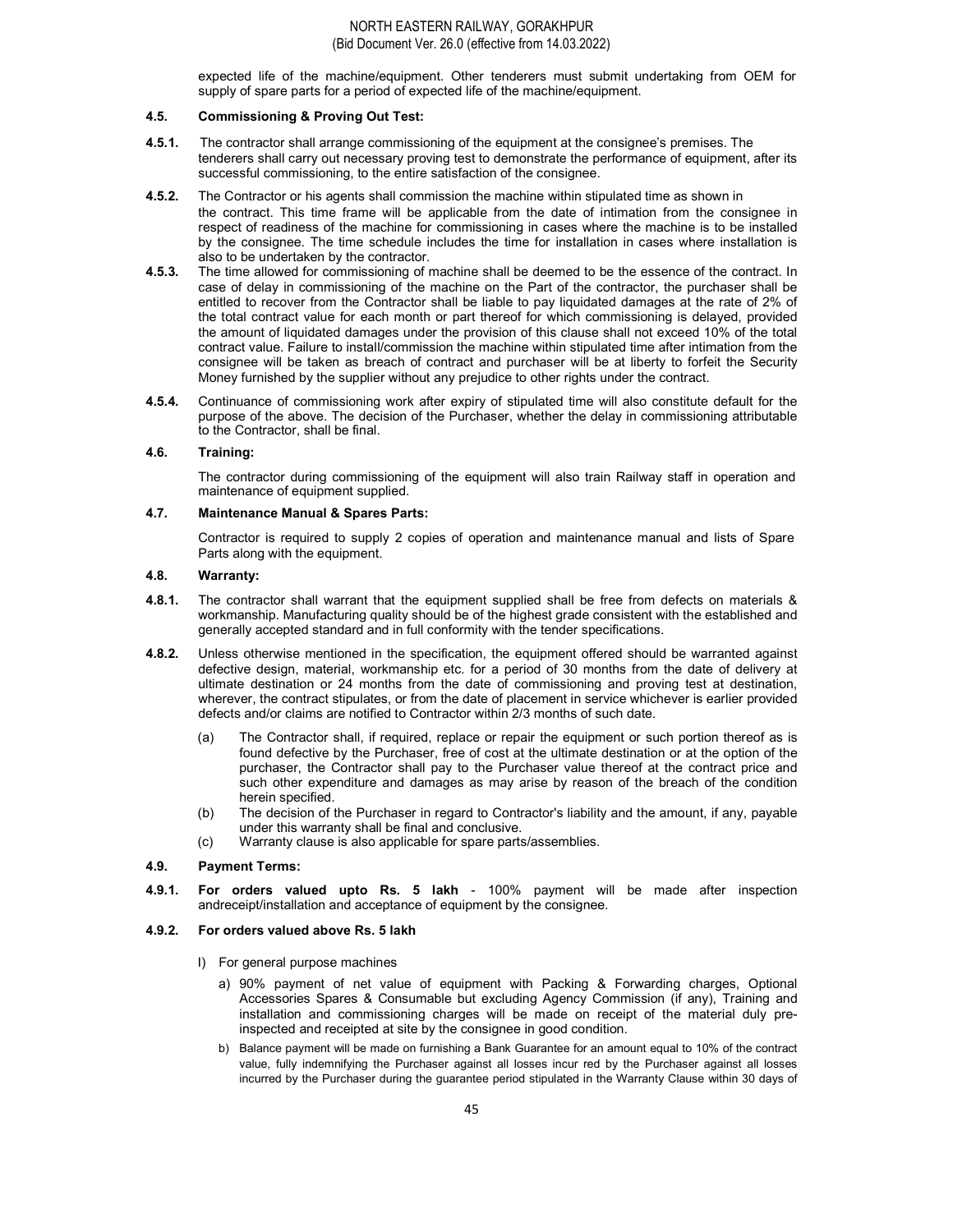the receipt of Bill after successful completion of proving test in which the machine performance would have been demonstrated by the supplier or his agent after its commissioning at the Consignee's premises. Where, however, the installation and commissioning of the machine is delayed or put off beyond 90 days of the receipt of the goods at the ultimate destination due to express written instructions of the Purchaser/Consignee, the balance 10% payment shall be released to the supplier on his furnishing the necessary Bank Guarantee.

II) For special purpose machines being procured for the first time or for other developmental/ trial order the payment term will be 80% on completion of performance trials at the firm's premises and receipt of machine at consignee's end in good condition, 10% on successful commissioning of machine at the consignee's premises and balance 10% on successful completion of the warranty period. For procurement of such M&P item for production units, a representative of the concerned production unit will also be included as a joint inspection authority.

## Office of the Principal Chief Materials Manager NORTH EASTERN RAILWAY, GORAKHPUR Section 5 (Annexures)

# Annexure 5.1

## Proforma for Equipment, Staff Employed & Quality Control Measures

Tender No. \_\_\_\_\_\_\_\_\_\_\_\_\_\_\_\_\_\_\_\_\_\_\_\_\_\_\_\_\_\_\_Date of Closing \_\_\_\_\_\_\_\_\_\_\_Time \_\_\_\_\_Hrs

- 1. Name & Full address of the firm:
- 2. Telephone/ Fax No. Office/ Factory/ Works
- 3. Location of the Factory/ Works
- 4. Location of the Factory/ Works
- 5. Details of Industrial licence, wherever required as per statutory regulations
- 6. Details of Plant & machinery erected and functioning in each department (monograph & description pamphlets be supplied, if available)
- 7. Details of the process of manufacture in the factory in brief
- 8. Details of stocks of raw material held
- 9. Production capacity of the item(s) quoted for, with the existing plant & machinery
- 9.1. Normal
- 9.2. Maximum
- 10. Details of arrangement for quality control of products such as laboratory testing equipments etc.
- 11. Details of staff
- 11.1. Details of technical supervisory staff-in-charge of production & quality control
- 11.2. Skilled labour employed
- 12. Maximum number of workers (skilled & Unskilled) employed on any day during the 18 months preceding the date of application
- 13. Are you registered with the Directorate General of Supplies & Disposal, New Delhi, India or any of the Zonal Railways/ Production units? If so, furnish particulars of registration, period of currency, etc.
- 14. Are you a small scale unit registered with the NSIC, India? If so, furnish particulars of registration, period of currency, etc.
- 15. Is your unit an ISO certified unit? If so, furnish particulars of registration, period of currency, etc.

Date: Signature & Seal Place: **of the Bidder**  $\blacksquare$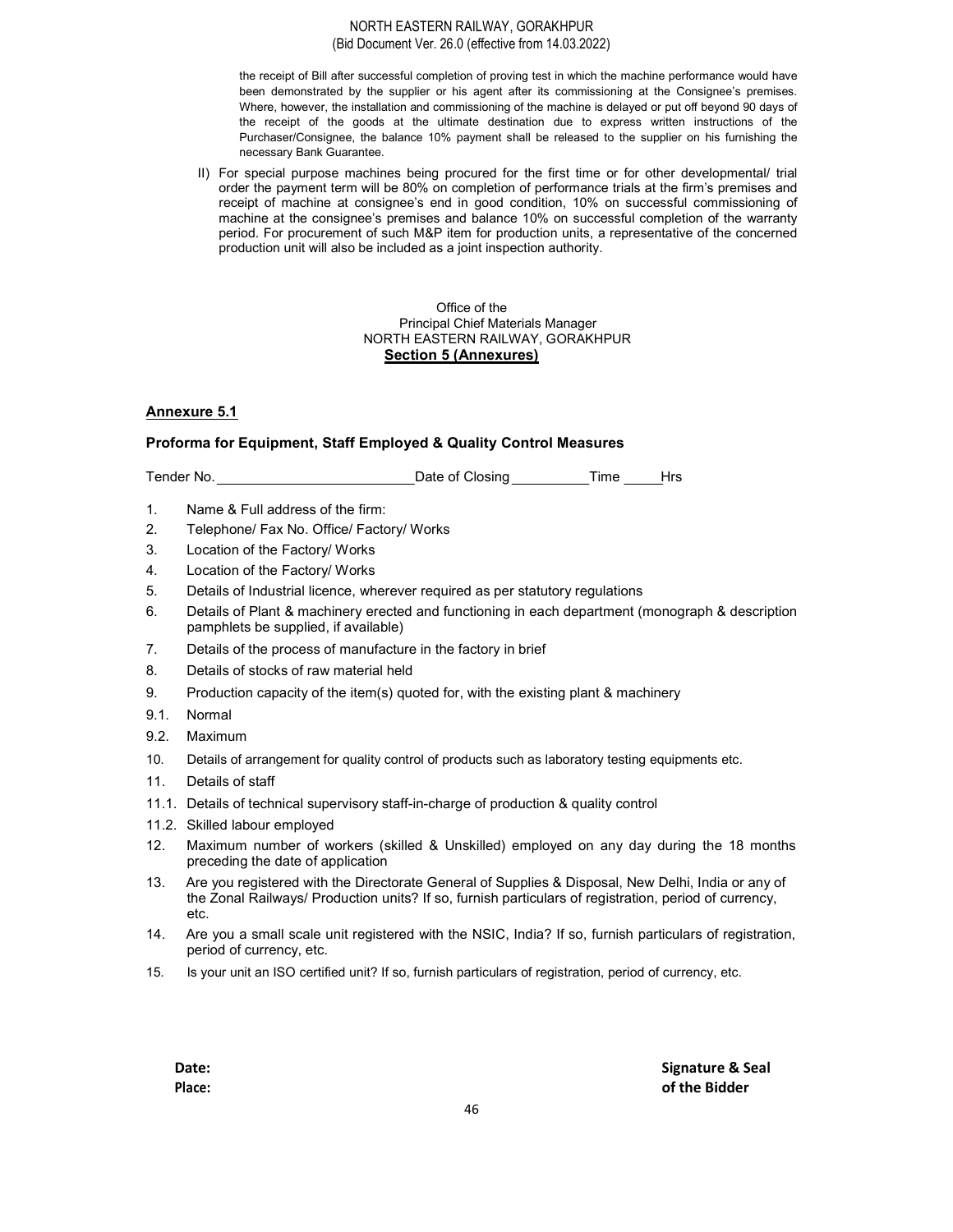#### Annexure 5.2

#### Model Form of Bank Guarantee Bond For Submission of "Security Deposit"

To: The President of India Acting through Principal Financial Adviser, NORTH EASTERN RAILWAY, GORAKHPUR

#### GUARANTEE BOND

In consideration of the President of India (hereinafter called "the Government") having agreed to exempt (hereinafter called "the said Contractor(s)") from the demand under the terms and conditions of an

Agreement dated made between and and for (hereinafter called "the said Agreement"), of security deposit for due fulfilment by the said Contractor(s) of the terms and conditions contained in the said Agreement on production of a bank Guarantee for Rs (Rupees only) we (Indicate the name of the bank) (Hereinafter referred to as "the Bank") at the request of contractor(s) do hereby undertake to pay to the Government an amount not exceeding Rs.  $\frac{1}{2}$  against any loss or damage caused to or suffered or would be caused to or suffered by the Government by reason of any breach by the said contractor(s) of any of the terms or conditions contained in the said agreement.

2. We (Indicate the name of the bank) do here by undertake to pay the amounts due and payable under this Guarantee without any demur, merely on a demand from the Government stating that the amount claimed is due by way of loss or damages caused to or would be caused to or suffered by the Government by reason of any breach by the said Contractor(s) of any of the terms or conditions contained in the said Agreement or by reason of the Contractor(s) failure to perform the said Agreement. Any such demand made on the Bank shall be conclusive as regards the amount due and payable by the Bank under this Guarantee. However, our liability under this Guarantee shall be restricted to an amount not exceeding Rs .

3. We undertake to pay to the Government any money so demanded notwithstanding any dispute or disputes raised by the Contractor(s)/Supplier(s) in any suit or proceeding pending before any Court or tribunal relating thereto our liability under this present being absolute and unequivocal.

The payment so made by us under this Bond shall be a valid discharge of our liability for payment thereunder and the Contractor(s)/ Supplier(s) shall have no claim against us for making such payment.

4.We (Indicate the name of the bank) further agree that the Guarantee herein contained shall remain in full force and effect during the period that would be taken for the performance of the said Agreement and that it shall continue to be enforceable till all the dues of the Government under or by virtue of the said Agreement have been fully paid and its claims satisfied or discharged or till

(Office/Department) Ministry of certifies that the terms and conditions of the said Agreement has been fully and properly carried out by the said Contractor(s) and accordingly discharges this Guarantee. Unless a demand or claim under this quarantee is made on us in writing on or before the we shall be

#### discharged from all liability under this Guarantee thereafter.

5. We (indicate the name of the bank) further agree with the Government that the Government shall have the fullest liberty without our consent and without affecting in any manner our obligations hereunder to vary any of the terms and conditions of the said Agreement or to extend time of performance by the said Contractor(s) from time to time or to postpone for any time or from time to time any of the powers exercisable by the Government against the said Contractor(s) and to forbear or enforce any of the terms and conditions relating to the said Agreement and we shall not be relieved from our liability by reason of any such variation, or extension being granted to the said Contractor(s) or for any forbearance, act or omission on the part of the Government or any indulgence by the Government to the said Contractor(s) or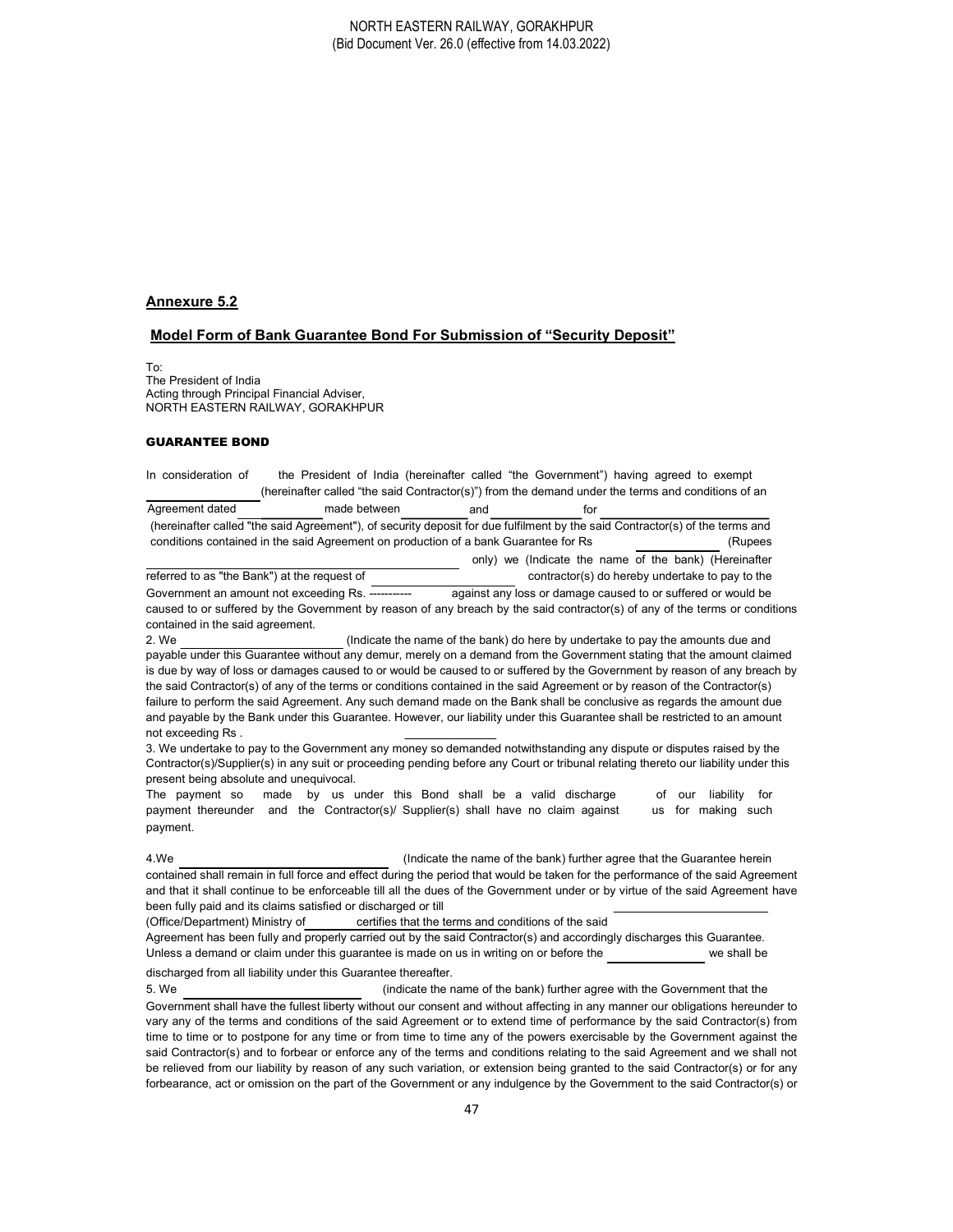by any such matter or thing whatsoever which under the law relating to sureties would, but for this provision, have effect of so relieving us.

6. This Guarantee will not be discharged due to the change in the constitution of the Bank or the Contractor(s)/ Supplier(s).

7. We (Indicate the name of bank) lastly undertake not to revoke this Guarantee during its currency except with the previous consent of the Government in writing.

Date the day of 20

For  $(Indicate the name of Bank)$ 

## Annexure 5.3

## Proforma for Warranty /Guarantee Bond

To THE PRESIDENT OF INDIA Acting through Principal chief Material Manager. NORTH EASTERN RAILWAY, GORAKHPUR

| Sub:      | Guarantee      | No |          | tor   |               | (Amount)                                                                 | Covering Machine(s) |    | Serial   |
|-----------|----------------|----|----------|-------|---------------|--------------------------------------------------------------------------|---------------------|----|----------|
| No        |                |    | supplied | to    | (Consignee/s) |                                                                          | Ref:                |    | Contract |
| <b>No</b> |                |    |          | dated |               |                                                                          | Placedon            | M/ |          |
|           |                |    |          |       |               |                                                                          |                     |    |          |
|           |                |    |          |       |               |                                                                          |                     |    |          |
|           | 1. WHEREAS M/s |    |          |       |               | one of our constituents, hereinafter called the "Sellers" have agreed to |                     |    |          |

|      | 1. V111L11L1U1U10I |                                          |          | one or our constituents, neremarier called the collets inave agreed to |      |       |
|------|--------------------|------------------------------------------|----------|------------------------------------------------------------------------|------|-------|
| sell | tovou              | (hereinafter                             | referred | asthe"Government")                                                     | Nos. |       |
|      |                    |                                          |          | (give description) as per contract No                                  |      | dated |
|      |                    | (hereinafter called the said contract"). |          |                                                                        |      |       |

2. AND WHEREAS according to the terms of said contract, it has been stipulated that payment of 10 per cent of the value of the stores would be made, provided that the Sellers furnish to the Purchaser a Bank Guarantee from a recognised Bank, acceptable to the Purchaser for 10 per cent of the value of the said contract, valid for a period covering in full the Guarantee Period as per the Warranty clause of the said conditions of the contract, being the conditions attached to and forming part of the said contract.

3. AND WHEREAS the Sellers have approached us to give the said Bank Guarantee on their behalf in your favour for an amount representing 10 per cent of the value of the contract which you have agreed to accept.

4. That in consideration of the promises and at the request, of the said Sellers, we hereby irrevocably undertake and guarantee to pay to the Government of India or at such other place as may be determined by you forthwith on

demand and without any demur, any sum upto a maximum amount of (Rs.  $\blacksquare$ ) representing10 per

cent of the value of the Stores despatched under the said contract in case the Sellers make default in paying the said sum or make any default in the performance observance or discharge of the guarantee contained in the said contract.

5. We agree that the decision of the Government whether any default has occurred or has been committed by the Sellers in the performance, observance or discharge of the guarantee aforesaid shall be, conclusive and binding on us.

6. Government shall be at liberty, from time-to-time, to grant or allow extension of time or give other indulgence to the said Sellers or to modify the terms and conditions of the contract with the said Sellers without affecting or impairing this guarantee or our liability hereunder.

7. We undertake to pay to the Government any money so demanded notwithstanding any dispute or disputes raised by the Sellers in any suit or proceeding pending before any Court or Tribunal relating there to our liability under this present being absolute and unequivocal. The payment so made by us under this bond shall be a valid discharge to our liability for payment thereunder and the Sellers shall have no claim against us for making such payment.

| 8. This Bank quarantee comes in to force when the                      |                         | balance ten percent of | the value of the stores                              |
|------------------------------------------------------------------------|-------------------------|------------------------|------------------------------------------------------|
| shipped per Vessel                                                     | vide Bill of Lading No. | dated                  | (in the case of                                      |
| Import contracts) or R/ R No.                                          | dated                   |                        | (in the case of indigenous contracts) under the said |
| contract, has been paid and will remain in full force and effect up to |                         | i.e. for               | months counted from the                              |

date of placing the stores in services, and shall continue to be enforceable for further six months i e. upto (date), hereinafter called the said date.

9. This guarantee will not be discharged due to the change in the constitution of the Bank or the Sellers.

10. That no claim under this guarantee shall be entertained by us unless the same has been preferred by the Government within the said date.

Date: Signature Place: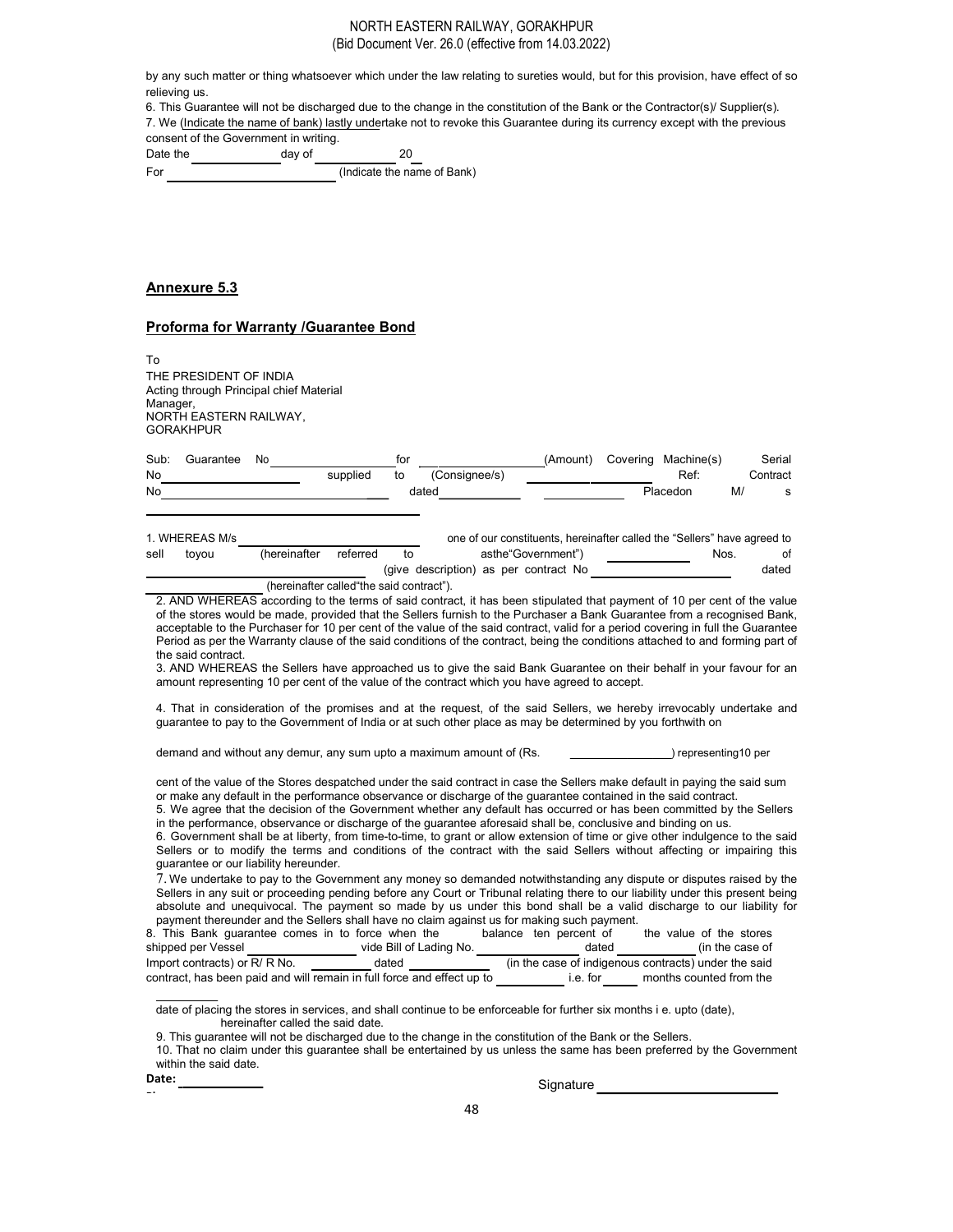Printed Name

(Banks common Seal)

| Name |  |  |  |
|------|--|--|--|
|      |  |  |  |

Address

# Annexure 5.4

Signature

Electronic Clearing Service (Credit Clearing) Model Mandate Form

| 1) Investor / customer's name                              |  |
|------------------------------------------------------------|--|
| 2) Particulars of Bank Account                             |  |
| A. Name of bank                                            |  |
| B. Name of branch                                          |  |
| Address                                                    |  |
| Telephone No.                                              |  |
| C. 9-Digit code number of the bank and branch              |  |
| D. Type of account (SB. Current, or Cash Credit) with code |  |

- D. Type of account (SB, Current, or Cash Credit) with code  $(10/11/13)$
- E. Ledger and Ledger Folio Number :

F. Account number (as appearing on the cheque book) :

(In lieu of bank certificate to be obtained as under, please attach a blank cancelled cheque or photocopy of a cheque or front page of your savings bank passbook issued by your bank for verification of the above bank particulars)

3) Date of effect :

I hereby declare that the particulars given above are correct and complete. If the transaction is delayed or not effected at all for reasons of incomplete or incorrect information, I would not hold the user institution responsible. I have read the option invitation letter and agree to discharge the responsibility expected of me as a participant under the scheme.

> Signature of Investor / Customer Date:

Certified that the particulars furnished above are correct as per our records.

Bank's Stamp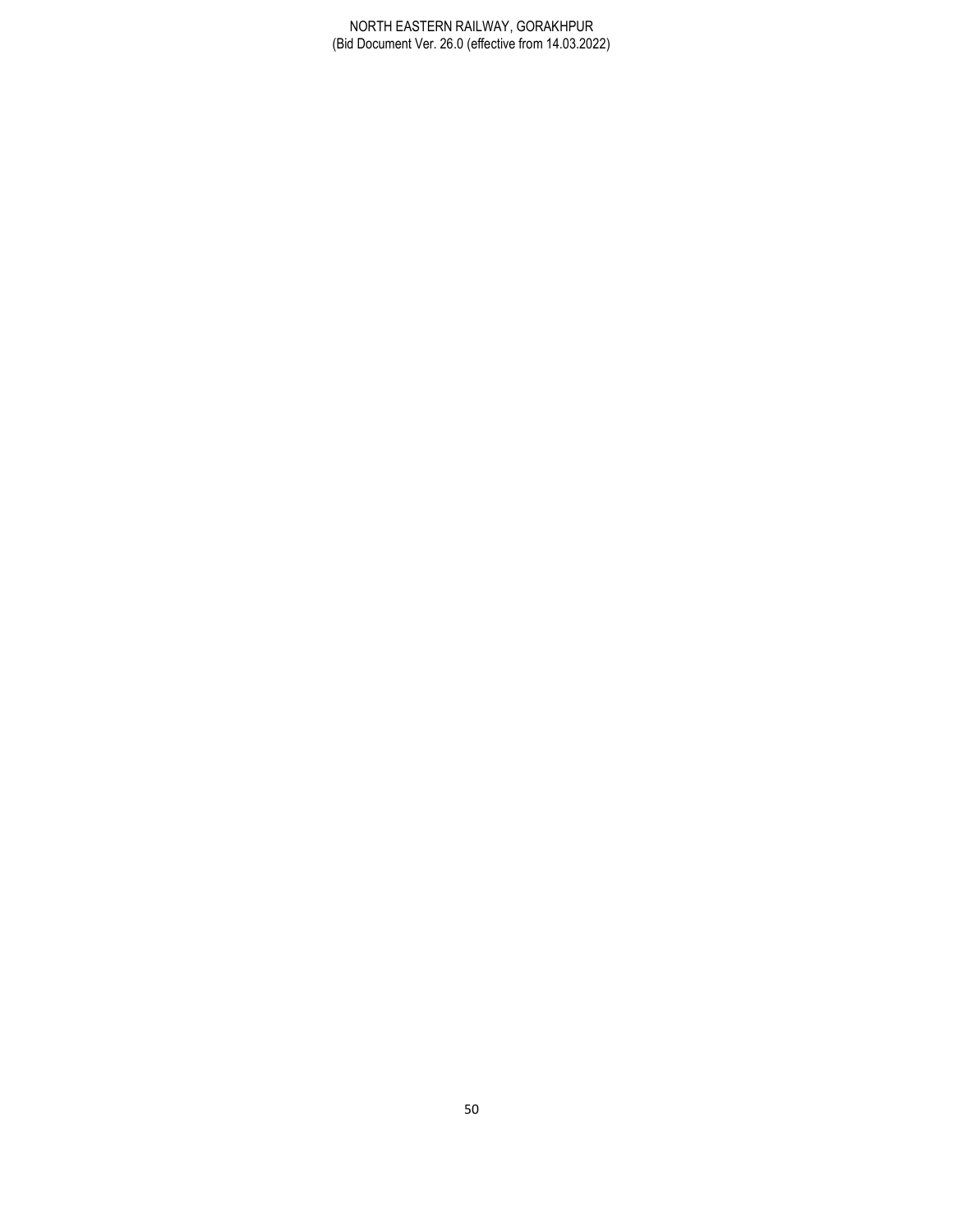# **Section 5 Annexures** Annexures Annexures Annexures Annexures Annexures Annexures Annexures Annexures Annexures Annexures Annexures Annexures Annexures Annexures Annexures Annexures Annexures Annexures Annexures Annexures Annexure 5.5

# Check List

| (i)    | Have you submitted the authorization letter authorizing your<br>agent to quote on this tender?                                                                                                                                                                                                                                         | Yes/No |
|--------|----------------------------------------------------------------------------------------------------------------------------------------------------------------------------------------------------------------------------------------------------------------------------------------------------------------------------------------|--------|
| (ii)   | Have you indicated the complete name and address of the<br>agents and details of the services to be rendered by the<br>agents?                                                                                                                                                                                                         | Yes/No |
| (iii)  | Is the agent going to render after sale service?                                                                                                                                                                                                                                                                                       | Yes/No |
| (iv)   | In case the answer to (iii) is yes, confirm that the agent has<br>necessary infrastructure and competent staff to render the<br>same                                                                                                                                                                                                   | Yes/No |
| (v)    | Have you submitted a copy to your agreement with your<br>Indian agent?                                                                                                                                                                                                                                                                 | Yes/No |
| (vi)   | Manufacturer or their sole selling agents may note that an<br>agent can represent only one firm in a tender and any<br>manufacturer cannot submit two offers against a tender<br>through different sole selling agents or one directly and<br>one through sole selling agent. In such a situation both<br>the offers will be rejected. | Noted  |
| (vii)  | Have you indicated your Indian Agent's Income Tax<br>Permanent Account Number?                                                                                                                                                                                                                                                         | Yes/No |
| (viii) | Are you aware that any payment against the contract, if<br>placed, to your Indian agent directly by you in currency<br>other than in Indian rupees is against the Indian Laws?                                                                                                                                                         | Yes/No |
| (ix)   | Are you aware that failure to disclose the full amount of<br>remuneration/ agency commission payable to your<br>Indian agent shall render the contract void?                                                                                                                                                                           | Yes/No |
| (x)    | Mode of payment through Letter of Credit (LC)                                                                                                                                                                                                                                                                                          | Yes/No |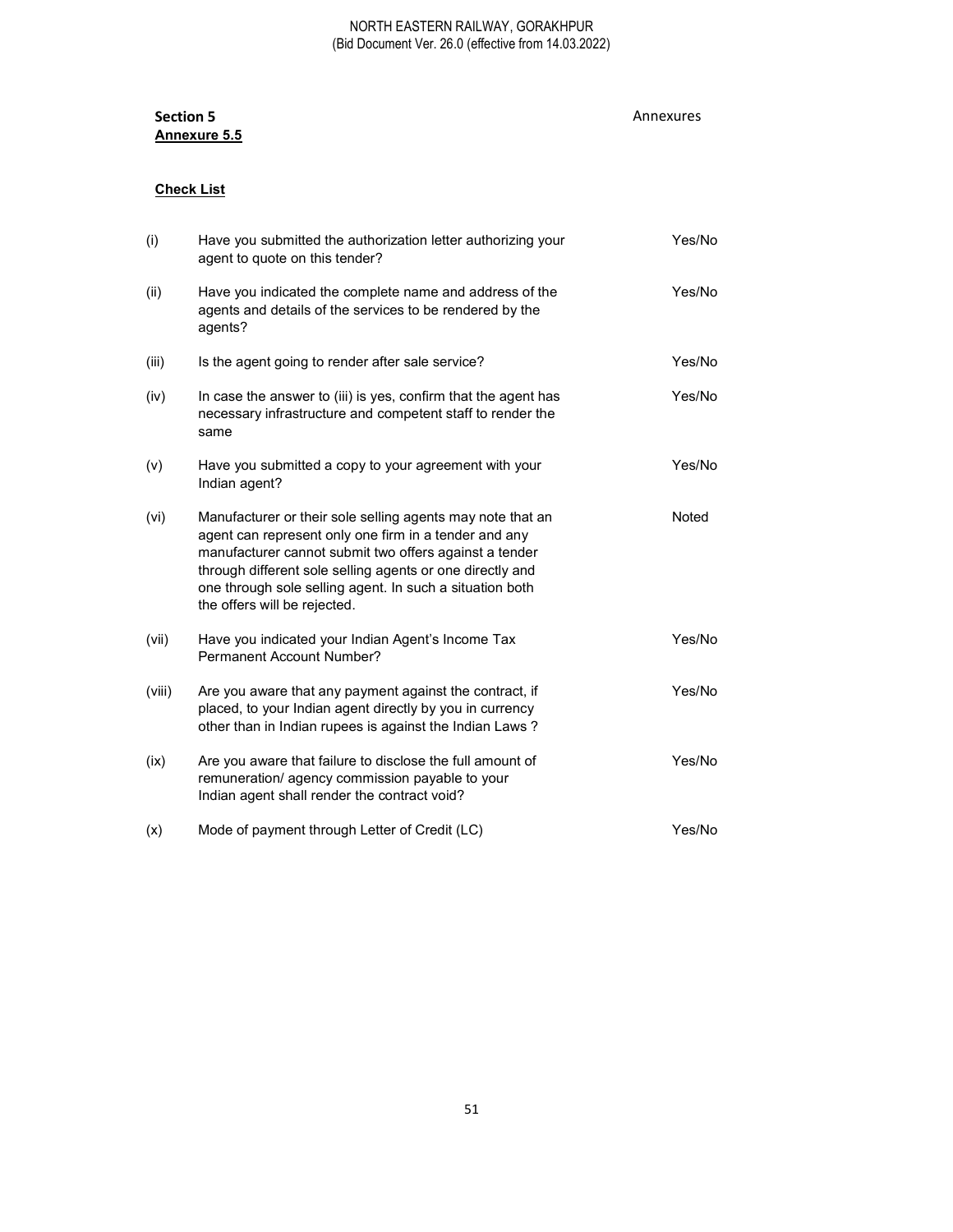| <b>ANNEXURE-5.6</b> |  |
|---------------------|--|
|                     |  |

# PROFORMA FOR AUTHORITY FROM MANUFACTURERS

|                                                                                                 | DATED                   |
|-------------------------------------------------------------------------------------------------|-------------------------|
| TO.                                                                                             |                         |
| THE PRESIDENT OF INDIA,                                                                         |                         |
| Acting through the PCMM,                                                                        |                         |
| North Eastern Railway                                                                           |                         |
| Gorakhpur-273012                                                                                |                         |
| Dear Sir,                                                                                       |                         |
|                                                                                                 |                         |
| represent us, to bid, negotiate and conclude the contract on our behalf with you against Tender |                         |
| regard to this business against this Specific tender.                                           |                         |
|                                                                                                 | Yours faithfully,       |
|                                                                                                 |                         |
|                                                                                                 | For & on behalf of M/s. |

(Name of Manufacturers)

Note: This letter of authority should be on the Letter-Head of the manufacturing concern and should be signed by a competent person authorized to sign on behalf of the manufacturer.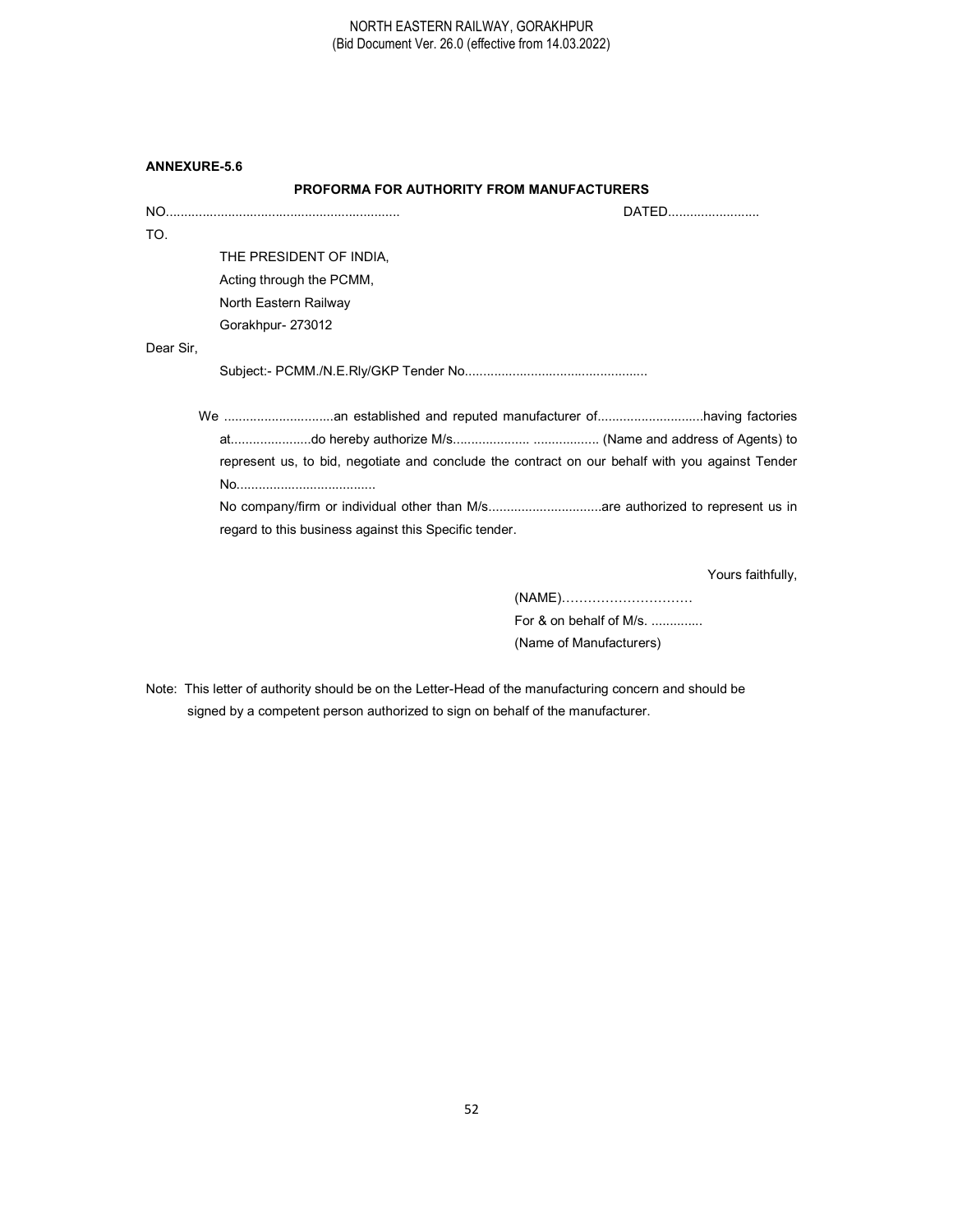# ANNEXURE-5.7

# PROFORMA FOR PERFORMANCE STATEMENT

# (FOR A PERIOD OF LAST 3 YEARS)

| Tender | Date | 0İ. | opening | `ıme |
|--------|------|-----|---------|------|
|        |      |     |         |      |

Name of the Firm ……………………………………………………………………………… ………………………………………………………………………………………………………

| No | Order                                         | Order         | Descripti       | Quantity |                                      |                       |        | Date of completion of delivery                                      | Have the                                                                                          |
|----|-----------------------------------------------|---------------|-----------------|----------|--------------------------------------|-----------------------|--------|---------------------------------------------------------------------|---------------------------------------------------------------------------------------------------|
|    | placed<br>by(full<br>address of<br>purchaser) | No. &<br>date | on of<br>stores | ordered  | Unit price<br>E.D. ST &<br>FOR items | Contract<br>per<br>4s | Actual | Remarks<br>indicating<br>reasons for<br>late<br>delivery, if<br>any | stores been<br>satisfactory<br>supplied &<br>any adverse<br>comment<br>from<br>purchaser/us<br>er |
|    |                                               |               |                 |          |                                      |                       |        |                                                                     |                                                                                                   |
|    |                                               |               |                 |          |                                      |                       |        |                                                                     |                                                                                                   |

Note: Copy of last three P.O should be enclosed by firm.

Signature and seal of the manufacturer/Tenderers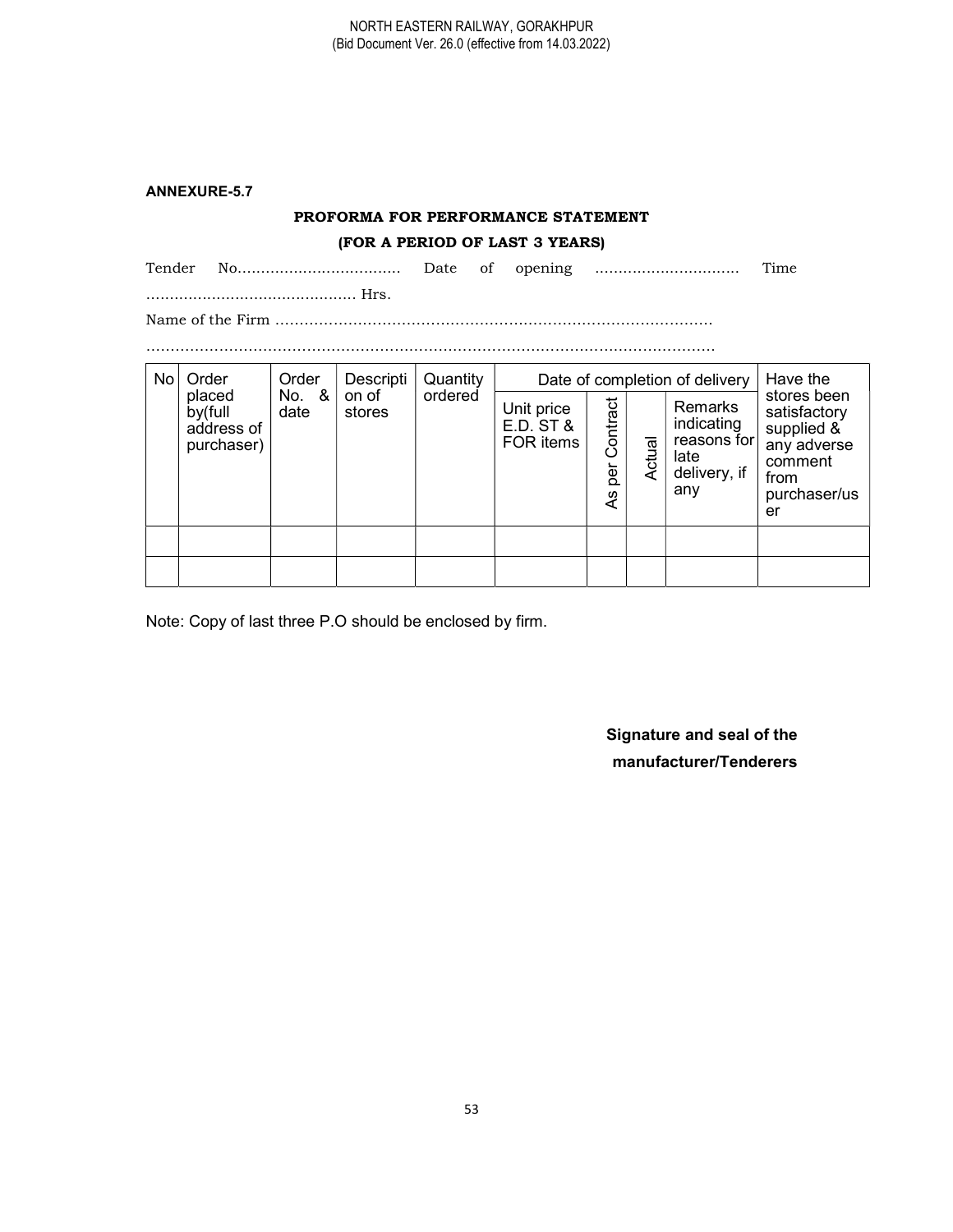(Railway Board's L/No. 2004/RS(G)/779/11/Pt. dated 23.12.2019).

Bid securing declaration to be signed by bidders availing exemption from submission of EMD. Annexure- 5.8 shall be applicable to all tenders issued after 31.12.2021

" I/we certify that my/our offer is eligible for exemption from submission of bid security/ Earnest Money Deposit, in terms of the tender conditions.

In case my/our claim to exemption from submission of bid security/ Earnest Money Deposit is not found valid as per terms of the tender, I/we understand and accept that Railways has unquestionable right to summarily reject my bid and my offer shall not be considered for ordering. Further, I/we hereby understand and accept that if I/we withdraw or modify my/our bids during the period of validity, or if I/we are awarded the contract and on being called upon to submit the performance security/ Security Deposit, fail to submit the performance security/ Security Deposit before the deadline defined in the request for bid document/ Notice Inviting Tender, I/we shall be debarred from exemption of submitting Bid Security/ Earnest Money Deposit and performance security/ Security Deposit for a period of 6 (six) months, from the date I/we are declared disqualified from exemption from submission of EMD/SD, for all tenders for procurement of goods issued by any unit of Indian Railways published during period."

# ANNEXURE- 5.8(a)

(Railway Board letter no .2020/RS (G)/779/16 ) Dated 27.11.2020 ANNEXURE- 5.8(a)Shall be applicable to all tender issued till 31.12.2021

"I/we hereby understand and accept that if I/ we withdraw or modify my /our bids during the period of validity ,or if I/we are awarded the contract and on being called upon to submit the performance Security/ Security Deposit ,fail to submit the performance Security/ Security Deposit before the deadline defined in the request for bid document /Notice Inviting tender ,I/we shall be debarred from exemption of submitting bid Security/ Earnest money deposit and performance Security/ Security Deposit for a period of 6 (six )months, from the date I/ we are declared disqualified from exemption from submission of EMD/SD ,for all tenders for procurement of goods issued by any unit of Indian Railways published during this period. "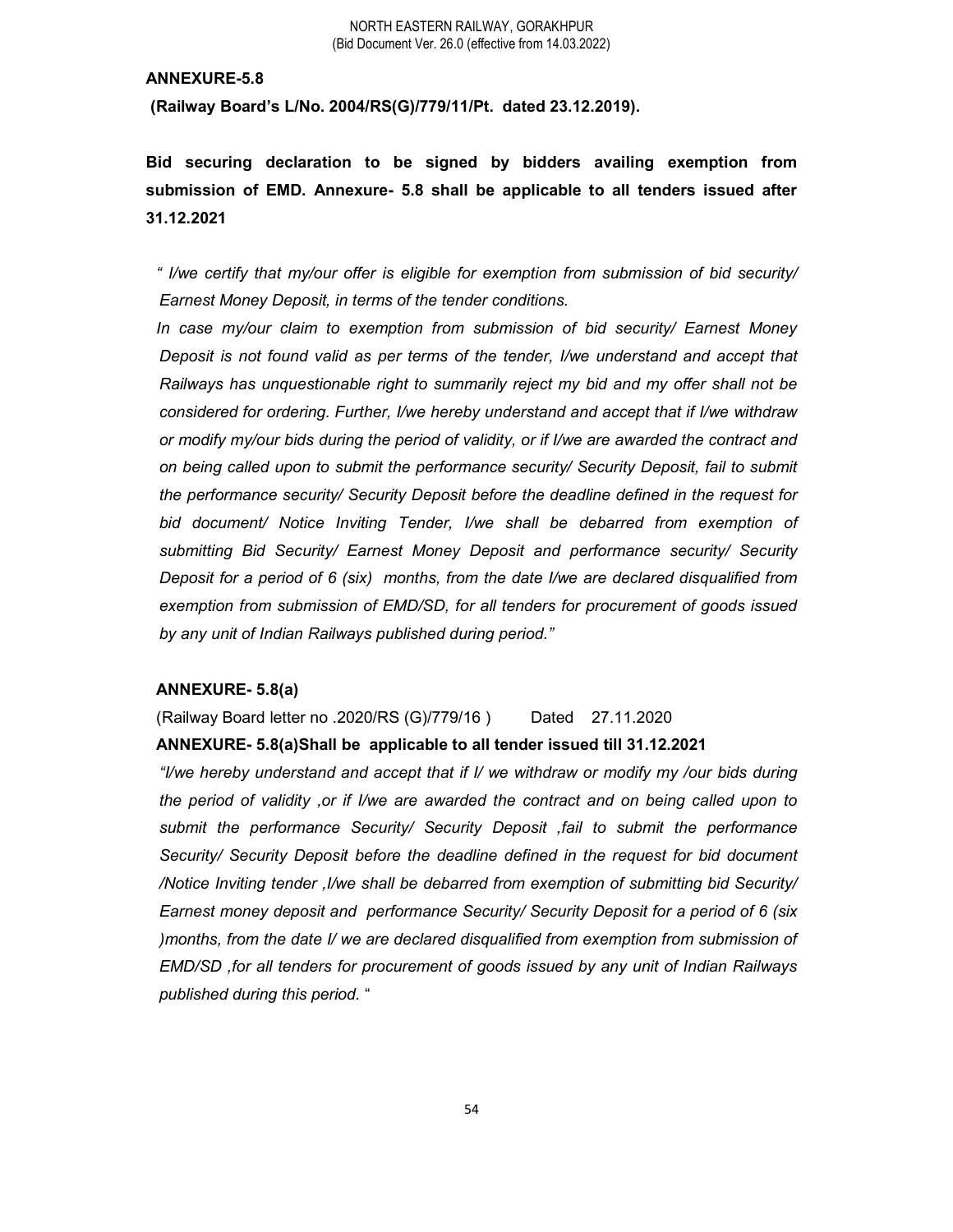( As per Rly Bd's L/No. 2020/RS(G)/779/2 dated 06-08-2020) and O.M. F.No.6/18/2019-PPD dated 23.07.2020 & F.No.6/18/2019-PPD dated 23.07.2020 issued by Public Procurement Division of Department of Expenditure under Ministry of Finance.) Competent Authority and Procedure for Registration

A. The Competent Authority for the purpose of registration under this Order shall be the Registration Committee constituted by the Department for Promotion of Industry and Internal Trade (DPIIT)\*.

- B. The Registration Committee shall have the following members\*:
	- i. An officer, not below the rank of Joint Secretary, designated for this purpose by DPIIT, who shall be the Chairman;
	- ii. Officers (ordinarily not below the rank of Joint Secretary) representing the Ministry of Home Affairs, Ministry of External Affairs, and of those Departments whose sectors are covered by applications under consideration;
	- iii. Any other officer whose presence is deemed necessary by the Chairman of the Committee.
- C. DPIIT shall lay down the method of application, format etc. for such bidders as stated in para 1 of this Order.
- D. On receipt of an application seeking registration from a bidder from a country covered by para 1 of this Order, the Competent Authority shall first seek political and security clearances from the Ministry of External Affairs and Ministry of Home Affairs, as per guidelines issued from time to time. Registration shall not be given unless political and security clearance have both been received.
- E. The Ministry of External Affairs and Ministry of Home Affairs may issue guidelines for internal use regarding the procedure for scrutiny of such applications by them.
- F. The decision of the Competent Authority, to register such bidder may be for all kinds of tenders or for a specified type(s) of goods or services, and may be for a specified or unspecified duration of time, as deemed fit. The decision of the Competent Authority shall be final.
- G. Registration shall not be granted unless the representatives of the Ministries of Home Affairs and External Affairs on the Committee concur\*.
- H. Registration granted by the Competent Authority of the Government of India shall be valid not only for procurement by Central Government and its agencies/ public enterprises etc. but also for rocurement by State Governments and their agencies/ public enterprises etc. No fresh registration at the State level shall be required.
- I. The Competent Authority is empowered to cancel the registration already granted if it determines that there is sufficient cause. Such cancellation by itself, however, will not affect the execution of contracts already awarded. Pending cancellation, it may also suspend the registration of a bidder, and the bidder shall not be eligible to bid in any further tenders during the period of suspension.
- J. For national security reasons, the Competent Authority shall not be required to give reasons for rejection / cancellation of registration of a bidder.
- K. In transitional cases falling under para 3 of this Order, where it is felt that it will not be practicable to exclude bidders from a country which shares a land border with India, a reference seeking permission to consider such bidders shall be made by the procuring entity to the Competent Authority, giving full information and detailed reasons. The Competent Authority shall decide whether such bidders may be considered, and if so shall follow the procedure laid down in the above paras.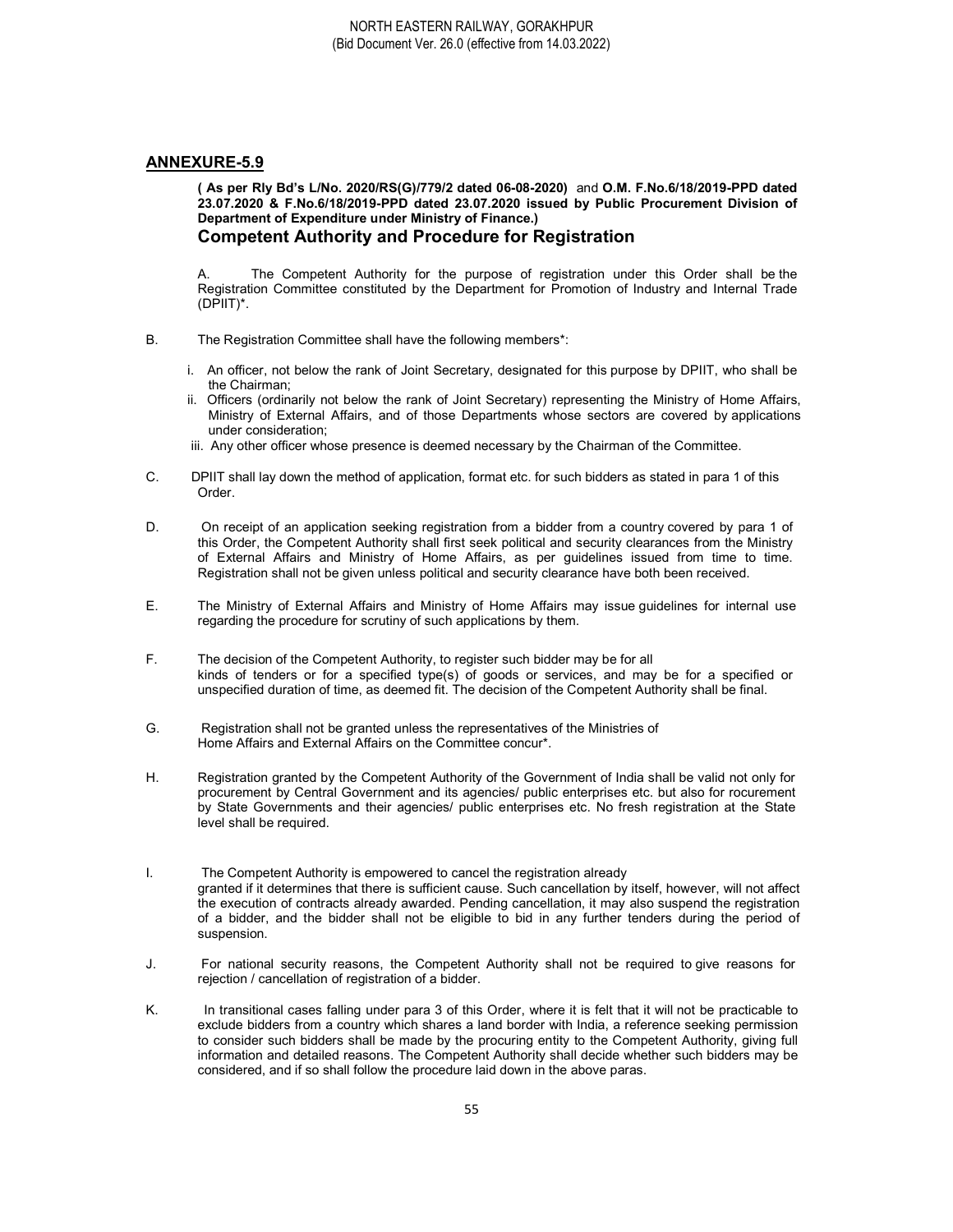L. Periodic reports on the acceptance/refusal of registration during the preceding period may be required to be sent to the Cabinet Secretariat. Details will be issued separately in due course by DPIIT.

## [NOTE] :

- i. In respect of application of this Order to procurement by/ under State Governments, all functions assigned to DPIIT shall be carried out by the State Government concerned through a specific department or authority designated by it. The composition of the Registration Committee shall be as decided by the State Government and paragraph G above shall not apply. However, the requirement of political and security clearance as per para D shall remain and no registration shall be granted without such clearance.
	- ii. Registration granted by State Governments shall be valid only for procurement by the State Government and its agencies/ public enterprises etc. and shall not be valid for procurement in other states or by the Government of India and their agencies/ public enterprises etc.)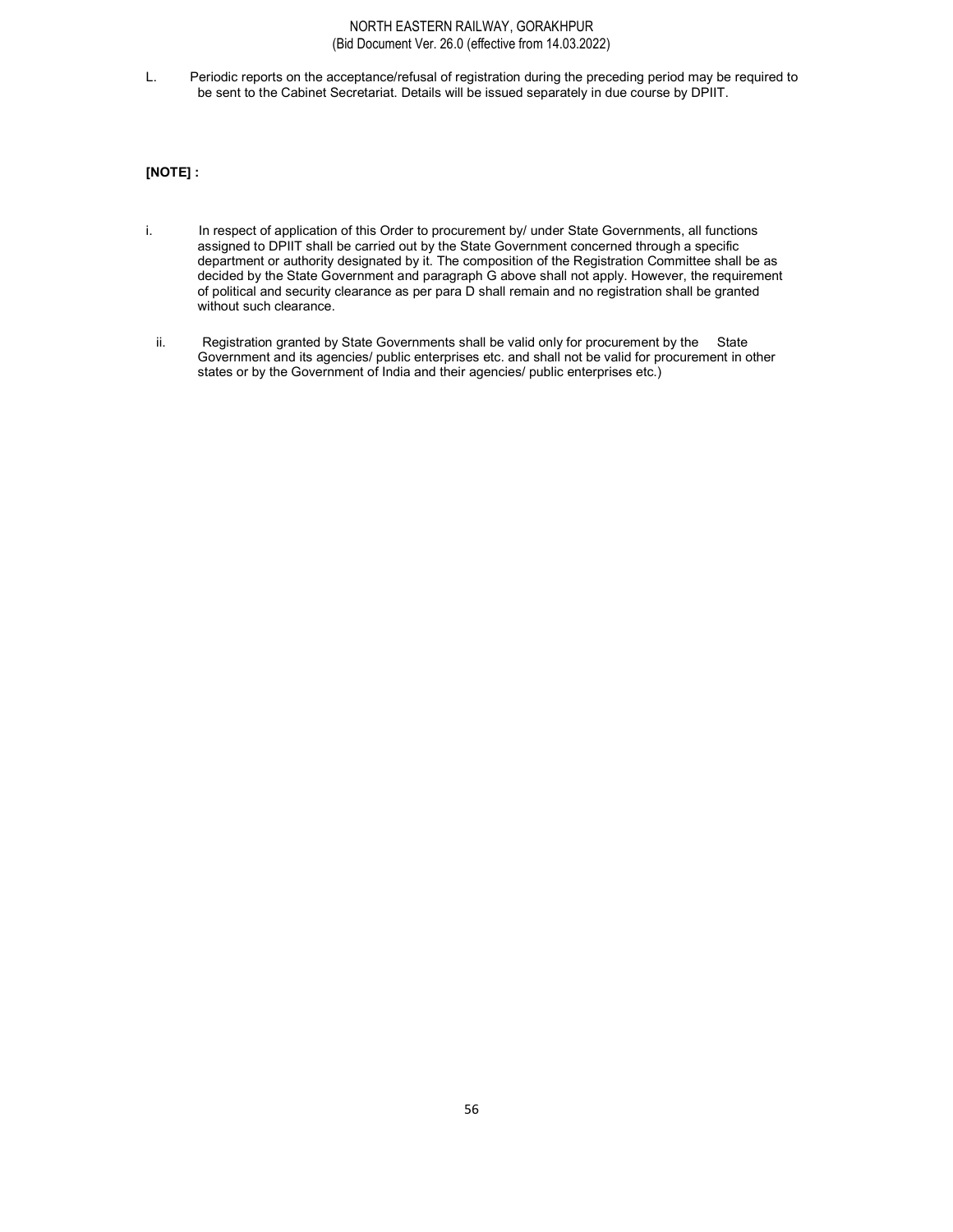# Certificate for Compliance of O.M. F.No.6/18/2019-PPD dated 23.07.2020 & F.No.6/18/2019-PPD dated 23.07.2020 issued by Public Procurement Division of Department of Expenditure under Ministry of Finance

"I have read the order regarding restrictions on procurement from a bidder of a country which shares a land border with India vide order ref. F No. 6/18/2019-PHD dt. 23.04.2020 {Containing office memorandum order (Public procurement no. 1) & order (Public procurement No.2} order reference F.No. 6/18/2019/PHD dt. 23.07.2020 [Order (public procurement No.3) ] issued by joint secretary (PHD), Department of expenditure, Ministry of Finance, GoI and OM No. DPE/7(4)/2017- Fin. Part-I dt. 30.07.2020 issued by the Director, Dept. of Public Enterprises, GoI :

I/We hereby certify that I/We are not from such a country and are eligible to be considered.

#### **Canadian Contract Contract Or**

If firm such a country, I/We have been registered with the competent authority as mentioned in the above Govt. order dt. 23.07.2020. I/We hereby certify that, we fulfill all requirements in t his regard and are eligible considered (Where applicable, evidence of valid registration by the competent Authority shall be attached.)

(Select whichever is applicable.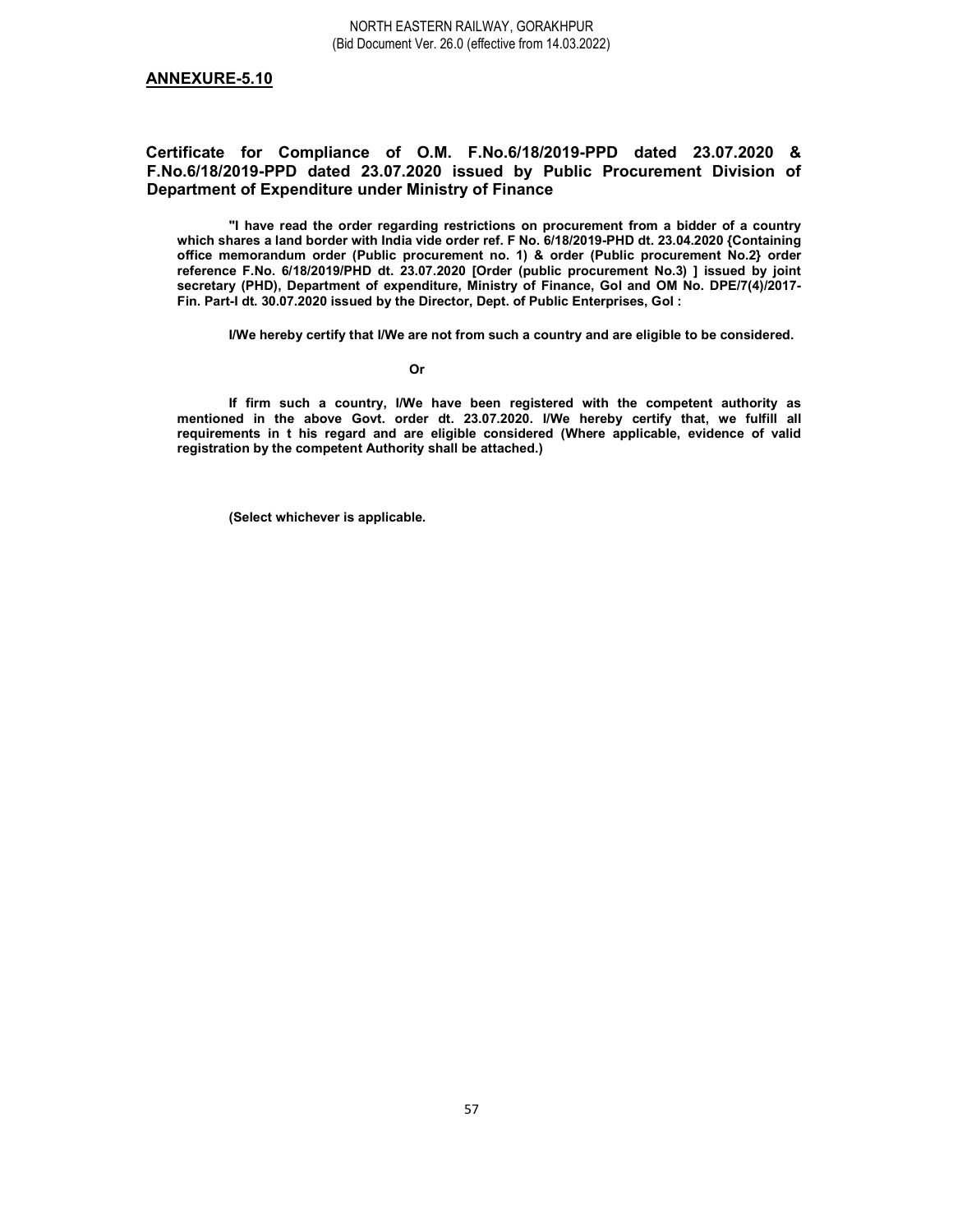# Special Cases

- A. Till 31st December 2020, procurement of medical supplies directly related to containment of the Covid-19 pandemic shall be exempt from the provisions of this Order.
- B. Bona fide small procurements, made without knowing the country of the bidder, shall not be invalidated.
- C. In projects which receive international funding with the approval of the Department of Economic Affairs (DEA), Ministry of Finance, the procurement guidelines applicable to the project shall normally be followed, notwithstanding anything contained in this Order and without reference to the Competent Authority. Exceptions to this shall be decided in consultation with DEA.
- D. This Order shall not apply to procurement by Indian missions and by offices of government agencies/ undertakings located outside India.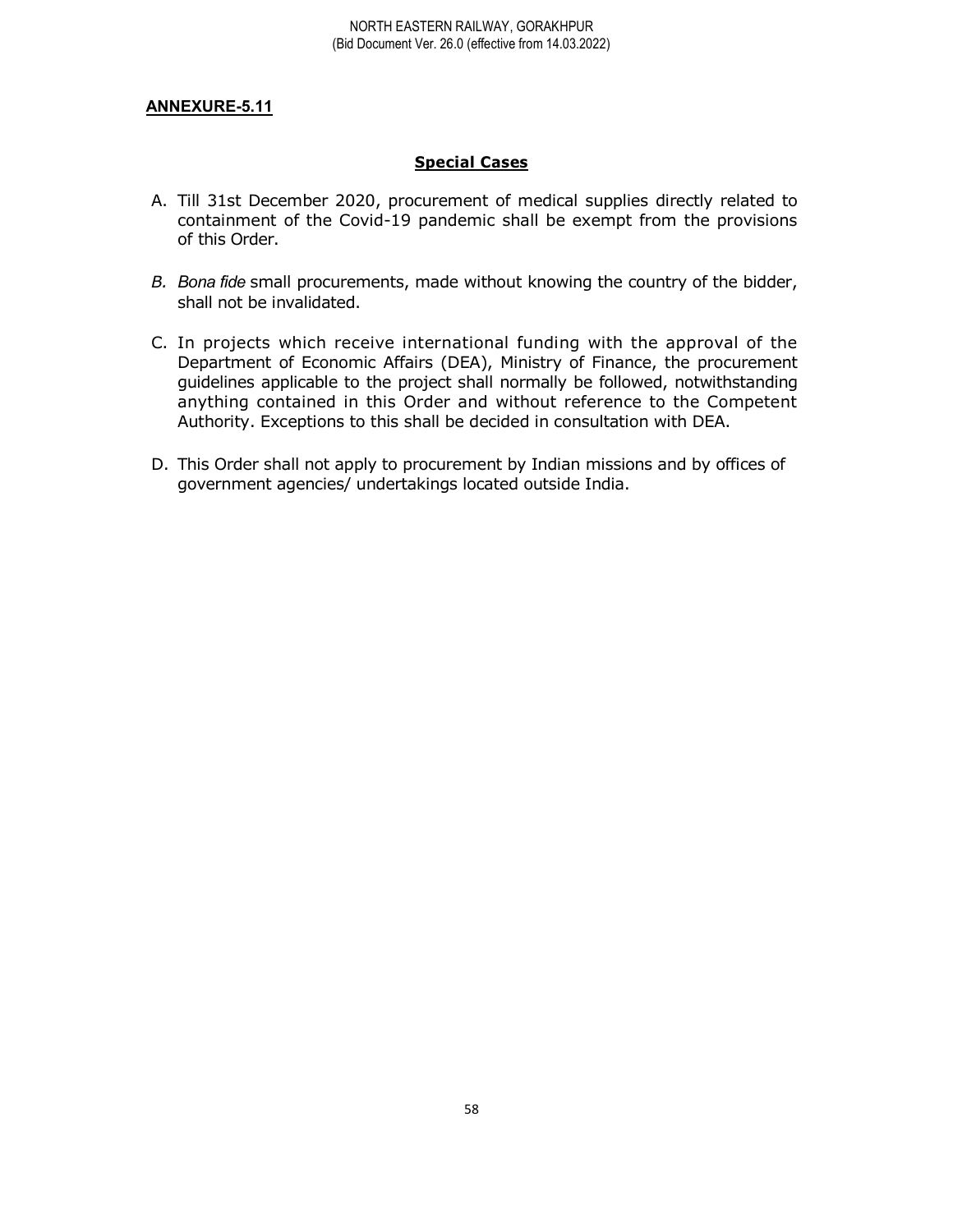## **NOTIFICATION**

Subject: Public Procurement (Preference to Make in India) Order 2017-Notifying Electronic Products in furtherance of the Order

# Reference: Department for Promotion or Industry and Internal Trade (DPTIT) Order No. P- 45021/2/2017-B.E.-II dated 15.06.2017, as amended by Orders dated 28.05.2018, 29.05.2019 and 04.06.2020

The Government has issued Public Procurement ( Preference to Make in India) Order 2017 vide the Department for Promotion of Industry and Internal Trade (DPIIT) Order No. P- 45021 /2/20 l 7-B.E.-11 dated 15.06.2017, as amended by Orders dated 28.05.2018. 29.05.2019 and 04.06.2020, to encourage 'Make in India' and promote manufacturing and production of goods and services in India ,with a view to enhancing income andemployment.

In furtherance of the Public Procurement (Preference to Make in India) Order 20I7 [PPP- M II Order 20I7] notified vide reference cited above. and in suppression of the Electronic Product Notification Nos.33( 1)/2017-IPIIW dated 14.09.2017 and 33(5)/2017-IPH W ,Dated 01.08.20I8 issued there under. the Ministry of Electronics and Information Technology ( MeitY) hereby notifies that preference shall he provided by all procuring entities to locally manufactured Electronic Products as per the aforesaid Order. as amended from time to time.

- 2. For the purpose of thisnotification:
	- a. The definition of Class-I local supplier. Class-II local supplier and Non-local supplier shall be as per paragraph 2 of the DPIIT PPP-MII Order 2017 No.P-45021/2/2017- PP(BE-II) dated 04.06.2020, as amended from time to time. The mechanism for calculation of local content has been prescribed for each notified Electronic Product in this notification, in accordance with paragraph 5 of the D PI IT PPP-MIi Order 20 I 7 No .P- 45021/2/20 l 7-PP(BE-11) dated 04.06.2020. as amended from time totime.
- b. Paragraph 3A of the DPIIT PPP-MII Order 2017 No.P-45021/2/2017-PP(BE-II) dated 04.06.2020. as amended from time to time. shall be referred for percentage of procurement for which preference to domestically manufactured Electronic Products is to be provided (in valueterms).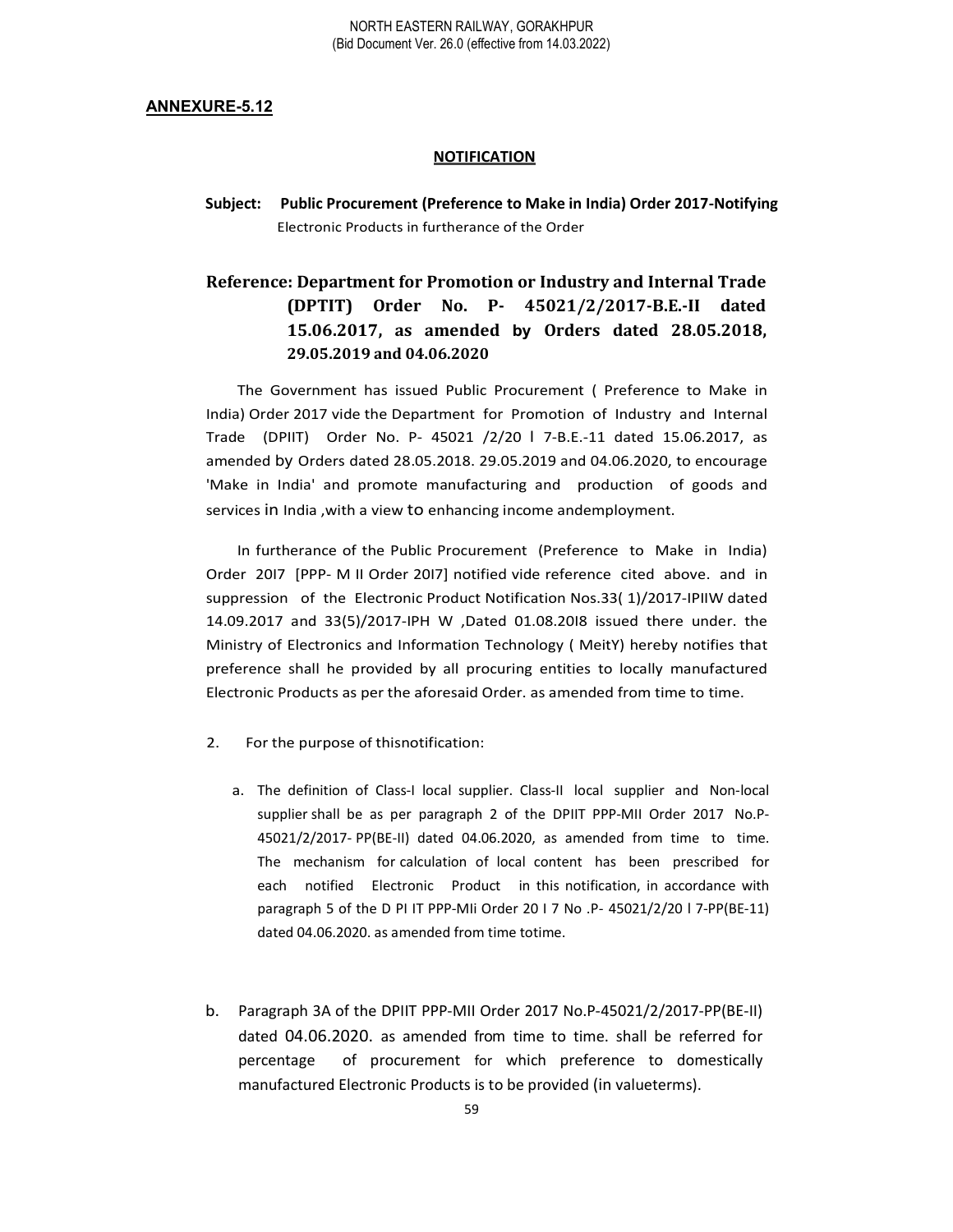2.1 Railway Board vide Letter No. 2020/RS(G)/779/2Part-1 Dated 17/05/2021 has advised to incorporate:

"It is clarified that the bidders offering imported products will fall under the category of Non-local suppliers. They can't claim themselves as Class-1 local suppliers / Class-II local suppliers by claiming the services such as transportation ,insurance, installation, commissioning, training and after sales service support like AMC/CMC atc local value addition."

Authority Ministry of Commerce and Industry (OM ) No-P-45021/102/2019- Be-II Part (1) (E-50310) Dated-04.03.2021

3. Following Electronic Products are notified under the Public Procurement (Preferenceto Make in India) Order 2017:

Desktop Personal Computers(PCs)

# (A) Definition:

For the purpose of this Notification, a Desktop PC shall necessarily consist of a CPU, Memory, Hard disk drive. Keyboard. Mouse and a separate or integrated display unit and should be able to operate independently.

# (B) Mechanism for calculation of localcontent:

The domestic Bill of Material (BOM) of Desktop PC would be the sum of the cost of main inputs as specified in Column I of the following table. provided the inputs individually satisfy the value addition requirement specified in Column 2 of the table:

| <b>Main</b><br><b>DOM/stages</b><br>inputs<br>-in<br>tor<br><b>manufacture of Desktop PC</b> | Value addition/local content required<br>lforthe<br>input to be classified as domestic BOM                                                                                                                                                                                                                                              |  |  |  |
|----------------------------------------------------------------------------------------------|-----------------------------------------------------------------------------------------------------------------------------------------------------------------------------------------------------------------------------------------------------------------------------------------------------------------------------------------|--|--|--|
|                                                                                              | 2                                                                                                                                                                                                                                                                                                                                       |  |  |  |
| Main Board / Motherboard and CPU / GPU                                                       | Domestic PCB<br>Assembly*<br>testing<br>and<br>imported/domestically<br>from<br>manufacturedparts and<br>components.<br>including the value of Semiconductors**<br>and CPU/GPU** and excluding the value<br>of bare PCB. However, the weightage of<br>total value of CPU shall not exceed 30% of<br>the total BOM of the Desktop<br>PC. |  |  |  |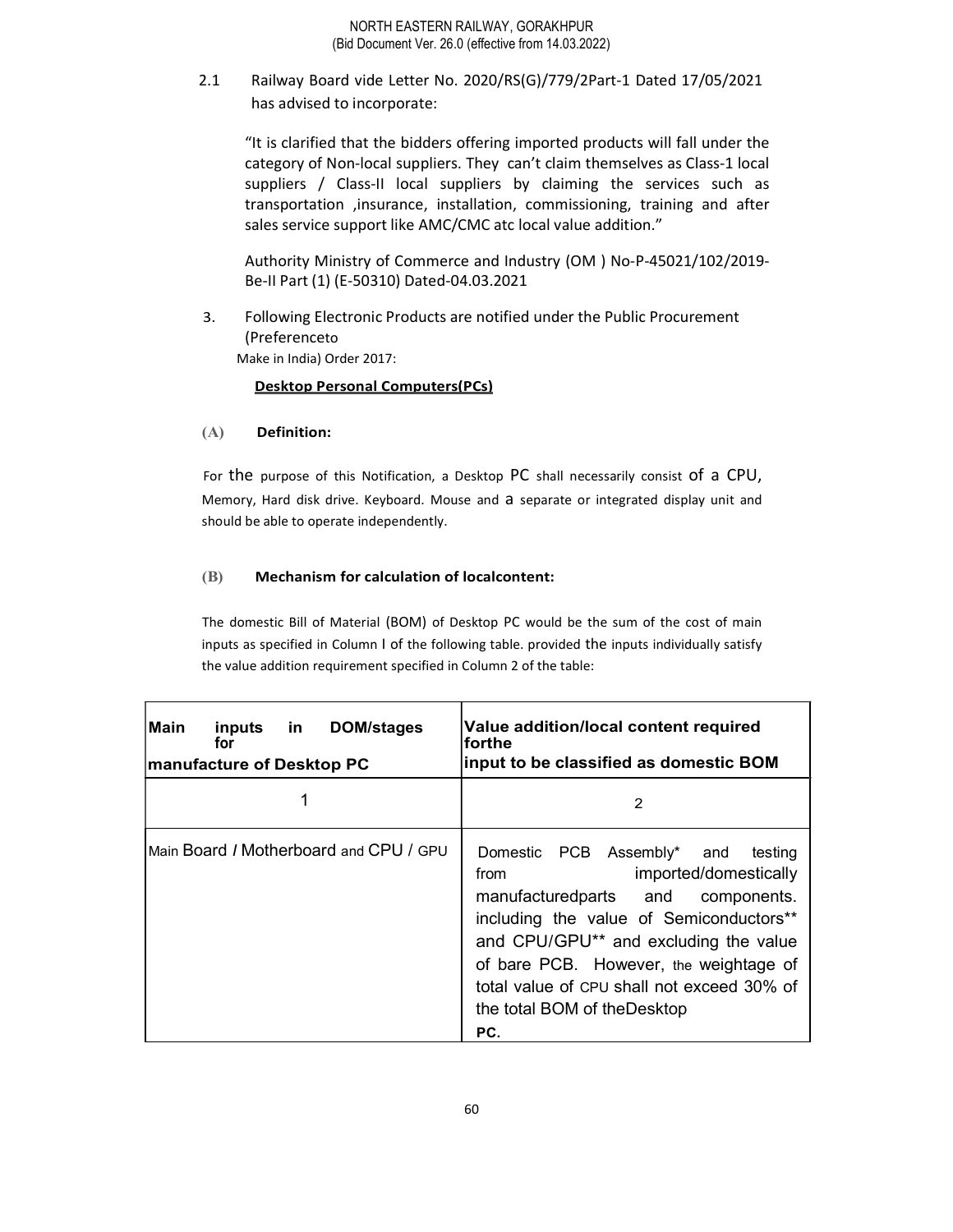| Memory Module | Domestic PCB Assembly* and testing from |
|---------------|-----------------------------------------|
|               | imported/domestically<br>manufactured   |
|               | chips**<br>and<br>memory                |
|               | parts/componentson                      |
|               | imported/domestically manufactured bare |

.,\_.

|                                              | PC B, excluding the value of bare PCB.                                                                                                                                                                                                                                                                                                                                                                                                          |
|----------------------------------------------|-------------------------------------------------------------------------------------------------------------------------------------------------------------------------------------------------------------------------------------------------------------------------------------------------------------------------------------------------------------------------------------------------------------------------------------------------|
| Hard Disk Drive / Solid State Drive<br>(SSD) | Domestic PCB Assembly•<br>final<br>and<br>product assembly and testing<br>from<br>imported / domestically manufactured parts<br>and component s, excluding the value of<br>bare PCB.                                                                                                                                                                                                                                                            |
| Monitor<br>LCD/LED                           | Domestic assembly and testing of LCD /<br>LED Monitor from parts consisting of<br>imported/domestically assembled<br>LCD/<br>LED Panel and Domestic PCB Assembly*,<br>Domestic plastic moulding and Domestic<br>stamping of metal parts excluding<br>the<br>value of barePCB.                                                                                                                                                                   |
| <b>DVD Drive</b>                             | Domestic assembly and testing from<br>imported/ domestically manufactured parts<br>and components.                                                                                                                                                                                                                                                                                                                                              |
| Cabinet + SMPS                               | Domestically manufactured Cabinet and<br>Domestic PCB Assembly* and the final<br>assembly and testing of SMPS from<br>imported/ domestically manufactured parts<br>and components, subject to the condition<br>that the domestically manufactured parts<br>and components used in the assembly of<br>"SMPS" will be minimum 20% (of the total<br>value of<br>components<br>parts and<br>used<br>the<br>$\mathsf{In}$<br>manufacture of "SMPS"). |
| Keyboard/Mouse                               | Domestic PCB Assembly* and the final<br>assembly and testing from imported /<br>domestically<br>manufactured<br>parts<br>and<br>components.                                                                                                                                                                                                                                                                                                     |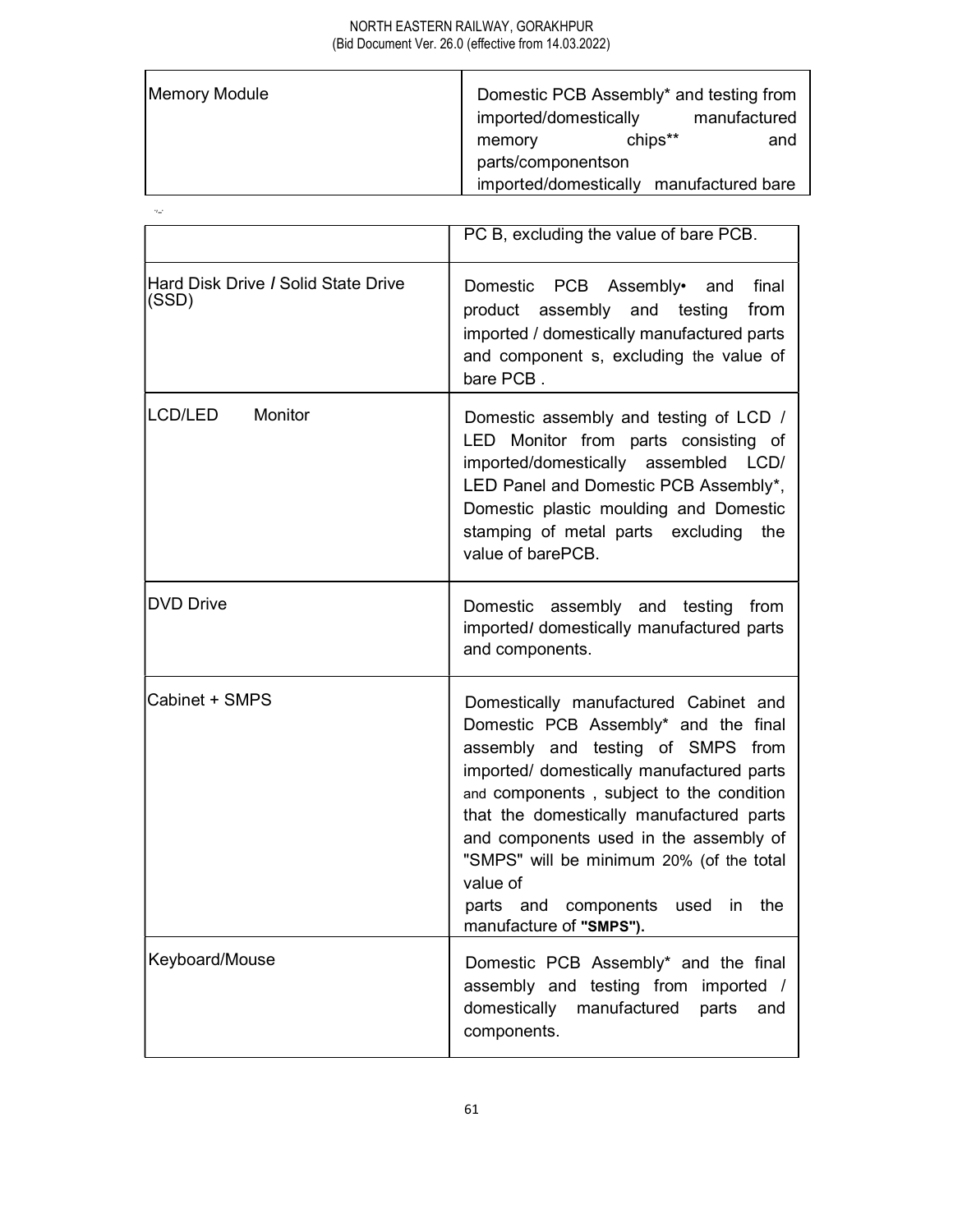| <b>IBare PCB</b> |                                           |
|------------------|-------------------------------------------|
|                  | Domestically manufactured from imported / |
|                  | domestically manufactured inputs.         |
|                  |                                           |

| (i) Final Assembly/ Testing and | (i) Domestically assembled/tested and                                                                                                                                                                      |  |
|---------------------------------|------------------------------------------------------------------------------------------------------------------------------------------------------------------------------------------------------------|--|
| (ii) Design / Development       | (ii) Intellectual Property (IP) resident in<br>India<br>for any of the above items. The value of IP<br>resident in India for any of the above items<br>shall be reduced from its value in domestic<br>BOM. |  |

\* II is essential that the Printed Circuit Board Assembly (PCBA) r l the CPU(s)/ GGPU/ processor(s) parts/ components on !he bare PCB using the SMT process should mandatorily be done inIndia.

\*\* This shall be reviewed when the Semiconductor FAB in India is operational.

# **ThinClients**

## (A) Definition:

For the purpose of this Notification, a Thin Client (TC) shall necessarily consist of a CPU. Memory. DOM , Keyboard. Mouse and a separate or integrated display unit and should be able to operate independently.

## (B) Mechanism for calculation of local content:

The domestic Bill of Material (BOM) of a Thin Client would be the sum of the cost of main inputs as specified in Column 1 of the following table, provided the inputs individually satisfy the value addition requirement specified in Column 2 of thetable: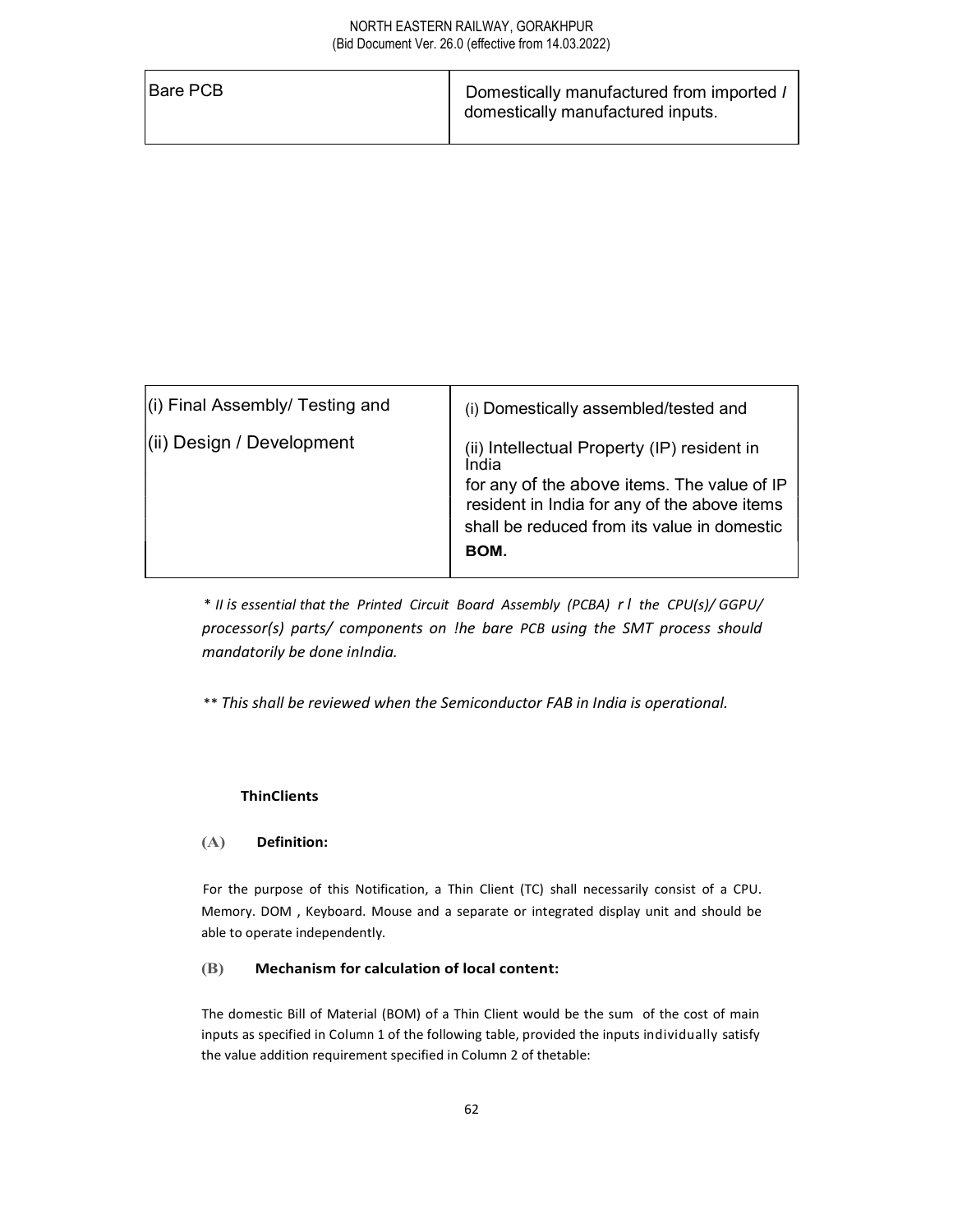| Main inputs in BOM /<br><b>of ThinClient</b> | Value addition / local content required for the<br>stages for manufacture input to be classified as domestic BOM                                                                                                                                              |
|----------------------------------------------|---------------------------------------------------------------------------------------------------------------------------------------------------------------------------------------------------------------------------------------------------------------|
|                                              | 2                                                                                                                                                                                                                                                             |
| Main Board / Motherboard and<br><b>ICPU</b>  | Domestic PCB Assembly* and testing from<br>imported/domestically manufactured parts and<br>component s. including the value of<br>Semiconductors** and CPU** and excluding the<br>value of bare PCB. However, the weightage of<br>total value of CPU shallnot |

|                       | exceed 30% of the total BOM of the Thin Client.                                                                                                                                                                                                                                                                                                                                                     |
|-----------------------|-----------------------------------------------------------------------------------------------------------------------------------------------------------------------------------------------------------------------------------------------------------------------------------------------------------------------------------------------------------------------------------------------------|
| Memory Module/ DOM    | Domestic PCB Assembly* and testing<br>from<br>imported/domestically<br>manufactured<br>memory<br>chips++ and pans/ components on imported /<br>domestically manufactured barePCB. excluding the<br>value of barePCB.                                                                                                                                                                                |
| S MPS / Power Adapter | Domestically PCB Assembly* and the<br>final<br>assembly and testing of SMPS/ Power Adapter<br>from imported/ domestically manufactured<br>parts<br>and components. subject to the condition that the<br>domestically manufactured parts and components<br>used in the assembly of " SMPS" will be minimum<br>20% (of the total value of parts and components<br>used in the manufacture of "SMPS"). |
| LC D/ LED Monitor     | Domestic assembly and testing of LC D/ LED Monitor<br>from parts consisting of imported / domestically<br>assembled LC D/ LED Panel and Domestic PCB<br>Assembly*, Domestic plastic moulding and Domestic<br>stamping of<br>metal parts, excluding the value of<br>barePCB.                                                                                                                         |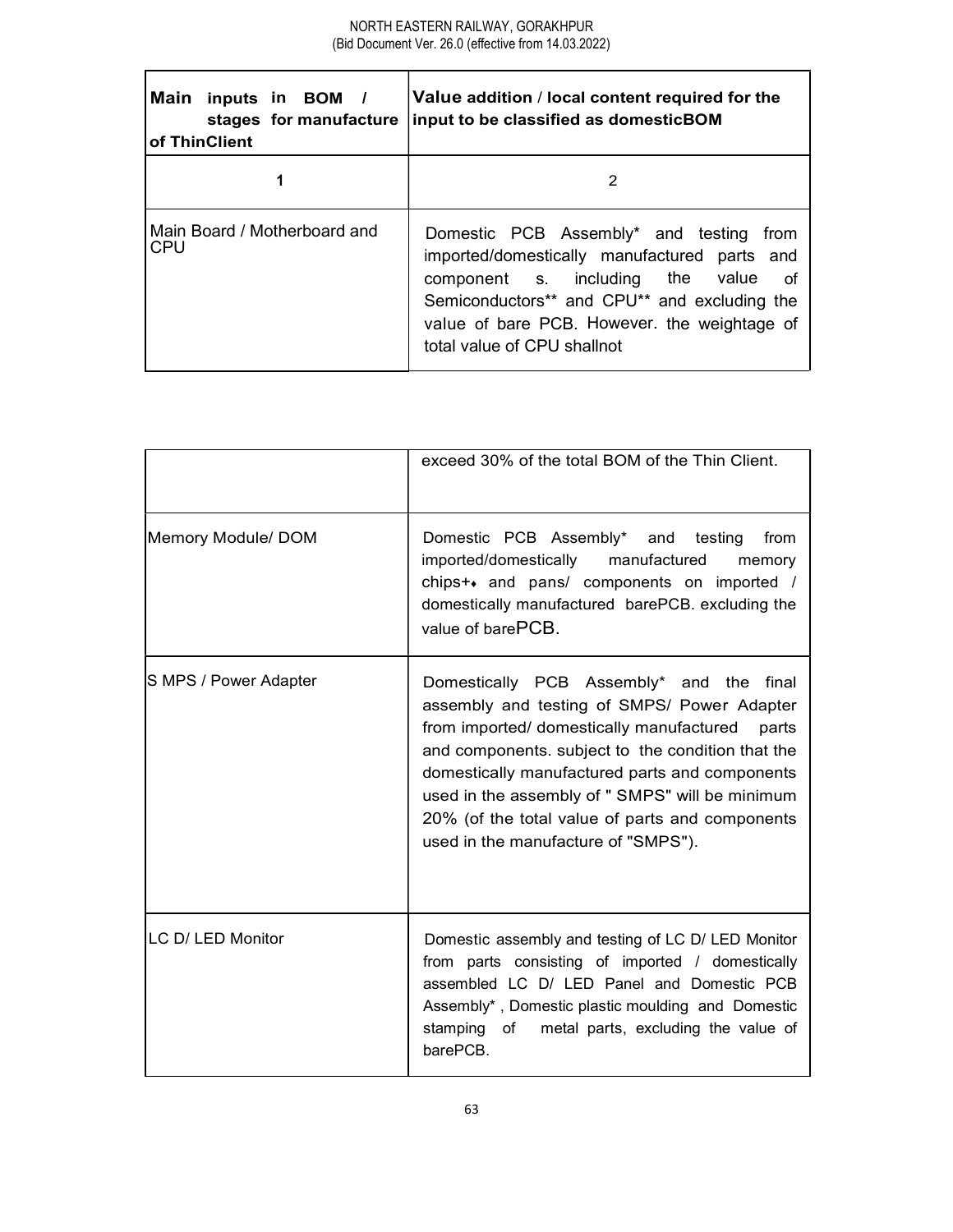| Cabinet        | Domestically manufactured.                                                                                                               |  |
|----------------|------------------------------------------------------------------------------------------------------------------------------------------|--|
| Keyboard/Mouse | Domestic PCB Assembly* and the final assembly<br>and testing from imported <i>I</i> domestic all y<br>manufactured parts and components. |  |
| IBare PCB      | Domestically manufactured from imported/<br>domestically manufacturedinputs.                                                             |  |

| (ii) Design / Development<br>{ii) intellectual Property (IP) resident in India<br>for any of the above items. The value of f P<br>resident in India for any of the above items<br>shall be reduced from its value in domestic |
|-------------------------------------------------------------------------------------------------------------------------------------------------------------------------------------------------------------------------------|
| BOM.                                                                                                                                                                                                                          |

• liis essential that the Printed Circuit Board Assembly (PCBAJ of the C PU(s )I processor( s)I parts/ components on the bare PCB using the SMT process should mandatorily be done inIndia.

•• This shall be reviewed when the Semiconductor FA Bin India is operational.

# Laptop Personal Computers(PCs)

# (A) Definition:

for the purpose of this Notification, a Laptop PC (commonly known in the market as Laptop/

notebook/ net book / Ultrabooketc.) shall necessarily consist of a CPU. Memory, Harddisk drive. Keyboard. Touchpad am. I/ or Trackpoint. an integrated displayunit , integrated batteryand

should be able to operate independently.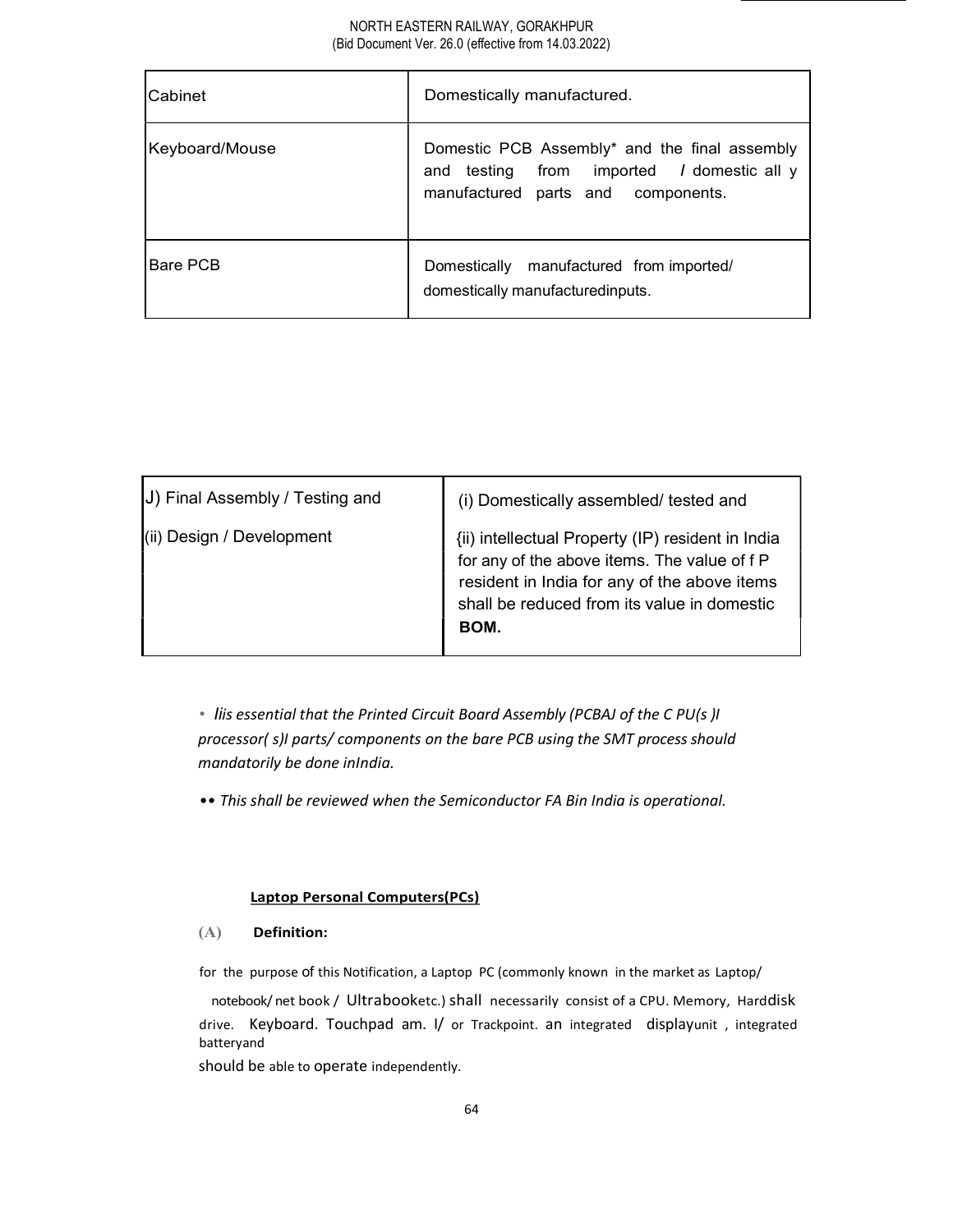# (B) Mechanism for calculation of local content:

The domestic Bill of Material (BOM) of a Laptop PC would be the sum of the cost of main inputs as specified in Column 1 of the following table, provided the inputs individually satisfy the value addition requirement specified in Column 2 ofthe table:

| Main<br><b>BOM/</b><br>inputs<br>for manufacture<br>stages<br>$ of$ LaptopPC | Value addition / local content required for the input<br>to be classified domesticBOM                                                                                                                                                                                       |
|------------------------------------------------------------------------------|-----------------------------------------------------------------------------------------------------------------------------------------------------------------------------------------------------------------------------------------------------------------------------|
|                                                                              | 2                                                                                                                                                                                                                                                                           |
| Main Board/ Motherboard and CP<br>U/ GPU                                     | Domestic PCB Assembly* and testing from<br>imported/domestically manufactured parts and<br>0f<br>including<br>the<br>value<br>components,<br>GPU**<br>Semiconductors** andCPU/<br>and<br>excluding the value of bare PCB. However.<br>theweightageoftotalvalueofCPUshallnot |

|                                             | exceed 35% of the total BOM of the Laptop<br>PC.                                                                                                                                                                             |
|---------------------------------------------|------------------------------------------------------------------------------------------------------------------------------------------------------------------------------------------------------------------------------|
| lPower Module                               | Domestic PCB Assembly* and testing from imported /<br>domestically manufactured parts and components.                                                                                                                        |
| Memory Module                               | PCB<br>Assembly* and testing<br>Domestic<br>from<br>imported/domesticallymanufacturedmemory chips*" and<br>components on<br>imported/<br>domestically<br>parts/<br>manufactured bare PCB. excluding the value of<br>barePCB. |
| Hard Disk Drive/ Solid State<br>Drive (SSD) | Domestic PCB Assembly* and final product assembly<br>and testing from imported/ domestically manufactured<br>parts and components, excluding the value of barePCB.                                                           |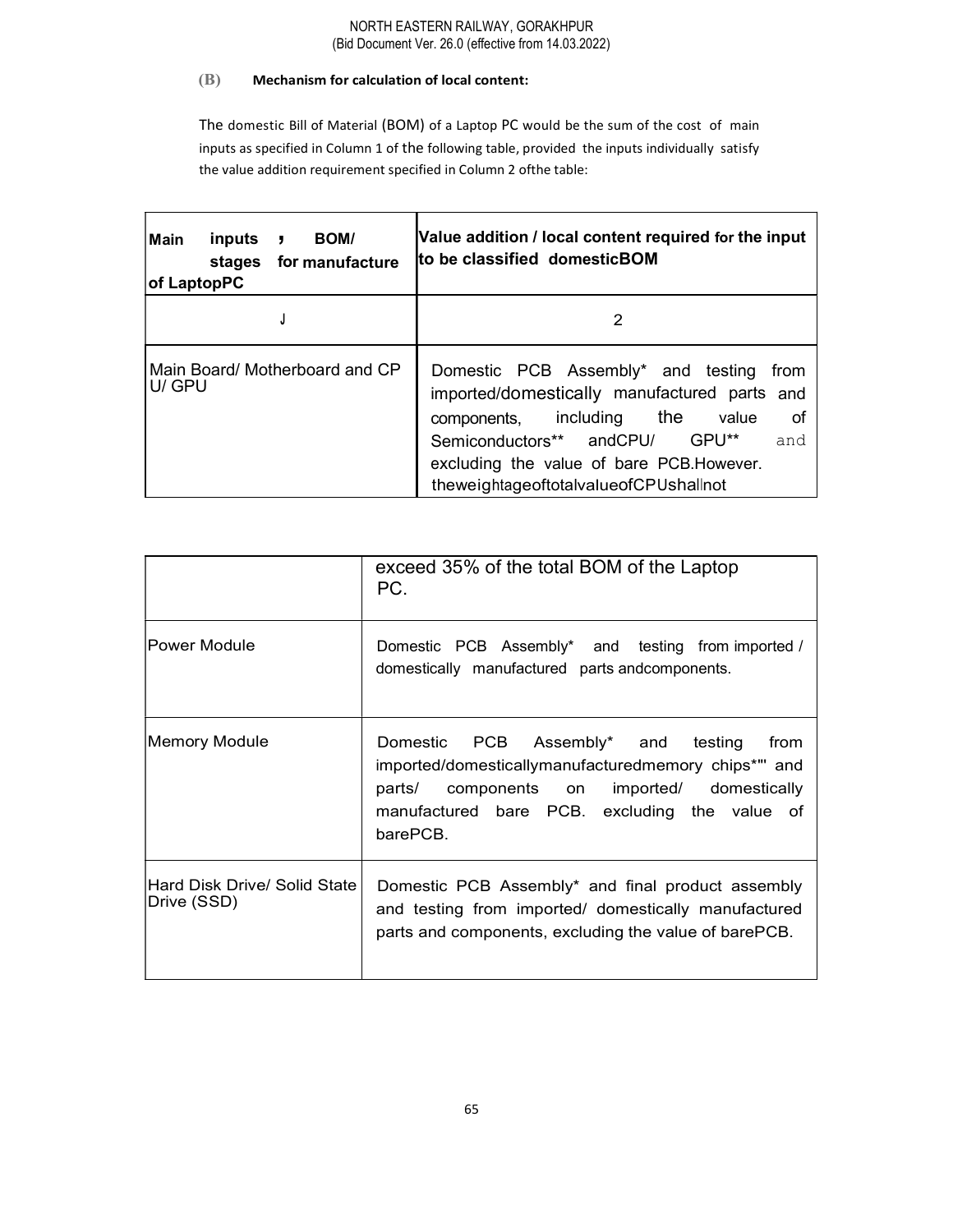| Display Panel (LCD, LED,<br>letc.) | Domestic assembly into the Back Cover and Bezel and<br>final testing from imported/ domestically assembled<br>Display Panel, LED Back light. Antennae, excluding the<br>value of the Back Cover and Bezel.                                                                                                                                                                                           |
|------------------------------------|------------------------------------------------------------------------------------------------------------------------------------------------------------------------------------------------------------------------------------------------------------------------------------------------------------------------------------------------------------------------------------------------------|
| <b>DVD</b> Drive                   | Domestic assembly and testing from imported<br>domestically manufactured parts and components.                                                                                                                                                                                                                                                                                                       |
| Power Adapter                      | Domestic assembly with domestic PCB Assembly* and<br>final testing from imported/ domestically manufactured<br>parts and components, subject to the condition that the<br>value of domestically manufactured parts<br>and<br>components used in the assembly of "Power Adapter"<br>will be minimum40% (of the total value of parts and<br>components used in the manufacture of "Power<br>Adapter"). |

| <b>IBare PCB</b>                                                                                                                                | Domestically manufactured from imported/<br>domestically manufactured inputs.                                     |
|-------------------------------------------------------------------------------------------------------------------------------------------------|-------------------------------------------------------------------------------------------------------------------|
| Keyboard / Touchpad and/ or<br>Trackpoint                                                                                                       | Domestic assembly and testing from imported/<br>domestically manufactured parts andcomponents.                    |
| Battery                                                                                                                                         | Domestic assembly and testing from imported/<br>domestically manufactured pa11s and components.                   |
| Cabinet/<br>Chassis<br>of<br>Laptop<br>including<br>bottom<br>back<br>cover.<br>cover. Keyboard face bezel and<br>Display face bezel and Hinges | Domes1ically<br>manufactured<br>through<br>injection<br>moulding/ stamping using imported/<br>domestic<br>inputs. |
| (i) Final Assembly / Testing and<br>ii) Design/ Development                                                                                     | (i) Domestically assembled / tested and<br>(ii) Intellectual Property (IP) resident in India                      |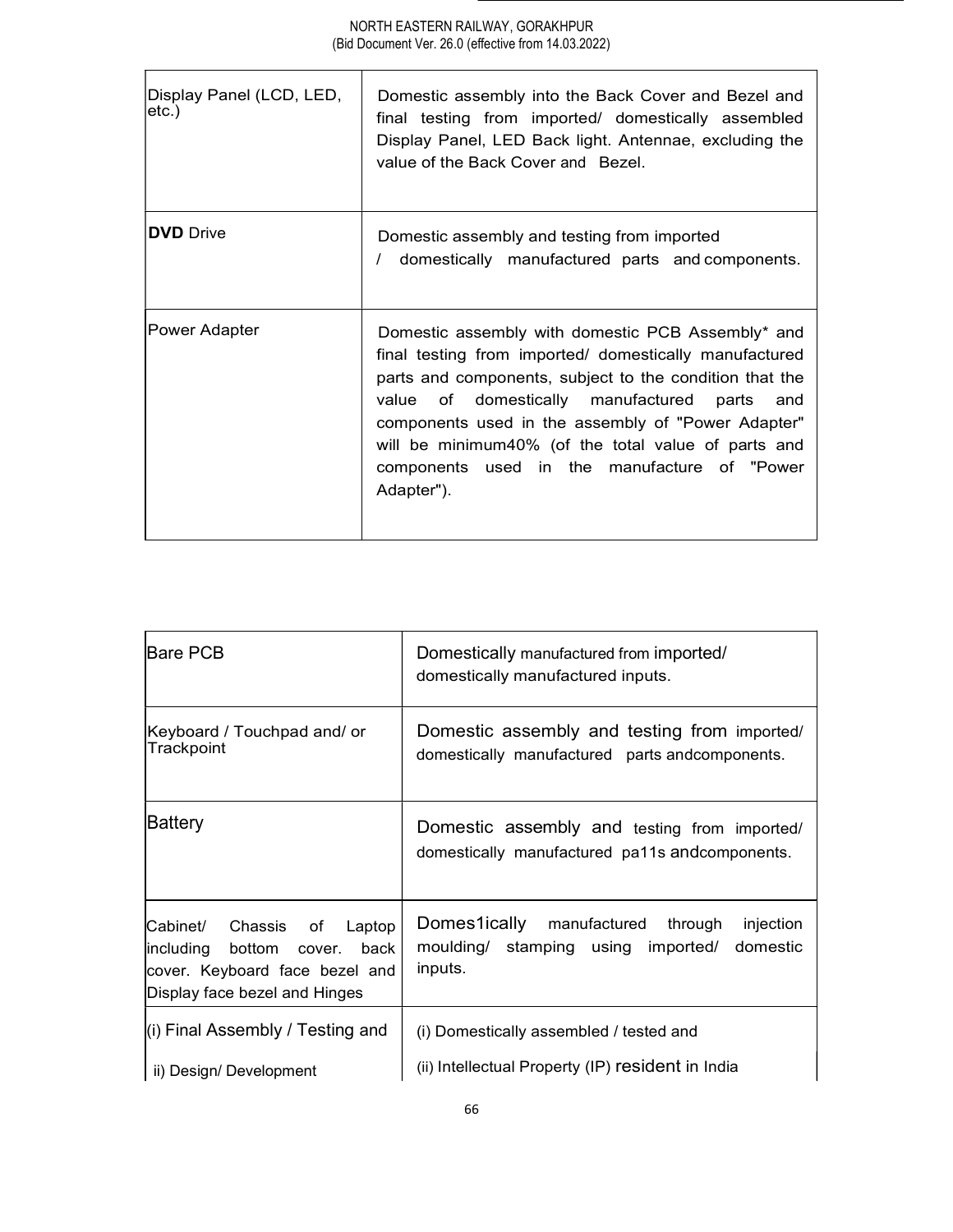|  | for any of the above items. The value of IP                                                 |  |
|--|---------------------------------------------------------------------------------------------|--|
|  | resident in India for any of the above items<br>shall be reduced from its value in domestic |  |
|  | BOM.                                                                                        |  |
|  |                                                                                             |  |

\* Jt is essential that the Print ed Circuit Board Assembly (PCBA ) of the CPU(s}I GPU/

processor{<.;)/parts/componentsontheharePCBusingtheS1\fFprocessshouldmandatorilybe done in India.

•• This shall be reviewed ·when the Semiconductor FAB in India is operational.

# ComputerMonitors

# (A) Definition:

For the purpose of this Notification, a Computer Monitor (commonly known in the market as Monitor)shall necessarilyconsistofaLCD/LEDDisplayassembly,Logiccard,PowerSupply Adaptor and Cabinet with Display Ports for connecting it to a Desktop PC or Laptop PCor Tablet PC.

# (B) Mechanism for calculation of localcontent:

The domestic Bill of Material (BO M) of a Computer Monitor would be the sum of the cost of main inputs as specified in Column I of the following table. provided the inputs individually satisfy the value addition requirement specified in Column 2 of thetable:

| Main |  | inputs in BOM/ stages<br>for manufacture of ComputerMonitor | Value addition/ local content required for the<br>input to be classified as domesticBOM |
|------|--|-------------------------------------------------------------|-----------------------------------------------------------------------------------------|
|      |  |                                                             |                                                                                         |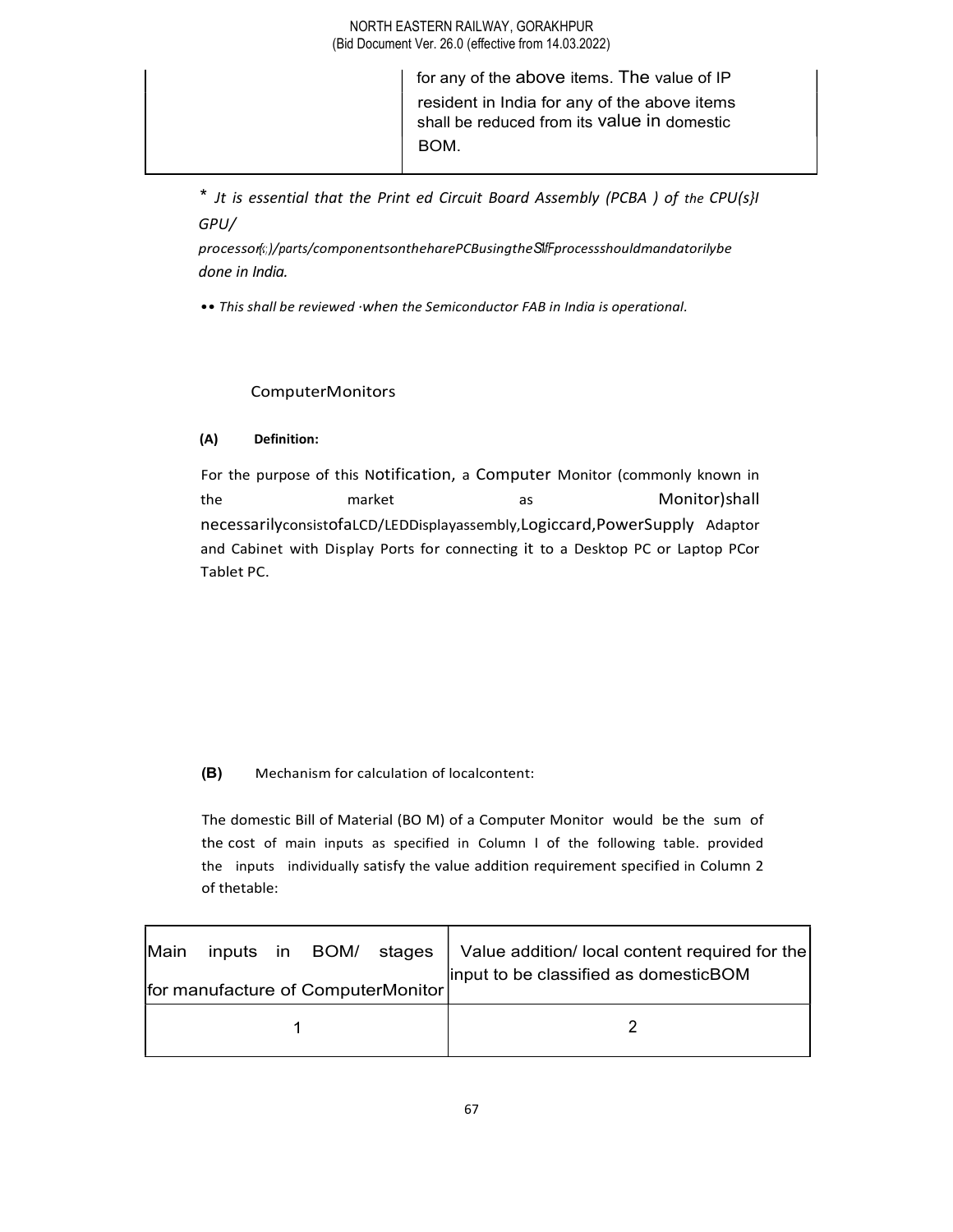| Logic Cards/ Micro controller | Domestic PCB Assembly* and testing from<br>imported/ domestically manufactured parts<br>components<br>including<br>value<br>and<br>of<br>Semiconductors** and excluding the value<br>of barePCB.                                                                                                                                                                                                                               |
|-------------------------------|--------------------------------------------------------------------------------------------------------------------------------------------------------------------------------------------------------------------------------------------------------------------------------------------------------------------------------------------------------------------------------------------------------------------------------|
| LCD / LED Panel               | Domesticintegration and testing of imported/<br>domestically assembled LCD/ LED Panel***<br>into the Monitor Cabinet/ Chassis, excluding<br>the value of the Cabinet/ Chassis. However,<br>the weightage of total value of LC D/ LED<br>Panel shall not exceed 35% of the total<br>BOM of the ComputerMonitor.                                                                                                                 |
| <b>Cable</b> s                | Domestically manufactured and tested from<br>imported/ domestically manufactured inputs.                                                                                                                                                                                                                                                                                                                                       |
| Power Adapter                 | Domestic assembly with domestic<br>PCB<br>Assembly* and final testing from imported/<br>domestically manufactured<br>parts<br>and<br>components, subject to the condition that<br>the value of domestically manufactured<br>parts and components used in the assembly<br>of "Power Adapter" will be minimum 40% (of<br>the total value of parts and components<br>of" Power<br>the<br>manufacture<br>in.<br>used<br>Adapter"). |

| lBare PCB                                                   | Domestically manufactured from<br>imported/ domestically<br>manufacturedinputs.                                                                                                              |
|-------------------------------------------------------------|----------------------------------------------------------------------------------------------------------------------------------------------------------------------------------------------|
| Cabinet/ Chassis                                            | The Monitor Bezel. Back cover, Stand,<br>Base and Chassis wherein the plastic<br>mouldings and the stamping of metal<br>parts 1s done domestically using imported<br>/ domesticinputs.       |
| (i) Final Assembly/ Testing and<br>(ii) Design/ Development | (i) Domestically assembled/ testedand<br>(ii) Intellectual Property (IP) resident in<br>India<br>for any of the above items. The value of IP<br>resident in India for any of the above items |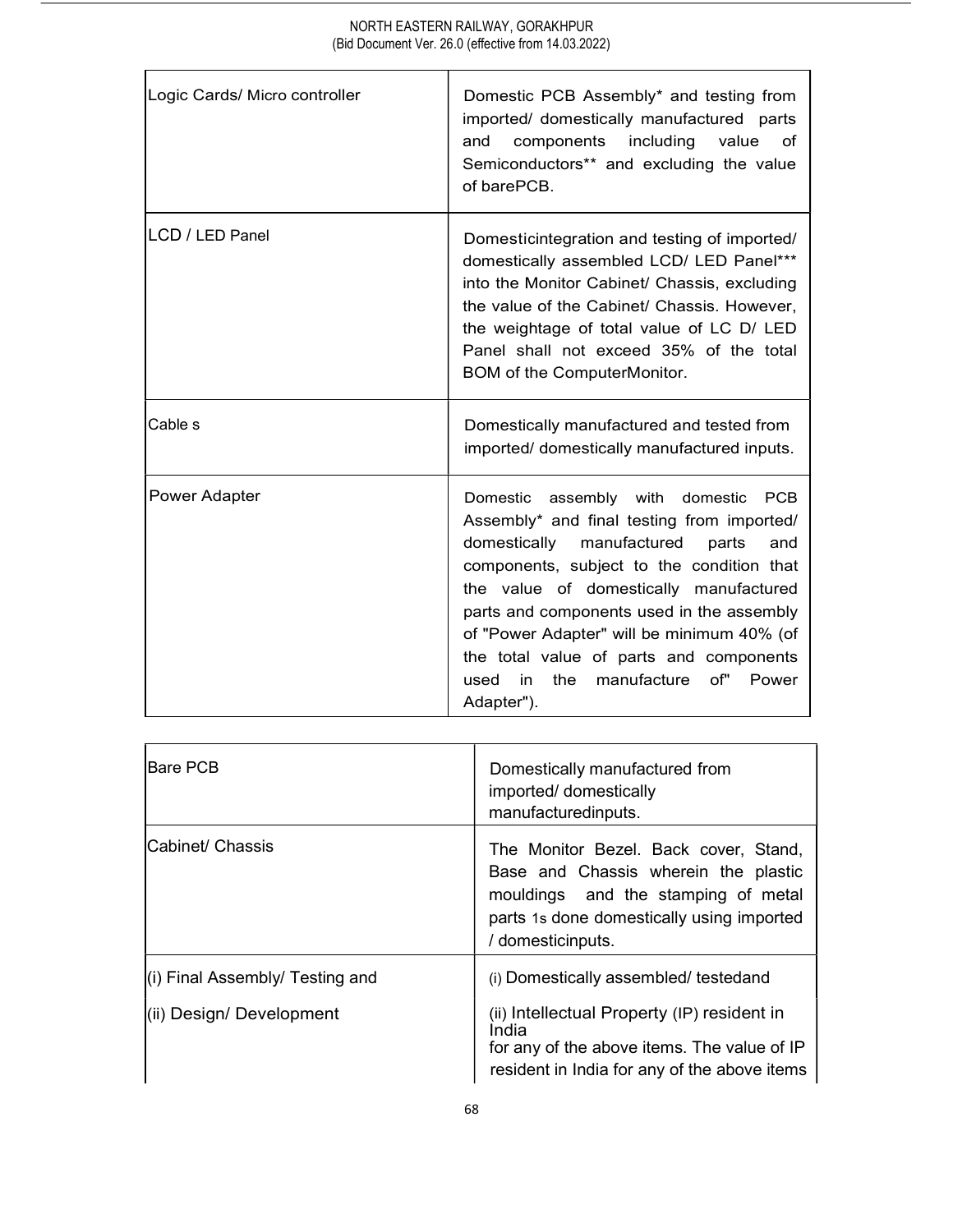shall be reduced from its value in domestic BOM.

\* It is essential that the Printed Circuit Board Assembly (PCBA) of the CPU(s) / GPU processor ( s)/ parts / components on the bare PCB using the SMT process should mandatorily be done in India.

"'\* This shall be reviewed when the Semiconductor FAB in India is operational.

\*\*\* This shall be reviewed when LC D/LED Panel mam1facturing o(Computer Monitors (of each size and type) in India isoperational.

# Tablet Personal Computers(PCs)

## A. Definition:

For the purpose of this Notification, a Tablet PC shall necessarily consist of an Integrated Motherboard with on board CPU/Processor, Memory and Power Module: Display Panel (Touch Panel + LCD /LED Module) and integrated batter y and should be able to operate independently.

# (B) Mechanism for calculation of localcontent:

The domestic Bill of Material (BOM) of Tablet PC would be the sum of the cost of main inputs as specified in Column I of the following table, provided the inputs individually satisfy the value addition requirement specified in Column 2 of thetable:

| Main<br>inputs in BOM/<br><b>Imanufacture of TabletPC</b>          | stages for Value addition/local content required for<br>the input to be classified as domestic<br>BOM                                                                                                                                                                                                                        |
|--------------------------------------------------------------------|------------------------------------------------------------------------------------------------------------------------------------------------------------------------------------------------------------------------------------------------------------------------------------------------------------------------------|
|                                                                    | 2                                                                                                                                                                                                                                                                                                                            |
| Integrated Motherboard with on board<br><b>CPU/ GPU/ Processor</b> | Domestic PCB Assembly* and testing<br>from imported/ domestically manufactured<br>parts and components. including value of<br>Semiconductors** and Processor/CPU/<br>GPU** and excluding the value of bare<br>PCB. However. the weightage of total<br>value of CPU shall not exceed 35% of the<br>total BOM of the TabletPC. |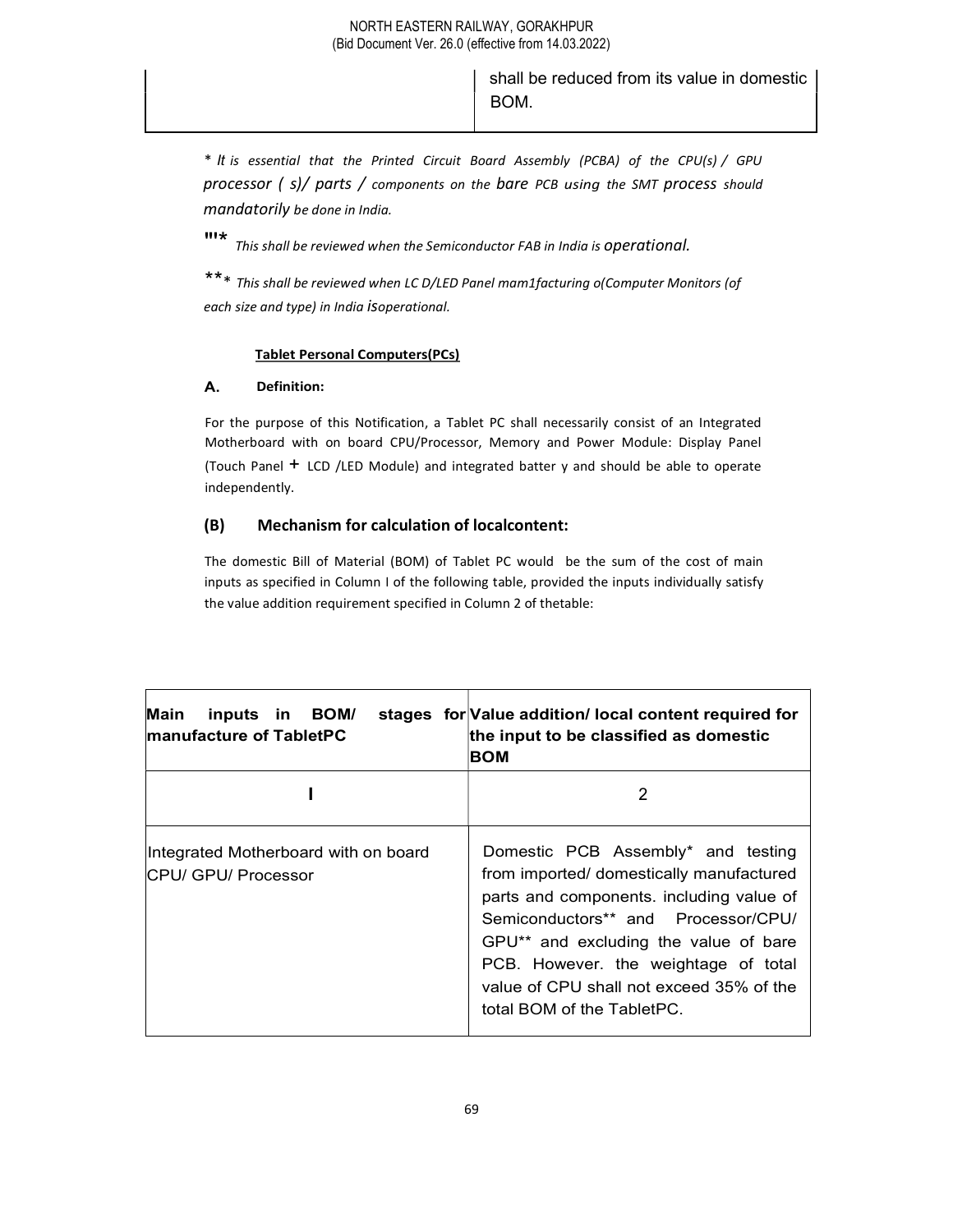| Memory and Power Module                          | Domestic PCB Assembly* and testing<br>imported/ domestically<br>from<br>manufactured parts and components,<br>excluding the value of bare PCB.                                                                                                                                                                                                                       |
|--------------------------------------------------|----------------------------------------------------------------------------------------------------------------------------------------------------------------------------------------------------------------------------------------------------------------------------------------------------------------------------------------------------------------------|
| Display Panel (Touch Panel + LCD/ LED<br>Module) | Domestic assembly and testing<br>from<br>imported/<br>domestically<br>manufactured<br>Touch Panel, LCD/ LED Module or<br>combination, subject to the condition that<br>backlight assembly and testing of Display<br>Panel shall be donedomestically.                                                                                                                 |
| <b>Power Adapter</b>                             | Domestic assembly and testing from<br>imported/ domestically<br>manufactured<br>parts and components, subject to the<br>condition that the value of domestically<br>manufactured parts and components<br>used m the assembly of "Power Adapter"<br>will be minimum 40% (of the total value<br>of parts and components used in the<br>manufacture of "PowerAdapter"). |
| <b>Bare PCB</b>                                  | Domestically manufactured from imported/<br>domestically manufactured inputs.                                                                                                                                                                                                                                                                                        |

| C <sub>a</sub> sin <sub>g</sub>                                     | Domestically manufactured Casing.                                                                                                                                                                                                         |
|---------------------------------------------------------------------|-------------------------------------------------------------------------------------------------------------------------------------------------------------------------------------------------------------------------------------------|
| Battery                                                             | Domestic<br>assembly and testing from<br>manufactured<br>domestically<br>imported/<br>parts andcomponents.                                                                                                                                |
| Accessories (Camera. Speaker, WiFi<br>Antenna. etc.)                | Domestic assembly and testing<br>from<br>domestically<br>imported/<br>manufactured<br>parts andcomponents.                                                                                                                                |
| $\vert$ (i) Final Assembly/ Testing and<br>(ii) Design/ Development | (i) Domestically assembled/ tested and<br>(ii) Intellectual Property (IP) resident in India<br>for any of the above items. The value of IP<br>resident in India for any of the above items<br>shall be reduced from its value in domestic |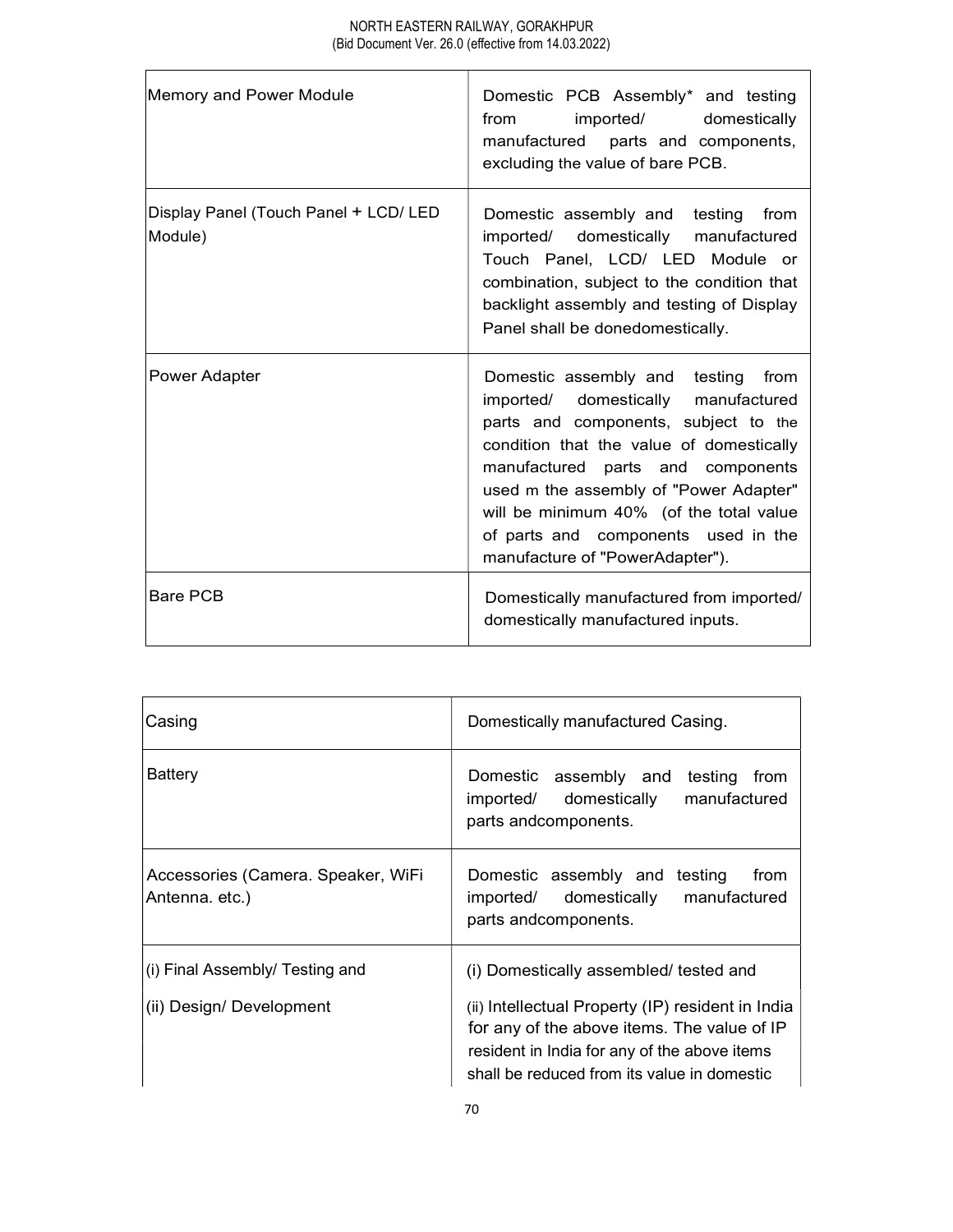BOM.

\* it is essential that the Printed Circuit Board Assembly (PCBA) of the CPU/ G PU / processor! parts/ components on the bare PCB using the SMT process should mandatorily be done in India.

\*\* This shall be reviewed ·when the Semiconductor FAB in India is operational

# Dot MatrixPrinter

# (A) Definition:

A Dot Matrix Printer is a type of impact printer that forms dot on paper by a metal pin of diameter 0.2 mm to 0.3 mm which is driven by electromagnet based on solenoid principle and required character matrix is produced by horizontal and vertical resolution of dot matrix printhead. Dot Matrix Printer can create carbon copies and carbonless copies based on mechanical pressure ofpin.

# (B) Mechanism for calculation of localcontent:

The domestic Bill of Material (BOM) of a Dot Matrix Printer would be the sum of the cost of main inputs specified in Column l of the following table. provided the inputs individually satisfy the value addition requirement specified in Column 2 of the table:

| Main inputs in BOM/ stages for<br>manufacture of Dot Matrix Printer | Value addition/ local content required for<br>the<br>input to be classified as domestic BOM                                                                                                                                                                                                                                                                                                 |  |
|---------------------------------------------------------------------|---------------------------------------------------------------------------------------------------------------------------------------------------------------------------------------------------------------------------------------------------------------------------------------------------------------------------------------------------------------------------------------------|--|
|                                                                     |                                                                                                                                                                                                                                                                                                                                                                                             |  |
| Main PCB                                                            | DomesticPCBAssembly*andtestingfrom<br>imported / domestically manufactured<br>parts and components, subject to the<br>condition that value of domestically<br>manufactured parts and components used<br>in the assembly of "Main PCB" will be<br>minimum 15% (of thetotal value of parts<br>and components used in the manufacture<br>of " Ma i n PCB"), excluding the value of<br>barePCB. |  |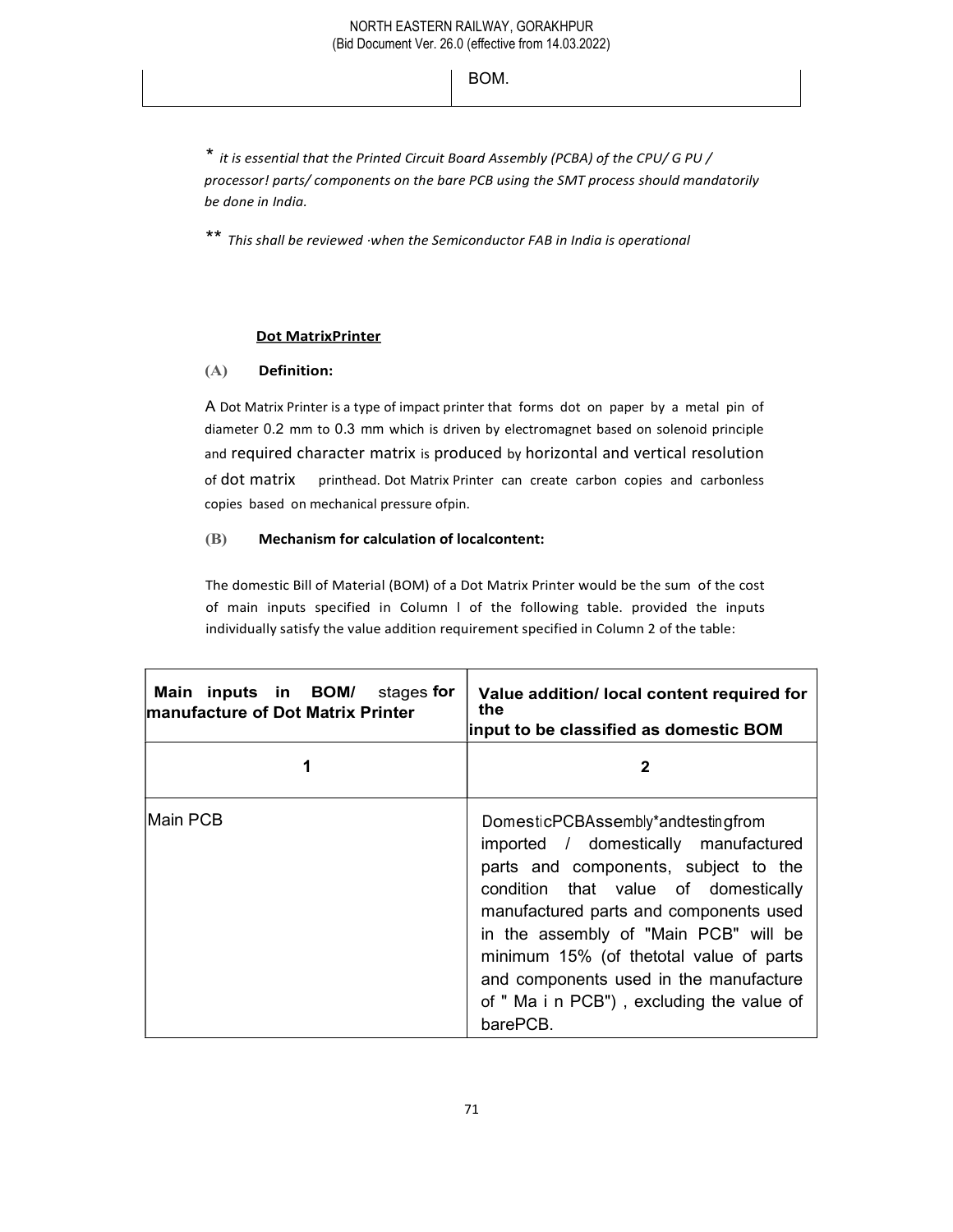| lBare PCB                              | Domestically manufactured from imported/<br>domestically manufactured inputs.                                                                                                                                                                                                                                                                      |  |
|----------------------------------------|----------------------------------------------------------------------------------------------------------------------------------------------------------------------------------------------------------------------------------------------------------------------------------------------------------------------------------------------------|--|
| <b>SMPS</b>                            | Domestic<br>assembly and<br>testing<br>fromimported/ domestically manufactured<br>parts and components, subject to the<br>condition that value of domestically<br>manufactured parts and components used<br>in the assembly of "SMPS" will be<br>minimum 20% (of the total value of parts<br>and components used in the manufacture<br>of "SMPS"). |  |
| Carriage Motors and Pap er Feed Motors | Imported as sub-assemblyand<br>tested<br>domestically along with main<br>Printer<br>Mechanism.                                                                                                                                                                                                                                                     |  |
| <b>Front Control Panel</b>             | Domestic<br>assembly and<br>testing<br>from imported/ domestically manufactured<br>parts and components.                                                                                                                                                                                                                                           |  |
| Home Position/Paper End Sensors        | Domestic<br>assembly<br>and<br>testing<br>from<br>imported/ domestically manufacture parts                                                                                                                                                                                                                                                         |  |

|                                                               | and components.                                                                                                                                                                                                                     |
|---------------------------------------------------------------|-------------------------------------------------------------------------------------------------------------------------------------------------------------------------------------------------------------------------------------|
| Main Printer Cabinet and other small<br>plastic<br>components | Domestic moulding of Printer Cabinet and<br>other parts.                                                                                                                                                                            |
| Printer MechanismAssembly                                     | Domestic assembly using domestically<br>manufactured Rubber Platens, small<br>rubber pan s, sheet metal components.<br>plastic gears and other plastic parts with<br>turned steel shafts and above mentioned<br>sensors and Motors. |
| Print Heads and Interconnecting Cables                        | Imported<br>sub-<br>tested<br>an<br>Printer<br>a assembly<br>d<br>along with<br>main<br>s<br>domestically<br>Mechanism.                                                                                                             |
| (i) Final Assembly/ Testing and                               | (i) Domestically assembled/ tested and                                                                                                                                                                                              |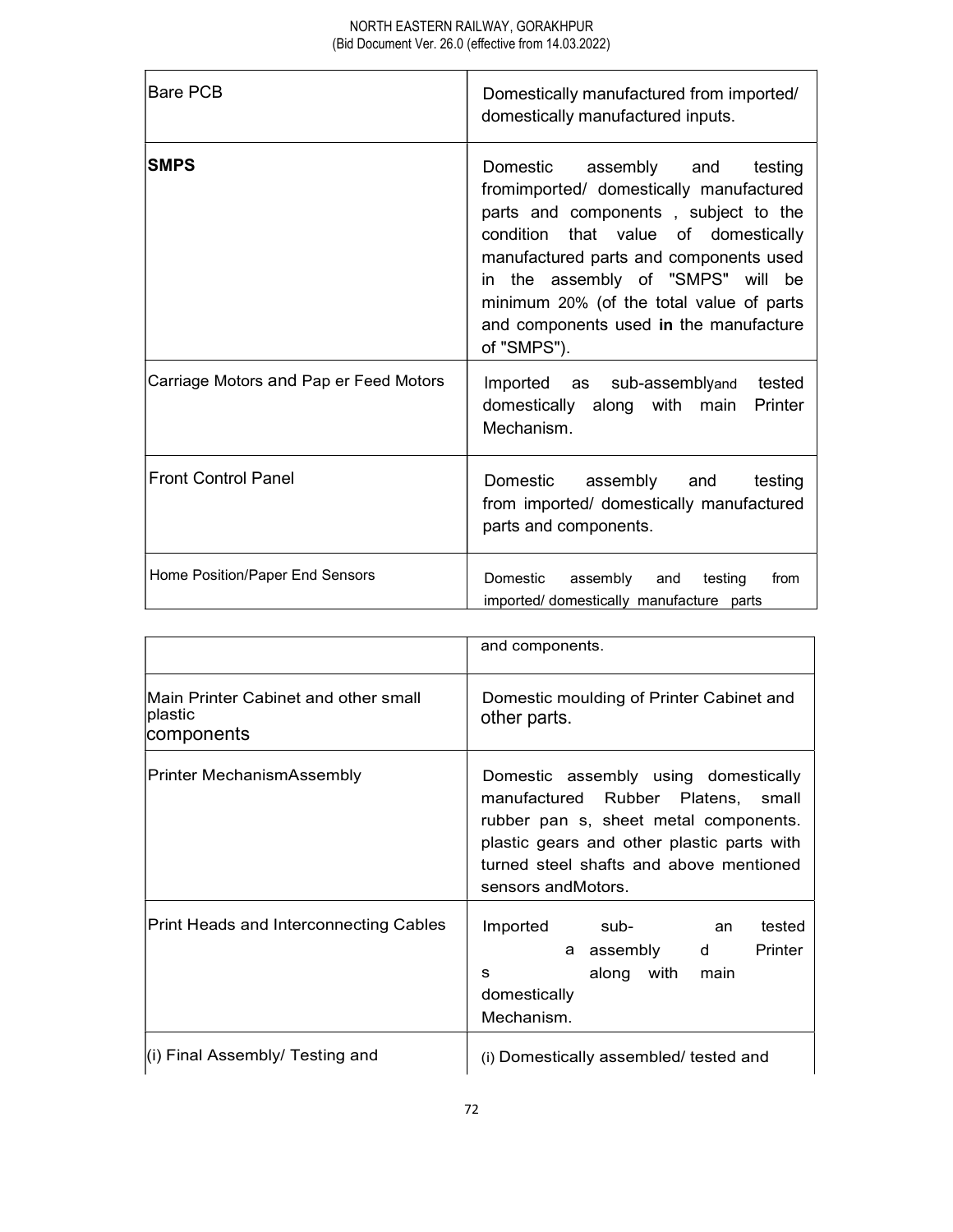| BOM. |
|------|
|      |

"' It is essenth1I that !he Printed Circuit Board Assembly (PCBA)  $f$ the parts/ components on the bare PCB using the SMT process should mandatorily be done in India.

#### **SmartCards**

# (A) Definition:

For the purpose of this Notification, Smart Card is usually a Credit Card sized plastic Card with an Integrated Circuit (IC) contained inside. The IC contains a microprocessor and memory. Smart Cards can be contact, contactless or dual interface (both contact and contact less ). Some of the applications of Smart Card are Identity Card, Banking Card. Health Card. Vehicle Registration Cardetc.

#### I(B) Mechanism for calculation of local content for Contact Smart Cards

The domestic Bill of Material (BOM) of a Contact Smart Card would be the sum of the cost of main inputs as specified in Column I of the following tab le , provided the inputs individually satisfy the value addition requirement specified in Column 2 of thetable:

| Main                                     | inputs in $BOMJ$ stages for Value addition/ local content required for |
|------------------------------------------|------------------------------------------------------------------------|
| <b>Imanufacture of Contact SmartCard</b> | the input to he classified as domestic BOM                             |
|                                          |                                                                        |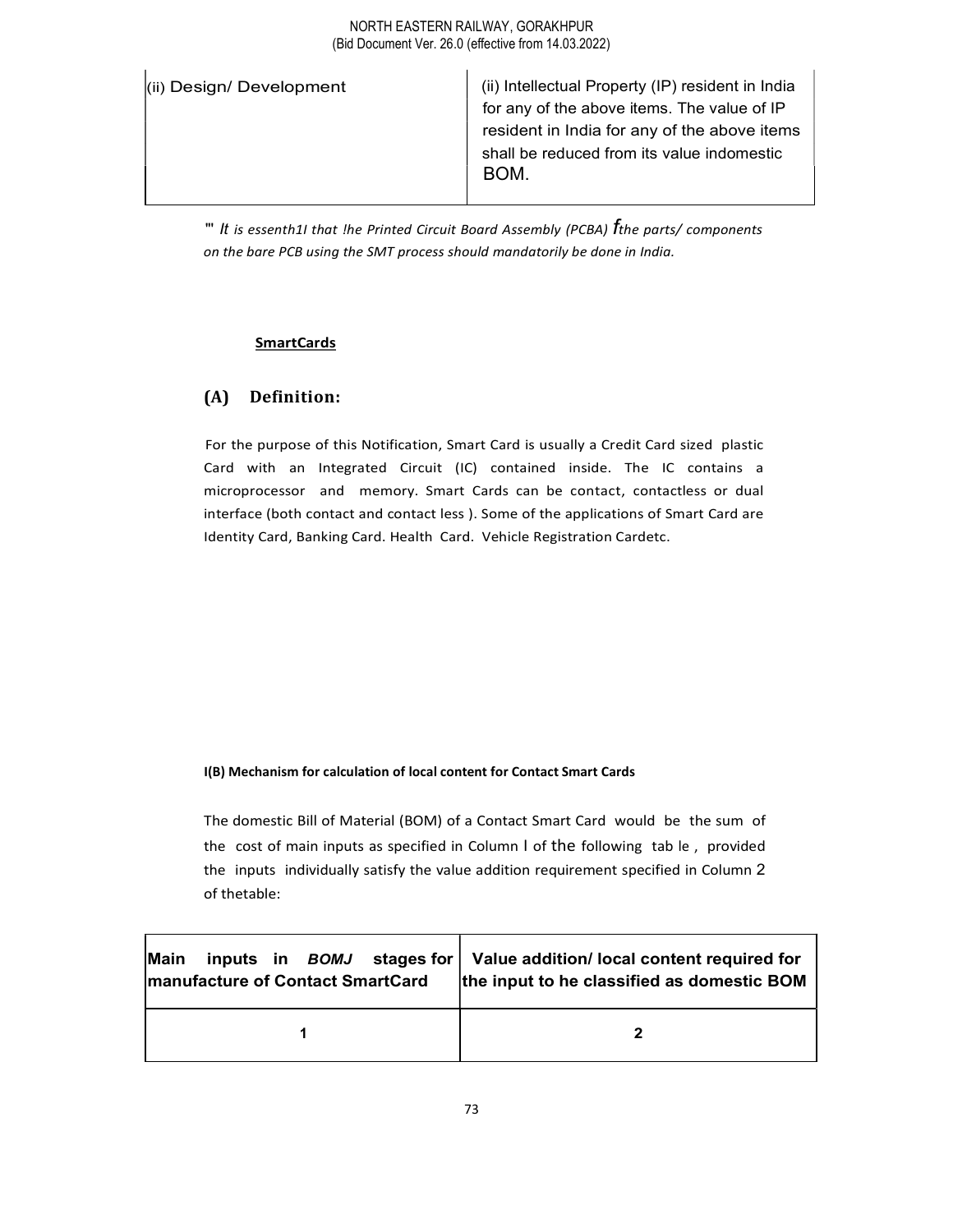| Plastic Card Body                                         | Domestic manufacturing including<br>sheet<br>cutting & punching, printing, lamination and<br>testing<br>using<br>imported/<br>domestically<br>manufactured<br>material,<br>parts<br>raw                                                                                    |
|-----------------------------------------------------------|----------------------------------------------------------------------------------------------------------------------------------------------------------------------------------------------------------------------------------------------------------------------------|
|                                                           | andcomponents.                                                                                                                                                                                                                                                             |
| IC Chip Module                                            | Domestic assembly. packaging and testing<br>IC Chip Module using<br>imported/<br>of<br>domestically manufactured raw material,<br>parts and components.                                                                                                                    |
| Milling and Embedding of IC Chip Module<br>on PlasticCard | Milling and Embedding of IC Chip Module on<br>Plastic Card done domestically.                                                                                                                                                                                              |
| (i) Final Assembly and Testing                            | (i) Domestically assembled/tested and                                                                                                                                                                                                                                      |
| (ii) Design/ Development                                  | (ii) Intellectual Property (IP) resident in<br>India for any of the above items, including<br>fusionof<br>domestically developed Operating System. The<br>value of IP resident in India for any of<br>theabove<br>items shall be reduced from its value m<br>domestic BOM. |

• This shall be reviewed when the Semiconductor FAB in India isoperational.

# ll(B) Mechanism for calculation of local content for Contactless Smart Cards

The domestic Bill of Material (BOM) of Contactless Smart Card would be the sum of the cost of main inputs as specified in Column I of the following table. provided the inputs individuallysatisfy the value addition requirement specified in Column 2 of thetable:

| Main | inputs in |  | BOM/stages for Value addition/local content required                     |
|------|-----------|--|--------------------------------------------------------------------------|
|      |           |  | manufacture of Contactless SmartCard   for the input to be classified as |
|      |           |  | domesticBOM                                                              |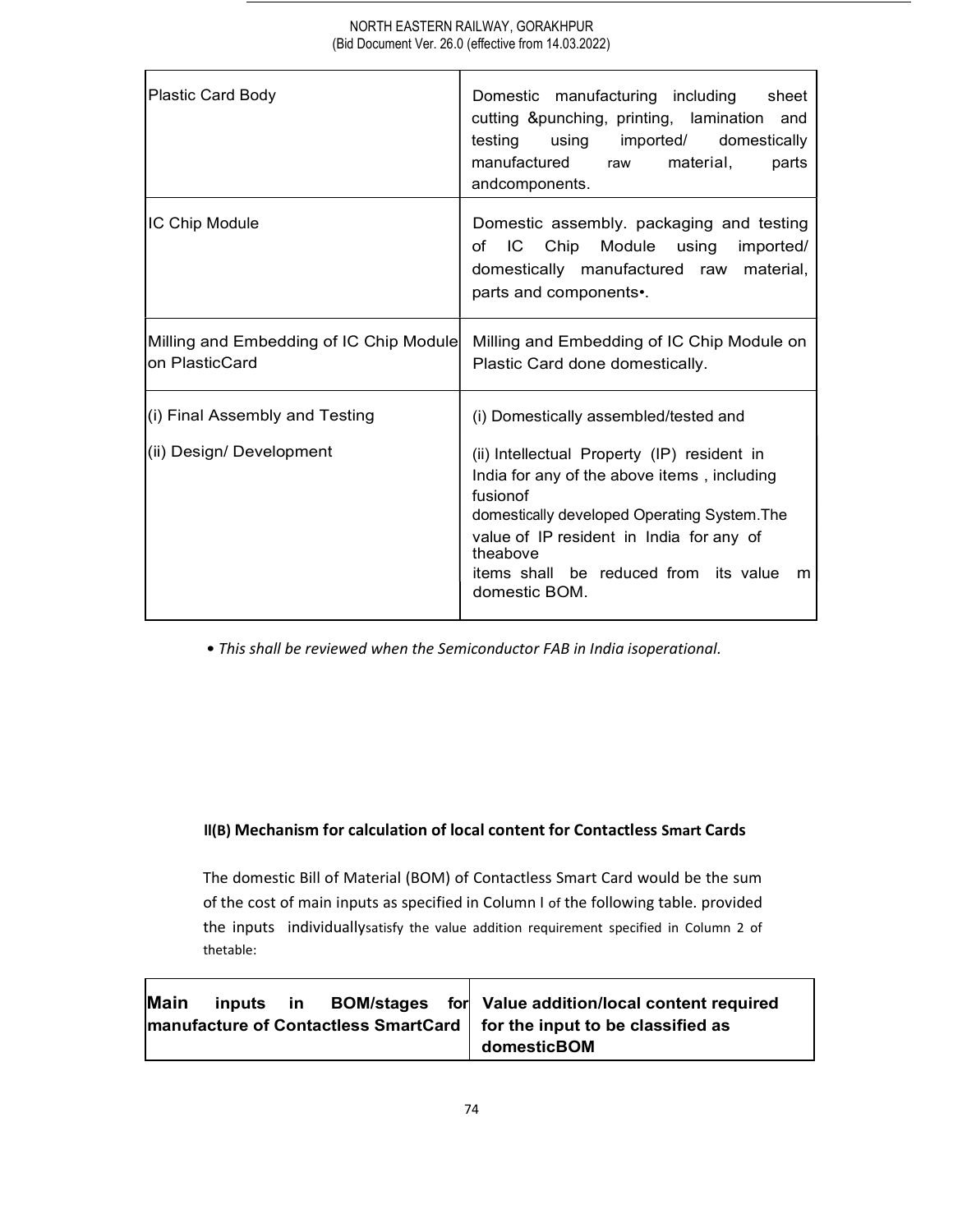| 1                                                            | 2                                                                                                                                                                                                                                                                                         |
|--------------------------------------------------------------|-------------------------------------------------------------------------------------------------------------------------------------------------------------------------------------------------------------------------------------------------------------------------------------------|
| Plastic Card Body                                            | Domestic manufacturing including sheet<br>cutting &punching, printing, lamination and<br>testing<br>using<br>imported/<br>domestically<br>manufactured<br>partsand<br>raw<br>material,<br>components.                                                                                     |
| Card inlay (Antenna)                                         | Domestic assembly and testing<br>from<br>imported/ domestically manufactured raw<br>material, parts andcomponents.                                                                                                                                                                        |
| IC Chip Module                                               | Domestic assembly. packaging and testing<br>of<br>ICChipModuleusingimported/domestically<br>manufactured<br>raw<br>material.<br>parts<br>and<br>components•.                                                                                                                              |
| Milling and Embedding of IC Chip<br>Moduleon<br>Plastic Card | Milling and Embedding of IC Chip Module<br>on<br>Plastic Card done domestically.                                                                                                                                                                                                          |
| (i) Final Assembly and Testing                               | (i) Domestically assembled / tested and                                                                                                                                                                                                                                                   |
| (ii) Design/ Development                                     | (ii) Intellectual Property (IP) resident in<br>India for any of the above items. including<br>domestically<br>of<br>developed<br>fusion<br>Operating System. The value of IP resident<br>in India for any ofthe<br>itemsshall<br>be reduced from its<br>above<br>valuein<br>domestic BOM. |

• This shall be reviewed when the Semiconductor FAB in India is operational.

# **LEDProducts**

# (A) Definition:

For the purpose of this Notification. LED products are those whose function is to utilize light produced by LED's and spanning applications in the areas of: (i) Illumination, (ii) Optical Displays including True LED TVs. (iii) Backlighting. (iv) Signaling & Indication and (v) Transportation.

## (B) Mechanism for calculation of local content: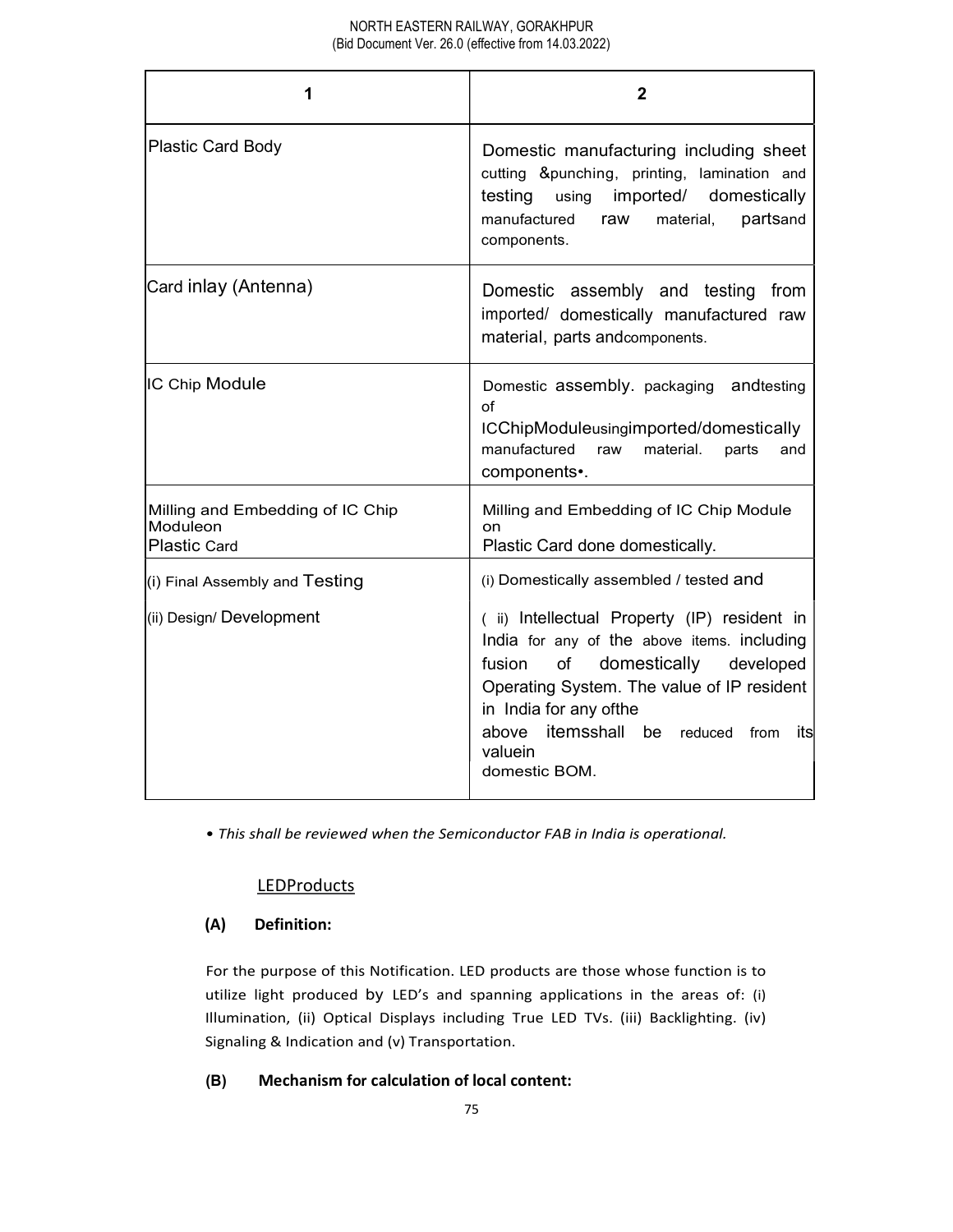The domestic Bill of Material (BOM) of LED Products would be the sum of the cost of main inputs as specified in Column 1 of the following table. provided the inputs individually satisfy the value addition requirement specified in Column 2 of the table. However, the weightage of total value of (d) Heat Sink or Thermal Management Solutions, (e) Secondary Optics and (f} System Fixture and Fitting shall not exceed 20% of the total BOM of the LEDProduct:

| Main<br>manufacture of LED Products | inputs in BOM/ stages for Value addition/ local content required for<br>the input to be classified as domestic<br><b>BOM</b>                                                                                                                                                                                                                                                                                             |
|-------------------------------------|--------------------------------------------------------------------------------------------------------------------------------------------------------------------------------------------------------------------------------------------------------------------------------------------------------------------------------------------------------------------------------------------------------------------------|
|                                     | $\mathbf{2}$                                                                                                                                                                                                                                                                                                                                                                                                             |
| <b>LED Emitter</b>                  | imported/<br>Packaging from<br>domestically<br>fabricated Bare LED Die subject to the<br>condition that the Bare LED Die shall be<br>domestically fabricated using imported/<br>domestically manufacturedinputs.                                                                                                                                                                                                         |
| <b>Driving Electronics</b>          | Domestic<br>assembly<br>from<br>imported/<br>domestically<br>manufactured<br>parts<br>components, subject to the<br>and<br>condition that the value of domestically<br>manufactured parts and components<br>(excluding the value of bare PCB) used m<br>the assembly of "Driving Electronics" will<br>be minimum 30% ofthe<br>total value of parts and components<br>usedin<br>the manufacture of "Driving Electronics". |
| <b>Bare PCB including MCPCB</b>     | Domestically manufactured using imported/<br>domestically manufactured inputs.                                                                                                                                                                                                                                                                                                                                           |

| Heat Sink or Thermal Management<br>Solutions | Domestically manufactured using imported/<br>domestically manufacturedinputs.  |  |
|----------------------------------------------|--------------------------------------------------------------------------------|--|
| Secondary Optics                             | Domestically manufactured using imported/<br>domestically manufactured inputs. |  |
| System Fixture and Fitting                   | Domestically manufactured.                                                     |  |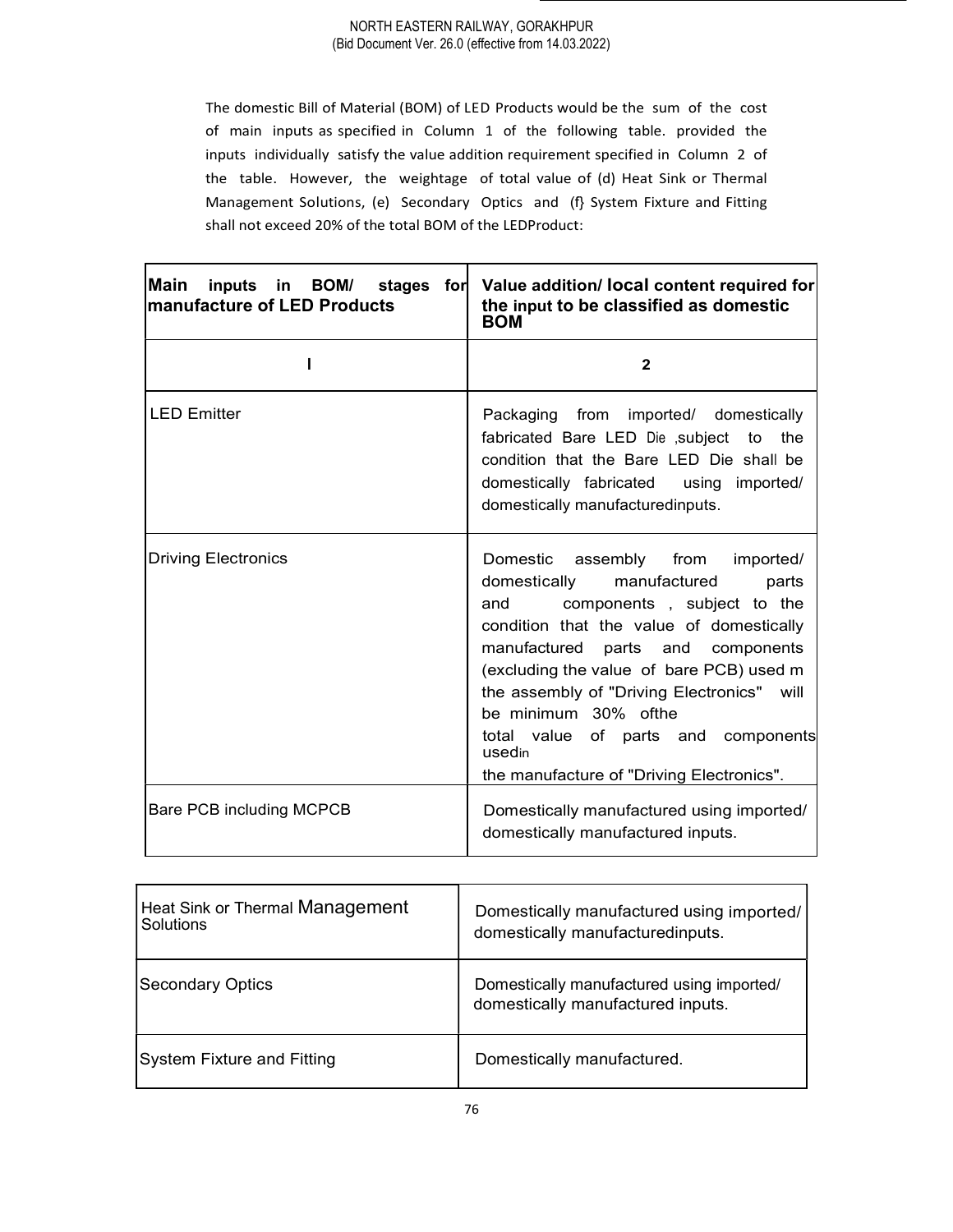| <b>Final Assembly/ Testing</b> | Domestically assemble d/ tested meeting<br>Indian Standards as notified from time to<br>time. |  |
|--------------------------------|-----------------------------------------------------------------------------------------------|--|
|--------------------------------|-----------------------------------------------------------------------------------------------|--|

#### Biometric Access Control/AuthenticationDevices

#### (A) Definition:

For the purpose of this Notification. Biometric Access Control/ Authentication Device shall include inter-alia a Finger Print Sensor/ Iris Sensor. Controller Module and Power supply. It may or may not contain a display unit. Some of the applications of Biometric Access Control/ Authentication Device are Physical access control. Time and Attendancecontrol etc.

#### (B) Mechanism for calculation of local content:

The domestic Bill of Material (BOM) of Biometric Access Control/ Authentication Device would be the sum of the cost of main inputs as specified in Column I of the following table. provided the inputs individually satisfy the value addition requirement specified in Column 2 of thetable:

| inputs in BOM/ stages for<br>Main<br><b>ofBiometric</b><br><b>Access</b><br>manufacture<br><b>Control/ Authentication Device</b> | Value addition/ local content required For<br>the input to be classified as domes tic BOM |
|----------------------------------------------------------------------------------------------------------------------------------|-------------------------------------------------------------------------------------------|
|                                                                                                                                  |                                                                                           |
| <b>Finger Print Sensor/ Iris Sensor</b>                                                                                          | Domestically manufactured as notified (refer<br>Paragraphs 4. 10 and 4.11).               |

| Main PCB (Controller Module) | Domestic assembly and testing from imported /<br>manufactured<br>domestically<br>parts<br>and<br>components, excluding the value of barePCB. |
|------------------------------|----------------------------------------------------------------------------------------------------------------------------------------------|
| <b>IBare PCB</b>             | Domestically manufactured from imported/<br>domestically manufactured inputs.                                                                |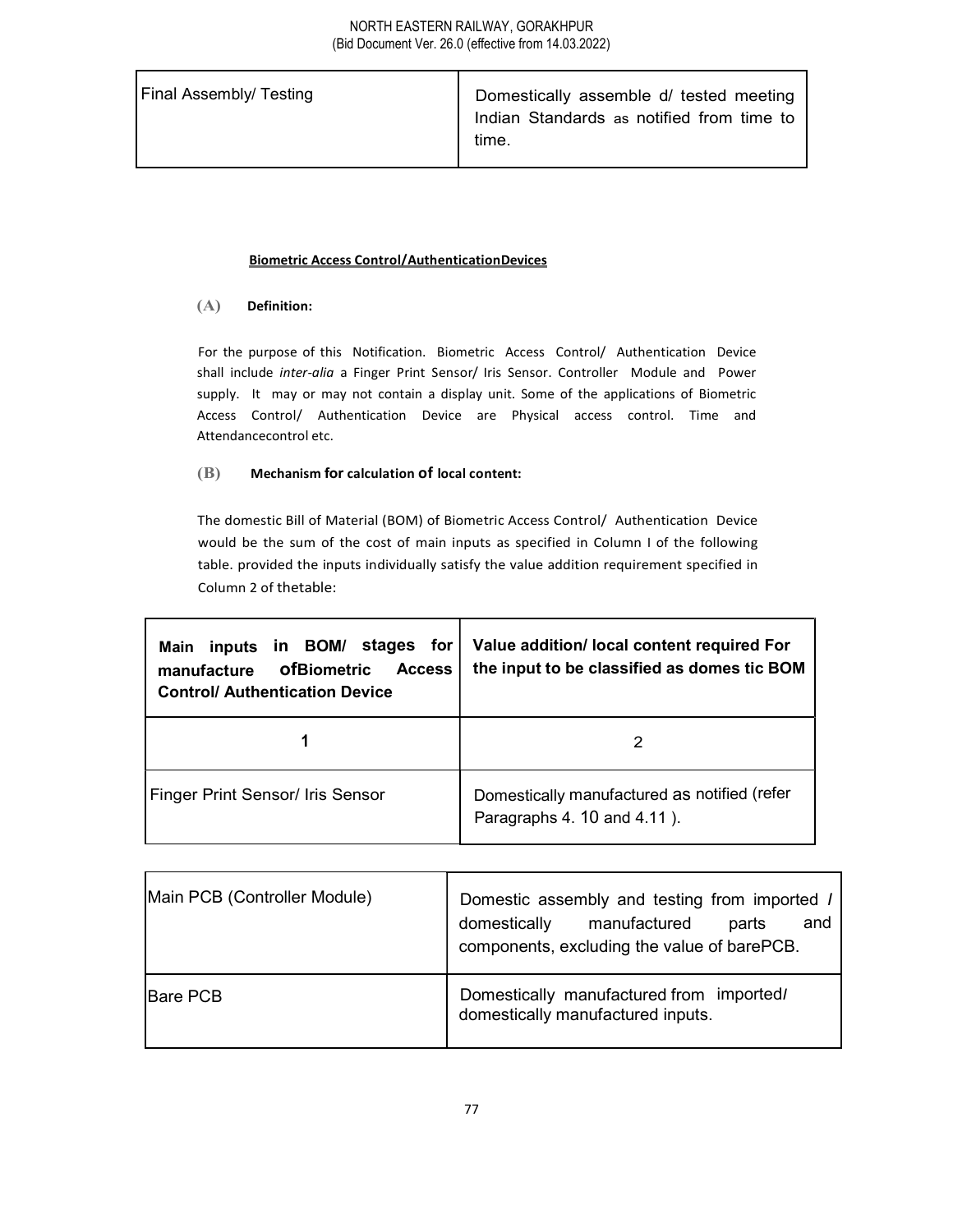| PO\-Ver Suppl y/ Battery(if separate)                                                                           | Domestic assembly and testing from imported /<br>domestically<br>manufactured<br>parts<br>and<br>components.                                                                                                                                   |
|-----------------------------------------------------------------------------------------------------------------|------------------------------------------------------------------------------------------------------------------------------------------------------------------------------------------------------------------------------------------------|
| Display Unit                                                                                                    | Domestic assembly and testing from imported/<br>domestically<br>manufactured<br>parts<br>and<br>components.                                                                                                                                    |
| Optional features such as Camera,<br>Keyboard, RF ID, Smart Card Reader,<br>GPRS Module, Wi-Fi, Blue Tooth etc. | Domestic assembly and testing from imported/<br>domestically<br>manufactured<br>parts<br>and<br>components.                                                                                                                                    |
| <b>Plastic Housing</b>                                                                                          | Domestically manufactured from<br>imported/<br>domestically manufacturedinputs.                                                                                                                                                                |
| <b>USB Cables</b>                                                                                               | Domestically manufactured from<br>importeddomestically manufacturedinputs.                                                                                                                                                                     |
| (i) Final Assembly and Testing<br>Design/Development<br>(ii)                                                    | (i) Domestically assembled/ testedand<br>Intellectual Property (IP) resident inindia for<br>(ii)<br>any of the above items. The value of IP resident<br>in India for any Of the above itemsshall<br>be reduced from its value in domestic BOM. |

## Biometric Finger PrintSensors

#### (A) Definition:

For the purpose of this Notification. Biometric Finger Print Sensor consists of a Controller Module , CMOS Sensor and Optics. The applications of the Biometric Finger Print Sensor are personal identification and verification, etc.

#### (B) Mechanism for calculation of localcontent:

The domestic Bill of Material (BOM) of Biometric Finger Print Sensor would be the sum of the cost of main inputs as specified in Column I of the following table. provided the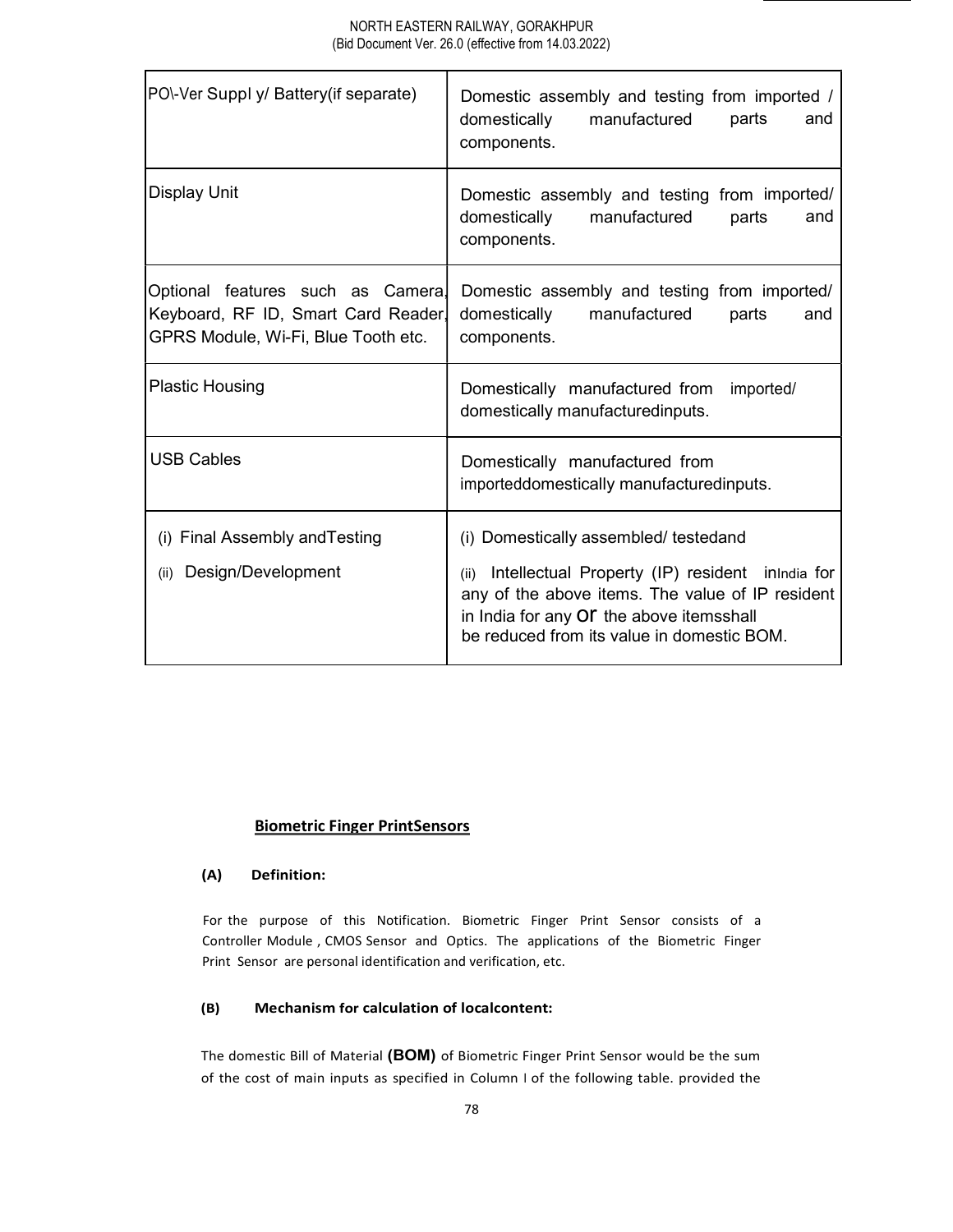inputs individually satisfy the value addition requirement specified in Column 2 of thetable:

| Main<br>inputs<br>in BOM/stages<br>manufacture of Biometric Finger Print to be classified as domesticBOM<br><b>Sensor</b> | fol Value addition/local required for the input                                                                                         |
|---------------------------------------------------------------------------------------------------------------------------|-----------------------------------------------------------------------------------------------------------------------------------------|
| 1                                                                                                                         | 2                                                                                                                                       |
| Main PCB (Controller Module)                                                                                              | Domestic assembly and testing using<br>imported / domestically manufactured parts<br>and components, excluding the value of<br>barePCB. |
| Optics                                                                                                                    | Domestically manufactured from imported/<br>domestically manufactured inputs.                                                           |
| C MO S Sensor                                                                                                             | Domestic assembly, packaging and testing of<br>CMOS Sensor using imported/ domestically<br>manufactured inputs•                         |
| Bare PCB                                                                                                                  | Domestically manufactured from<br>imported<br>/ domestically manufacturedinputs.                                                        |
| Plastic Housing                                                                                                           | Domestically manufactured from imported/<br>domestically manufactured inputs.                                                           |
| USB Cables                                                                                                                | Domestically manufactured from imported/                                                                                                |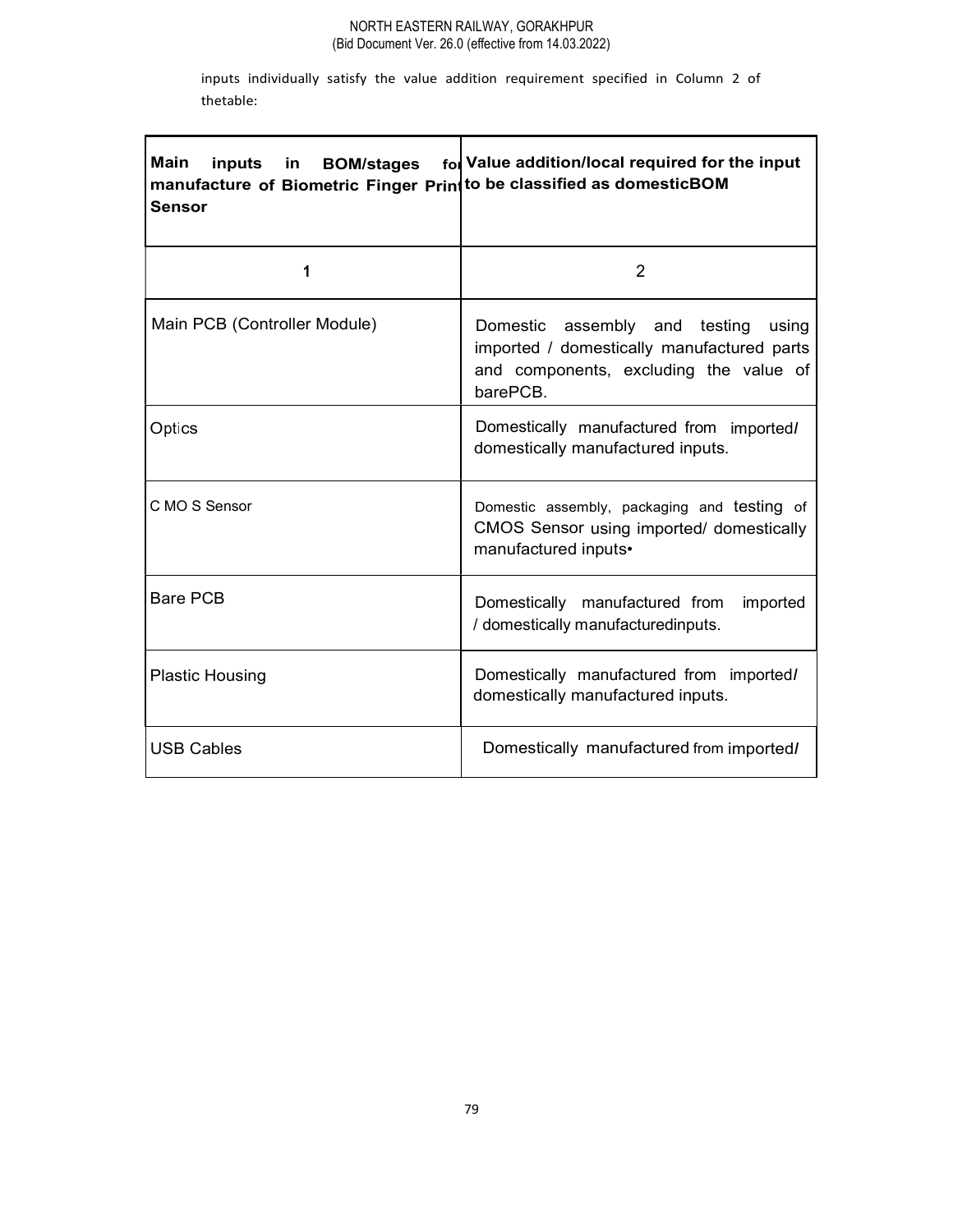|                                | domestically manufactured inputs.                                                                                                                                                                                                                |
|--------------------------------|--------------------------------------------------------------------------------------------------------------------------------------------------------------------------------------------------------------------------------------------------|
| (i) Final Assembly and Testing | (i) Domestically assemble d/ testedand                                                                                                                                                                                                           |
| (ii) Design/Development        | Intellectual Property<br>$(\mathsf{IP})$<br>resident<br>(ii)<br>-in<br>India for any of the above items. The value of<br>IP resident in India for any of the above items<br>reduced<br>shall<br>from<br>value<br>its<br>be<br>ın<br>domesticBOM. |

\* This shall be reviewed when the Semiconductor FAB in India is operational.

#### Biometric IrisSensors

### (A) Definition:

For the purpose of this Notification, Biometric Iris Sensor consists of a Controller Module CMOS Sensor and Optics. The applications of the Biometric Iris Sensor are personal identification and verification,etc.

### (B) Mechanism for calculation of localcontent:

The domestic Bill of Material (BOM) of Biometric Iris Sensor would be the sum of the cost of main inputs as specified in Column I of the following table , provided the inputs individually satisfy the value addition requirement specified in Column 2 of thetable:

| Main<br><b>BOM/stages</b><br>inputs<br>-in<br><b>Imanufacture of Biometric Iris Sensor</b> | for Value addition/local content required for<br>the input to be classified as domesticBOM                                         |
|--------------------------------------------------------------------------------------------|------------------------------------------------------------------------------------------------------------------------------------|
|                                                                                            |                                                                                                                                    |
| Main PCB (Controller Module)                                                               | assembly and testing<br>Domestic<br>using<br>imported / domestically manufactured parts<br>and components except value of barePCB. |
| <b>Optics</b>                                                                              | Domestically manufacture from<br>imported/                                                                                         |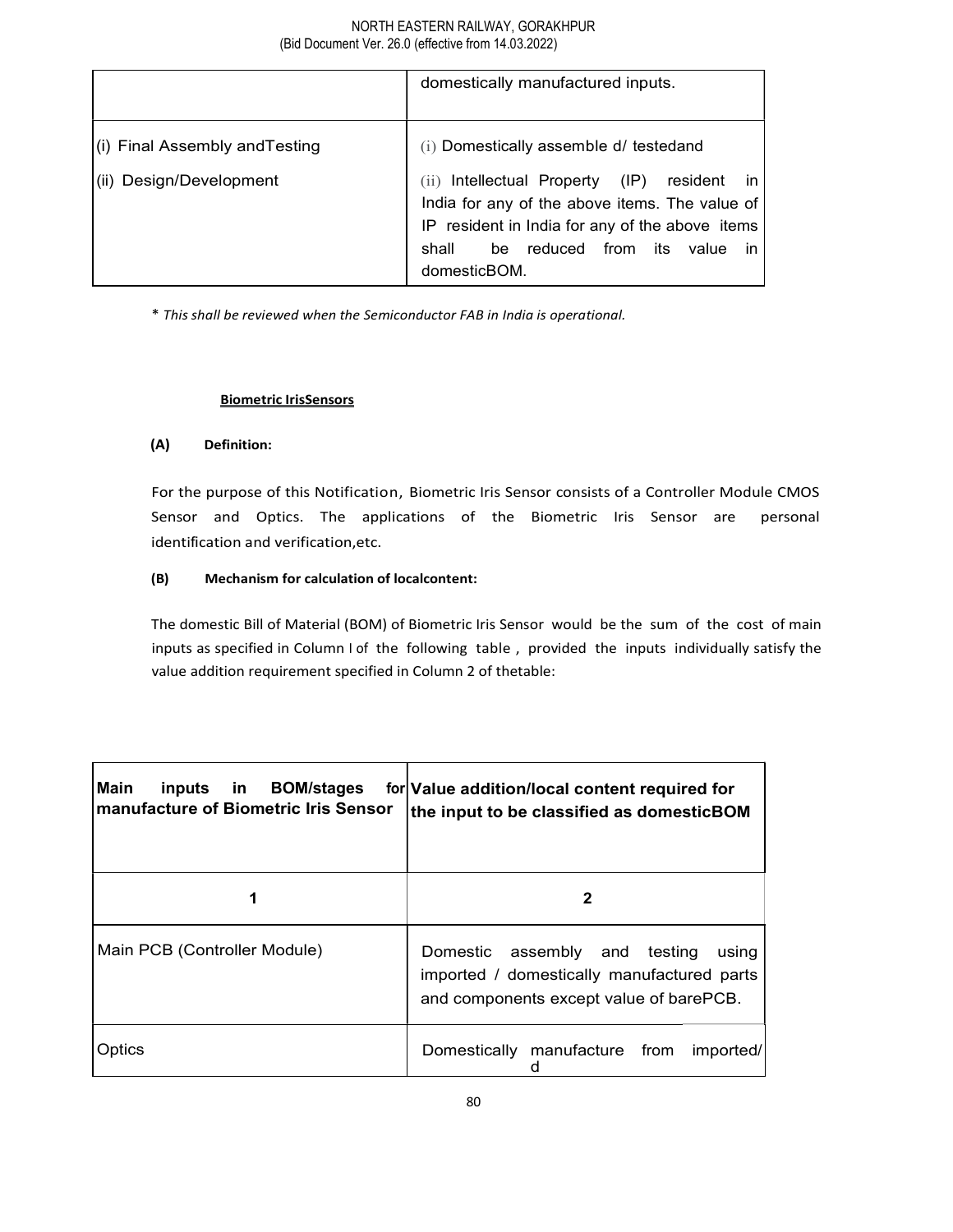|                                   | domestically manufactured inputs.                                                                                                                                                                        |  |
|-----------------------------------|----------------------------------------------------------------------------------------------------------------------------------------------------------------------------------------------------------|--|
|                                   |                                                                                                                                                                                                          |  |
| <b>CMOS Sensor</b>                | Domestic assembly. packaging and testing of<br>CMOS Sensor using imported/<br>domestically manufacturedinputs'                                                                                           |  |
| <b>Bare PCB</b>                   | Domestically manufactured from<br>imported / domestically<br>manufacturedinputs.                                                                                                                         |  |
| <b>Plastic Housing</b>            | Domestically manufactured from<br>imported/<br>domestically manufacturedinputs.                                                                                                                          |  |
| <b>USB Cables</b>                 | Domestically manufactured from<br>imported<br>/domestically manufacturedinputs.                                                                                                                          |  |
| Final Assembly and Testing<br>(i) | (i) Domestically assembled/ testedand                                                                                                                                                                    |  |
| Design/Development<br>(ii)        | Intellectual Property (IP) resident m<br>(ii)<br>India for any of the above items. The value<br>of IP resident in India for any of the above<br>items shall be reduced from its value in<br>domesticBOM. |  |

\*This shall be reviewed when the Semiconductor Fab in India is operational.

#### **Servers**

### (A) Definition:

For the purpose of this Notification. a Server shall necessarily consist of a Mother Board , CPU. Memory (RAM). Hard Disk Drive (H OD)/ Solid State Storage Drive (SSD), Power Supply Unit (SMPS). Chassis, Connecting Cables and Firmware &OS.

(B) Mechanism for calculation of localcontent:

The domestic Bill of Material (BOM) of a Server would be the sum of the cost of main inputs as specified in Column I of the following table. provided the inputs individually satisfy the value addition requirement specified in Column 2 of the table:

| Main | inputs<br>tor                 | ın | BOM/ | stages | Value addition /local content required for the<br>input to be classified as domestic |
|------|-------------------------------|----|------|--------|--------------------------------------------------------------------------------------|
|      | <b>Imanufacture of Server</b> |    |      |        | <b>IBOM</b>                                                                          |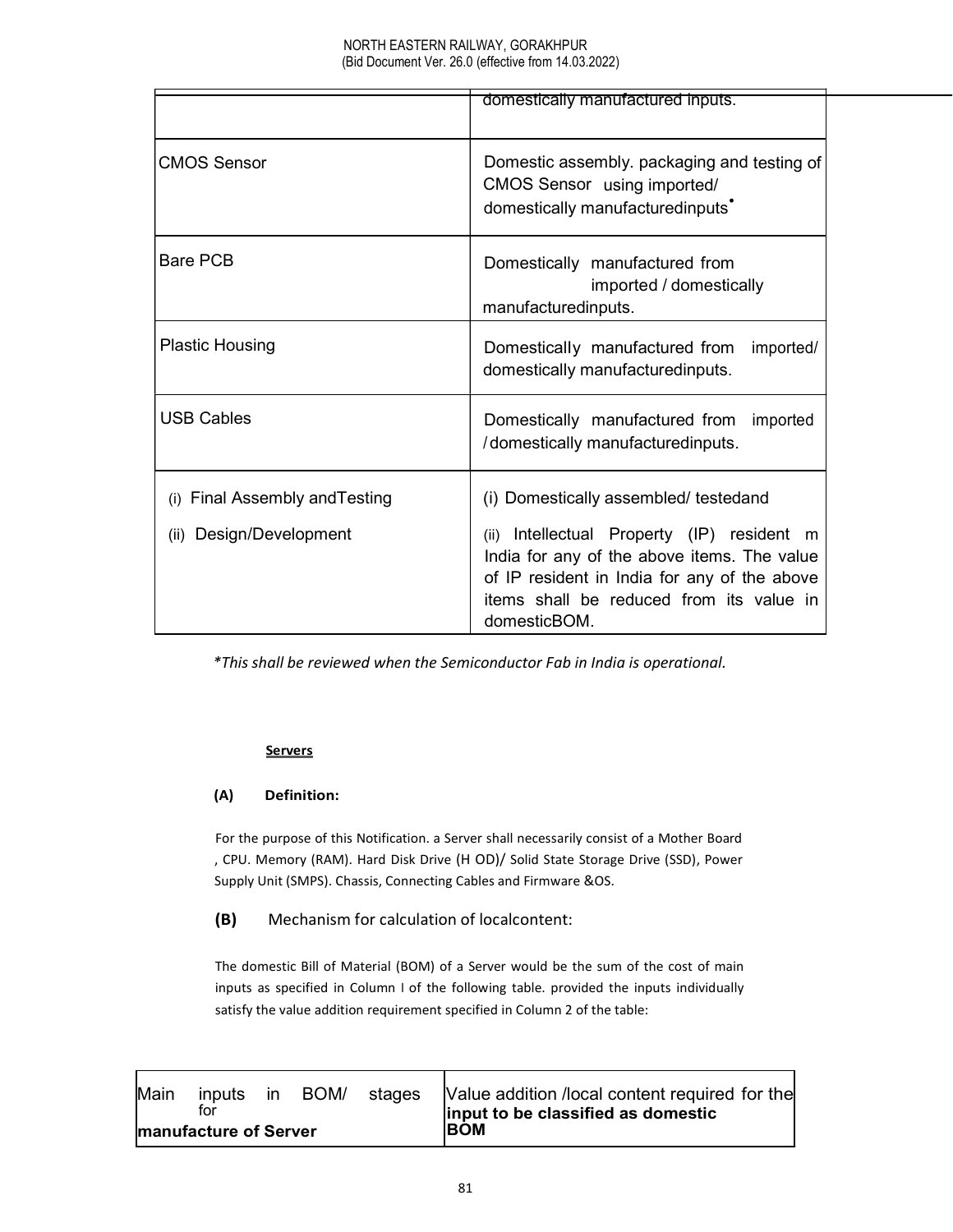| 1                                                  | 2                                                                                                                                                                                                                                                                                                                                                                                                      |
|----------------------------------------------------|--------------------------------------------------------------------------------------------------------------------------------------------------------------------------------------------------------------------------------------------------------------------------------------------------------------------------------------------------------------------------------------------------------|
| Server Boa rd / Mother Board and CPU(s)/<br>GPU(s) | Domestic PCB Assembly* and testing from<br>imported/<br>domestically<br>manufactured<br>parts and components, including the value<br>of Semiconductors •• and CPU(s)/ G PU(s)**<br>and excluding the value of barePCB.                                                                                                                                                                                 |
| Memory Module                                      | Domestic PCB Assembly* and testing from<br>imported/<br>domestically<br>manufactured<br>memory chips** and parts/ components on<br>domesticallymanufactured<br>imported<br>$\prime$<br>barePCB, excluding the value of bare PCB.                                                                                                                                                                       |
| Hard Disk Drive/Solid State Storage Drive<br>(SSD) | Domestic assembly and testing<br>from<br>imported / domestically<br>manufacture<br>part<br>and components.<br>d<br>s                                                                                                                                                                                                                                                                                   |
| Cabinet+ SMPS                                      | Domestically manufactured Cabinet and<br>domestic assembly and testing of <b>SMPS</b><br>from imported / domestically manufactured<br>parts and components, subject to the<br>condition that value of domestically<br>manufactured parts and components used<br>in the assembly of "SMPS" will be<br>minimum 25% (of the total value of parts<br>and components used in the manufacture<br>of "SMPS"). |
| <b>Bare PCB</b>                                    | Domestically manufactured from imported/<br>domestically manufactured inputs.                                                                                                                                                                                                                                                                                                                          |
| Accessories (Power Cab les, Connect ors,<br>etc.)  | Domestic assembly<br>and<br>testing<br>from<br>imported/ domestically<br>manufacture<br>part<br>and components.<br>d<br>s                                                                                                                                                                                                                                                                              |

| (i) Final Assembly and Testing | (i) Domestically assembled/ tested and |
|--------------------------------|----------------------------------------|
|--------------------------------|----------------------------------------|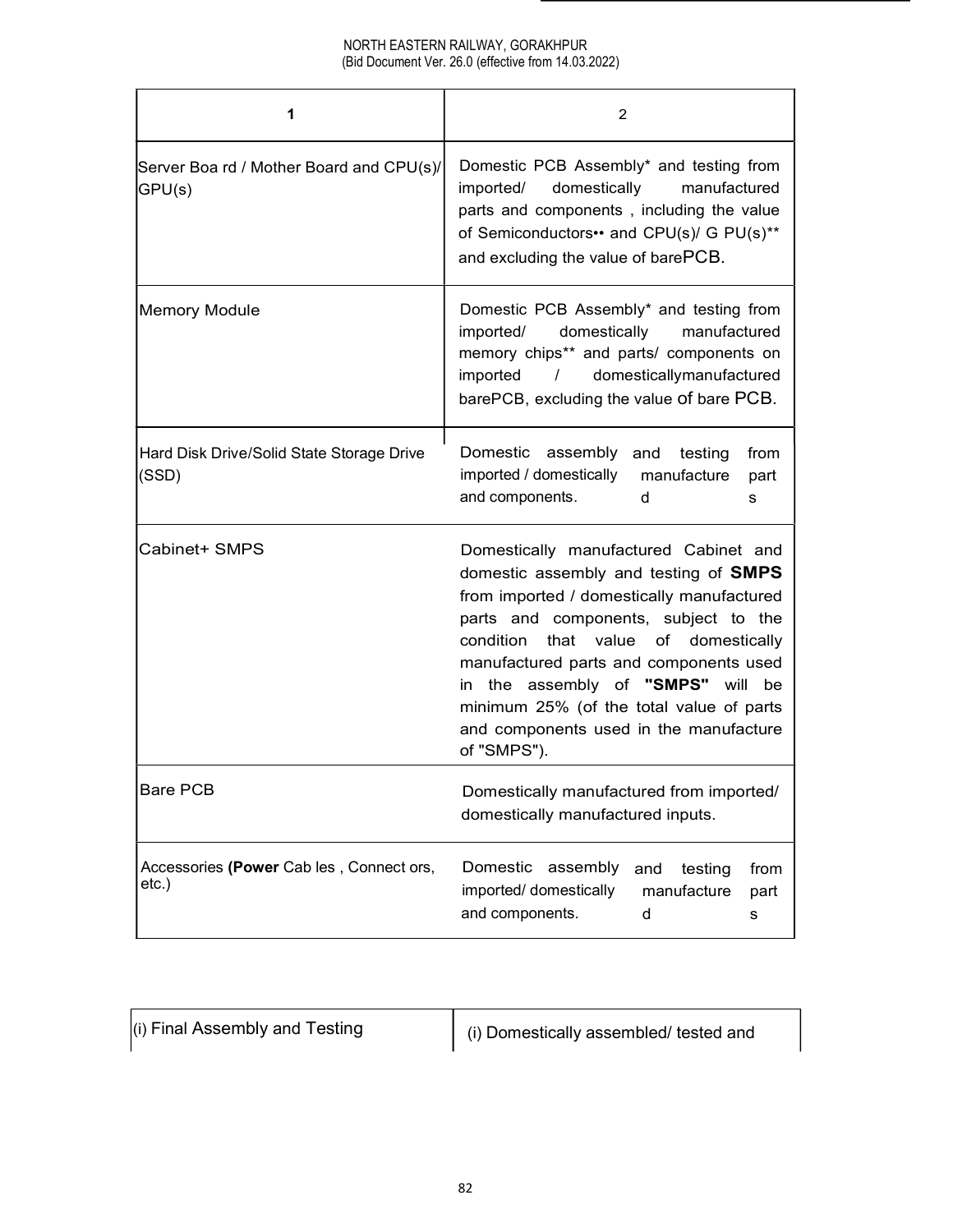| (ii) Design and Development | (ii) Intellectual Property (IP) resident in<br>India for any of the above items. The |       |
|-----------------------------|--------------------------------------------------------------------------------------|-------|
|                             | value of IP resident in India for any of                                             |       |
|                             | the<br>above                                                                         | items |
|                             | shallbereducedfromitsvalueinthedomesti                                               |       |
|                             | c BOM.                                                                               |       |

\* It is essential that the Printed Circuit Board Assembly (PCBA) of the CPU(s) I GPU( s)I processor(.5), parts/ components on the hare PCB using the SMT process should mandatorily be done inIndia

\*\* This shall be reviewed when the Semiconductor FA B in India is operational.

# Cellular MobilePhones

### (A) Definition:

For the purpose of this Notification. a Cellular Mobile Phone (Feature Phone or Smart Phone) shall necessarily consist of a Main Printed Circuit Board (PCB), Battery Pack, Display Unit, Key Pad/ Touch Panel. Charger/ Adapter, Microphone &Receiver, Vibrator Motor/ Ringer and Mechanics.

#### (B) Mechanism for calculation of local content:

The domestic BOM of Cellular Mobile Phones would be the sum of the cost of main inputs as specified in Column I of the following table. provided the inputs individually satisfy the value addition requirement specified in Column 2 of the table:

| l Main<br>DOM/stages<br>inputs<br>in.<br>for<br>manufacture of Cellular Mobile Phone | Value addition/ local content required<br>for the input to be classified as<br>domestic BOM                                                                                                                                      |
|--------------------------------------------------------------------------------------|----------------------------------------------------------------------------------------------------------------------------------------------------------------------------------------------------------------------------------|
|                                                                                      |                                                                                                                                                                                                                                  |
| Main PCB*                                                                            | testing<br>Domestic<br>assembly<br>and<br>domestically<br>imported<br>from<br>manufacturedparts and<br>components<br>including Processor and Semiconductor**<br>(i.ethe semiconductor Chips and<br><b>BOM</b><br>Modules on Main |

|  | PCB), and excluding value of bare PCB. |
|--|----------------------------------------|
|--|----------------------------------------|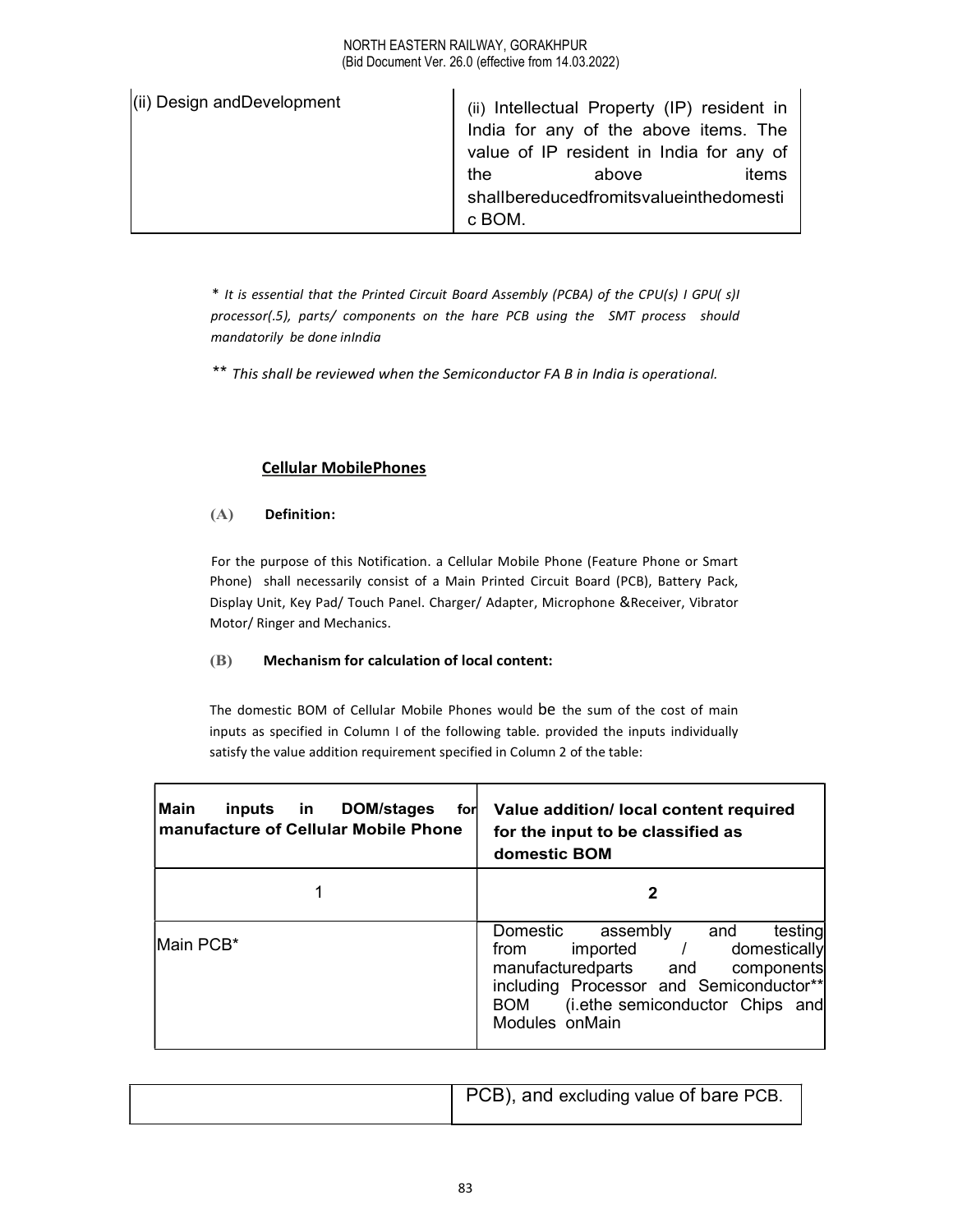| Bare PCB                | Domestically manufactured from imported/<br>domestically manufactured inputs.             |
|-------------------------|-------------------------------------------------------------------------------------------|
| Battery Pack            | Domestic assembly and testing of imported/<br>domestically manufactured inputs.           |
| Charger/ Adapter        | Domestic assembly and<br>testing<br>from<br>imported/ domestically<br>manufacturedinputs. |
| <b>Wired Headset</b>    | Domestic assembly and testing<br>from imported/domestically<br>manufactured inputs.       |
| Mechanics***            | Domestic assembly and<br>from<br>testing<br>imported/ domestically<br>manufacturedinputs. |
| Die Cut Parts***        | Domestic assembly and testing<br>from<br>imported / domestically manufactured<br>inputs.  |
| Microphone and Receiver | from<br>Domestic assembly and<br>testing<br>imported/ domestically<br>manufacturedinputs. |
| Key Pad                 | Domestic assembly and<br>testing<br>from<br>imported/ domestically<br>manufacturedinputs  |
| <b>USS Cable</b>        | Domestic assembly and<br>testing<br>from<br>imported/ domestically<br>manufacturedinputs. |
| Camera Module           | Domestic assembly and<br>testing<br>from<br>imported/ domestically<br>manufacturedinputs. |
| Connectors              | Domestic assembly and<br>testing<br>from<br>imported/ domestically<br>manufacturedinputs. |
| <b>Display Unit</b>     | Domestic assembly and testing<br>from                                                     |

| imported/ domestically manufactured inputs. |
|---------------------------------------------|
|---------------------------------------------|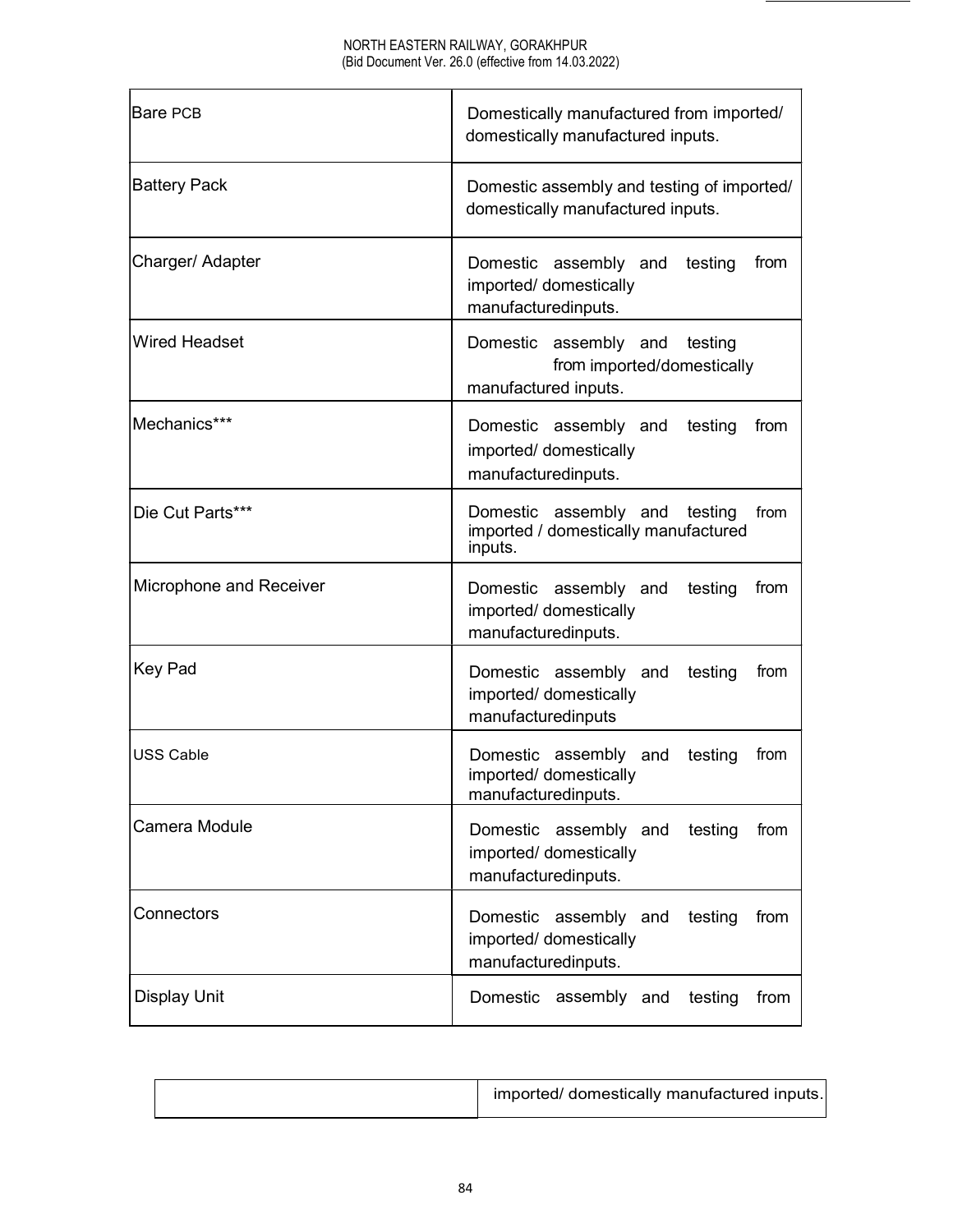| Touch Panel/ Cover Glass Assembly                               | Domestic assembly and testing from<br>imported/ domestically<br>manufacturedinputs.                                                                                                                                                                  |
|-----------------------------------------------------------------|------------------------------------------------------------------------------------------------------------------------------------------------------------------------------------------------------------------------------------------------------|
| Vibrator Motor/ Ringer                                          | Domestic assembly and testing<br>from imported/ domestically<br>manufacturedinputs.                                                                                                                                                                  |
| $(i)$ Final Assembly and Testing<br>(ii) Design and Development | (i) Domestically assembled/ testedand<br>(ii) intellectual Property (IP) resident in India<br>for any of the above items. The value of IP<br>resident in India for any of the above items<br>shall be reduced from its value in the<br>domestic BOM. |

\* flis essential that the Printed Circuit Board Assembly (PCBA) of the processor/ components

on the bare PCB using the SA1T process should mandatorily be done in India.

\*\* This shall he reviewed when the Semiconductor FA Bin India is operational

\*\*\*Refer Annexure

4. The Notification comes into effect immediately. This Notification shall remain valid till the revised Notification isissued.

5. No Electronic Product Notification under the Public Procurement (Preference to Make in India) Order 2017 shall have retrospectiveeffect.

6. Purchase Preference shall be provided as per the provisions cited in the Public Procurement (Preference to Make in India) Order 20 I 7 dated 04.06.2020 for the procurement of aforesaid electronicsproducts.

7. The notification would also be applicable to all Central Schemes (CS)/ Central Sector Schemes (CSS) for the procurement of electronic products made by States and local bodies, if project or scheme is fully or partially funded by Governmentof lndia.

#### 8. Procedure for calculating local content/ domestic valueaddition

Bill of Material sourced from domestic manufacturers (Dom-BOM) may be calculated based on one of the followings depending on data available. Each of these calculations should provide consistent result.

a. Sum of the costs of all inputs which go into the product (including duties and taxes levied on procurement of inputs except those for which credit/ set-off can be taken) and which have not been imported directly or through a domestic trader or an intermediary.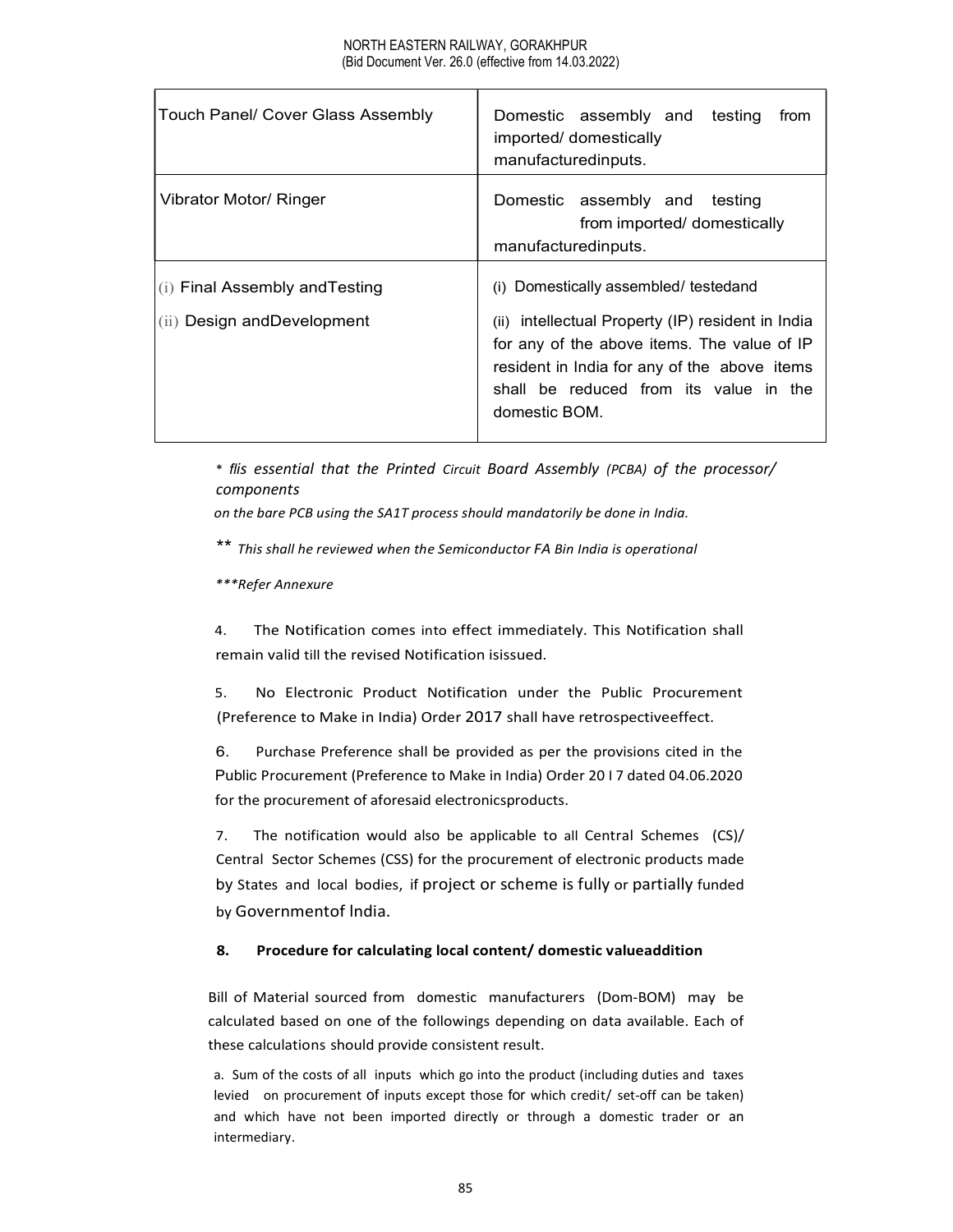h. Ex-factory Price of product minus profit after tax minus sum or imported Bill of \1.aterial

used(directlyorindirectly)asinputsinproducingtheproduct(includingdutiesandtaxeslevied on procurement of inputs except those for which credit / set-off can be taken) minus warranty costs.

c. Market price minus post-production freight. insurance: and other handling costs minus profit after tax minus warranty costs minus sum of Imported Bill of Material used as inputs in producing the product (including duties and taxes levied on procurement of inputs except those for which credit / set-off can he taken) minus sales and marketingexpenses.

Total Bill of Material (Total-SOM) may be calculated based on one of the following depending on data available. Each of these calculations should provide consistentresult.

a. Sum of the costs of all inputs which go into the product (including duties and taxes levide on procurement of inputs except those for which credit / set-off can betaken).

b. Ex-Factory Price of product minus profit after tax. minus warrantycosts.

c. Market price minus post-production freight insurance and other handling costs minus profit after tax. minus warranty costs minus sales and marketingexpenses.

The percentage of domestic value-addition may he calculated based on information furnished as per the followingformula:

Percentageoflocalcontent/domesticvalue-addition=DOM –BOM x 100

Total - BOM

It is recommended that each agency assessing should calculate the domestic local content/ value- addition usi ng at least two of the above formulae so as to validate the assessments in this regard and ensure that the domestic value addition that is claim d is consistent.

#### 9. Verification of local content/ Domestic ValueAddition

a. The local supplier at the time of tender, bidding or solicitation shall provide self:-certification that the item offered meets the minimum local content and shall give details of the location(s) at which the local value addition ismade.

b. In cases of procurement for a value in excess of Rs .10 crore. the local supplier shallprovide a certificate from the statutory auditor or cost auditor of the company (in the case of companies) or from a practicing cost accountant or practicing chartered accountant (in respect of suppliers other than companies) giving the percentage oflocal content.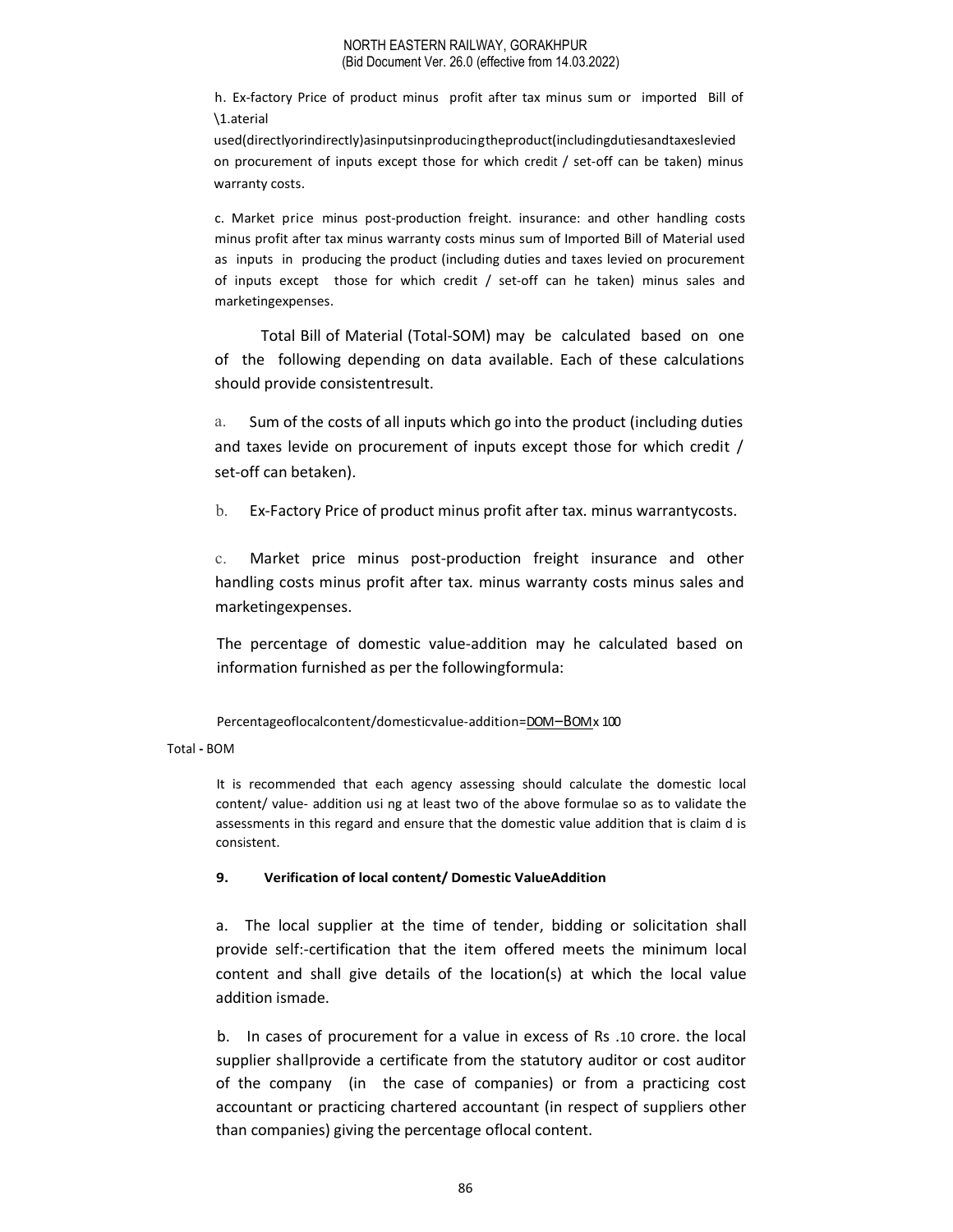c. In case a complaint is received by the procuring agency or the concerned

Ministry/Department against the claim of a bidder regarding local content / domestic value addition in an electronic product, the same shall he referred toSTQC.

d. Any complaint referred to STQC shall be disposed of within 4 weeks. The bidder shall he required to furnish the necessary documentation in support of the domestic value addition claimec.1 in an electronic product to STQC. If no information is furnished by the bidder. such laboratoriesmaytakefurthernecessaryaction.toestablishthebonafidesoftheclaim.

c.A complaint fee of Rs.2 Lakh or I% of the value of the domestically manufactured electronic products being procured (subject to u maximum of Rs. 5 Lakh), whichever is higher. to he paidby Demand 11ra to he deposited with STQC. In case, the complaint is found to be EA complaint fee of IS: 2 Lakh or "<sup>96</sup> of the value of the admentically<br>manufactured electronic products being procured (subject to u maximum of Rs. 5<br>Iakh), whichever is higher. to he paidby Demand 11ra to he deposited w

incorrect.thecomplaintfeeshallheforfeited.Incasethecomplaintis upheldandfounc.1tohe substantiallycorrect,depositedfee ofthecomplainantwould berefundedwithout anyinterest.

f. False declarations willbe in breach of the Code of Integrity under Rule  $175(1)(i)$ (h)

OF the General Financial Rules for which a bidder OF its successors can be debarred for up to two years as per Rule 151 (iii) of the GeneralFinancial Rules along with such other actions us may he permissible underlaw.

10. MeitY shall be the Nodal Ministry to monitor the implementation of the Electronic Products Notification.

I. In case or a question whether an item being procured is an electronic product to be covered under the Public Procurernent( Preference to Make in India) Order 2017, thematter would be

referred to the Ministry of Electronics and Information Technology for clarification.